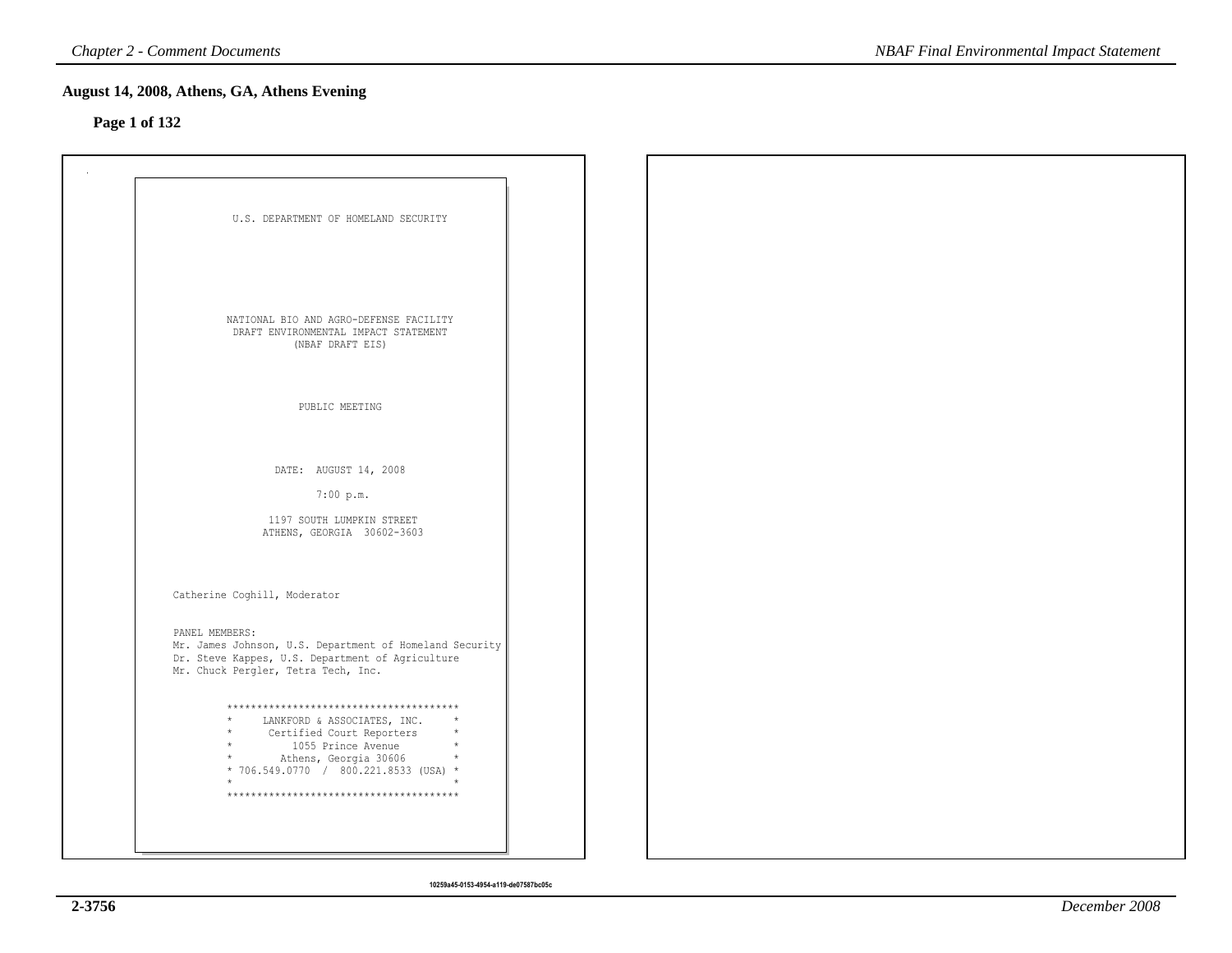### **Page 2 of 132**

| U.S. DEPARTMENT OF HOMELAND SECURITY                                                               |                 | Page 2          |  |  |
|----------------------------------------------------------------------------------------------------|-----------------|-----------------|--|--|
| NATIONAL BIO AND AGRO-DEFENSE FACILITY<br>DRAFT ENVIRONMENTAL IMPACT STATEMENT<br>(NBAF DRAFT EIS) |                 |                 |  |  |
|                                                                                                    | PAGE            | LINE            |  |  |
| WELCOME                                                                                            |                 |                 |  |  |
| James Johnson                                                                                      | 5               | $\mathbf{1}$    |  |  |
| Catherine Coghill (Moderator)                                                                      | $6\overline{6}$ | 23              |  |  |
| PRESENTATION                                                                                       |                 |                 |  |  |
| James Johnson                                                                                      | 11              | $7\phantom{.0}$ |  |  |
| Steve Kappes                                                                                       | 16              | 14              |  |  |
| Chuck Pergler                                                                                      | 22              | $\,$ 6 $\,$     |  |  |
| QUESTION & ANSWER SESSION                                                                          |                 |                 |  |  |
| Jenny Culler                                                                                       | 38              | $\mathbf{1}$    |  |  |
| Daniel Cottar                                                                                      | $40-$           | 24              |  |  |
| Unidentified Speaker                                                                               | 43              | $\epsilon$      |  |  |
| Thom Jenkins                                                                                       | 46              | 23              |  |  |
| Unidentified Speaker                                                                               | 48              | $\mathbf{3}$    |  |  |
| Susan Hodges                                                                                       | 50              | 25              |  |  |
| John Wilkinson                                                                                     | 52              | 24              |  |  |
|                                                                                                    | 54              | 16              |  |  |
| Unidentified Speaker                                                                               |                 |                 |  |  |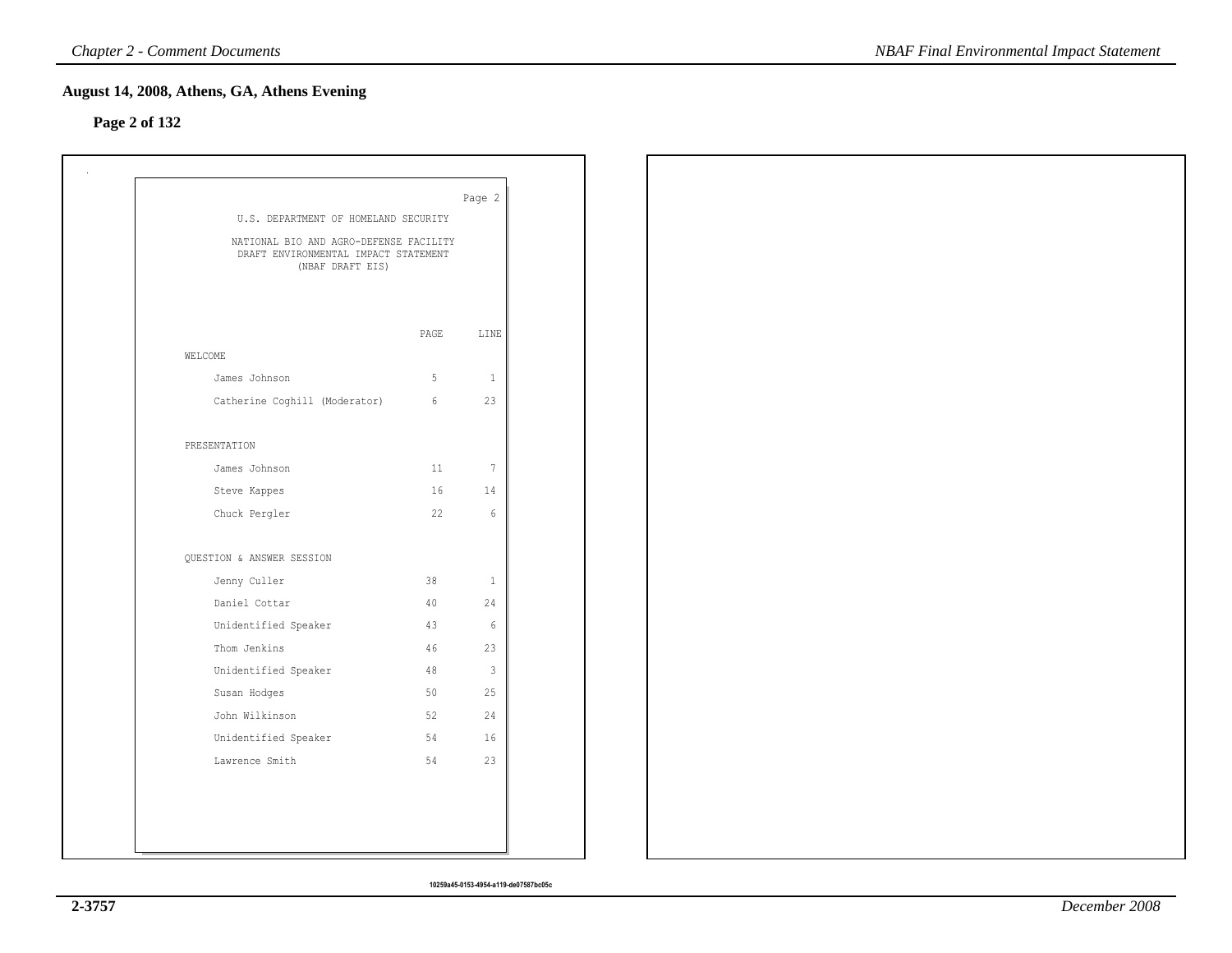### **Page 3 of 132**

|                        |     | Page 3         |
|------------------------|-----|----------------|
| FORMAL COMMENT SESSION |     |                |
| Cecilia Herles         | 59  | 4              |
| Doc Eldridge           | 62  | $\overline{7}$ |
| Arnett Mace            | 65  | 11             |
| Kittie Everitt         | 68  | 17             |
| Charles Craig          | 69  | 24             |
| Doug Lowry             | 73  | 20             |
| Jim Sykes              | 77  | 8              |
| Kathy Hoard            | 78  | 18             |
| Michael Cassidy        | 80  | 13             |
| Heidi Davison          | 83  | 6              |
| Matt DeGennaro         | 86  | 16             |
| Stephanie Sharp        | 90  | $\overline{7}$ |
| Keith Harris           | 93  | 5              |
| John Willcutts         | 94  | 22             |
| Gary W. Black          | 97  | 23             |
| Grady Thrasher         | 100 | 22             |
| Kathy Prescott         | 103 | 23             |
| Thom Jenkins           | 106 | 13             |
| Patty Olinger          | 108 | 22             |
| Ken Starratt           | 111 | 6              |
| Paul Smith             | 113 | 22             |
| John Fischer           | 115 | 19             |
| Tim Hollibaugh         | 117 | 17             |
|                        | 3   |                |
|                        |     |                |

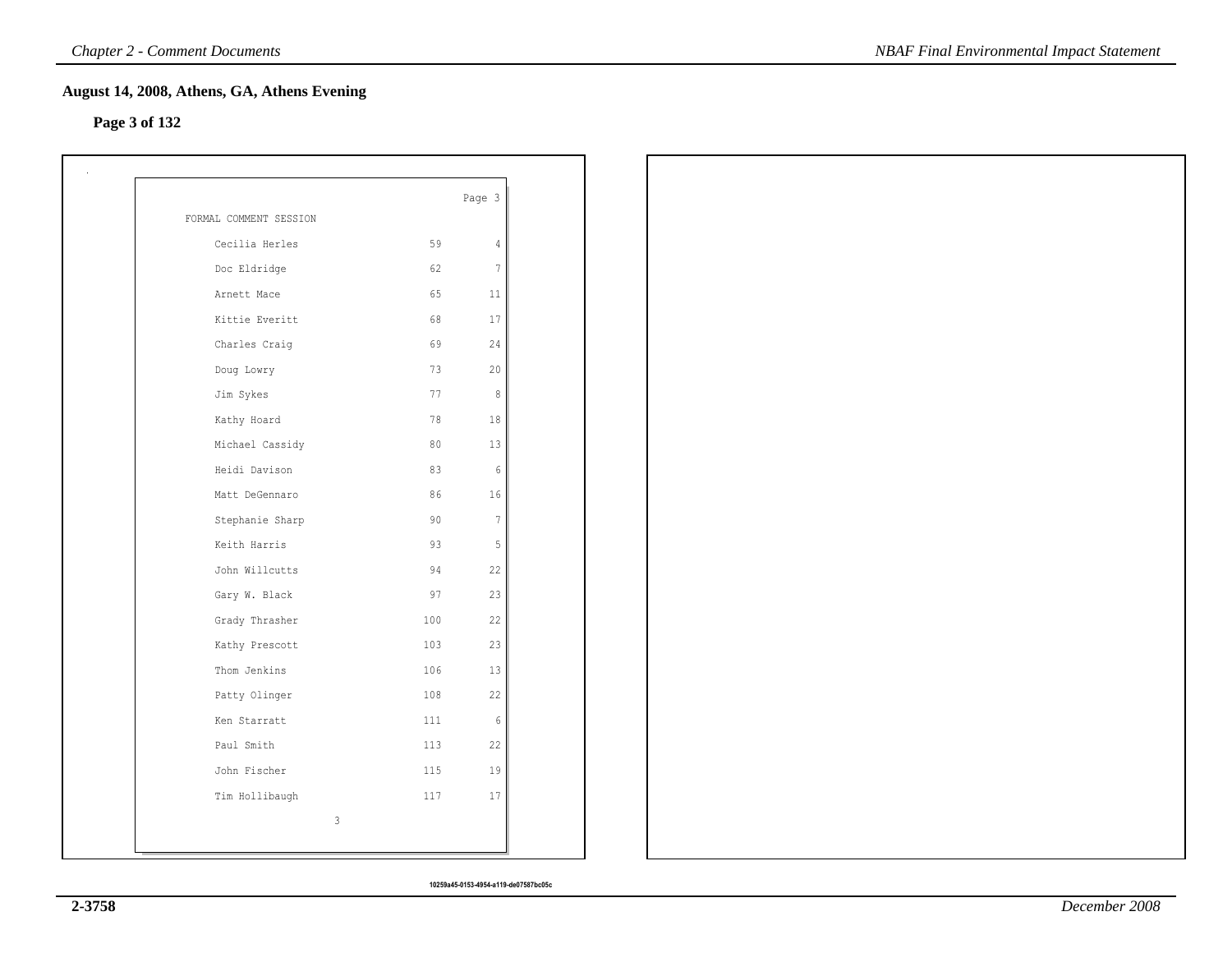# **Page 4 of 132**

| Steven Meeks<br>120<br>11<br>Brenda Rashleigh<br>121<br>25<br>Harry Dickerson<br>124<br>10<br>126<br>21<br>Susan Hodges<br>Jenny Culler<br>129<br>$\overline{9}$<br>David Cowart<br>130<br>22<br>Dr. Rebecca Cooke<br>132<br>11<br>Dr. Richard Cooke<br>135<br>11<br>Daniel Cottar<br>137<br>23<br>25<br>Ed Tant<br>140<br>Paul Chambers<br>10<br>143<br>Brenda Wade<br>145<br>19<br>Chris Moder<br>146<br>14<br>15<br>Drew Page<br>148<br>Pat Priest<br>5<br>151<br>Joellen Childers<br>154<br>16<br>Laurie Scott<br>156<br>18<br>Laura Fleury<br>157<br>15<br>Laurin Smith<br>20<br>159<br>Ron Blount<br>161<br>16 |                |        |
|----------------------------------------------------------------------------------------------------------------------------------------------------------------------------------------------------------------------------------------------------------------------------------------------------------------------------------------------------------------------------------------------------------------------------------------------------------------------------------------------------------------------------------------------------------------------------------------------------------------------|----------------|--------|
|                                                                                                                                                                                                                                                                                                                                                                                                                                                                                                                                                                                                                      |                | Page 4 |
|                                                                                                                                                                                                                                                                                                                                                                                                                                                                                                                                                                                                                      |                |        |
|                                                                                                                                                                                                                                                                                                                                                                                                                                                                                                                                                                                                                      |                |        |
|                                                                                                                                                                                                                                                                                                                                                                                                                                                                                                                                                                                                                      |                |        |
|                                                                                                                                                                                                                                                                                                                                                                                                                                                                                                                                                                                                                      |                |        |
|                                                                                                                                                                                                                                                                                                                                                                                                                                                                                                                                                                                                                      |                |        |
|                                                                                                                                                                                                                                                                                                                                                                                                                                                                                                                                                                                                                      |                |        |
|                                                                                                                                                                                                                                                                                                                                                                                                                                                                                                                                                                                                                      |                |        |
|                                                                                                                                                                                                                                                                                                                                                                                                                                                                                                                                                                                                                      |                |        |
|                                                                                                                                                                                                                                                                                                                                                                                                                                                                                                                                                                                                                      |                |        |
|                                                                                                                                                                                                                                                                                                                                                                                                                                                                                                                                                                                                                      |                |        |
|                                                                                                                                                                                                                                                                                                                                                                                                                                                                                                                                                                                                                      |                |        |
|                                                                                                                                                                                                                                                                                                                                                                                                                                                                                                                                                                                                                      |                |        |
|                                                                                                                                                                                                                                                                                                                                                                                                                                                                                                                                                                                                                      |                |        |
|                                                                                                                                                                                                                                                                                                                                                                                                                                                                                                                                                                                                                      |                |        |
|                                                                                                                                                                                                                                                                                                                                                                                                                                                                                                                                                                                                                      |                |        |
|                                                                                                                                                                                                                                                                                                                                                                                                                                                                                                                                                                                                                      |                |        |
|                                                                                                                                                                                                                                                                                                                                                                                                                                                                                                                                                                                                                      |                |        |
|                                                                                                                                                                                                                                                                                                                                                                                                                                                                                                                                                                                                                      |                |        |
|                                                                                                                                                                                                                                                                                                                                                                                                                                                                                                                                                                                                                      |                |        |
|                                                                                                                                                                                                                                                                                                                                                                                                                                                                                                                                                                                                                      |                |        |
|                                                                                                                                                                                                                                                                                                                                                                                                                                                                                                                                                                                                                      |                |        |
|                                                                                                                                                                                                                                                                                                                                                                                                                                                                                                                                                                                                                      |                |        |
|                                                                                                                                                                                                                                                                                                                                                                                                                                                                                                                                                                                                                      |                |        |
|                                                                                                                                                                                                                                                                                                                                                                                                                                                                                                                                                                                                                      | $\overline{4}$ |        |
|                                                                                                                                                                                                                                                                                                                                                                                                                                                                                                                                                                                                                      |                |        |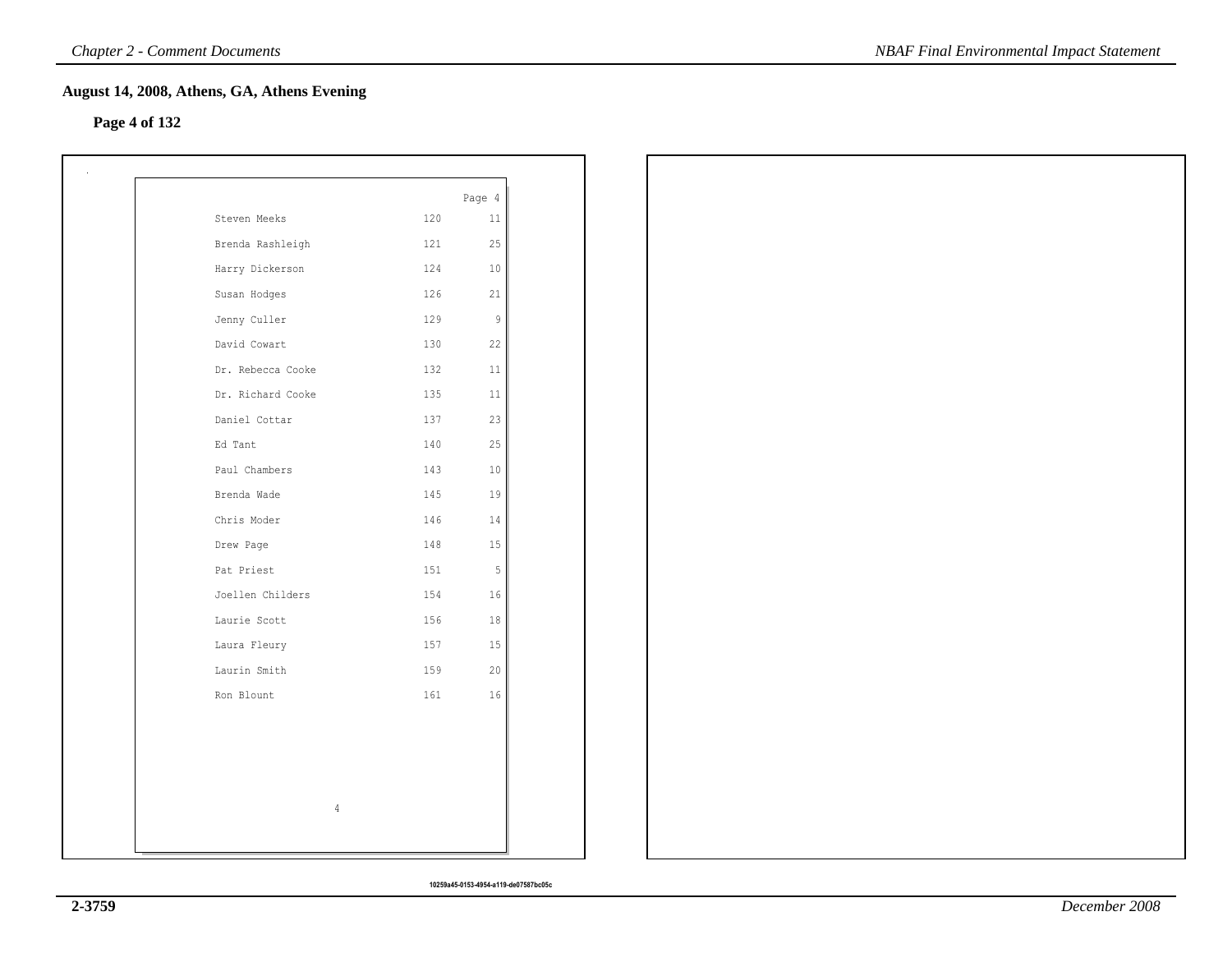# **Page 5 of 132**

|                | <b>Chapter 2 - Comment Documents</b>                                                                                                                                                                                                                                                                                                                                                                                                                                                                                                                                                                                                                                                                                                                                                                                                                                                                                                                                                                               | <b>NBAF Final Environmental Impact Statement</b>                                                                                                                                                                                                                                                                                                                                                                                                                                                                                                                                                                                                                                                                                                                                                                                                                                                                                                                                                                                                                                                                                                                                           |
|----------------|--------------------------------------------------------------------------------------------------------------------------------------------------------------------------------------------------------------------------------------------------------------------------------------------------------------------------------------------------------------------------------------------------------------------------------------------------------------------------------------------------------------------------------------------------------------------------------------------------------------------------------------------------------------------------------------------------------------------------------------------------------------------------------------------------------------------------------------------------------------------------------------------------------------------------------------------------------------------------------------------------------------------|--------------------------------------------------------------------------------------------------------------------------------------------------------------------------------------------------------------------------------------------------------------------------------------------------------------------------------------------------------------------------------------------------------------------------------------------------------------------------------------------------------------------------------------------------------------------------------------------------------------------------------------------------------------------------------------------------------------------------------------------------------------------------------------------------------------------------------------------------------------------------------------------------------------------------------------------------------------------------------------------------------------------------------------------------------------------------------------------------------------------------------------------------------------------------------------------|
|                | August 14, 2008, Athens, GA, Athens Evening<br>Page 5 of 132                                                                                                                                                                                                                                                                                                                                                                                                                                                                                                                                                                                                                                                                                                                                                                                                                                                                                                                                                       |                                                                                                                                                                                                                                                                                                                                                                                                                                                                                                                                                                                                                                                                                                                                                                                                                                                                                                                                                                                                                                                                                                                                                                                            |
| 1 4.2          | Page 38<br>JENNY CULLER: Hi. My name is Jenny<br>1<br>Culler. Is this -- okay. There we go.<br>$\overline{c}$<br>3<br>Hi. My name is Jenny Culler. I have a<br>preliminary question that I think we all need<br>$\overline{4}$<br>5<br>to know and then a real question.<br>First, are the questions right now going<br>6<br>to be part of the public comment record; or<br>7<br>are those only the formal comment questions<br>8<br>that will be part of the record considered by<br>9<br>DHS as they go to the final EIS?<br>10<br>11<br>MS. COGHILL: The questions that you're<br>posing right now are part of the record that<br>12<br>the court reporter is recording every piece<br>13<br>of this meeting. The -- if you have a<br>14<br>15<br>comment during the public comment period and<br>you have a question in your comment, under<br>16<br>the National Environmental Policy Act we<br>17<br>18<br>won't be answering that because we have to go<br>back and do further scientific analysis to<br>19 | Comment No: 1<br>Issue Code: 4.2<br>DHS notes the commentor's concern. DHS is committed to providing public access to pertinent<br>information and has conducted a robust public participation program subsequent to the completion of<br>the competitive site selection process, which is described in Section 2.3.1 of the NBAF EIS. To date,<br>DHS has provided two opportunities for the public to provide comment and input to the environmental<br>impact analyses presented in the NBAF EIS. An initial scoping comment period of 60 days followed<br>the issuance of a Notice of Intent to prepare an EIS. Once a draft of the EIS was published, another<br>notice was issued that provided 60 days for comment. The 60 day period for public review and<br>comment on the NBAF Draft EIS, extended from June 27 through August 25, 2008. DHS accepted<br>comments submitted by various means: mail, toll-free telephone and fax lines, NBAF Web page, and<br>public meetings. DHS gave equal consideration to all comments, regardless of how or where they<br>were received. All comments received during the public comment periods have been considered in<br>this NBAF EIS. |
| cont.   1  4.2 | produce the answer.<br>20<br>21<br>So right now we're asking if you have a<br>22<br>question, make sure it's focused on the<br>23<br>presentation for clarification purposes.<br>24<br>JENNY CULLER: But the questions we ask<br>25<br>now will not be considered in the comments                                                                                                                                                                                                                                                                                                                                                                                                                                                                                                                                                                                                                                                                                                                                  |                                                                                                                                                                                                                                                                                                                                                                                                                                                                                                                                                                                                                                                                                                                                                                                                                                                                                                                                                                                                                                                                                                                                                                                            |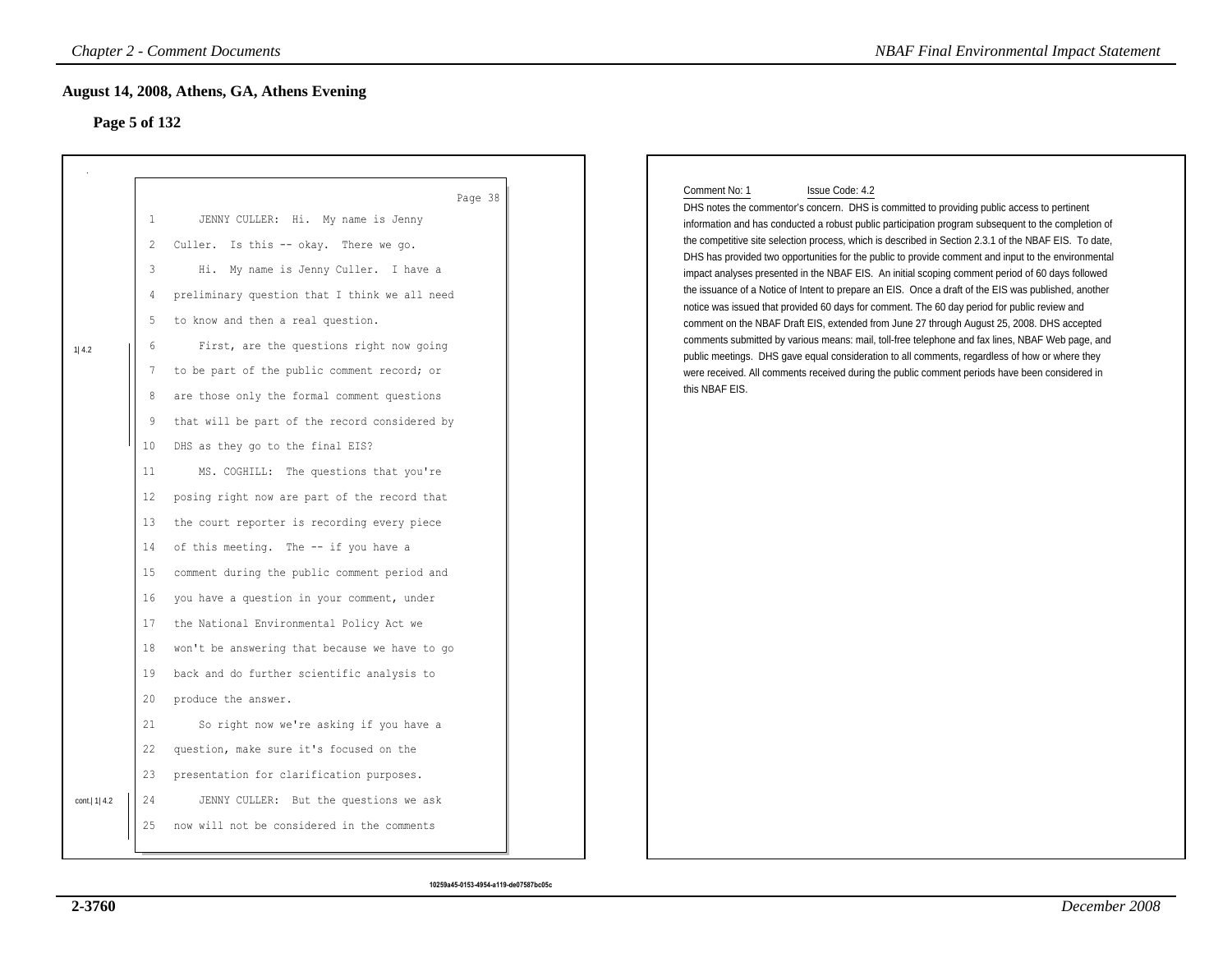### **Page 6 of 132**

| Page 6 of 132   |                        | <b>Chapter 2 - Comment Documents</b><br>August 14, 2008, Athens, GA, Athens Evening                                             | <b>NBAF Final Environmental Impact Statement</b>                                                                                                                                                                                                                           |
|-----------------|------------------------|---------------------------------------------------------------------------------------------------------------------------------|----------------------------------------------------------------------------------------------------------------------------------------------------------------------------------------------------------------------------------------------------------------------------|
| cont.   1   4.2 | $\mathbf{1}$<br>2<br>3 | Page 39<br>that DHS will then review?<br>MR. JOHNSON: All of them will be<br>reported, and then we will go back and --          | Comment No: 2<br>Issue Code: 19.0<br>Information on the human symptoms of zoonotic pathogen exposure to humans for Rift Valley Fever<br>Virus, Nipah Virus, Hendra Virus, and Japanese Encephalitis Virus is provided in Section 3.14.1 and<br>Appendix E of the NBAF EIS. |
|                 | 4<br>5                 | JENNY CULLER: I understand.<br>MR. JOHNSON: Yeah.                                                                               |                                                                                                                                                                                                                                                                            |
| cont.   1   4.2 | 6<br>7<br>8            | JENNY CULLER: And they'll be listed and<br>then answered?<br>MR. JOHNSON: Yeah.                                                 |                                                                                                                                                                                                                                                                            |
| 2 19.0          | 9<br>10<br>11          | JENNY CULLER: Okay. My question is:<br>Can you please describe how the zoonotic<br>diseases that will be studied at the NBAF    |                                                                                                                                                                                                                                                                            |
|                 | 12<br>13               | manifest themselves in an infected human?<br>DR. KAPPES: We will not do research on                                             |                                                                                                                                                                                                                                                                            |
|                 | 14<br>15<br>16         | how they affect humans. That's a<br>responsibility of CDC. So we will only do<br>work on animals.                               |                                                                                                                                                                                                                                                                            |
| cont. 2 19.0    | 17<br>18               | JENNY CULLER: But the question was how<br>do they affect humans.                                                                |                                                                                                                                                                                                                                                                            |
|                 | 19<br>20<br>21         | DR. KAPPES: How do they affect -- some<br>of the pathogens have the capability of<br>affecting animals and pathogens. Matter of |                                                                                                                                                                                                                                                                            |
|                 | 22<br>23               | fact, this is information out of the CDC.<br>I believe that the last couple of years                                            |                                                                                                                                                                                                                                                                            |
|                 | 24<br>25               | about 70 percent of those diseases that --<br>human diseases, 70 percent of those also                                          |                                                                                                                                                                                                                                                                            |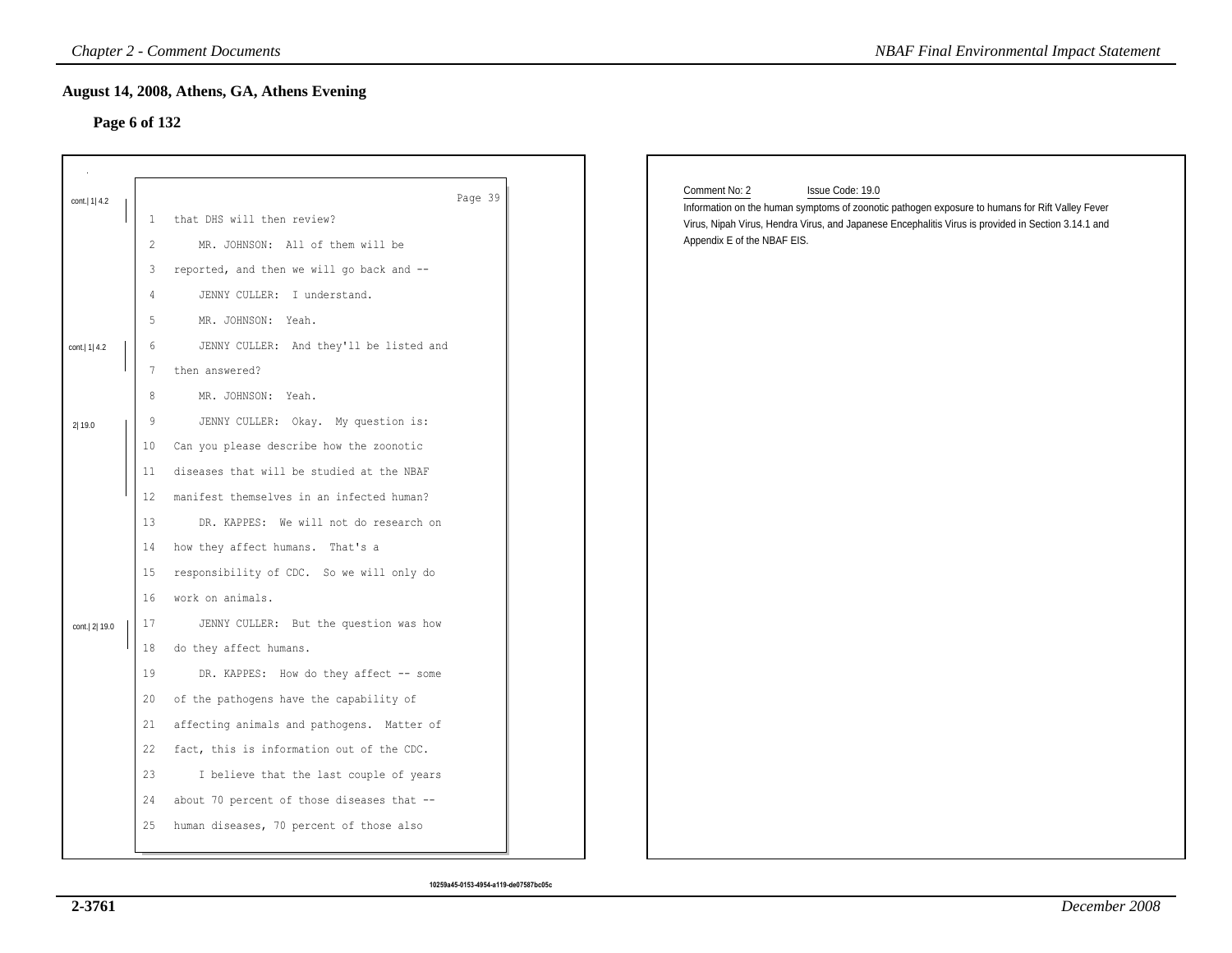### **Page 7 of 132**

|               |                | August 14, 2008, Athens, GA, Athens Evening   |  |  |  |
|---------------|----------------|-----------------------------------------------|--|--|--|
| Page 7 of 132 |                |                                               |  |  |  |
|               |                |                                               |  |  |  |
|               |                |                                               |  |  |  |
|               |                | Page 40                                       |  |  |  |
|               | $\mathbf{1}$   | caused disease in animals. So there's a lot   |  |  |  |
|               | $\overline{2}$ | of overlap between the diseases.              |  |  |  |
| cont. 2 19.0  | 3              | JENNY CULLER: I was asking for a              |  |  |  |
|               | 4              | description of the physical manifestation of  |  |  |  |
|               | 5              | the diseases.                                 |  |  |  |
|               | 6              | DR. KAPPES: Well, you'd have to ask           |  |  |  |
|               | $7\phantom{.}$ | specifically on the pathogen, because there's |  |  |  |
|               | 8              | a lot of -- the symptoms vary depending on    |  |  |  |
|               | 9              | the pathogen.                                 |  |  |  |
| cont. 2 19.0  | 10             | JENNY CULLER: Nipah.                          |  |  |  |
|               | 11             | DR. KAPPES: I'd like to turn that over        |  |  |  |
|               | 12             | to my USDA counterpart, Beth Lopner (phonetic |  |  |  |
|               | 13             | spelling).                                    |  |  |  |
|               | 14             | BETH LOPNER: I'm Beth Lopner with USDA.       |  |  |  |
|               | 15             | With regard to Nipah Virus, it could be       |  |  |  |
|               | 16             | flu-like symptoms that would then have a      |  |  |  |
|               | 17             | neurologic component as far as an             |  |  |  |
|               | 18             | encephalitis. Rift Valley Fever would be      |  |  |  |
|               | 19             | similar with flu-like symptoms and could have |  |  |  |
|               | 20             | an encephalitis aspect, as well as some       |  |  |  |
|               | 21             | ocular effects.                               |  |  |  |
|               | 22             | Thank you.                                    |  |  |  |
|               | 23             | MS. COGHILL: Sir, your question?              |  |  |  |
| cont. 2 19.0  | 24             | DANIEL COTTAR: What are the other four        |  |  |  |
|               | 25             | things you decided not to mention in your     |  |  |  |
|               |                |                                               |  |  |  |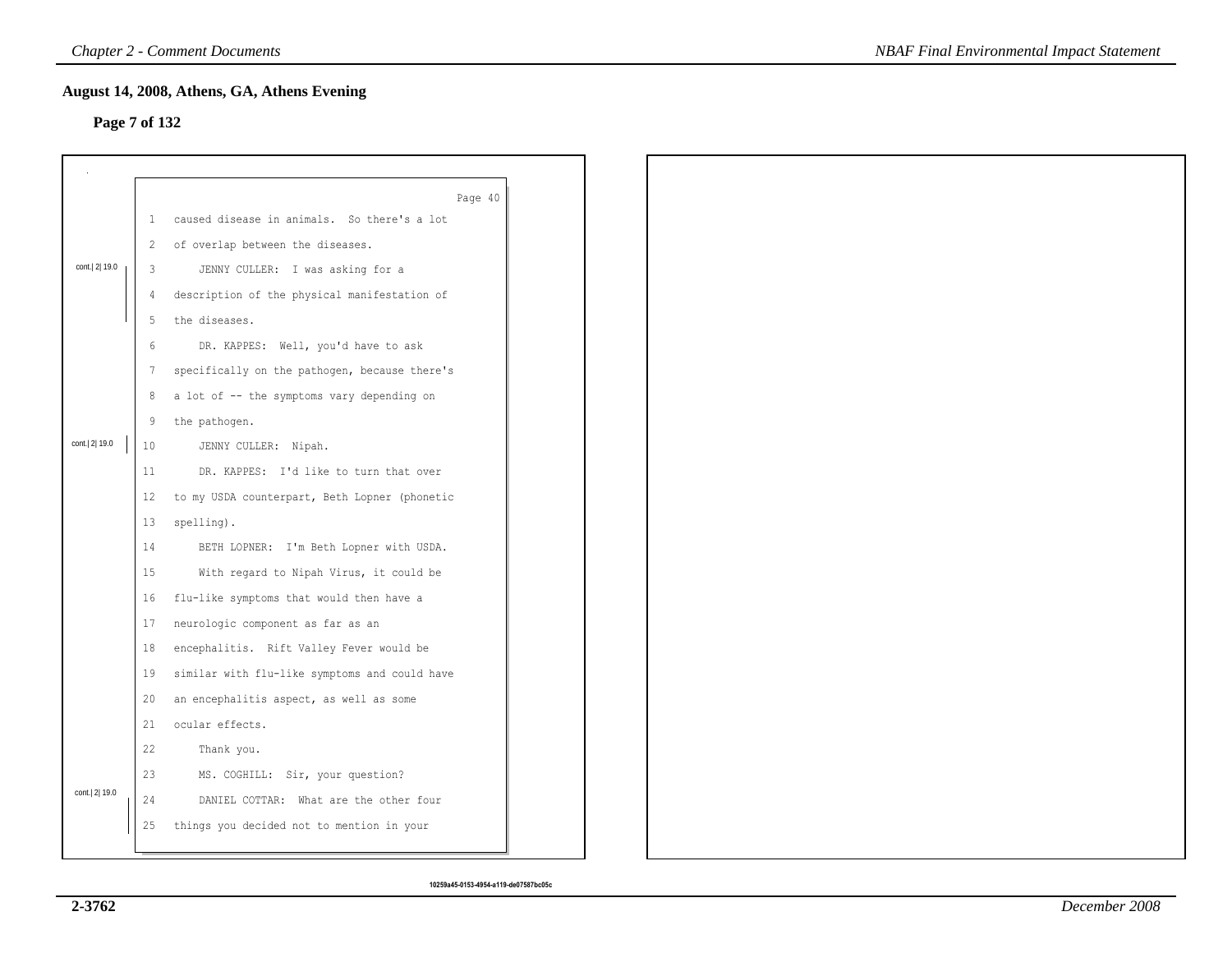# **Page 8 of 132**

| cont. 2 19.0 |                 | Page 41                                       |
|--------------|-----------------|-----------------------------------------------|
|              |                 | 1 presentation, the other four viruses or     |
|              |                 | 2 diseases? So far I've got Foot and Mouth,   |
|              | 3               | Rift Valley, Nipah -- actually I've only got  |
|              | $\overline{4}$  | those three.                                  |
|              | 5               | So what are the others? Can you like          |
|              | 6               | list them real quick.                         |
|              | $7\phantom{.0}$ | MR. JOHNSON: There are eight research         |
|              | 8               | diseases, Chuck. Foot and Mouth Disease       |
|              | 9               | and $--$                                      |
|              | 10              | MR. PERGLER: Okay. Of the eight five          |
|              | 11              | were not carried through for detailed         |
|              | 12 <sup>7</sup> | analysis. It would be African Swine Fever,    |
|              | 13              | Classical Swine Fever, Japanese Encephalitis, |
|              | 14              | Contagious Bovine. What do you say --         |
|              | 15              | DR. KAPPES: Hendra.                           |
|              | 16              | MR. PERGLER: And Hendra and Nipah             |
|              | 17              | virus.                                        |
|              | 18              | DANIEL COTTAR: Okay. So that's --             |
|              | 19              | MR. PERGLER: I'm sorry. We are studying       |
|              | 20              | the Nipah.                                    |
|              | 21              | DANIEL COTTAR: Could you say those again      |
|              | 22              | slowly, please.                               |
|              | 23              | DR. KAPPES: Hendra.                           |
|              | 24              | DANIEL COTTAR: Okay. I've got that.           |
|              | 25              | MR. PERGLER: Japanese Encephalitis,           |
|              |                 |                                               |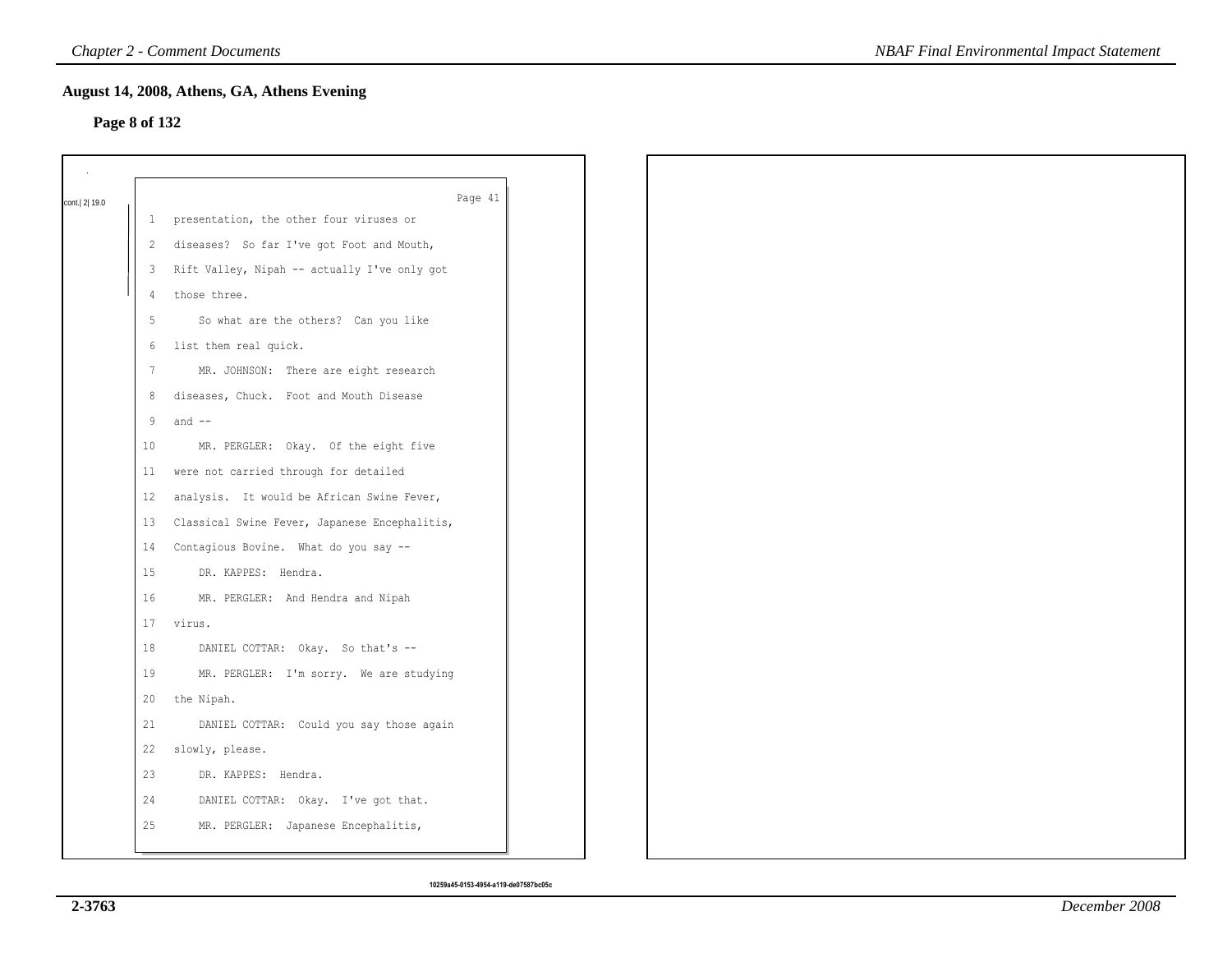### **Page 9 of 132**

|                 | <b>Chapter 2 - Comment Documents</b>           | <b>NBAF Final Environmental Impact Statement</b>                                                                     |
|-----------------|------------------------------------------------|----------------------------------------------------------------------------------------------------------------------|
|                 | August 14, 2008, Athens, GA, Athens Evening    |                                                                                                                      |
| Page 9 of 132   |                                                |                                                                                                                      |
|                 |                                                |                                                                                                                      |
|                 | Page 42                                        | Comment No: 1<br>Issue Code: 5.2<br>DHS notes the commentor's opposition the South Milledge Avenue Site Alternative. |
| $\mathbf{1}$    | Classical Swine Fever, African Swine Fever     |                                                                                                                      |
| $\mathbf{2}$    | and Contagious Bovine Pleuropneumonia.         |                                                                                                                      |
| 3               | DANIEL COTTAR: Okay. African.                  |                                                                                                                      |
| $\overline{4}$  | Also, are you going -- are you getting a       |                                                                                                                      |
| 5               | lot of opposition at the other sites more or   |                                                                                                                      |
| 6               | less than here? Could you comment on that.     |                                                                                                                      |
| $7\phantom{.0}$ | MR. JOHNSON: Yeah, I sure can.                 |                                                                                                                      |
| 8               | We are -- part of what we're doing is to       |                                                                                                                      |
| 9               | get input on the EIS. Certainly, you know,     |                                                                                                                      |
| 10              | all comments are welcome from people,          |                                                                                                                      |
| 11              | especially with a view on the facility. You    |                                                                                                                      |
| 12              | know, we're in the process of assessing all    |                                                                                                                      |
| 13              | of that input, if you will.                    |                                                                                                                      |
| 14              | I will say that Georgia has been very          |                                                                                                                      |
| 15              | vocal both ways, more than some of the other   |                                                                                                                      |
| 16              | sites.                                         |                                                                                                                      |
| 17              | (Applause.)                                    |                                                                                                                      |
| 18              | MR. JOHNSON: But, again, that's just one       |                                                                                                                      |
| 19              | of the things that we consider in the overall  |                                                                                                                      |
| 20              | decision.                                      |                                                                                                                      |
| 21              | DANIEL COTTAR: Is Georgia more vocal           |                                                                                                                      |
| 22              | than the other places?                         |                                                                                                                      |
| 23              | MR. JOHNSON: It's --                           |                                                                                                                      |
| 24<br>1 5.2     | DANIEL COTTAR: Because if that's the           |                                                                                                                      |
|                 | 25 case, perhaps those would be better places. |                                                                                                                      |
|                 |                                                |                                                                                                                      |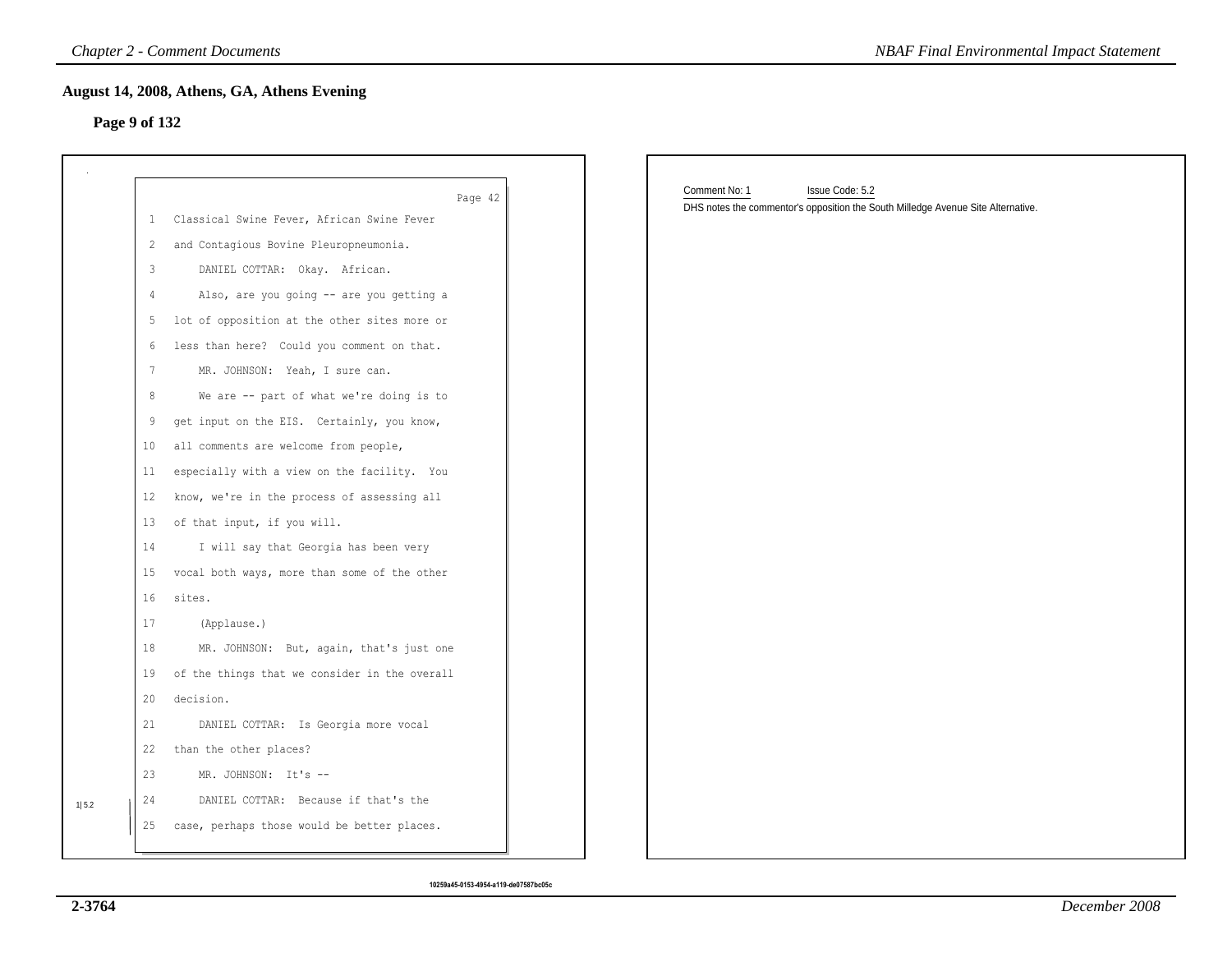# **Page 10 of 132**

|                  |                                                                                                   | <b>Chapter 2 - Comment Documents</b>                                                                                                                                                                                                                                                                                                                                                                                                                                                                                                                                                                                                                                                                              | <b>NBAF Final Environmental Impact Statement</b>                                                                                                                                                                                                                                                                                                                                                                                                                                                                                                                                                                                                                                                                                                                                                                                                  |
|------------------|---------------------------------------------------------------------------------------------------|-------------------------------------------------------------------------------------------------------------------------------------------------------------------------------------------------------------------------------------------------------------------------------------------------------------------------------------------------------------------------------------------------------------------------------------------------------------------------------------------------------------------------------------------------------------------------------------------------------------------------------------------------------------------------------------------------------------------|---------------------------------------------------------------------------------------------------------------------------------------------------------------------------------------------------------------------------------------------------------------------------------------------------------------------------------------------------------------------------------------------------------------------------------------------------------------------------------------------------------------------------------------------------------------------------------------------------------------------------------------------------------------------------------------------------------------------------------------------------------------------------------------------------------------------------------------------------|
| Page 10 of 132   |                                                                                                   | August 14, 2008, Athens, GA, Athens Evening                                                                                                                                                                                                                                                                                                                                                                                                                                                                                                                                                                                                                                                                       |                                                                                                                                                                                                                                                                                                                                                                                                                                                                                                                                                                                                                                                                                                                                                                                                                                                   |
| cont.   1   5.2  | $\mathbf{1}$<br>$\mathbf{2}^{\prime}$                                                             | Page 43<br>In fact, Crawford, Georgia, would be a good<br>place. Crawford, Georgia.                                                                                                                                                                                                                                                                                                                                                                                                                                                                                                                                                                                                                               | Comment No: 1<br>Issue Code: 23.0<br>DHS notes the commentor's statement. Should the NBAF Record of Decision call for the design,<br>construction, and operations of the NBAF, the National Veterinary Stockpile currently housed at<br>PIADC on Plum Island, NY may be transfered to the replacement NBAF site.                                                                                                                                                                                                                                                                                                                                                                                                                                                                                                                                  |
| 1 23.0<br>2 19.2 | 3<br>4<br>5<br>6<br>7<br>8<br>9<br>10<br>11<br>12<br>13<br>14<br>15<br>16<br>17<br>18<br>19<br>20 | Thank you.<br>MS. COGHILL: Thank you, sir.<br>Yes, ma'am.<br>UNIDENTIFIED SPEAKER: I believe I'm<br>correct. You said that the National<br>Veterinary Stockpile will transfer from Plum<br>Island to NBAF? It's currently housed at<br>Plum Island and it will transfer to the<br>replacement facility, correct?<br>MR. JOHNSON: Yes.<br>UNIDENTIFIED SPEAKER: It says on that<br>website the National Veterinary Stockpile has<br>two primary goals. By 2011 it will acquire<br>countermeasures against the first ten of the<br>seventeen worst disease threats, including<br>highly pathogenic avian, Foot and Mouth<br>Disease, Rift Valley Fever, Exotic Newcastle,<br>Classical Swine Fever. By 2016 it will | Comment No: 2<br>Issue Code: 19.2<br>DHS notes the commentor's concern that all possible pathogens to be studied at the NBAF are not<br>listed in the NBAF EIS. The pathogens to be studied at the NBAF as provided in Chapter 2, Section<br>2.2.1 of the NBAF EIS include Foot and Mouth Disease virus, Classical Swine Fever virus, Vesicular<br>Stomatitis virus, Rift Valley Fever virus, Nipah virus, Hendra virus, and African Swine Fever virus.<br>Should the NBAF be directed to study any pathogens not included in the list of pathogens included in<br>the NBAF EIS, DHS and USDA would conduct an evaluate of the new pathogen(s) to determine if the<br>potential challenges and consequences were bounded by the current study. If not, a new risk<br>assessment would be prepared and a separate NEPA evaluation may be required. |
|                  | 21<br>22<br>23<br>24<br>25                                                                        | acquire countermeasures against all seventeen<br>diseases. These diseases are also identified<br>as the agricultural bio -- and the bio --<br>Agricultural Bioterrorism Act of 2002.<br>You keep listing these eight diseases.                                                                                                                                                                                                                                                                                                                                                                                                                                                                                    |                                                                                                                                                                                                                                                                                                                                                                                                                                                                                                                                                                                                                                                                                                                                                                                                                                                   |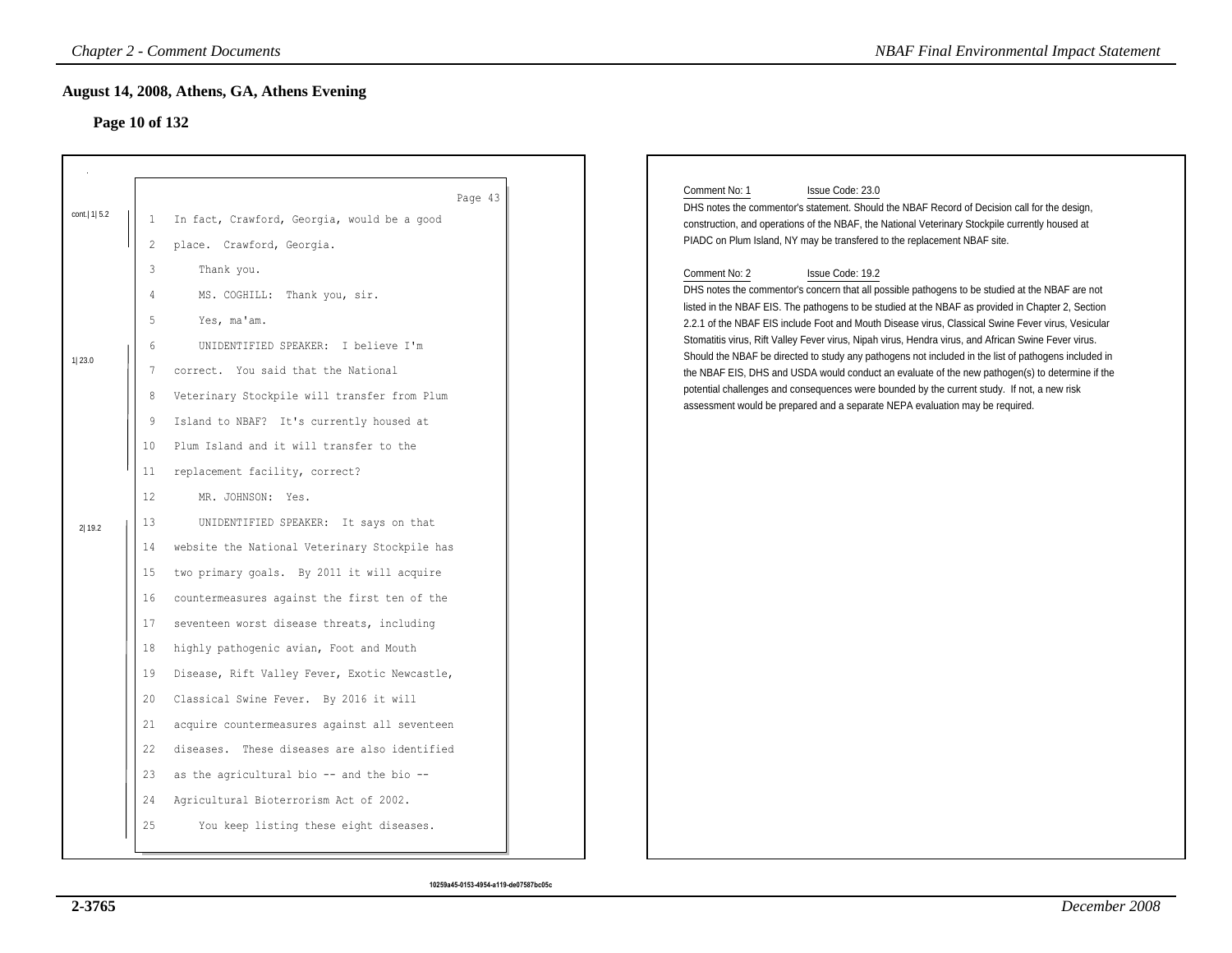# **Page 11 of 132**

|                 |              | Page 44                                       |
|-----------------|--------------|-----------------------------------------------|
| cont.   2  19.2 | $\mathbf{1}$ | And I know the feasibility study also adds    |
|                 | 2            | highly pathogenic avian influenza and         |
|                 | 3            | Newcastle Disease. And I guess my question    |
|                 | 4            | is: If you're only evaluating three diseases  |
|                 | 5            | in the DEIS and I read that Plum Island has   |
|                 | 6            | as many as 40 diseases that will transfer,    |
|                 | 7            | I don't understand how this effectively       |
|                 | 8            | bounds the hazards, accidents and             |
|                 | 9            | consequences from Nipah. And I'd like for     |
|                 | 10           | you to explain how three diseases can take    |
|                 | 11           | care of all these other unknown diseases that |
|                 | $12 \,$      | surely will be under one roof at NBAF.        |
|                 | 13           | MR. PERGLER: We carried out the three         |
|                 | 14           | pathogens for detailed analysis. That's not   |
|                 | 15           | to say we ignored the other five.             |
|                 | 16           | We went through a very rigorous process       |
|                 | 17           | at the beginning of this analysis where we    |
|                 | 18           | actually had the multidisciplinary team, key  |
|                 | 19           | members of it, come to actually our offices   |
|                 | 20           | in Santa Fe and spent three days there        |
|                 | 21           | hashing out how best to perform the analysis. |
|                 | 22           | There are considerations. You could have      |
|                 | 23           | done each and every one of them, but the time |
|                 | 24           | and expense to do that would have been        |
|                 |              |                                               |
|                 | 25           | enormous.                                     |
|                 |              |                                               |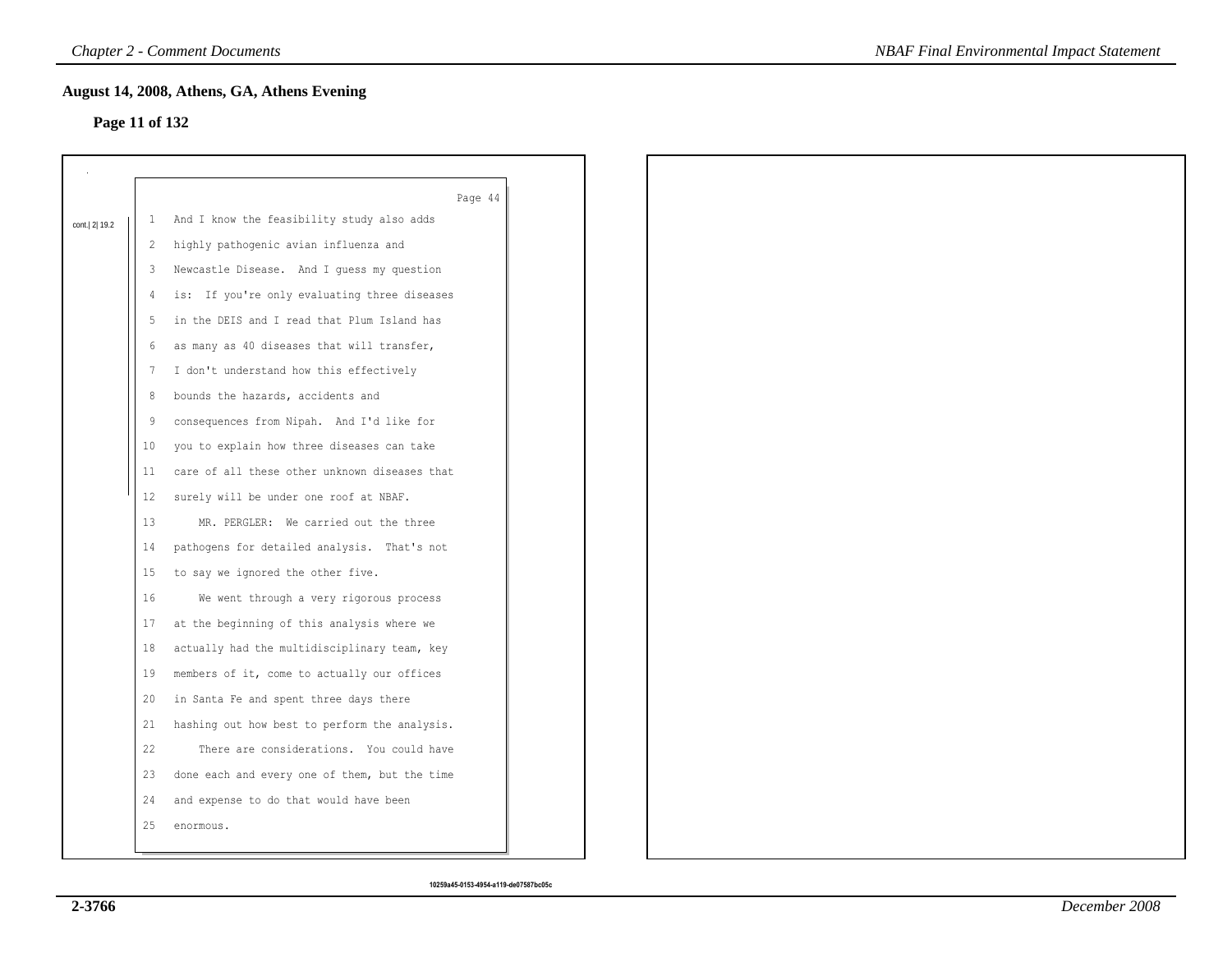### **Page 12 of 132**

|                |         | August 14, 2008, Athens, GA, Athens Evening   |  |  |
|----------------|---------|-----------------------------------------------|--|--|
| Page 12 of 132 |         |                                               |  |  |
|                |         |                                               |  |  |
|                |         |                                               |  |  |
|                |         | Page 45                                       |  |  |
|                | $\perp$ | We decided on the three pathogens because     |  |  |
|                | 2       | in no case was one of the five -- in no case  |  |  |
|                | 3       | does one of the five pathogens exceed the     |  |  |
|                | 4       | consequence in any category of the three that |  |  |
|                | 5       | we selected. So when we carry out the three,  |  |  |
|                | 6       | you're looking at the credible worst case     |  |  |
|                | 7       | scenario that will not be exceeded by any     |  |  |
|                | 8       | other organism.                               |  |  |
|                | 9       | And so that's what we used to determine       |  |  |
|                | 10      | our bounding accidents case, if you will, and |  |  |
|                | 11      | the consequences thereof.                     |  |  |
| cont. 2 19.2   | 12      | UNIDENTIFIED SPEAKER: I guess my point        |  |  |
|                | 13      | is that you're talking about eight diseases,  |  |  |
|                | 14      | I'm talking about more than forty.            |  |  |
|                | 15      | DR. KAPPES: Yes. The reason why we --         |  |  |
|                | 16      | these eight are the diseases that we're       |  |  |
|                | 17      | primarily going to be working with. For       |  |  |
|                | 18      | research purposes those are the diseases that |  |  |
|                | 19      | we have prioritized -- we meaning USDA and    |  |  |
|                | 20      | DHS. We've actually gone through having       |  |  |
|                | 21      | several expert panels to prioritize what we   |  |  |
|                | 22      | feel are the most dangerous pathogens for     |  |  |
|                | 23      | agriculture.                                  |  |  |
|                | 24      | The forty-plus pathogens, the remainder       |  |  |
|                | 25      | of those are in stocks that USDA agents need  |  |  |
|                |         |                                               |  |  |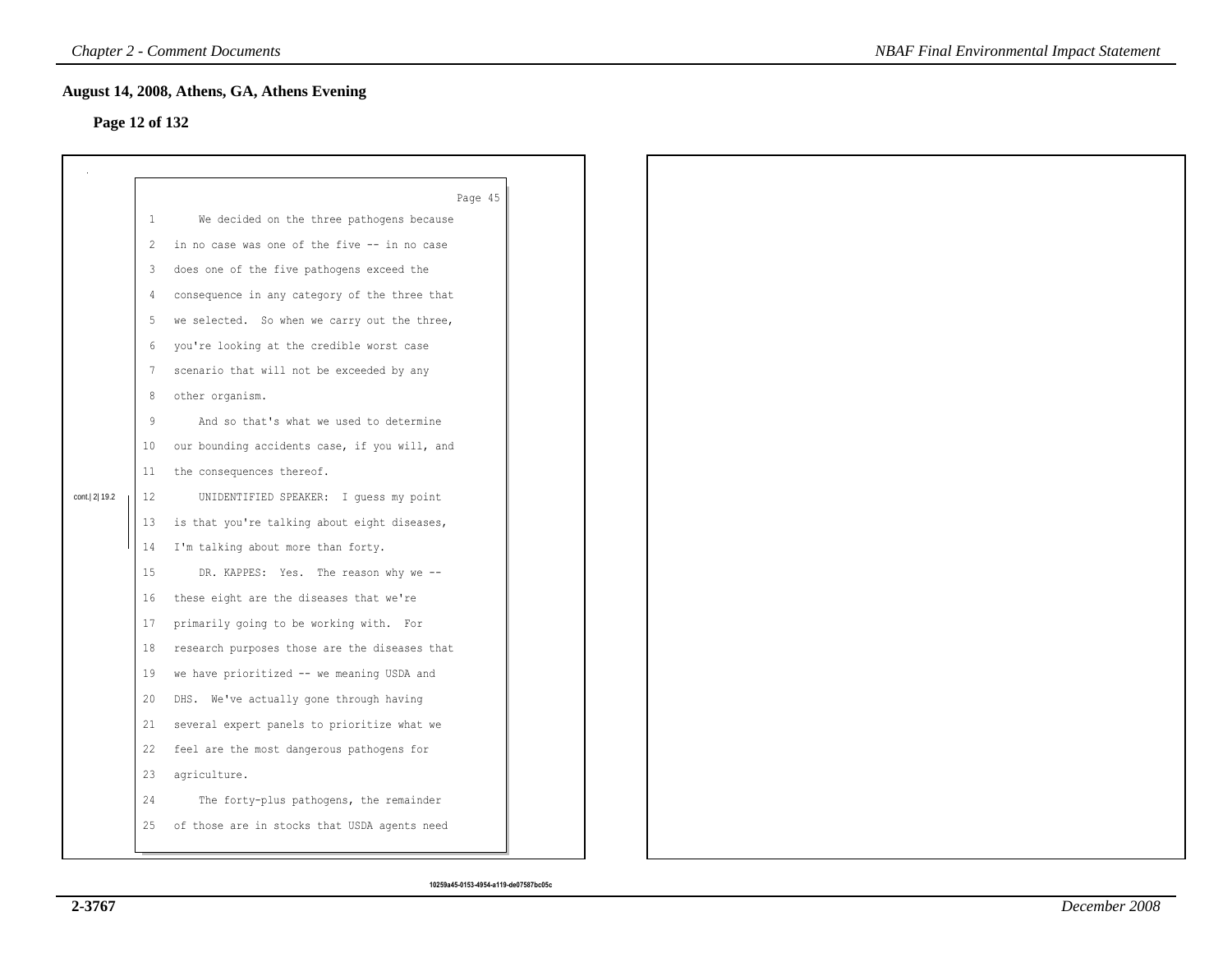# **Page 13 of 132**

|                |                                                                                                                                                  | <b>Chapter 2 - Comment Documents</b>                                                                                                                                                                                                                                                                                                                                                                                                                                                                                                                                                                                                                                                                                                                                                                                                                                                                                    | <b>NBAF Final Environmental Impact Statement</b>                                                                                                                                                                                                                                                                                                                                                                                                                                                                                                                                                                                                                                                                                                                                                                                                                                                                                            |
|----------------|--------------------------------------------------------------------------------------------------------------------------------------------------|-------------------------------------------------------------------------------------------------------------------------------------------------------------------------------------------------------------------------------------------------------------------------------------------------------------------------------------------------------------------------------------------------------------------------------------------------------------------------------------------------------------------------------------------------------------------------------------------------------------------------------------------------------------------------------------------------------------------------------------------------------------------------------------------------------------------------------------------------------------------------------------------------------------------------|---------------------------------------------------------------------------------------------------------------------------------------------------------------------------------------------------------------------------------------------------------------------------------------------------------------------------------------------------------------------------------------------------------------------------------------------------------------------------------------------------------------------------------------------------------------------------------------------------------------------------------------------------------------------------------------------------------------------------------------------------------------------------------------------------------------------------------------------------------------------------------------------------------------------------------------------|
| Page 13 of 132 |                                                                                                                                                  | August 14, 2008, Athens, GA, Athens Evening                                                                                                                                                                                                                                                                                                                                                                                                                                                                                                                                                                                                                                                                                                                                                                                                                                                                             |                                                                                                                                                                                                                                                                                                                                                                                                                                                                                                                                                                                                                                                                                                                                                                                                                                                                                                                                             |
| cont. 2 19.2   | 1<br>2<br>3<br>$\overline{4}$<br>5<br>6<br>7<br>$\,8\,$<br>9<br>10<br>11<br>12<br>13<br>14<br>15<br>16<br>17<br>18<br>19<br>20<br>21<br>22<br>23 | Page 46<br>for diagnostic purposes. If you're going to<br>rule out that one of these pathogens -- that<br>a tissue doesn't have one of these pathogens,<br>you need a positive control to make sure your<br>test is working.<br>So we'll only be doing very, very little<br>work on some of these other pathogens. And<br>the level of effort in that area doesn't<br>justify the same kind of analysis.<br>UNIDENTIFIED SPEAKER: I guess my point<br>is: Are they going to be under the NBAF<br>roof? And that's always been my point, is<br>that there will be more pathogens than the<br>eight you list.<br>Thank you.<br>MS. COGHILL: As a point of process,<br>folks, we've got 10 minutes left in the<br>question and answers. So if you could just<br>be very clear with your questions so we could<br>accommodate the four folks that are left.<br>Thank you.<br>THOM JENKINS: Thom Jenkins, retired<br>DuPont. | Comment No: 1<br>Issue Code: 19.2<br>DHS notes the commentor's concern. Chapter 1, Section 1.1 of the NBAF EIS identifies DHS's<br>mission as the study of foreign animal and zoonotic (transmitted from animals to humans) diseases<br>that threaten our agricultural livestock and agricultural economy. By definition, BSL-4 facilities are<br>specifically designed to safely handle exotic pathogens that pose a high risk of life threatening<br>disease in animals and humans through the aerosol route and for which there is no known vaccine or<br>therapy. It is because of the risks posed that NBAF in its current configuration is needed in order to<br>provide a modern, integrated high-containment facility to safely and effectively address the accidental<br>or intentional introduction into the U.S. of animal diseases of high consequence. A stand-alone BSL-4<br>lab would not enable DHS to fulfill its mission. |
| 1  19.2        | 24<br>25                                                                                                                                         | I grew up in an industry that learned the<br>hard way that you don't put concentrated risk                                                                                                                                                                                                                                                                                                                                                                                                                                                                                                                                                                                                                                                                                                                                                                                                                              |                                                                                                                                                                                                                                                                                                                                                                                                                                                                                                                                                                                                                                                                                                                                                                                                                                                                                                                                             |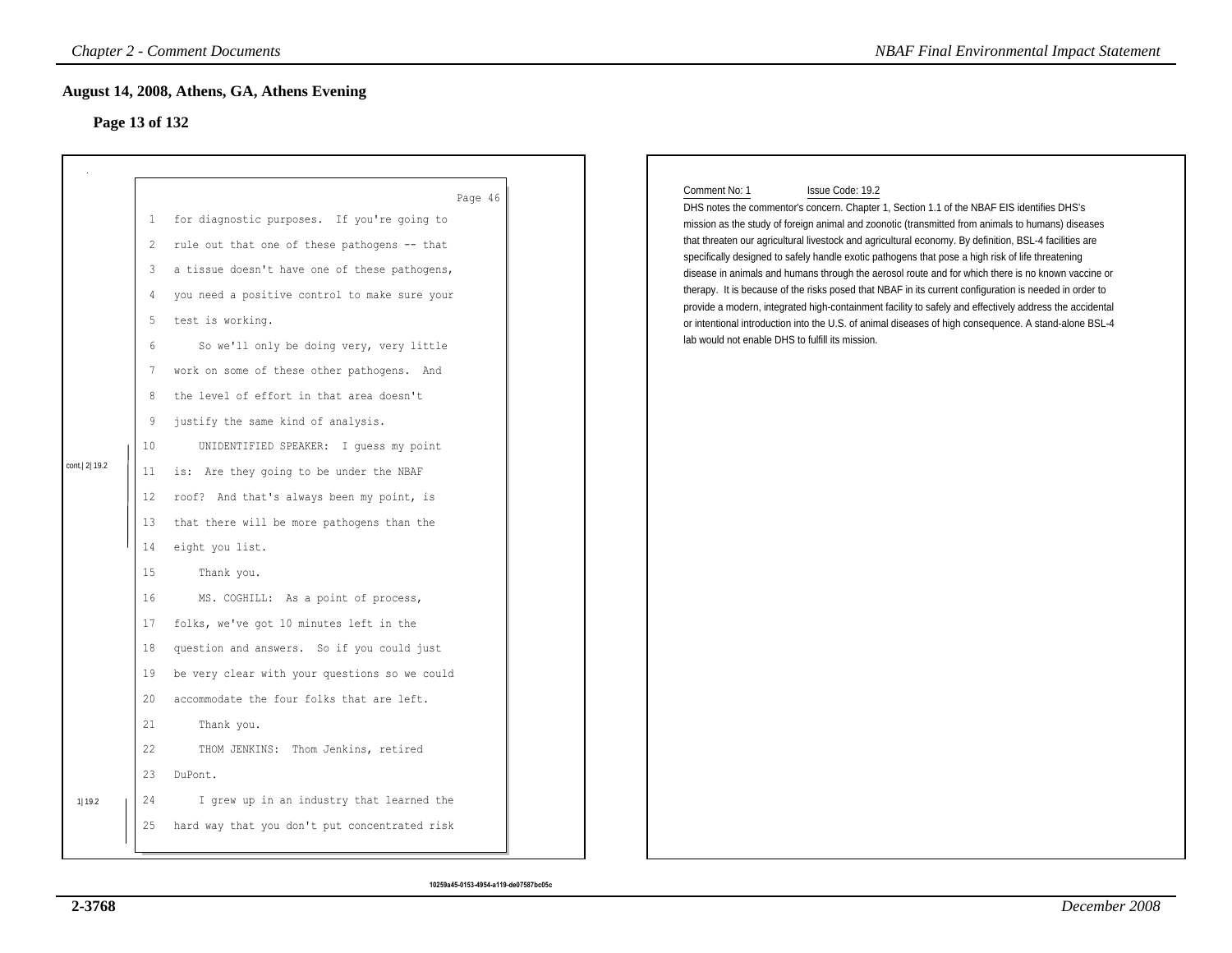# **Page 14 of 132**

|                  |                 | Page 47                                         |
|------------------|-----------------|-------------------------------------------------|
| cont.   1   19.2 | 1               | under the same roof. It seems to me that        |
|                  | $\mathbf{2}$    | with 10 percent of the facility devoted to      |
|                  | $3^{\circ}$     | Level 4 that one of the first choices should    |
|                  | 4               | be to build a small 50,000-square-foot Level    |
|                  |                 | 5 4 facility, maybe large animal connected with |
|                  | 6               | it and scatter the other risks at other         |
|                  | 7               | sites.                                          |
|                  | 8               | And that seems not to have been addressed       |
|                  | 9               | in Mr. Teague's (phonetic spelling)             |
|                  | 10 <sup>°</sup> | standpoint. I'd like to know why.               |
|                  | 11              | (Applause.)                                     |
|                  | 12              | MR. JOHNSON: We looked at that. And the         |
|                  | 13              | whole idea is this would be an integrated       |
|                  | 14              | facility, you know, not just from a foreign     |
|                  | 15              | animal but a zoonotic disease. And we looked    |
|                  | 16              | at a number of things separating the research   |
|                  | 17              | from diagnostic.                                |
|                  | 18              | What is unique about what we're doing is        |
|                  | 19              | foreign animal diseases. Plum Island is the     |
|                  | 20              | only facility that does it. It does has         |
|                  | 21              | research and diagnostics. So we feel like       |
|                  | 22              | adding the BSL-4 as part of the integration     |
|                  | 23              | will allow the scientists to do the             |
|                  | 24              | crossovers and the collaborations in a single   |
|                  | 25              | existing facility.                              |
|                  |                 |                                                 |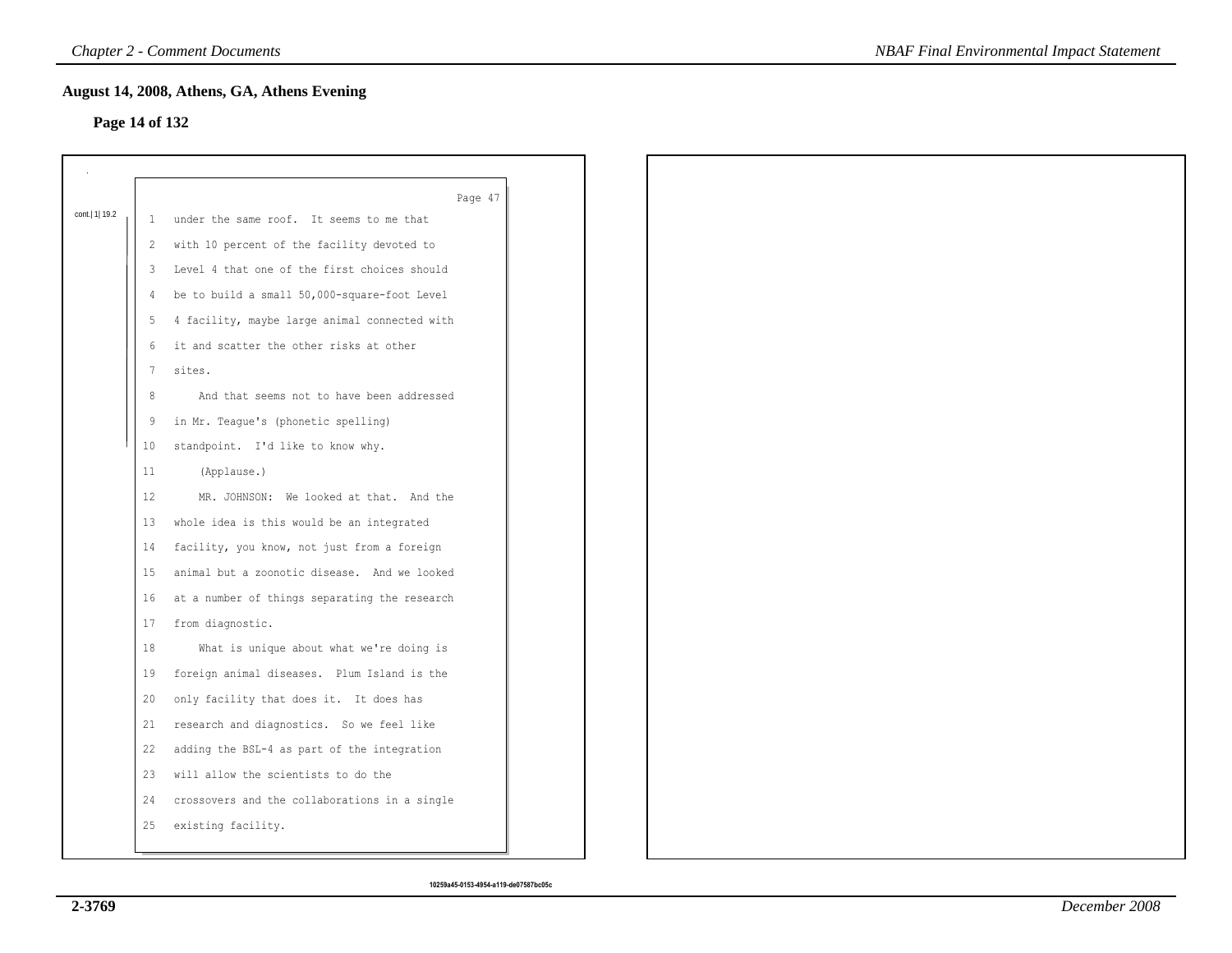# **Page 15 of 132**

|                 |                                                                           | <b>Chapter 2 - Comment Documents</b>                                                                                                                                                                                                                                                                                                                                                               | <b>NBAF Final Environmental Impact Statement</b>                                                                                                                                                                                                                                                                                                                                                                                                                                                                                                                                                                                                                                                                                                                                                                                                                                                                                                                                                                                                                                                                                                                                                                                                                                                                                                                                              |
|-----------------|---------------------------------------------------------------------------|----------------------------------------------------------------------------------------------------------------------------------------------------------------------------------------------------------------------------------------------------------------------------------------------------------------------------------------------------------------------------------------------------|-----------------------------------------------------------------------------------------------------------------------------------------------------------------------------------------------------------------------------------------------------------------------------------------------------------------------------------------------------------------------------------------------------------------------------------------------------------------------------------------------------------------------------------------------------------------------------------------------------------------------------------------------------------------------------------------------------------------------------------------------------------------------------------------------------------------------------------------------------------------------------------------------------------------------------------------------------------------------------------------------------------------------------------------------------------------------------------------------------------------------------------------------------------------------------------------------------------------------------------------------------------------------------------------------------------------------------------------------------------------------------------------------|
| Page 15 of 132  |                                                                           | August 14, 2008, Athens, GA, Athens Evening                                                                                                                                                                                                                                                                                                                                                        |                                                                                                                                                                                                                                                                                                                                                                                                                                                                                                                                                                                                                                                                                                                                                                                                                                                                                                                                                                                                                                                                                                                                                                                                                                                                                                                                                                                               |
| 1   19.2        | $\mathbf{1}$<br>$\overline{2}$<br>3<br>$\overline{4}$<br>5<br>6<br>7<br>8 | Page 48<br>MS. COGHILL: Thank you.<br>Yes, sir.<br>UNIDENTIFIED SPEAKER: I'd like to ask a<br>question about what I think is circular<br>reasoning in DEIS throughout as it's been<br>mentioned this evening. The conclusions<br>reached by the DEIS are based on normal<br>operations.                                                                                                            | Comment No: 1<br>Issue Code: 19.2<br>DHS notes the commentor's comment regarding the impact of normal operations. As stated in the<br>EIS only under accident conditions is there the potential for adverse impacts. The NBAF would be<br>designed, constructed, and operated to ensure the maximum level of public safety and to fulfill all<br>necessary requirements to protect the environment. Chapter 3, Section 3.14 and Appendix E of the<br>NBAF EIS, investigates the chances of a variety of accidents that could occur with the proposed<br>NBAF and consequences of potential accidents. The chances of an accidental release are low.<br>Although some "accidents" are more likely to occur than others (e.g., safety protocol not being<br>followed), the chances of an accidental release based on human error are low in large part due to the<br>design and implementation of biocontainment safeguards in conjunction with rigorous personnel<br>training. For example, as described in Chapter 2, Section 2.2.2.1 of the NBAF EIS, all laboratory staff<br>would receive thorough pre-operational training, as well as ongoing training, in the handling of<br>hazardous infectious agents, understanding biocontainment functions of standard and special                                                                                                                |
| 2 2.0           | 9<br>10<br>11<br>12<br>13<br>14<br>15<br>16<br>17                         | When you study the body of the DEIS, the<br>only way you can find what normal operations<br>means is by deducing that normal operations<br>are operations when nothing goes wrong. So,<br>therefore, when nothing goes wrong, nothing<br>goes wrong and you're able to conclude that<br>NBAF would have an insignificant impact on<br>health or safety.<br>I think that the DEIS should talk about | practices for each biosafety level, and understanding biocontainment equipment and laboratory<br>characteristics. Appendix B to the EIS describes biocontainment lapses and laboratory acquired<br>infections. Laboratory-acquired infections have not been shown to be a threat to the community at<br>large. As set out in Chapter 3, Section 3.14.3.4 of the NBAF EIS, employees and contractors will be<br>screened prior to employment or engagement and monitored while working, among other security<br>measures. In addition, oversight of NBAF operations, as described in Chapter 2, Section 2.2.2.6 of<br>the NBAF EIS, will be conducted in part by the Institutional Biosafety Committee (IBC), which<br>includes community representative participation, and the Animal Research Policy and Institutional<br>Animal Care and Use Committee (APHIS). Should the NBAF Record of Decision call for the design,<br>construction, and operations of the NBAF, site specific protocols would then be developed in<br>coordination with local emergency response agencies and would consider the diversity and density of<br>populations as well as domestic and wildlife residing within the local area. DHS would have site-<br>specific standard operating procedures and emergency response plans in place prior to the initiation<br>of research activities at the proposed NBAF. |
| cont.   1  19.2 | 18<br>19<br>20<br>21<br>22<br>23<br>24<br>25                              | what are normal operations, what is the<br>likelihood that abnormal operations can occur<br>and is there a sliding scale of risk and<br>impact based on different scenarios of<br>abnormal operations.<br>MR. PERGLER: Okay. Under normal<br>operations -- what we're trying to do is full<br>disclosure. Normal operations doesn't mean                                                           | Comment No: 2<br>Issue Code: 2.0<br>DHS notes the commentor's comment regarding normal operations. Normal operations are described<br>in Chapter 2 and abnormal or accident events are address in Chapter 3. As stated in the EIS only<br>under accident conditions is there the potential for adverse impacts. The NBAF would be designed,<br>constructed, and operated to ensure the maximum level of public safety and to fulfill all necessary<br>requirements to protect the environment. Chapter 3, Section 3.14 and Appendix E of the NBAF EIS,<br>investigates the chances of a variety of accidents that could occur with the proposed NBAF and<br>consequences of potential accidents. The chances of an accidental release are low. Although some<br>"accidents" are more likely to occur than others (e.g., safety protocol not being followed), the chances<br>of an accidental release based on human error are low in large part due to the design and<br>implementation of biocontainment safeguards in conjunction with rigorous personnel training. For<br>example, as described in Chapter 2, Section 2.2.2.1 of the NBAF EIS, all laboratory staff would                                                                                                                                                                                                                  |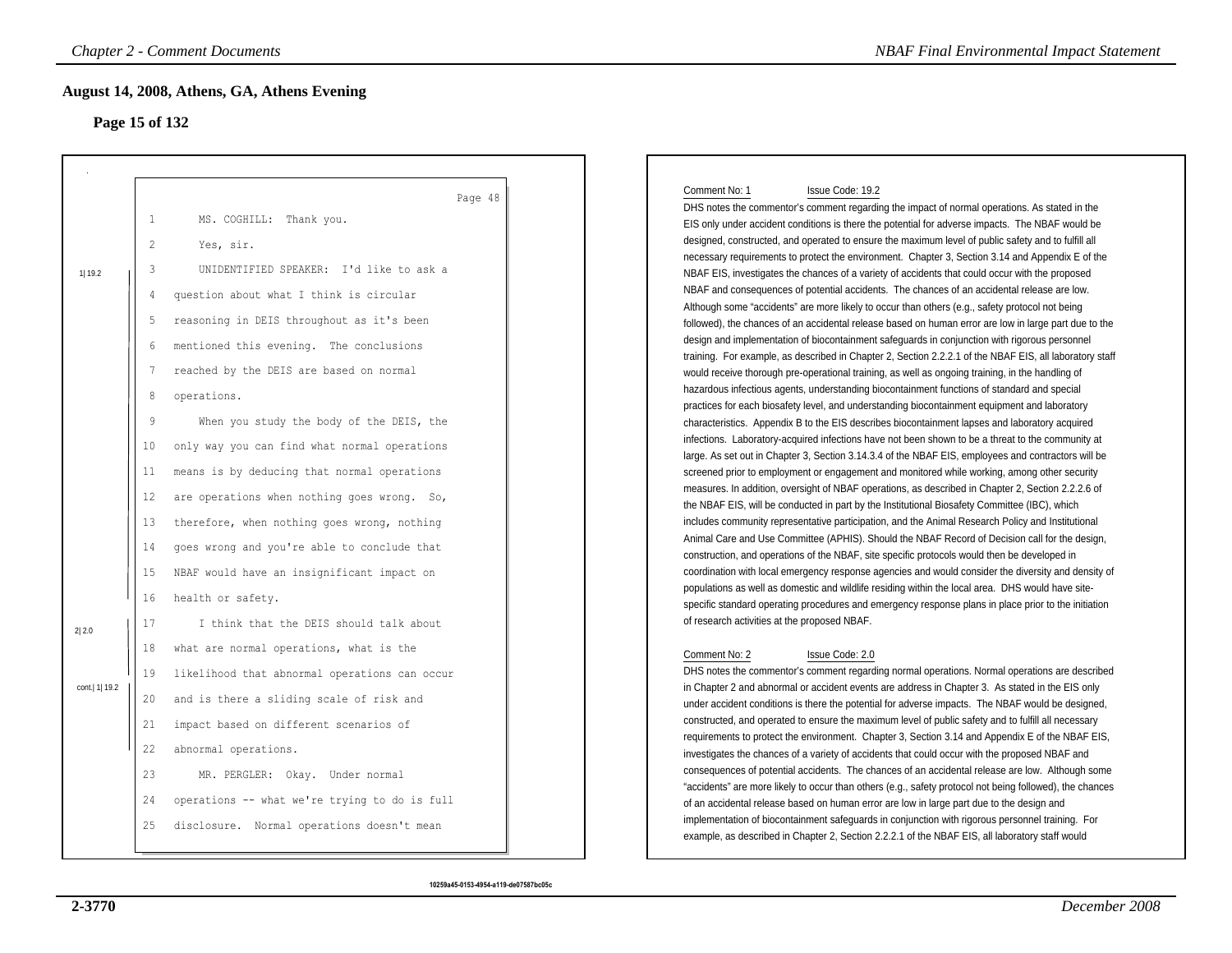receive thorough pre-operational training, as well as ongoing training, in the handling of hazardous infectious agents, understanding biocontainment functions of standard and special practices for eachbiosafety level, and understanding biocontainment equipment and laboratory characteristics.Appendix B to the EIS describes biocontainment lapses and laboratory acquired infections. Laboratory-acquired infections have not been shown to be a threat to the community at large. As set out in Chapter 3, Section 3.14.3.4 of the NBAF EIS, employees and contractors will be screened priorto employment or engagement and monitored while working, among other security measures. In addition, oversight of NBAF operations, as described in Chapter 2, Section 2.2.2.6 of the NBAF EIS,will be conducted in part by the Institutional Biosafety Committee (IBC), which includes community representative participation, and the Animal Research Policy and Institutional Animal Care and UseCommittee (APHIS). Should the NBAF Record of Decision call for the design, construction, and operations of the NBAF, site specific protocols would then be developed in coordination with localemergency response agencies and would consider the diversity and density of populations as well as domestic and wildlife residing within the local area. DHS would have site-specific standard operating procedures and emergency response plans in place prior to the initiation of research activities at the**Proposed Internal Comments** *Impact Statement*<br> **Proposed NBAF.** *Chapter and Chapter and Chapter and Chapter and Chapter and Chapter and Chapter and Chapter and Chapter and Chapter and Chapter and Chapter and Chapter and*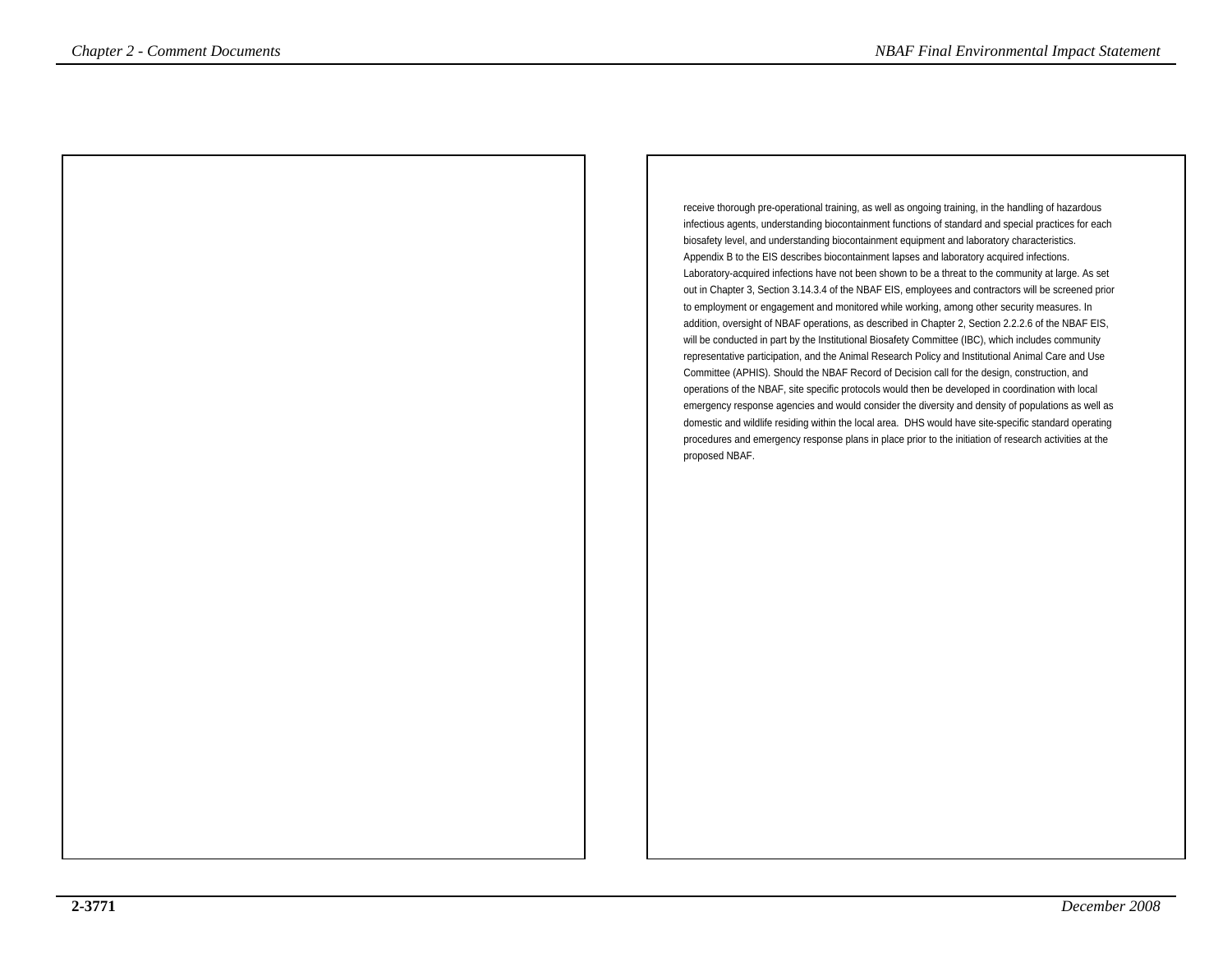# **Page 16 of 132**

| 1  | Page 49<br>there's no effect.                |
|----|----------------------------------------------|
| 2  | For example, if we operate generators,       |
| 3  | we've got some emissions of air pollution.   |
| 4  | So we give that to you. We will also         |
| -5 | disclose if that threatens to violate an air |
| 6  | quality standard, things like that.          |
| 7  | So normal operations do have effects. So     |
| 8  | we tell you what the operation is and tell   |
| 9  | you what the effect is.                      |
| 10 | Now, we found effects under normal           |
| 11 | operations to be within, for the most part,  |
| 12 | the regulatory standards or did not have     |
| 13 | adverse effects to, say, wildlife in the     |
| 14 | area, things like that.                      |
| 15 | Now, we did also look at off-normal          |
| 16 | events for the accident condition. And we    |
| 17 | did give you the data there, too. We tell    |
| 18 | you what the consequence is of a release.    |
| 19 | For example, with Rift Valley Fever, if      |
| 20 | the vector gets out, we could establish that |
| 21 | in this country. We disclose that            |
| 22 | information.                                 |
| 23 | Do we make a conclusion there?               |
| 24 | Oftentimes unless there is a violation of a  |
| 25 | federal statute/regulation/law, we will let  |

*NBAF Final Environmental Impact Statement*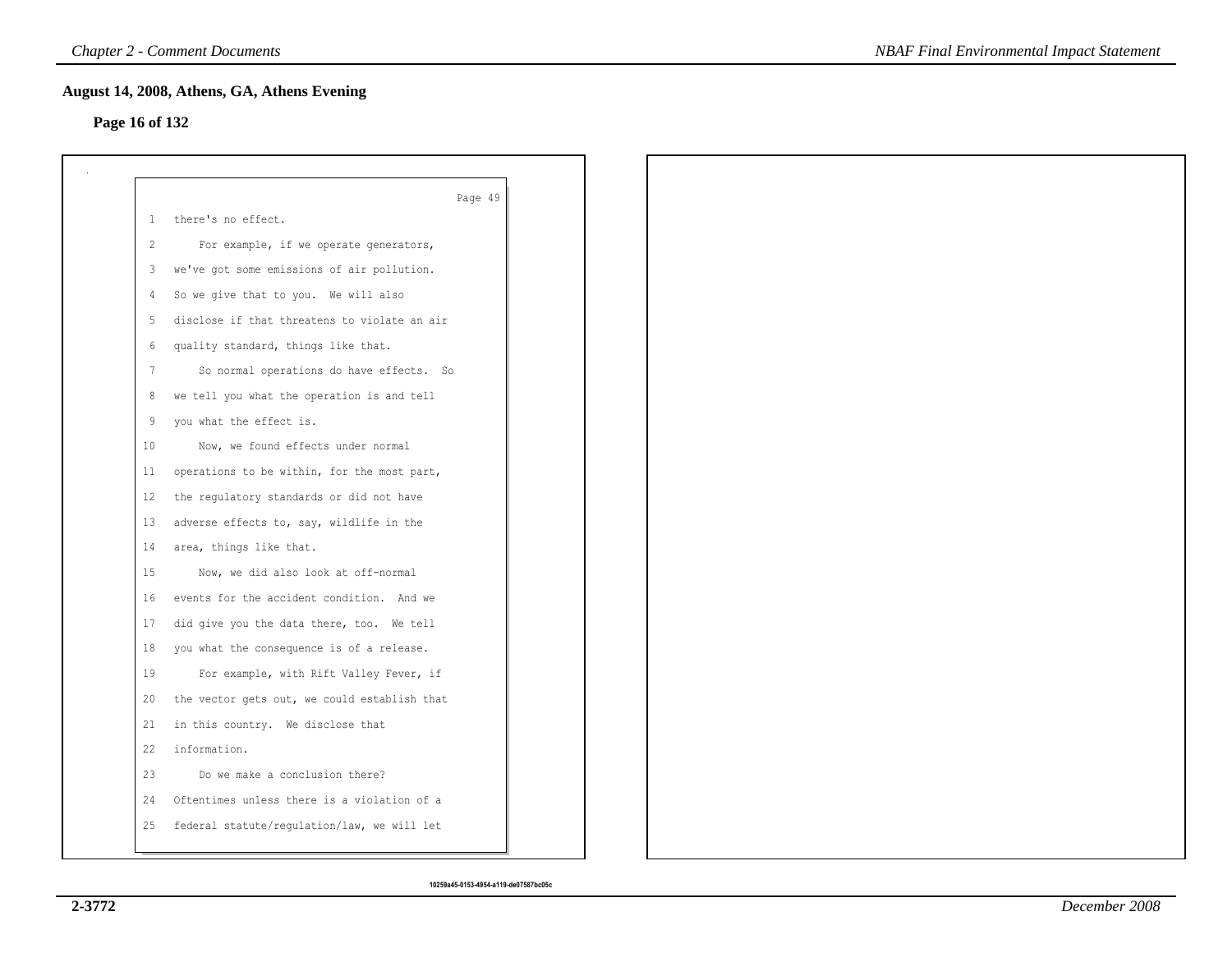# **Page 17 of 132**

|                |                                                                                                                                                                   | <b>Chapter 2 - Comment Documents</b>                                                                                                                                                                                                                                                                                                                                                                                                                                                                                                                                                                                                                                                                                                                                                                                                                                                                                                                                             | <b>NBAF Final Environmental Impact Statement</b>                                                                                                                                                                                                                                                                                                                                                                                                                                                                                                                                                                                                                                                                                                                                                                                                                                                                                                                                                                         |
|----------------|-------------------------------------------------------------------------------------------------------------------------------------------------------------------|----------------------------------------------------------------------------------------------------------------------------------------------------------------------------------------------------------------------------------------------------------------------------------------------------------------------------------------------------------------------------------------------------------------------------------------------------------------------------------------------------------------------------------------------------------------------------------------------------------------------------------------------------------------------------------------------------------------------------------------------------------------------------------------------------------------------------------------------------------------------------------------------------------------------------------------------------------------------------------|--------------------------------------------------------------------------------------------------------------------------------------------------------------------------------------------------------------------------------------------------------------------------------------------------------------------------------------------------------------------------------------------------------------------------------------------------------------------------------------------------------------------------------------------------------------------------------------------------------------------------------------------------------------------------------------------------------------------------------------------------------------------------------------------------------------------------------------------------------------------------------------------------------------------------------------------------------------------------------------------------------------------------|
| Page 17 of 132 |                                                                                                                                                                   | August 14, 2008, Athens, GA, Athens Evening                                                                                                                                                                                                                                                                                                                                                                                                                                                                                                                                                                                                                                                                                                                                                                                                                                                                                                                                      |                                                                                                                                                                                                                                                                                                                                                                                                                                                                                                                                                                                                                                                                                                                                                                                                                                                                                                                                                                                                                          |
| 3 23.0         | $\mathbf{1}$<br>$\overline{2}$<br>3<br>4<br>5<br>6<br>7<br>8<br>9<br>10<br>11<br>12<br>13<br>14<br>15<br>16<br>17<br>18<br>19<br>20<br>21<br>22<br>23<br>24<br>25 | Page 50<br>the data speak for itself.<br>So, again, we've given you that data in<br>there, that it is not without consequence and<br>significant consequence. We allow you to<br>determine what you think that effect is in<br>the scale.<br>As does DHS and USDA. They're going to<br>look at the facts. The decision makers will<br>make a determination does the benefit of the<br>construction and operation of the facility<br>exceed the potential risk.<br>UNIDENTIFIED SPEAKER: Well, the problem<br>is, of course, is in the summary. Many of<br>the decision makers, at least here in<br>Georgia, have read past the summary. And the<br>summary gives you a very optimistic look at<br>the picture.<br>So I wish when you go into the final EIS<br>you will consider how you deal with the<br>definition of normal operations.<br>MR. JOHNSON: Yeah. We're willing to do<br>that.<br>MS. COGHILL: Thank you.<br>Yes, ma'am.<br>SUSAN HODGES: My name is Susan Hodges. | Comment No: 3<br>Issue Code: 23.0<br>DHS notes the commentor's concern regarding the risk posed by the NBAF under normal operations.<br>Within the context of performing environmental impact analyses, the term normal operations simply<br>refers to those that are "incident-free" in contrast to "abnormal" operating conditions where a<br>structure, system, or component does not function as designed or intended, by whatever the cause.<br>Such operational or inherent design failures or unplanned events result in "accidents" or abnormal<br>operating conditions, the consequences of which have been evaluated in Section 3.14 and Appendix<br>E of the NBAF EIS. Nevertheless, impacts would occur from construction and operation of the NBAF<br>under normal operations such that resources would be consumed and effluents would be routinely<br>emitted to the air and water within specified permit limits, etc. These effects are also assessed in<br>resource-specific sections of the NBAF EIS. |
|                |                                                                                                                                                                   |                                                                                                                                                                                                                                                                                                                                                                                                                                                                                                                                                                                                                                                                                                                                                                                                                                                                                                                                                                                  |                                                                                                                                                                                                                                                                                                                                                                                                                                                                                                                                                                                                                                                                                                                                                                                                                                                                                                                                                                                                                          |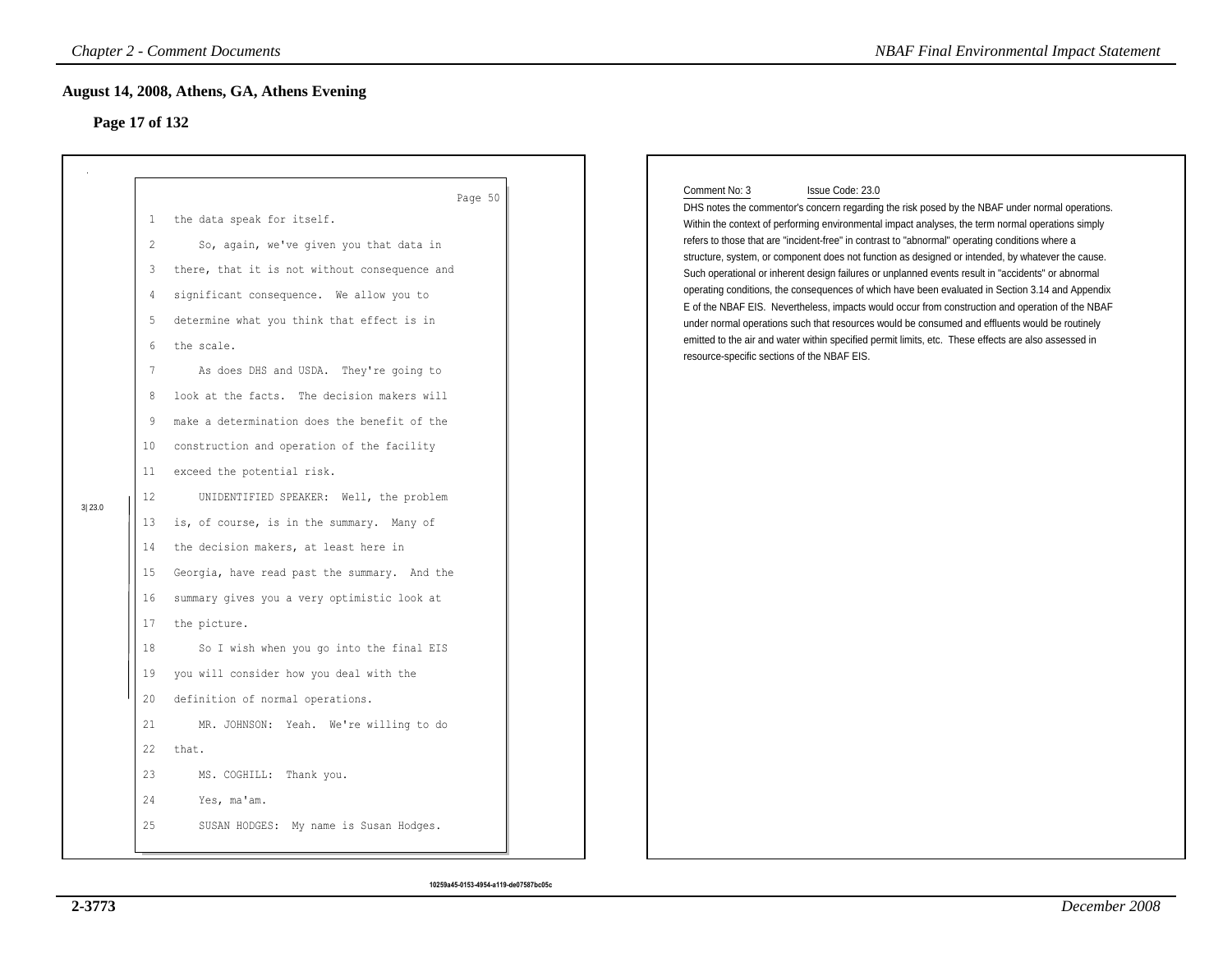# **Page 18 of 132**

| Page 18 of 132                                                                                                                                                         | August 14, 2008, Athens, GA, Athens Evening                                                                                                                                                                                                                                                                                                                                                                                                                                                                                                                                                                                                                                                                                                                                                                                                                              |                                                                                                                                                                                                                                                                                                                                                                                                                                                                                                                                                                        |
|------------------------------------------------------------------------------------------------------------------------------------------------------------------------|--------------------------------------------------------------------------------------------------------------------------------------------------------------------------------------------------------------------------------------------------------------------------------------------------------------------------------------------------------------------------------------------------------------------------------------------------------------------------------------------------------------------------------------------------------------------------------------------------------------------------------------------------------------------------------------------------------------------------------------------------------------------------------------------------------------------------------------------------------------------------|------------------------------------------------------------------------------------------------------------------------------------------------------------------------------------------------------------------------------------------------------------------------------------------------------------------------------------------------------------------------------------------------------------------------------------------------------------------------------------------------------------------------------------------------------------------------|
| 1 12.2<br>$\mathbf{1}$<br>$\overline{c}$<br>3<br>4<br>5<br>6<br>$7\phantom{.0}$<br>8<br>9<br>10<br>11<br>$12 \,$<br>13<br>14<br>15<br>16<br>17<br>18<br>19<br>20<br>21 | Page 51<br>I live here in Clarke County.<br>My question has to do with water. And I<br>have not had a chance to look at the entire<br>draft document yet. But I'd like to know:<br>In the analyses did you actually look at<br>where the water was going to come from?<br>I understand it will be the equivalent of<br>228 households' use of water. And,<br>specifically, did you address where that<br>water is going to come from in Clarke County,<br>where we've had increasingly severe droughts<br>with very tight water restrictions on the<br>citizens?<br>And my understanding is that whatever the<br>water use is at this facility they will not<br>be able to further decrease use under drought<br>conditions.<br>So that's my question, what did you look<br>into about the sources of water in the<br>various sites and specifically what about<br>here. | Comment No: 1<br>Issue Code: 12.2<br>DHS notes the commentor's drought concerns and DHS acknowledges current regional drought<br>conditions. As described in Section 3.7.3.3.1 of the NBAF EIS, the South Milledge Avenue Site<br>alternative would use approximately 118,000 gallons per day of potable water an amount that is<br>approximately 0.76% of Athens' current annual average of 15.5 million gallons per day usage. The<br>NBAF annual potable water usage is expected to be approximately equivalent to the amount<br>consumed by 228 residential homes. |
| 22<br>23                                                                                                                                                               | MR. PERGLER: Yeah. Basically you'll<br>find the answer in the infrastructure section                                                                                                                                                                                                                                                                                                                                                                                                                                                                                                                                                                                                                                                                                                                                                                                     |                                                                                                                                                                                                                                                                                                                                                                                                                                                                                                                                                                        |
| 24<br>25                                                                                                                                                               | of the EIS where again we look at capacities,<br>safe water yield of that. So we looked at                                                                                                                                                                                                                                                                                                                                                                                                                                                                                                                                                                                                                                                                                                                                                                               |                                                                                                                                                                                                                                                                                                                                                                                                                                                                                                                                                                        |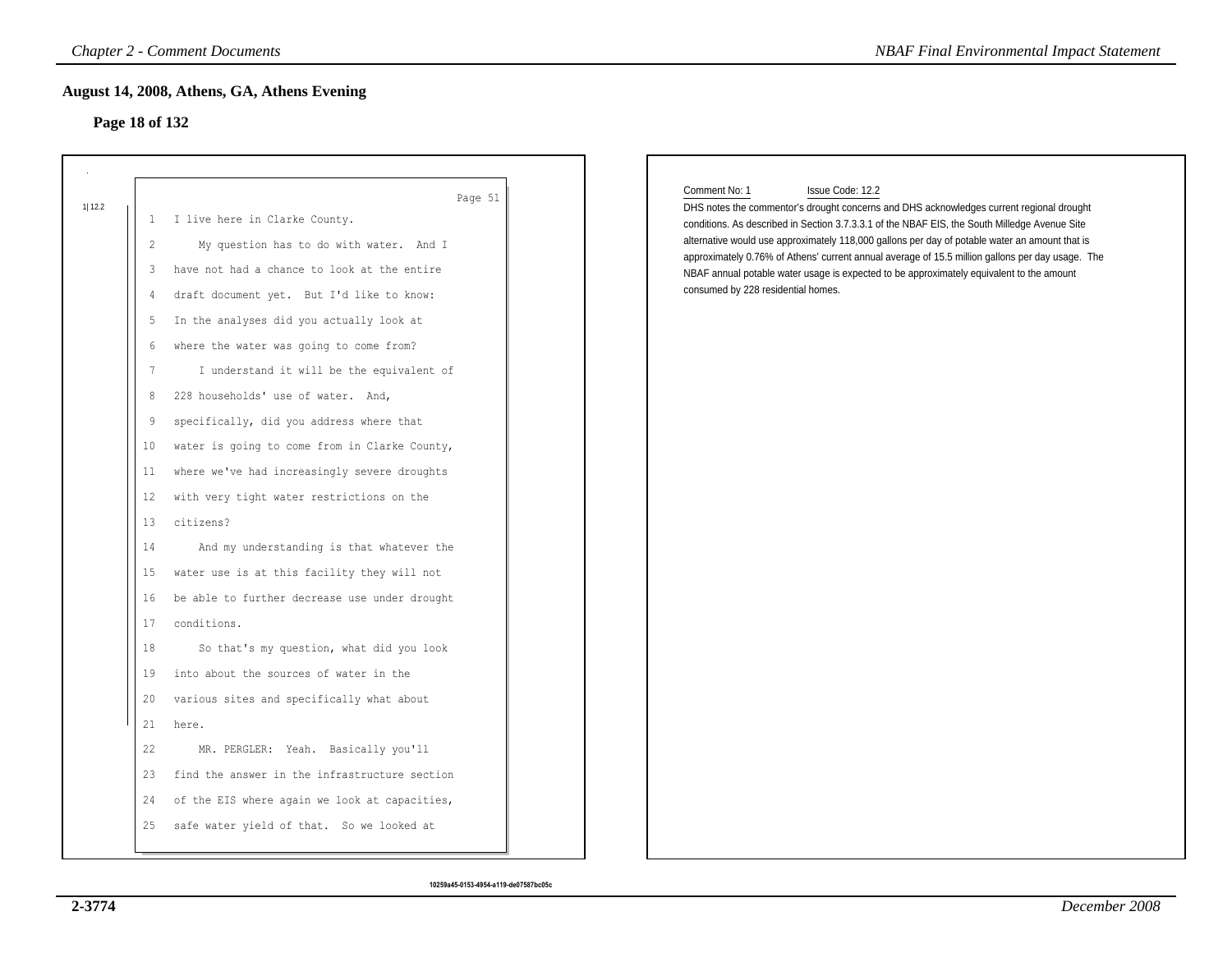# **Page 19 of 132**

|                  |                 | August 14, 2008, Athens, GA, Athens Evening     |  |  |
|------------------|-----------------|-------------------------------------------------|--|--|
| Page 19 of 132   |                 |                                                 |  |  |
|                  |                 |                                                 |  |  |
|                  |                 |                                                 |  |  |
|                  |                 | Page 52                                         |  |  |
|                  |                 | 1 the water supply and looked at what the       |  |  |
|                  | 2               | capacity is and determined that if -- with      |  |  |
|                  | 3               | the projected water use from NBAF do we stay    |  |  |
|                  | $\overline{4}$  | within the safe yield capacity. And the         |  |  |
|                  | 5               | answer is yes in this case.                     |  |  |
|                  | 6               | Now, under drought conditions, that's           |  |  |
|                  | 7               | going to have to be determined what the         |  |  |
|                  | 8               | action of DHS is based on community needs and   |  |  |
|                  | 9               | the plans in effect at that time. And that      |  |  |
|                  | 10 <sub>1</sub> | will be determined when the site selection      |  |  |
|                  |                 | 11 process is made.                             |  |  |
|                  | 12              | MR. JOHNSON: We'll determine what's the         |  |  |
|                  |                 | 13 mitigation action that we need to take. It's |  |  |
|                  | 14              | important that we know that, and a decision     |  |  |
|                  | 15              | maker would know what we'd be doing in that     |  |  |
|                  | 16              | particular --                                   |  |  |
|                  | 17              | SUSAN HODGES: Don't you have to know            |  |  |
|                  | 18              | that when you're looking at the sites now?      |  |  |
|                  | 19              | MR. JOHNSON: That's --                          |  |  |
| cont.   1   12.2 | 20              | SUSAN HODGES: If we don't have water            |  |  |
|                  |                 | 21 here, how come this is still a site?         |  |  |
|                  | 22              | (Applause.)                                     |  |  |
|                  | 23              | MS. COGHILL: Sir.                               |  |  |
|                  | 24              | JOHN WILKINSON: Hello. My name is John          |  |  |
|                  | 25              | Wilkinson.                                      |  |  |
|                  |                 |                                                 |  |  |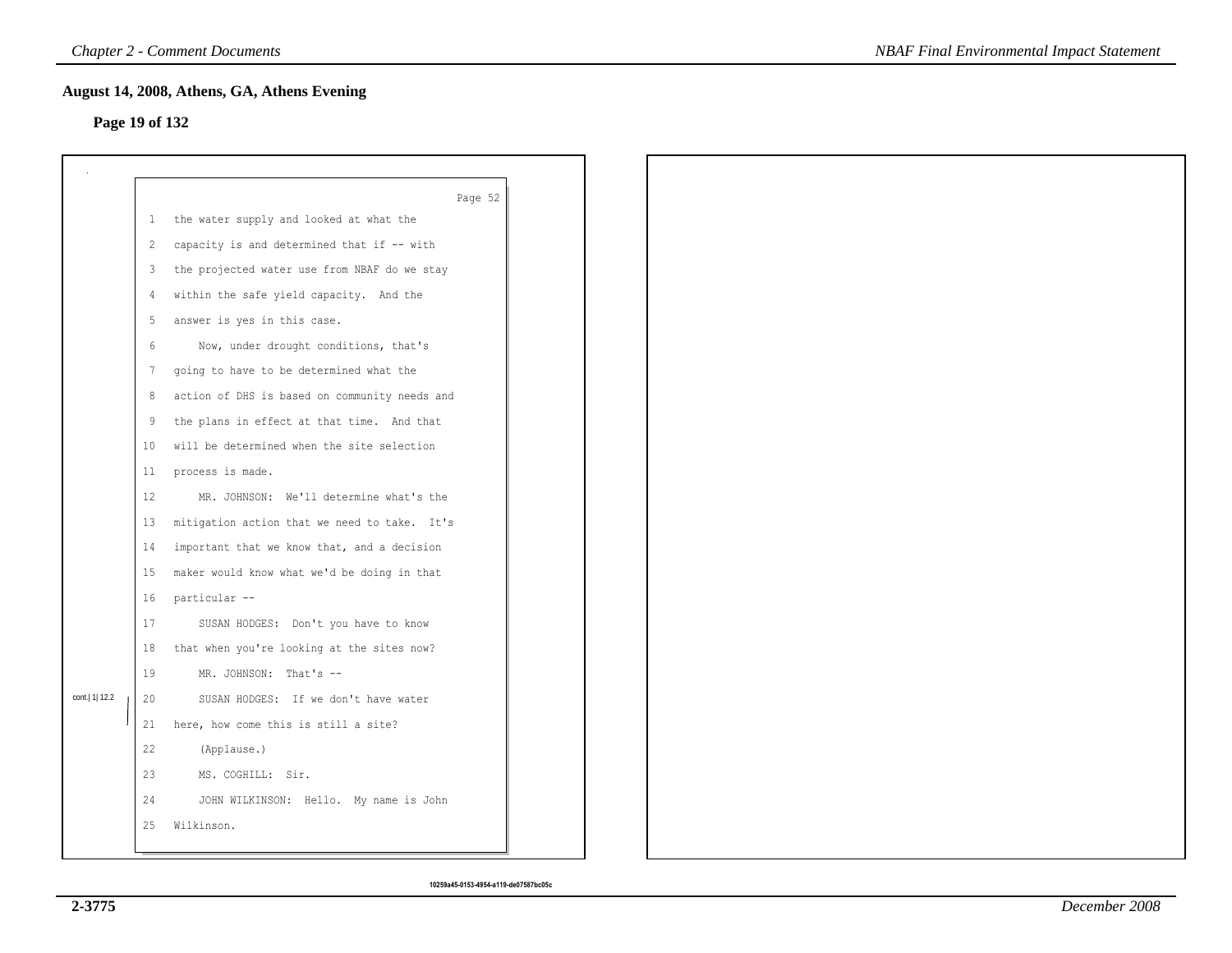# **Page 20 of 132**

| Page 20 of 132                                                                                                                                      |                                                                                                                                                                                                                                                                                                                                                                                                                                                                                                                                                                                                                                                                                                                                                                                                                                                                                                                                                                                                                                          |                                                                                                                                                                                                                                                                                                                                                                                                                                                                                                                                                                                                                                                                                                                                                                                                                                                                 |
|-----------------------------------------------------------------------------------------------------------------------------------------------------|------------------------------------------------------------------------------------------------------------------------------------------------------------------------------------------------------------------------------------------------------------------------------------------------------------------------------------------------------------------------------------------------------------------------------------------------------------------------------------------------------------------------------------------------------------------------------------------------------------------------------------------------------------------------------------------------------------------------------------------------------------------------------------------------------------------------------------------------------------------------------------------------------------------------------------------------------------------------------------------------------------------------------------------|-----------------------------------------------------------------------------------------------------------------------------------------------------------------------------------------------------------------------------------------------------------------------------------------------------------------------------------------------------------------------------------------------------------------------------------------------------------------------------------------------------------------------------------------------------------------------------------------------------------------------------------------------------------------------------------------------------------------------------------------------------------------------------------------------------------------------------------------------------------------|
| 2 4.0<br>1<br>$\overline{c}$<br>3<br>4<br>5<br>6<br>7<br>8<br>9<br>10<br>11<br>12<br>13<br>14<br>15<br>16<br>17<br>18<br>19<br>20<br>21<br>22<br>23 | Page 53<br>I kind of believe you need to have this<br>center somewhere. I'm not sure -- if we<br>might want a desert site, in my opinion.<br>But my question is: In your rigorous<br>analysis of the accidental release of<br>contaminants did you consider land, air and<br>water modes of new transmission such as with<br>land you have rooming animals such as deer<br>all over the place, research animals with<br>UGA, private cattle, pets, dogs and cats of<br>people in town and even humans.<br>And as far as air as the mode of<br>transmission, we have the most hot and humid<br>site on the list with the highest levels of<br>water vapor, also the highest level,<br>according to entomologists, of winged inspect<br>predators spreading diseases as they do with<br>plant pathogens.<br>And then water transmission. There is a<br>pond on a tributary to the Middle Oconee<br>River right next to the property boundary,<br>according to this map I've seen with the<br>river itself approximately 1500 feet south of | Comment No: 2<br>Issue Code: 4.0<br>DHS notes the commentor's concerns about DHS's toll-free fax number and the date by which<br>comments on the NBAF Draft EIS had to be received in order to be considered by DHS. DHS is not<br>aware of any misprints of the toll-free fax number in its public outreach literature but does regret any<br>inconvience or miscommunication of information in this regard during the public meetings. DHS did<br>receive approximately 100 comments documents via fax. The 60-day public comment period on the<br>NBAF Draft EIS ended on August 25, and DHS considered and has responded to in this Comment<br>Response Document all comment documents postmarked on or before August 25, 2008.<br>Comment No: 3<br>Issue Code: 25.2<br>DHS notes the commentor's opposition to the South Milledge Avenue Site Alternative. |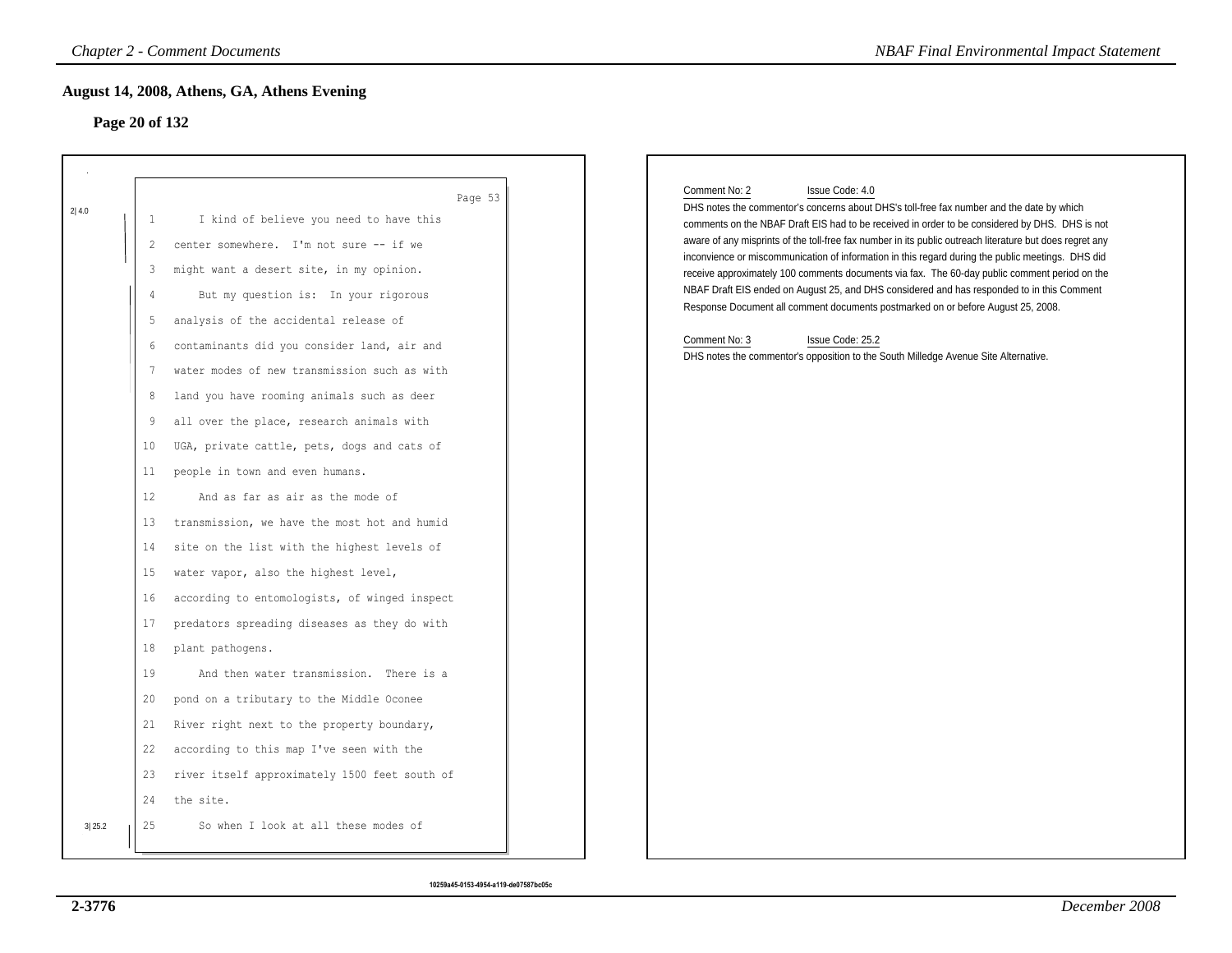### **Page 21 of 132**

| August 14, 2008, Athens, GA, Athens Evening<br>Page 21 of 132 |                                             |  |  |  |  |
|---------------------------------------------------------------|---------------------------------------------|--|--|--|--|
|                                                               |                                             |  |  |  |  |
| cont. 3 25.2                                                  | Page 54                                     |  |  |  |  |
| $\mathbf{1}$                                                  | transmission in the accidental release,     |  |  |  |  |
| 2                                                             | Athens, quite honestly and sincerely, looks |  |  |  |  |
| 3                                                             | like the worst site. And I would --         |  |  |  |  |
| $\frac{4}{3}$                                                 | (Applause.)                                 |  |  |  |  |
| 5                                                             | JOHN WILKINSON: I would look to a less      |  |  |  |  |
| 6                                                             | hazardous -- I'd look to a less hazardous,  |  |  |  |  |
| 7                                                             | more biologically remote site where you can |  |  |  |  |
| 8                                                             | get what you need to do to the site and we  |  |  |  |  |
| 9                                                             | can get the information for our cattle here |  |  |  |  |
| 10                                                            | in Georgia that won't be victimized by a    |  |  |  |  |
| 11                                                            | release of contaminants, et cetera, et      |  |  |  |  |
| 12                                                            | cetera.                                     |  |  |  |  |
| 13                                                            | (Applause.)                                 |  |  |  |  |
| 14                                                            | MS. COGHILL: Thank you.                     |  |  |  |  |
| 15                                                            | Yes, ma'am.                                 |  |  |  |  |
| 16                                                            | UNIDENTIFIED SPEAKER: He said it. He        |  |  |  |  |
| 17                                                            | said it. He covered my three, and I         |  |  |  |  |
| 18                                                            | appreciate it.                              |  |  |  |  |
| 19                                                            | Thank you.                                  |  |  |  |  |
| 20                                                            | MS. COGHILL: This will be the last          |  |  |  |  |
| 21                                                            | question.                                   |  |  |  |  |
| 22                                                            | Yes, sir.                                   |  |  |  |  |
| 23                                                            | LAWRENCE SMITH: My name is Lawrence         |  |  |  |  |
| 24                                                            | Smith. I'm a resident of Athens.            |  |  |  |  |
| 25                                                            | And aside from all the risk factors that    |  |  |  |  |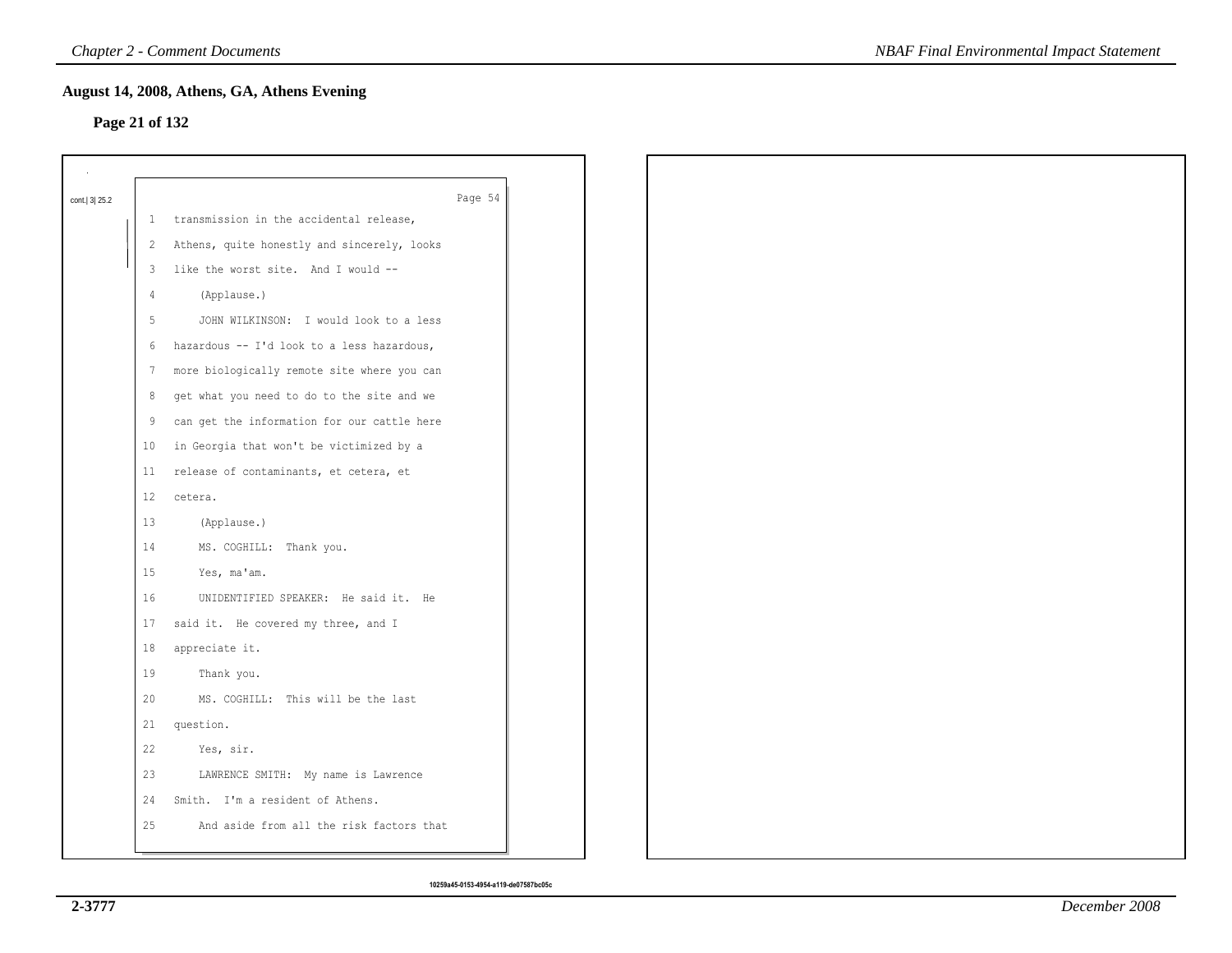# **Page 22 of 132**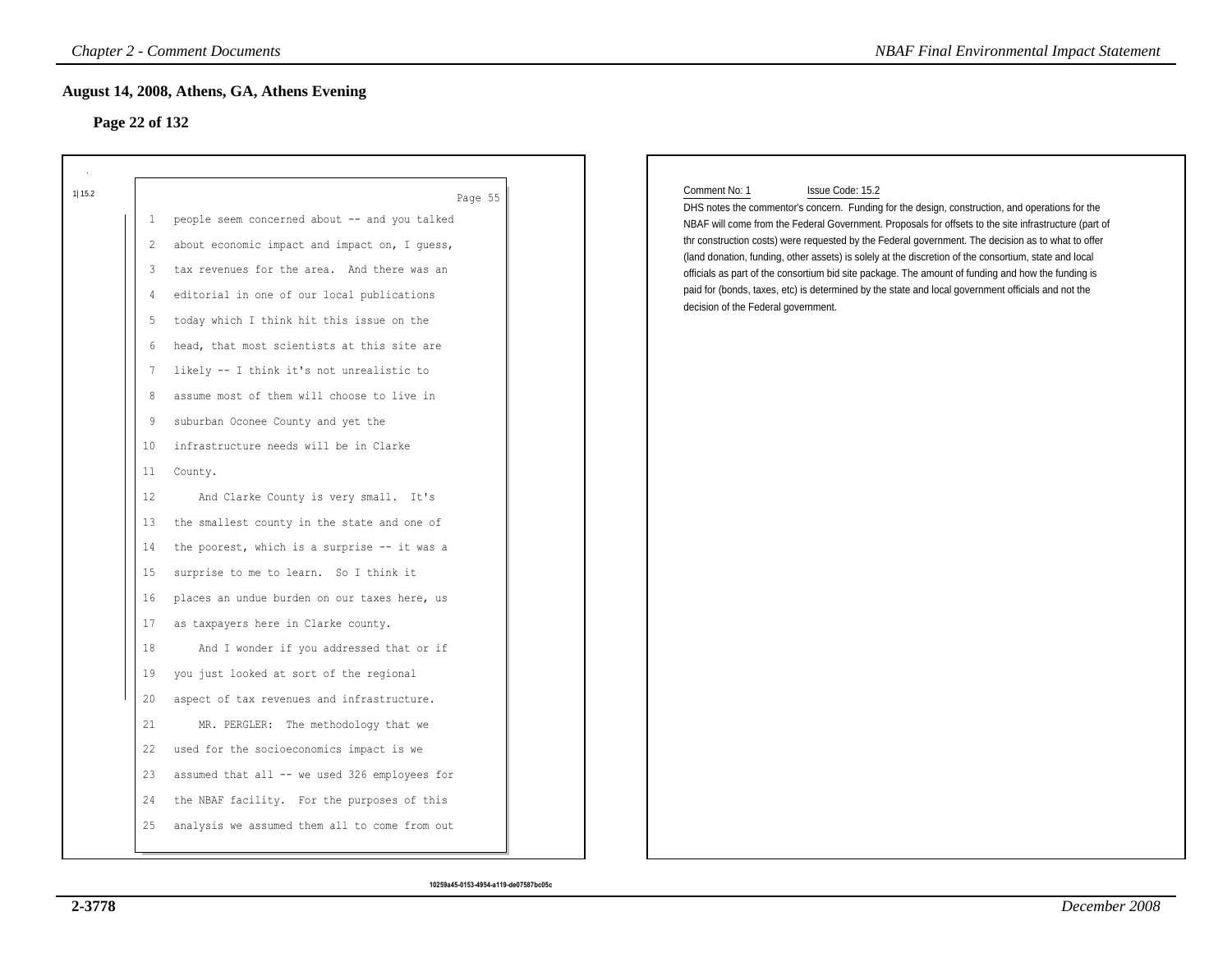### **Page 23 of 132**

|                | Page 56                                       |
|----------------|-----------------------------------------------|
| 1              | of state. That gives the greatest burden to   |
| 2              | the infrastructure in the counties of -- in   |
| 3              | the region of influence that we looked at.    |
| $\overline{4}$ | We did not find that the infrastructure       |
| 5              | would be overly burdened by those individuals |
| 6              | coming in. This was the most conservative     |
| 7              | method we could -- we could use to make sure  |
| 8              | that the capacity exists or if it didn't      |
| 9              | exist we could develop mitigation. But,       |
| 10             | again, we found the existent fire, police,    |
| 11             | just housing and that sort of thing.          |
| 12             | Bradley, would you like to add anything       |
| 13             | to that?                                      |
| 14             | BRADLEY: The -- I just want to --             |
| 15             | UNIDENTIFIED SPEAKER: Stand up, please.       |
| 16             | MR. PERGLER: They want you to stand           |
| 17             | up.                                           |
| 18             | BRADLEY: Yes. I just want to reiterate        |
| 19             | what Chuck said.                              |
| 20             | For the impacts on community facilities       |
| 21             | we did use the largest number to look at what |
| 22             | the impact would be on the community, on the  |
| 23             | housing, the schools and fire and all the     |
| 24             | community facilities. So we looked at 326     |
| 25             | employees coming into the area, which would   |
|                |                                               |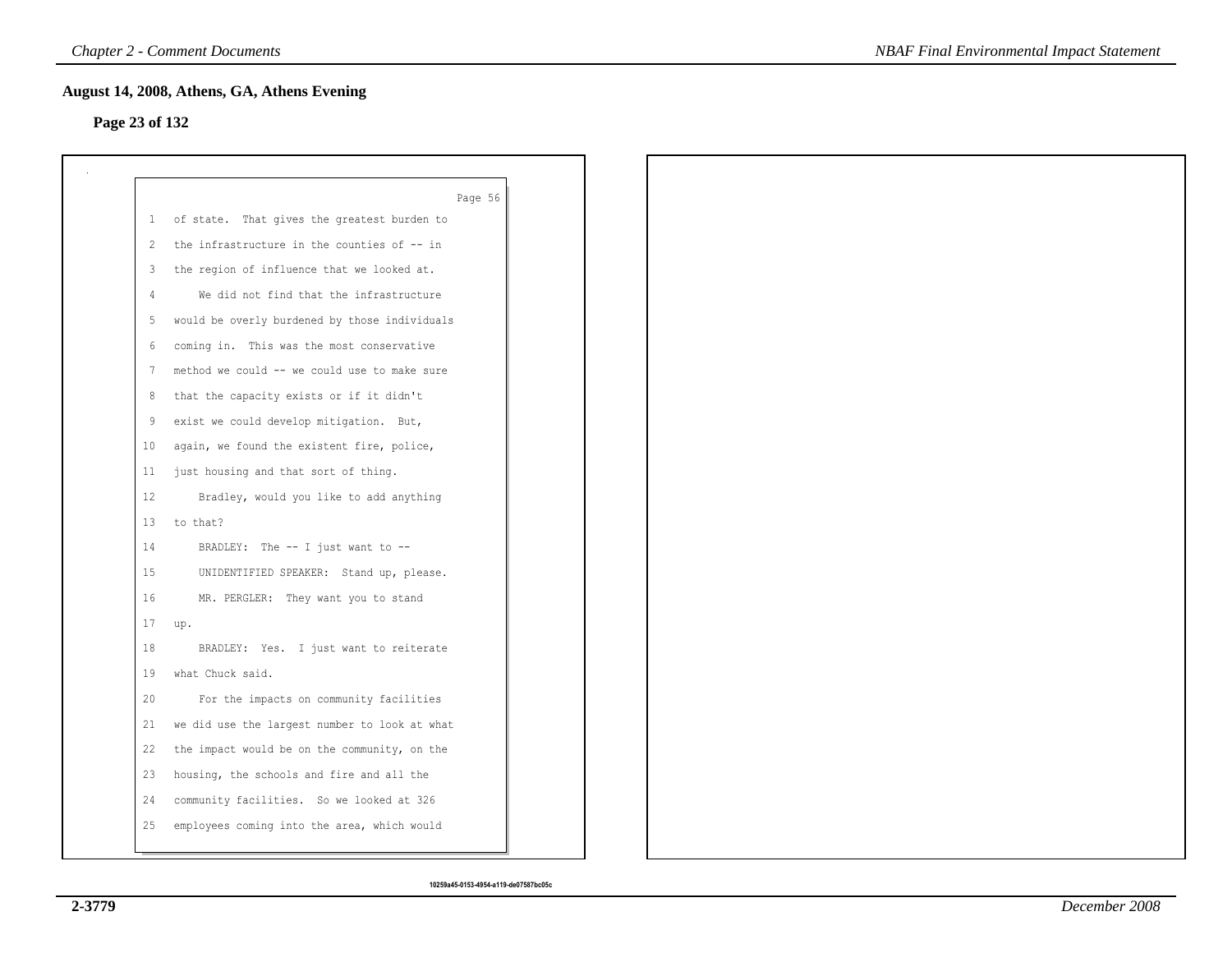# **Page 24 of 132**

|              | Page 57                                       |
|--------------|-----------------------------------------------|
| $\mathbf{1}$ | give you -- we also looked at journey to work |
| 2            | information, applied the number.              |
| 3            | So it's actually not 326. It's actually       |
| 4            | a little less than that because some may not  |
| 5            | be living in the three-county region that we  |
| 6            | looked at. But this gave us the largest       |
| 7            | parameters to look at the impact on community |
| 8            | facilities. And we found no significant       |
| 9            | impact on these.                              |
| 10           | UNIDENTIFIED SPEAKER: That seems              |
| 11           | unbelievable to me. But given the fact that   |
| 12           | Clarke County is so small and the facility    |
| 13           | located in Clarke County and right next to    |
| 14           | the Oconee County line, I just find that      |
| 15           | unbelievable.                                 |
| 16           | MS. COGHILL: Thank you, sir.                  |
| 17           | (Applause.)                                   |
| 18           | MS. COGHILL: This is the formal comment       |
| 19           | portion of the agenda. I'd like to go over    |
| 20           | the parameters that we have set forth, ask    |
| 21           | that you all follow them.                     |
| 22           | They're the same parameters that we've        |
| 23           | put in place at all the sites to respect all  |
| 24           | community members at each location. And we    |
| 25           | expect that everybody here respects those     |
|              |                                               |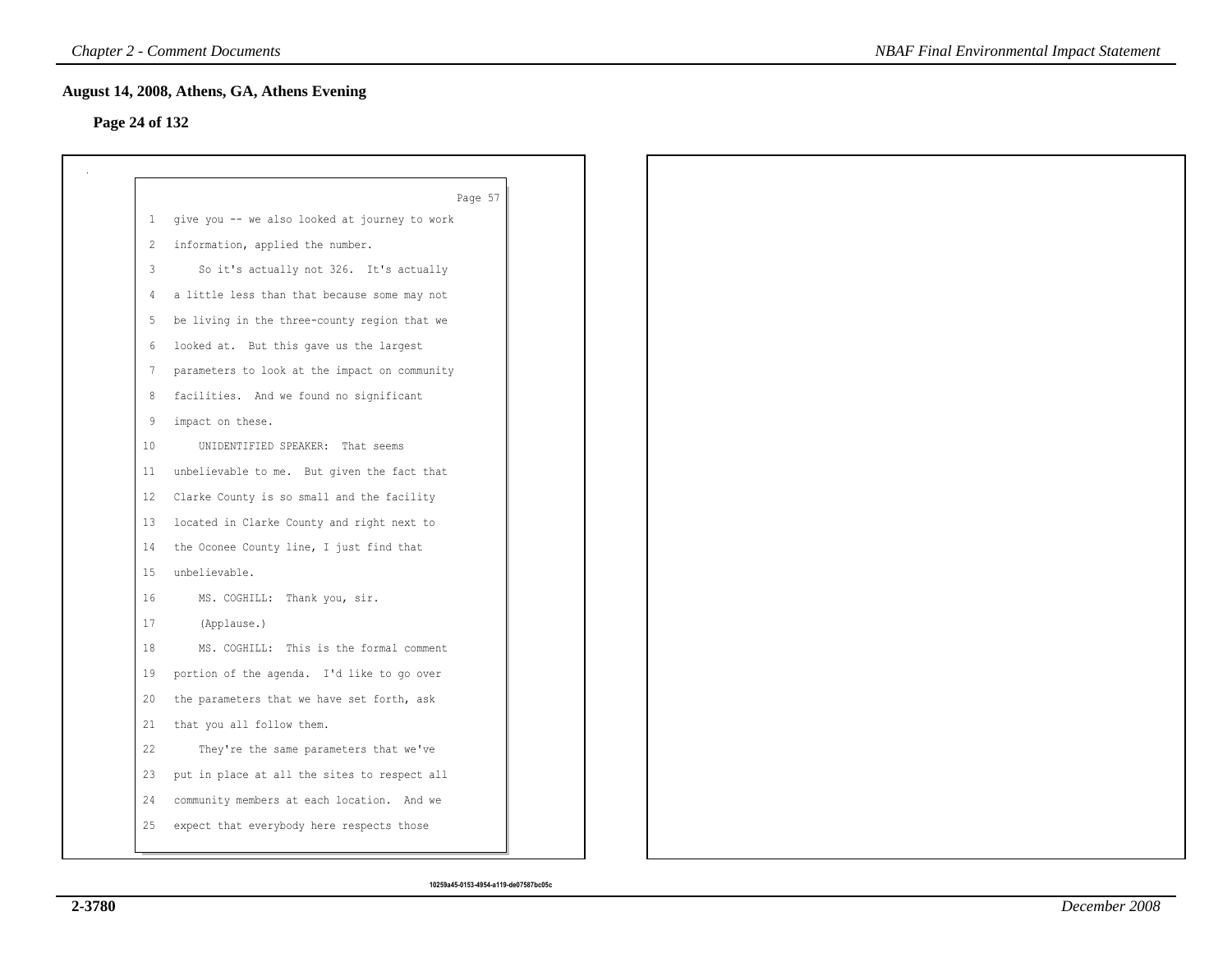# **Page 25 of 132**

|                | Page 58                                         |
|----------------|-------------------------------------------------|
|                | 1 people who have the floor, regardless of      |
|                | 2 their opinion that they get an opportunity to |
| 3 <sup>7</sup> | speak.                                          |
| 4              | Having said that, I will guide each             |
| 5              | person through where they are on the clock.     |
|                | 6 But, like I said before, each speaker has     |
| 7              | three minutes.                                  |
| 8              | We do have a full agenda of speakers this       |
| 9              | evening. We want to make sure everyone gets     |
| 10             | a chance to speak.                              |
| 11             | Each person has, again, three minutes.          |
| 12             | At two minutes, thirty seconds I will hold up   |
| 13             | the yellow card and at three minutes when       |
| 14             | your time is up the red. If you have not        |
| 15             | finished your comments, please turn and         |
| 16             | quietly go back to your seats, because we       |
| 17             | have over forty people here who would like to   |
| 18             | speak this evening.                             |
| 19             | The first person, it will be Cecilia            |
| 20             | Herles.                                         |
| 21             | I'm also going to call the next few folks       |
| 22             | after her. So if you could move towards the     |
| 23             | front of the room and step up to the            |
| 24             | microphone when she's finished, that would be   |
| 25             | great.                                          |
|                |                                                 |

```
10259a45-0153-4954-a119-de07587bc05c
```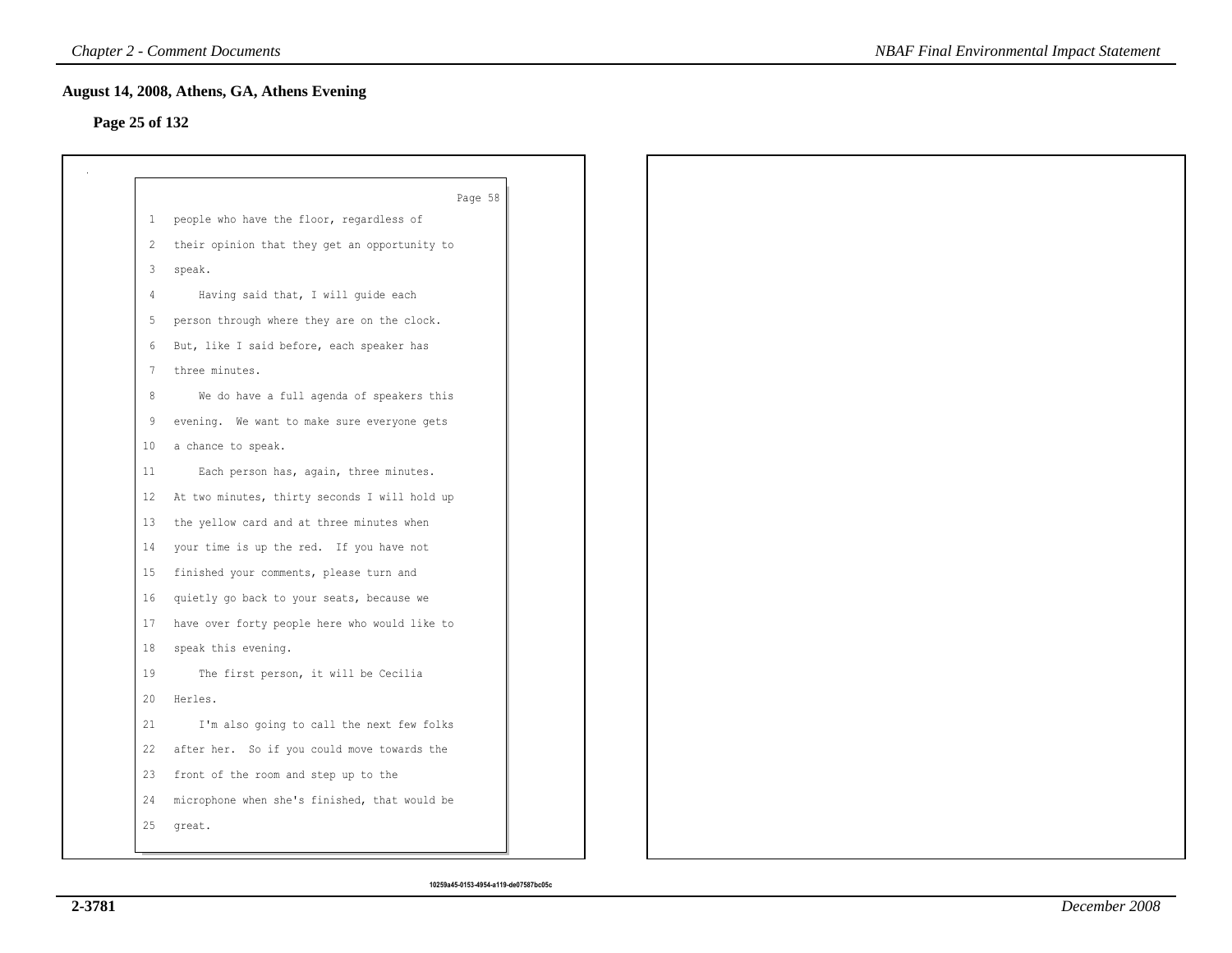### **Page 26 of 132**

|                 |                | <b>Chapter 2 - Comment Documents</b>                 | <b>NBAF Final Environmental Impact Statement</b>                                                                         |
|-----------------|----------------|------------------------------------------------------|--------------------------------------------------------------------------------------------------------------------------|
| Page 26 of 132  |                | August 14, 2008, Athens, GA, Athens Evening          |                                                                                                                          |
|                 |                |                                                      |                                                                                                                          |
|                 |                |                                                      |                                                                                                                          |
|                 | $\mathbf{1}$   | Page 59<br>Following Cecilia is Doc Eldridge, Arnett | Comment No: 1<br>Issue Code: 25.2<br>DHS notes the commentor's opposition to the South Milledge Avenue Site Alternative. |
|                 | 2              | Mace, Kittie Everitt and Charles Craig.              |                                                                                                                          |
|                 | 3              | Ms. Herles, you have the floor.                      |                                                                                                                          |
| 1 25.2          | $\overline{4}$ | CECILIA HERLES: I am strongly opposed to             |                                                                                                                          |
|                 | 5              | NBAF. It's hard when the mighty Goliath of           |                                                                                                                          |
|                 | 6              | profit stands before those of us who are             |                                                                                                                          |
|                 | 7              | opposed to NBAF.                                     |                                                                                                                          |
|                 | 8              | I am strongly opposed to NBAF here in                |                                                                                                                          |
|                 | 9              | Athens. And, frankly, I'm dismayed but not           |                                                                                                                          |
|                 | 10             | surprised at how the many vocal opponents of         |                                                                                                                          |
|                 | 11             | NBAF here in Athens have been portrayed as           |                                                                                                                          |
|                 | 12             | lacking the proper information or has some --        |                                                                                                                          |
|                 | 13             | or, you know, been seen as somehow                   |                                                                                                                          |
|                 | 14             | irrational.                                          |                                                                                                                          |
|                 | 15             | As someone who is very proud of my Ph.D.             |                                                                                                                          |
|                 | 16             | from UGA, my research is focused on                  |                                                                                                                          |
|                 | 17             | environmental ethics. And I find that this           |                                                                                                                          |
|                 | 18             | is, unfortunately, the typical kind of               |                                                                                                                          |
|                 | 19             | bashing of those who dare to voice concerns          |                                                                                                                          |
|                 | 20             | regarding the environment.                           |                                                                                                                          |
| cont.   1  25.2 | 21             | We who oppose NBAF --                                |                                                                                                                          |
|                 | 22             | (Applause.)                                          |                                                                                                                          |
|                 | 23             | CECILIA HERLES: -- are a large and                   |                                                                                                                          |
|                 | 24             | diverse group of concerned residents,                |                                                                                                                          |
|                 | 25             | including local business owners, parents,            |                                                                                                                          |
|                 |                |                                                      |                                                                                                                          |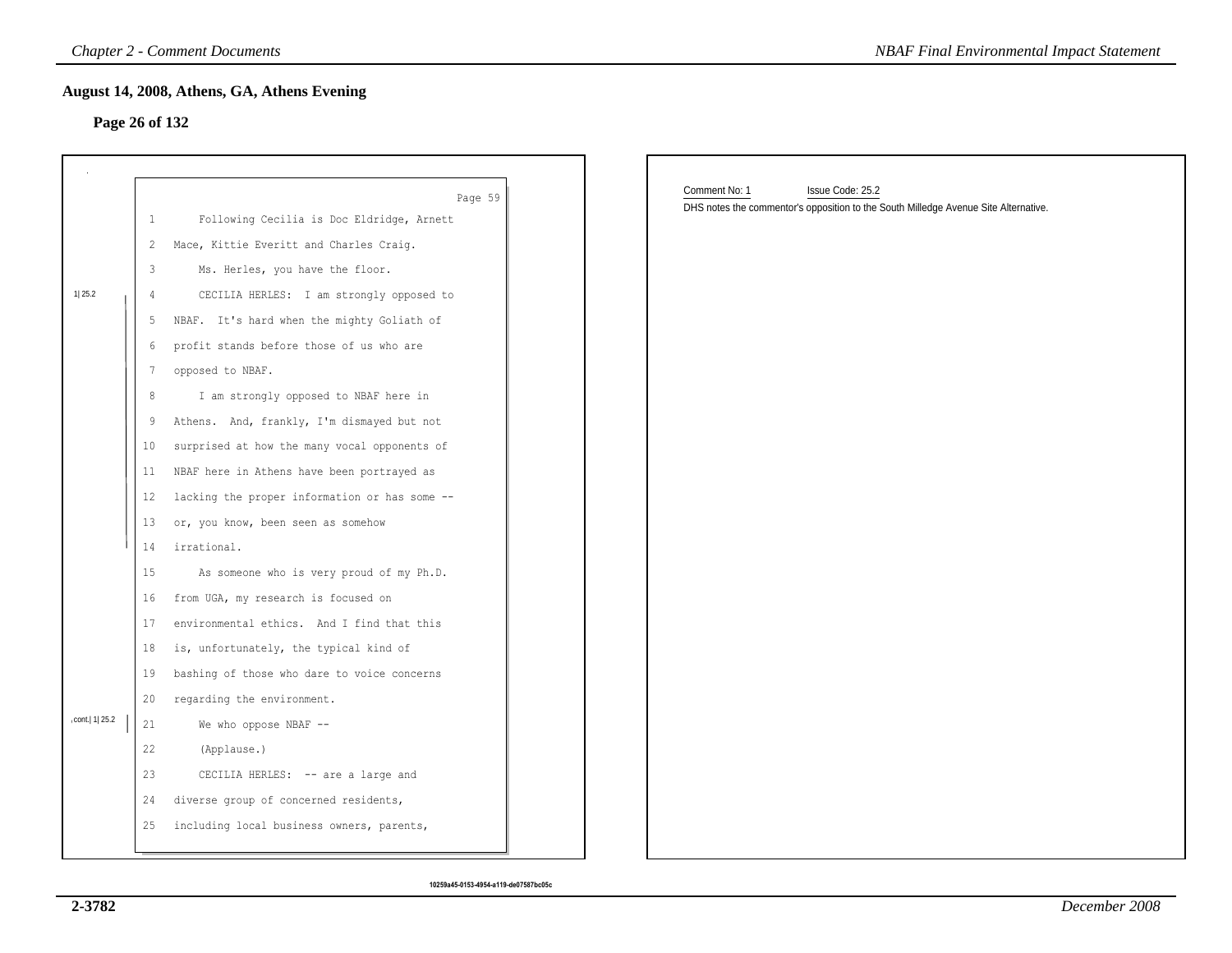# **Page 27 of 132**

| Page 27 of 132            |                                                                                                                         |                                                                                                                                                                                                                                                                                                                                                                                                                                                                                                                                                                                                                                                                                                                                                                                                                                                                                                                                                                              |                                                                                                                                                                                                                                                                                                                                                                                                                                                                                                                                                                                                                                                                                                                                                                         |
|---------------------------|-------------------------------------------------------------------------------------------------------------------------|------------------------------------------------------------------------------------------------------------------------------------------------------------------------------------------------------------------------------------------------------------------------------------------------------------------------------------------------------------------------------------------------------------------------------------------------------------------------------------------------------------------------------------------------------------------------------------------------------------------------------------------------------------------------------------------------------------------------------------------------------------------------------------------------------------------------------------------------------------------------------------------------------------------------------------------------------------------------------|-------------------------------------------------------------------------------------------------------------------------------------------------------------------------------------------------------------------------------------------------------------------------------------------------------------------------------------------------------------------------------------------------------------------------------------------------------------------------------------------------------------------------------------------------------------------------------------------------------------------------------------------------------------------------------------------------------------------------------------------------------------------------|
| cont.   1   25.2<br>2 7.2 | 1<br>2<br>3<br>4<br>5<br>6<br>7<br>8<br>9<br>10<br>11<br>12<br>13<br>14<br>15<br>16<br>17<br>18<br>19<br>20<br>21<br>22 | Page 60<br>teachers, UGA students, faculty and staff.<br>We who oppose NBAF, like myself, prefer the<br>philosophy of caution, hindsight and risk<br>assessment. We who oppose NBAF prefer the<br>philosophy of quality of life.<br>To us NBAF represents destruction, not<br>protection. To us NBAF represents a loss of<br>a beautiful, aesthetic value of land to<br>replace -- to be replaced by this facility of<br>the size of five Walmarts.<br>I don't understand how it can be said in<br>good conscience that this is a, quote,<br>unquote, green facility. At one of the last<br>Department of Homeland Security meetings this<br>was actually a claim that was made. I think<br>this is the most outrageous statement I have<br>heard so far in all of this.<br>I teach classes here at UGA on the<br>environment. Believe me, I think this is a<br>gross misuse of the word.<br>When something is, quote, unquote,<br>green -- and that word is thrown around a | Comment No: 2<br>Issue Code: 7.2<br>DHS notes the commentor's concern regarding the visual effects of the NBAF at the South Milledge<br>Avenue Site, which are described in Section 3.2.3 of the NBAF EIS. DHS recognizes that the NBAF<br>would be a distinctive visible feature and would alter the viewshed of the area. The NBAF would be<br>designed and constructed to emphasize state-of-the-art strategies for sustainable site development,<br>water savings, energy efficiency, material selection, and indoor environmental quality. In addition,<br>Section 3.15 of the NBAF EIS discusses proposed mitigation measures for the design, construction,<br>and operation of the NBAF including measures consistent with the low-impact design (LID) approach. |
|                           | 23<br>24                                                                                                                | lot -- it does not endanger the surrounding<br>ecosystem, it does not place unnecessary                                                                                                                                                                                                                                                                                                                                                                                                                                                                                                                                                                                                                                                                                                                                                                                                                                                                                      |                                                                                                                                                                                                                                                                                                                                                                                                                                                                                                                                                                                                                                                                                                                                                                         |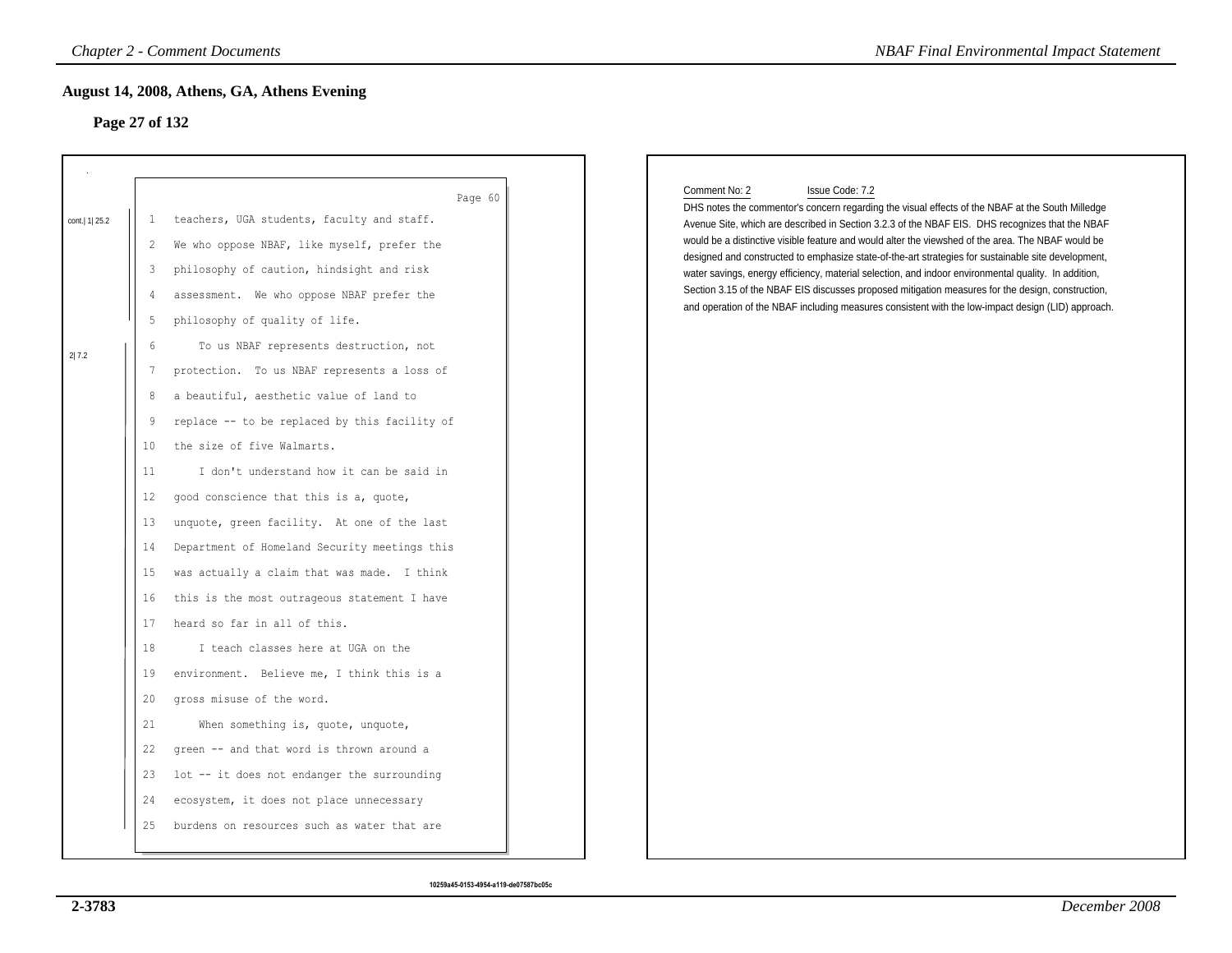# **Page 28 of 132**

| <b>Chapter 2 - Comment Documents</b>                                                                                                                                                                                                                                                                                                                                                                                                                                                                                                                                                                                                                                                                                                                                             | <b>NBAF Final Environmental Impact Statement</b>                                                                                                                                                                                                                                                                                                                                                                                                                                                                                                                                                                                                                                                                                                                                                                                                                                                                                                                                                                                                                                                                                                                                                                                                                                                                                                                                                                                                                                                            |
|----------------------------------------------------------------------------------------------------------------------------------------------------------------------------------------------------------------------------------------------------------------------------------------------------------------------------------------------------------------------------------------------------------------------------------------------------------------------------------------------------------------------------------------------------------------------------------------------------------------------------------------------------------------------------------------------------------------------------------------------------------------------------------|-------------------------------------------------------------------------------------------------------------------------------------------------------------------------------------------------------------------------------------------------------------------------------------------------------------------------------------------------------------------------------------------------------------------------------------------------------------------------------------------------------------------------------------------------------------------------------------------------------------------------------------------------------------------------------------------------------------------------------------------------------------------------------------------------------------------------------------------------------------------------------------------------------------------------------------------------------------------------------------------------------------------------------------------------------------------------------------------------------------------------------------------------------------------------------------------------------------------------------------------------------------------------------------------------------------------------------------------------------------------------------------------------------------------------------------------------------------------------------------------------------------|
| August 14, 2008, Athens, GA, Athens Evening<br>Page 28 of 132                                                                                                                                                                                                                                                                                                                                                                                                                                                                                                                                                                                                                                                                                                                    |                                                                                                                                                                                                                                                                                                                                                                                                                                                                                                                                                                                                                                                                                                                                                                                                                                                                                                                                                                                                                                                                                                                                                                                                                                                                                                                                                                                                                                                                                                             |
| Page 61<br>in trouble already in terms of meeting the<br>-1<br>needs of the community. And it certainly<br>2<br>does not pose serious and potentially<br>3<br>irrevocable threats to air, water and life.<br>$\overline{4}$<br>Ideally if something is green it means it<br>5<br>adds to the flourishing, not the flushing of<br>6<br>7<br>one's resources.<br>8<br>In all of this I'm reminded of the word<br>spraypainted on the levy walls in New<br>9<br>Orleans: hindsight. I have been a local<br>10<br>resident for over ten years and I've been<br>11<br>fortunate enough to make Oconee County my<br>12<br>home, along with other family members, and<br>13<br>I've even convinced family members to move<br>14<br>down here. Up until now it's been a very<br>15<br>16 | Comment No: 3<br>Issue Code: 12.2<br>DHS notes the commentor's drought concerns and DHS acknowledges current regional drought<br>conditions. As described in Section 3.7.3.3.1 of the NBAF EIS, the South Milledge Avenue Site<br>alternative would use approximately 118,000 gallons per day of potable water, an amount that is<br>approximately 0.76% of Athens' current annual average of 15.5 million gallons per day usage. The<br>NBAF annual potable water usage is expected to be approximately equivalent to the amount<br>consumed by 228 residential homes The South Milledge Avenue Site alternative would have<br>access to rhree surface water resources: the North Oconee River, the Middle Oconee River, and the<br>Jackson County Bear Creek Reservoir. The access to three surface water resources would help<br>ensure the availability of water in the event that any one of those sources becomes inadequate.<br>Comment No: 4<br>Issue Code: 5.2<br>DHS notes the commentor's opposition to the South Milledge Avenue Site Alternative. Construction of<br>a fence and security road would have minor effects, and there would be temporary effects due to<br>increased noise and lighting during construction activities. Operation of the NBAF would result in<br>minimal noise emissions due to heating and cooling systems as well as occasional testing and<br>operation of emergency generators. Nighttime lighting would be designed as to minimize the potential<br>effects. |
| It's a beautiful place. I'm proud to<br>17<br>18<br>live here. I'm the mother of two young<br>children. And, like so many others, we love<br>19<br>the botanical gardens, the beautiful scenery<br>20<br>21<br>and the best views of Athens in town when we<br>go by Milledge and Whitehall.<br>22<br>23<br>I'm not opposed to something else going<br>24<br>there necessarily, just NBAF. The thought of<br>NBAF there with all of its glaring lights,<br>25                                                                                                                                                                                                                                                                                                                    |                                                                                                                                                                                                                                                                                                                                                                                                                                                                                                                                                                                                                                                                                                                                                                                                                                                                                                                                                                                                                                                                                                                                                                                                                                                                                                                                                                                                                                                                                                             |
|                                                                                                                                                                                                                                                                                                                                                                                                                                                                                                                                                                                                                                                                                                                                                                                  | easy sell.                                                                                                                                                                                                                                                                                                                                                                                                                                                                                                                                                                                                                                                                                                                                                                                                                                                                                                                                                                                                                                                                                                                                                                                                                                                                                                                                                                                                                                                                                                  |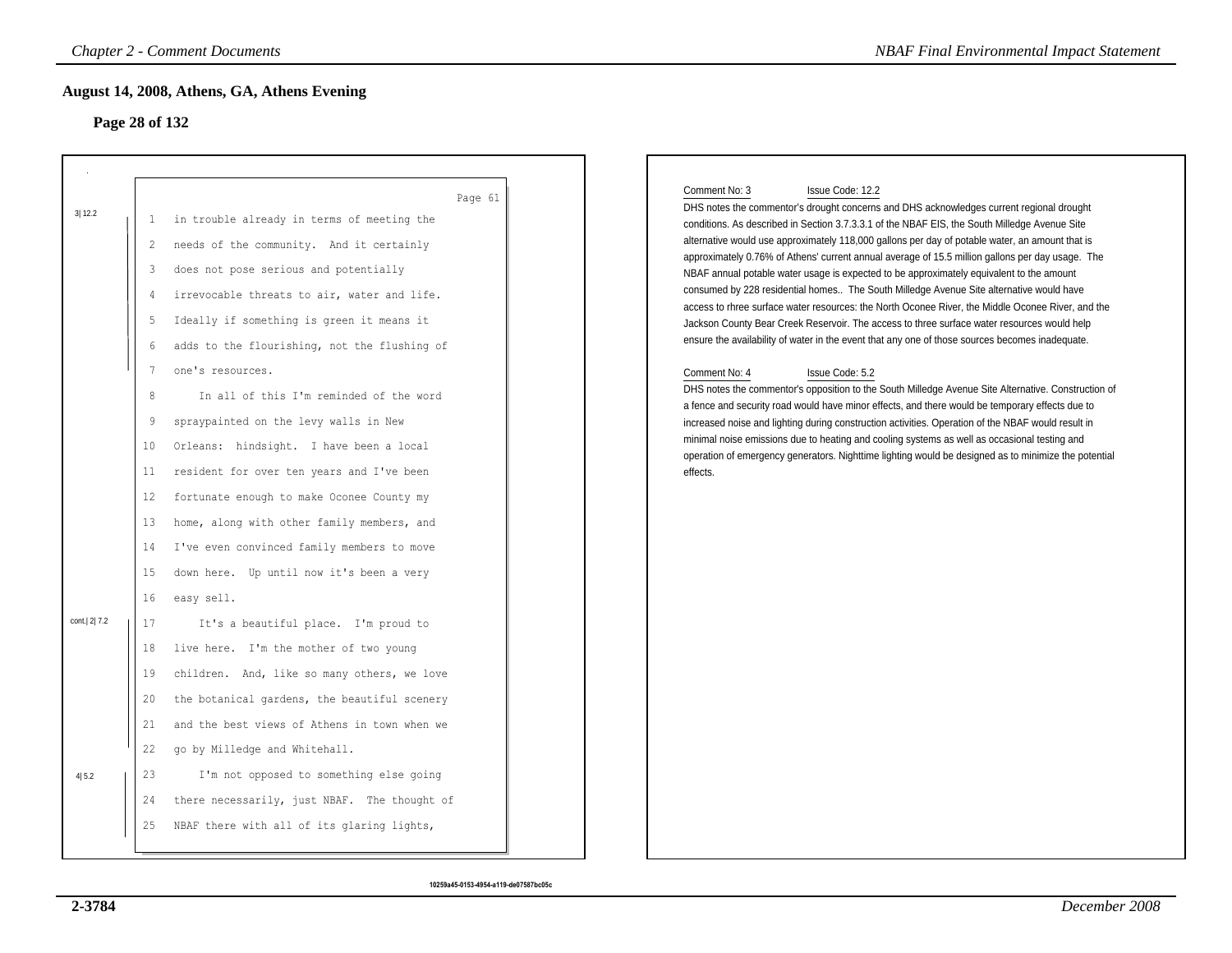# **Page 29 of 132**

| cont.   4   5.2 |              | Page 62                                      |
|-----------------|--------------|----------------------------------------------|
|                 | $\mathbf{1}$ | suffering animal test subjects and possibly  |
|                 | 2            | armed guards keeps me awake at night.        |
|                 | 3            | Thank you.                                   |
|                 | 4            | (Applause.)                                  |
|                 | 5            | MS. COGHILL: Doc Eldridge is our next        |
|                 | 6            | speaker.                                     |
|                 | 7            | DOC ELDRIDGE: My name is Doc Eldridge.       |
|                 | 8            | I reside at 530 West (unintelligible) in     |
|                 | 9            | Athens. I'm the president of the Athens Area |
|                 | 10           | Chamber of Commerce.                         |
|                 | 11           | I have struggled with what to say            |
|                 | 12           | tonight. I think everybody here knows        |
|                 | 13           | probably where I'm coming from.              |
|                 | 14           | The people that are here tonight, both       |
|                 | 15           | those who are for and against, I can't say   |
|                 | 16           | that I love Athens any more than they do.    |
|                 | 17           | They -- we all love our community. We are    |
|                 | 18           | not in agreement about what's best for our   |
|                 | 19           | future. But I commend everybody for coming   |
|                 | 20           | out. This is what makes our community great. |
|                 | 21           | I have a lot of friends who have placards    |
|                 | 22           | that say no and a lot of neighbors. And I    |
|                 | 23           | think that we will all agree that while we   |
|                 | 24           | don't agree we will respect each other's     |
|                 | 25           | positions. And if we can't do that, I'm      |
|                 |              |                                              |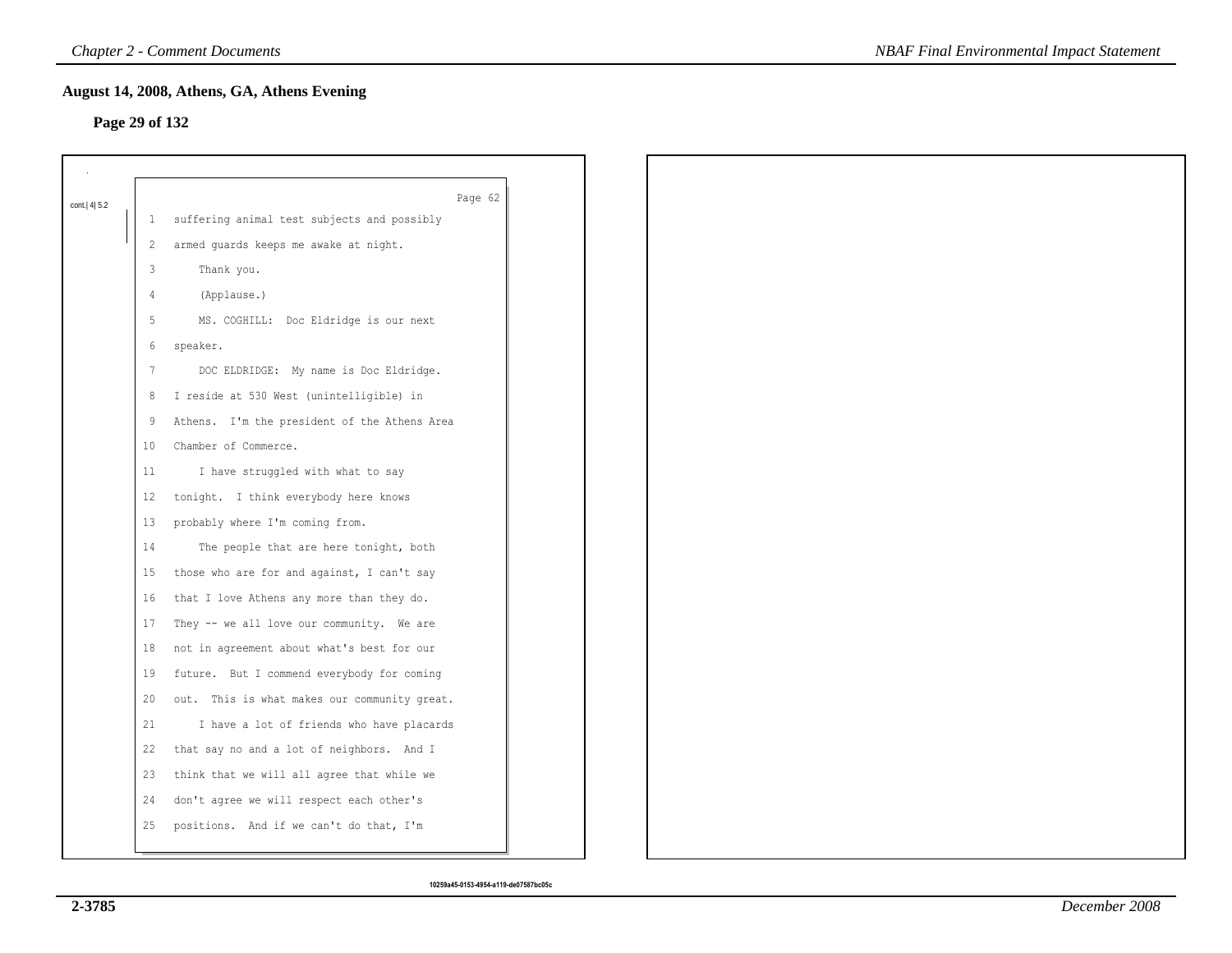### **Page 30 of 132**

|                |                                                                                               | <b>Chapter 2 - Comment Documents</b>                                                                                                                                                                                                                                                                                                                                                                                                                                                                                                                                                                                                                          | <b>NBAF Final Environmental Impact Statement</b>                                                                       |
|----------------|-----------------------------------------------------------------------------------------------|---------------------------------------------------------------------------------------------------------------------------------------------------------------------------------------------------------------------------------------------------------------------------------------------------------------------------------------------------------------------------------------------------------------------------------------------------------------------------------------------------------------------------------------------------------------------------------------------------------------------------------------------------------------|------------------------------------------------------------------------------------------------------------------------|
| Page 30 of 132 |                                                                                               | August 14, 2008, Athens, GA, Athens Evening                                                                                                                                                                                                                                                                                                                                                                                                                                                                                                                                                                                                                   |                                                                                                                        |
| 1 24.2         | $\mathbf{1}$<br>2<br>3<br>4<br>5<br>6<br>7<br>8<br>9<br>$10 \,$<br>11<br>12<br>13<br>14<br>15 | Page 63<br>concerned about where we're headed.<br>The last time you were here I asked the<br>question if not this, then what. And I would<br>like to ask it again.<br>I -- I'm the president of the Chamber of<br>Commerce, the (unintelligible) Chamber of<br>Commerce. We are a co-convenor Progress for<br>a Prosperous Athens, a community group that<br>is addressing poverty in our issue -- in our<br>community.<br>The Chamber of Commerce board unanimously<br>voted to support the location here in Athens<br>for NBAF. Does that mean that every one of<br>our thousand members support it? No. But a<br>lot of them do. And for the 200 or 400 or | Comment No: 1<br>Issue Code: 24.2<br>DHS notes the commentor's support for the South Milledge Avenue Site Alternative. |
|                | 16<br>17<br>18<br>19<br>20<br>21<br>22<br>23<br>24                                            | 500 people that showed up today we have a<br>hundred thousand other people in our<br>community many of whom support, some that<br>don't.<br>(Audience boos.)<br>DOC ELDRIDGE: Now, I'm asked -- I<br>wonder -- your firm, you were charged with<br>plying basically a what if, what if certain<br>things happened. What if we did no research<br>25 in animal disease? What if we did no                                                                                                                                                                                                                                                                      |                                                                                                                        |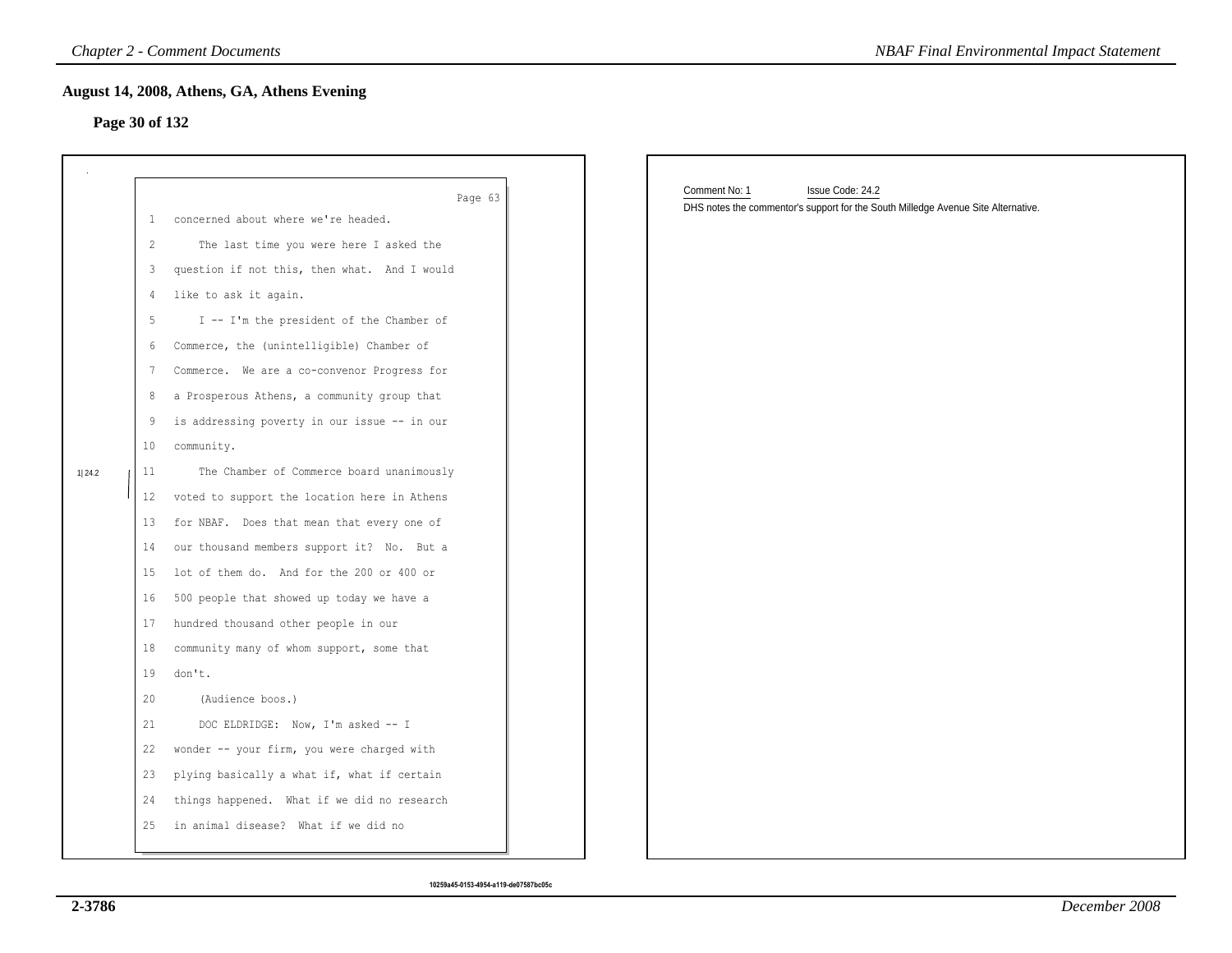# **Page 31 of 132**

|        | -1 | Page 64<br>research at CDC in the heart of metro |
|--------|----|--------------------------------------------------|
|        | -2 | Atlanta? Where would we be? Where would we       |
|        |    |                                                  |
|        | 3  | be in cancer, age research and other diseases    |
|        | 4  | to the human.                                    |
|        | 5  | This is what since basically the mid             |
|        | 6  | 1970s this community, in collaboration with      |
|        | 7  | our partners at the University of Georgia, we    |
|        | 8  | have been targeting for the biosciences, the     |
|        | 9  | life sciences industries. This is what we        |
|        | 10 | said we want.                                    |
| cont.  | 11 | Now, if we lose this selection on merit,         |
| 1 24.2 | 12 | I can live with that. I don't personally         |
|        | 13 | think we can. I think we've got the best         |
|        | 14 | site. I think we offer a lot of things that      |
|        | 15 | the other communities can't.                     |
|        | 16 | But the -- it's important to me if we do         |
|        | 17 | lose how we lose. What have we said after        |
|        | 18 | all these decades of targeting this type of      |
|        | 19 | industry, this type of environment for our       |
|        | 20 | community, what are we saying to the outside     |
|        | 21 | world.                                           |
|        | 22 | I want to thank you for your time and            |
|        | 23 | patience. I want to thank each of the            |
|        | 24 | citizens who have come out tonight. And I        |
|        | 25 | appreciate the effort you're doing.              |
|        |    |                                                  |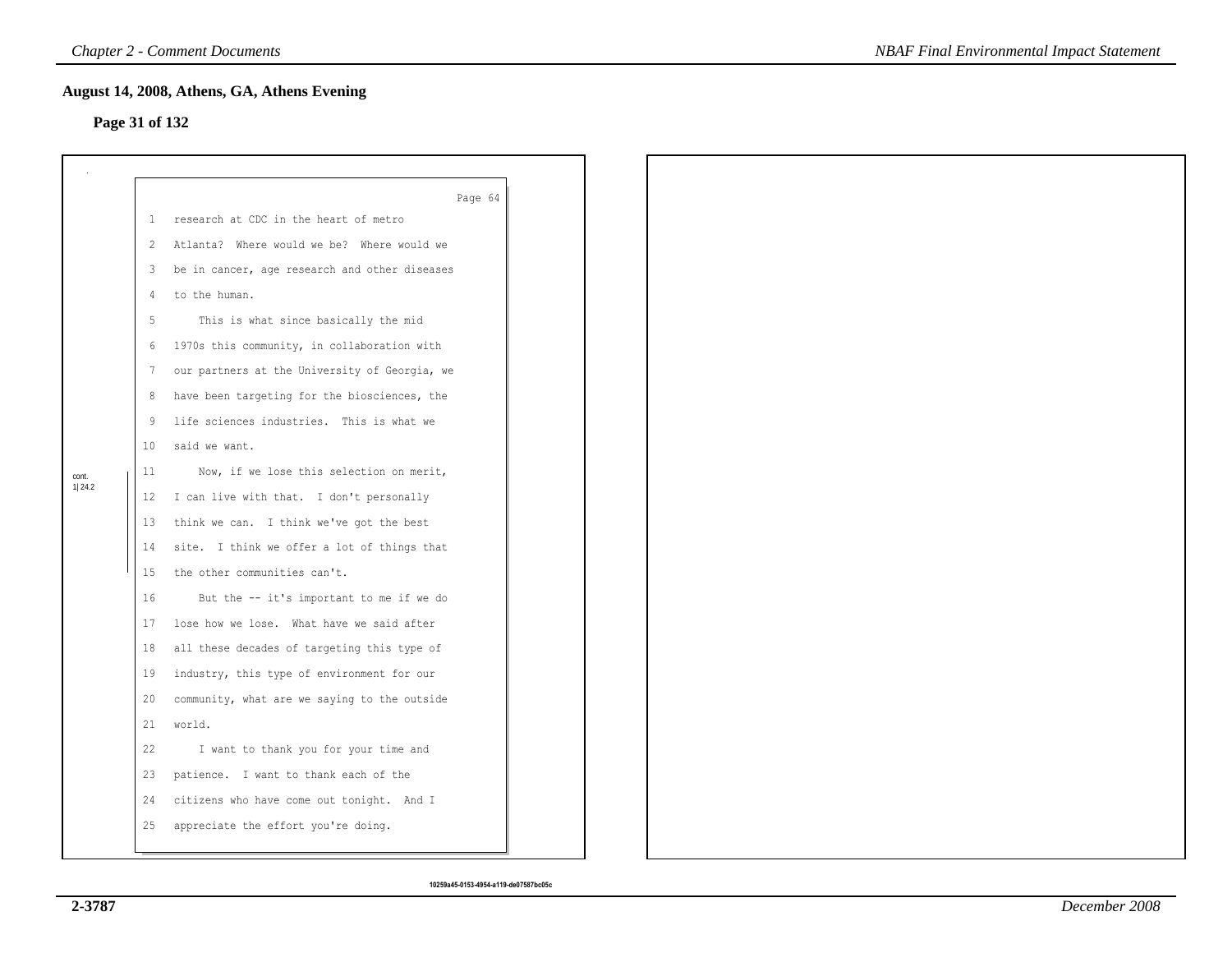### **Page 32 of 132**

|                |    | <b>Chapter 2 - Comment Documents</b>         | <b>NBAF Final Environmental Impact Statement</b>                                  |
|----------------|----|----------------------------------------------|-----------------------------------------------------------------------------------|
|                |    | August 14, 2008, Athens, GA, Athens Evening  |                                                                                   |
| Page 32 of 132 |    |                                              |                                                                                   |
|                |    |                                              |                                                                                   |
|                |    | Page 65                                      | Comment No: 1<br>Issue Code: 24.2                                                 |
|                | 1  | (Applause and boos.)                         | DHS notes the commentor's support for the South Milledge Avenue Site Alternative. |
|                | 2  | MS. COGHILL: Folks, excuse me. As a          |                                                                                   |
|                | 3  | point of process, everybody here needs to    |                                                                                   |
|                | 4  | respect and tolerate the opinions of others. |                                                                                   |
|                | 5  | The hissing and the commentary when someone  |                                                                                   |
|                | 6  | has the floor is not respectful of another   |                                                                                   |
|                | 7  | person in your community. Please stop that   |                                                                                   |
|                | 8  | and let the people who have the floor at the |                                                                                   |
|                | 9  | time speak.                                  |                                                                                   |
|                | 10 | (Applause.)                                  |                                                                                   |
|                | 11 | ARNETT MACE: Good evening. I'm Arnett        |                                                                                   |
|                | 12 | C. Mace, Jr. I'm the senior vice-president   |                                                                                   |
|                | 13 | for academic affairs and provost at the      |                                                                                   |
|                | 14 | University of Georgia.                       |                                                                                   |
|                | 15 | I want to thank the Department of            |                                                                                   |
|                | 16 | Homeland Security for the opportunity to     |                                                                                   |
|                | 17 | speak on behalf of myself and Dr. Michael F. |                                                                                   |
|                | 18 | Adams, president of the University of        |                                                                                   |
|                | 19 | Georgia. Dr. Adams could not be here this    |                                                                                   |
|                | 20 | evening due to a longstanding commitment     |                                                                                   |
|                | 21 | abroad. I mention that not because or to     |                                                                                   |
|                | 22 | explain his absence but to underscore my     |                                                                                   |
|                | 23 | message.                                     |                                                                                   |
| 1 24.2         | 24 | University of Georgia administrators and     |                                                                                   |
|                | 25 | researchers have studied the report of the   |                                                                                   |
|                |    |                                              |                                                                                   |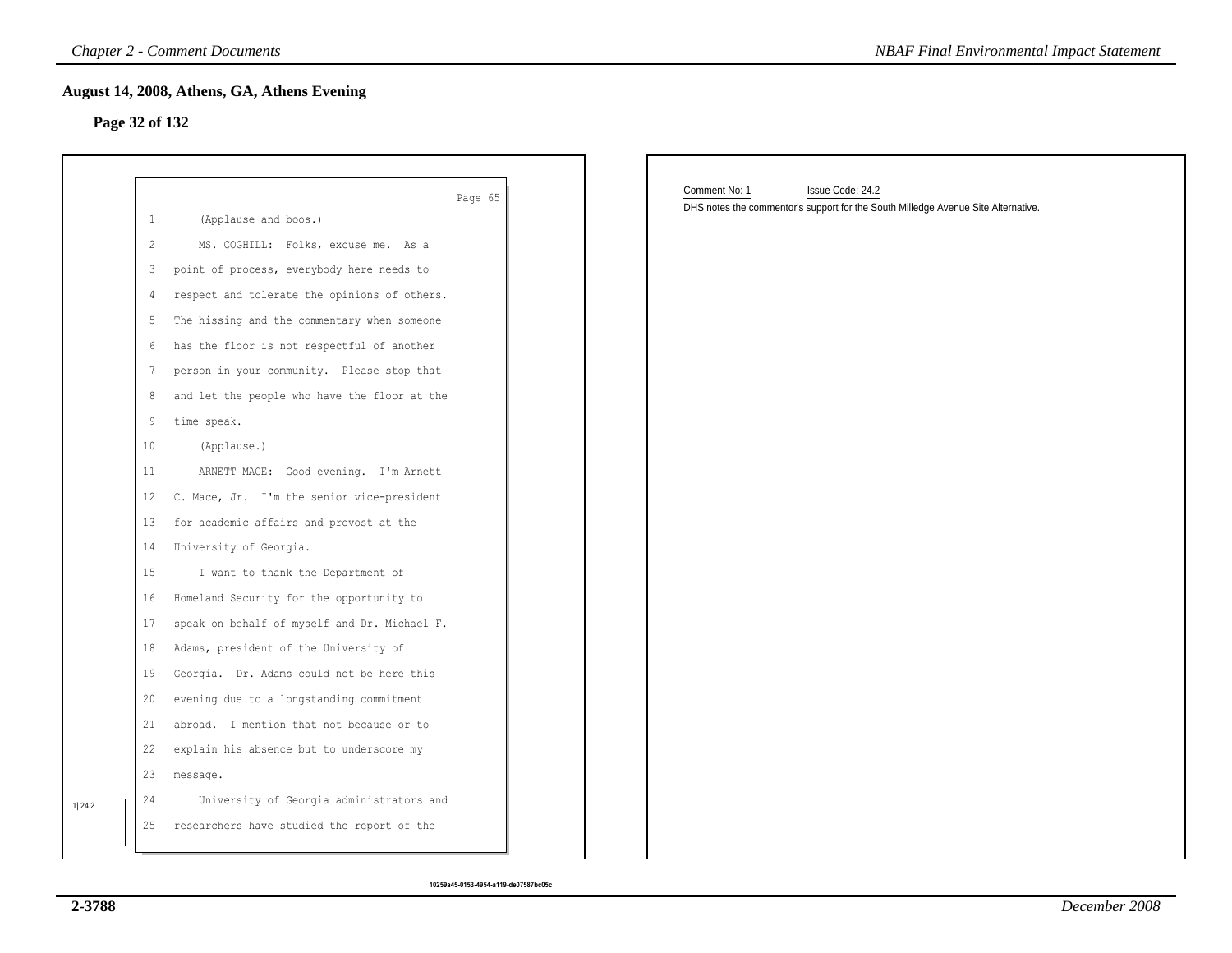### **Page 33 of 132**

|                  |                 | Page 66                                       |
|------------------|-----------------|-----------------------------------------------|
| cont.   1   24.2 | $\mathbf{1}$    | potential environmental impact and the safety |
|                  | 2               | of NBAF. We accept while there may be         |
|                  | 3               | minimal risk associated with this facility    |
|                  | 4               | these are far outweighed by the much greater  |
|                  | 5               | benefits not only to Athens but to the larger |
|                  | 6               | community to which we all belong. It is a     |
|                  | 7               | point on which I would like to expand.        |
|                  | 8               | Let me begin by starting on a strong          |
|                  | 9               | belief that it's the obligation and duty of   |
|                  | 10 <sup>°</sup> | the university to apply its resources to the  |
|                  | 11              | service of the people of the state. And so    |
|                  | $12 \,$         | while attempting to say that diseases that    |
|                  | 13              | will be studied by NBAF are diseases that     |
|                  | 14              | are not here today in Athens, Georgia,        |
|                  | 15              | because they are foreign animal diseases and  |
|                  | 16              | emerging infectious diseases, we must be      |
|                  | 17              | honest and acknowledge the irrefutable fact   |
|                  | 18              | that Athens and Georgia are part of the       |
|                  | 19              | global community.                             |
|                  | 20              | Today travel and interaction between the      |
|                  | 21              | continents, the exchange of people, animals,  |
|                  | 22              | animal products and food products are vastly  |
|                  | 23              | greater than in the past. But, too, is also   |
|                  | 24              | the potential for the microbes and diseases   |
|                  | 25              | that accompany them.                          |
|                  |                 |                                               |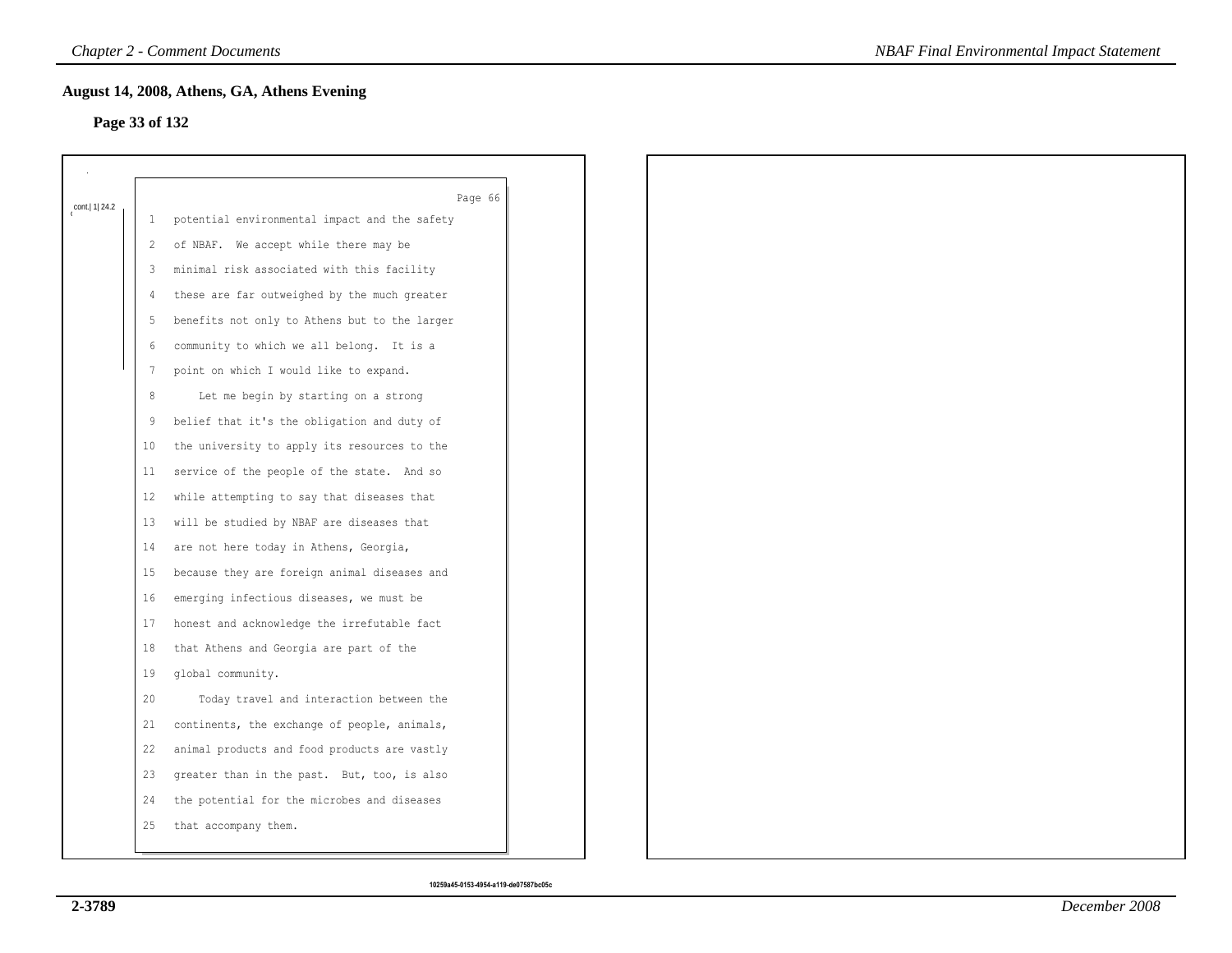### **Page 34 of 132**

|       |                | <b>Chapter 2 - Comment Documents</b>          | <b>NBAF Final Environmental Impact Statement</b>                                                        |
|-------|----------------|-----------------------------------------------|---------------------------------------------------------------------------------------------------------|
|       |                | August 14, 2008, Athens, GA, Athens Evening   |                                                                                                         |
|       | Page 34 of 132 |                                               |                                                                                                         |
|       |                |                                               |                                                                                                         |
|       |                | Page 67                                       | Comment No: 2<br>Issue Code: 1.0                                                                        |
|       | $\mathbf{1}$   | Who among us have not been -- or had          | DHS notes the commentor's support for the proposed research that would be conducted within the<br>NBAF. |
|       | 2              | second thoughts about the tomatoes or the     |                                                                                                         |
|       | 3              | peppers that we buy often from international  |                                                                                                         |
|       | 4              | countries? And who has been on an airplane    |                                                                                                         |
|       | 5              | in which there have been coughing and         |                                                                                                         |
|       | 6              | sneezing by the person next-door to them that |                                                                                                         |
|       | 7              | has raised a major concern.                   |                                                                                                         |
|       | 8              | Today there are no human or animal            |                                                                                                         |
|       | 9              | diseases even in the smallest corner of the   |                                                                                                         |
|       | 10             | globe that we cannot afford to ignore. What   |                                                                                                         |
|       | 11             | is in China, Mexico, Brazil, Russia, the      |                                                                                                         |
|       | 12             | Middle East and Africa today may well be      |                                                                                                         |
|       | 13             | here, quite literally, in Athens tomorrow.    |                                                                                                         |
|       | 14             | Chemistry is the cornerstone of our           |                                                                                                         |
|       | 15             | quality of life. It's no accident that        |                                                                                                         |
|       | 16             | through the University of Georgia history our |                                                                                                         |
|       | 17             | College of Agriculture, environmental         |                                                                                                         |
|       | 18             | sciences and veterinary medicine have applied |                                                                                                         |
|       | 19             | their knowledge and their resources to        |                                                                                                         |
|       | 20             | challenge and protect and ensuring the food   |                                                                                                         |
|       | 21             | supply and safety.                            |                                                                                                         |
|       | 22             | And over all of the past decade the           |                                                                                                         |
|       | 23             | university has focused on biomedical and      |                                                                                                         |
| 2 1.0 | 24             | health sciences. Our Biomedical and Health    |                                                                                                         |
|       | 25             | Sciences Institute, the Center for Emerging   |                                                                                                         |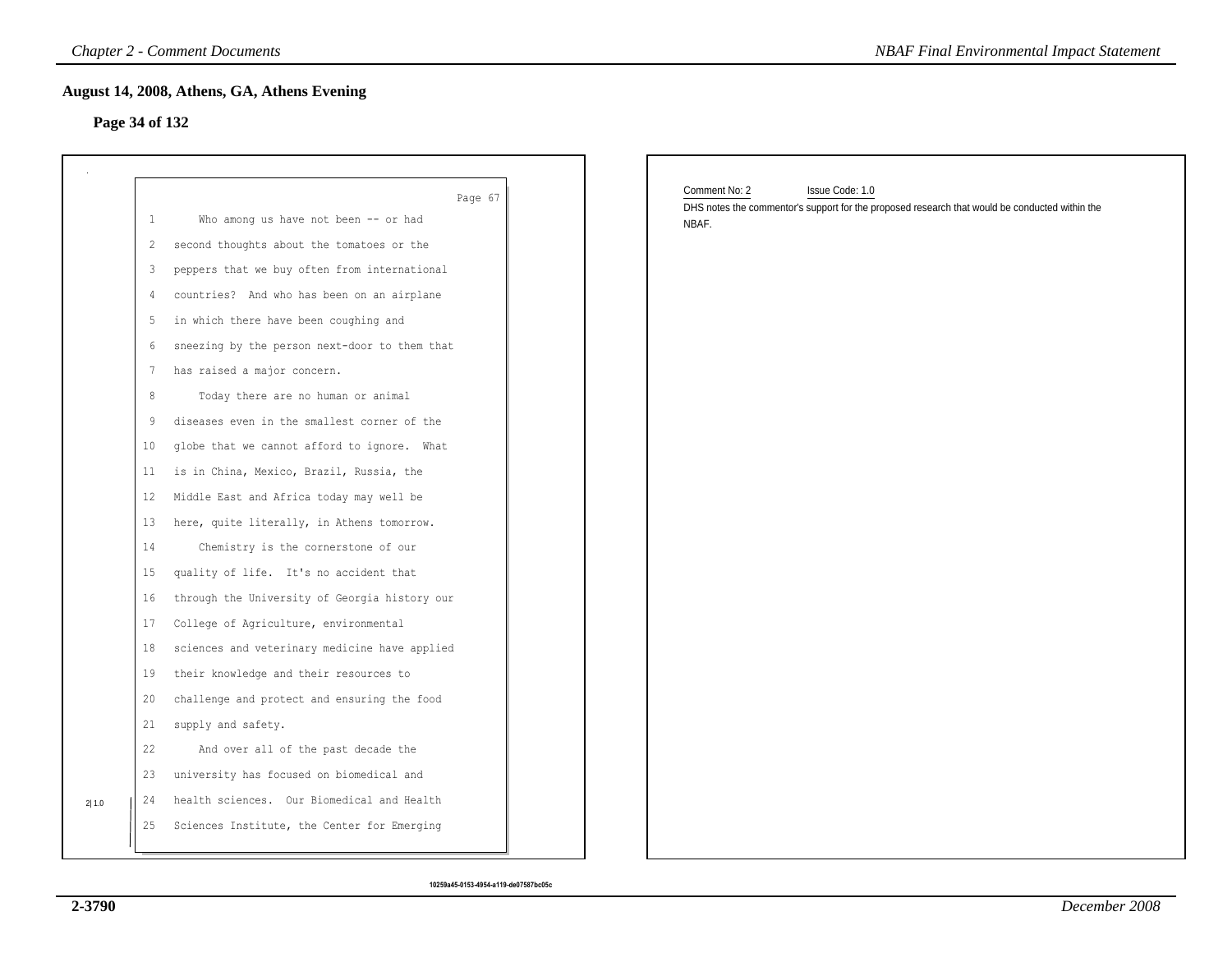# **Page 35 of 132**

|              |                 | Page 68                                        |
|--------------|-----------------|------------------------------------------------|
| cont. 2  1.0 |                 | 1 and Global Diseases, the faculty of          |
|              |                 | 2 infectious diseases, cancer center, our new  |
|              |                 | 3 school of public health, all these resources |
|              | 4               | are devoted to that of public health.          |
|              | 5               | But in the 21st century the safety of          |
|              | 6               | food supply, the health of our citizens        |
|              | 7               | across the globe cannot be considered          |
|              | 8               | separate. So we as the university are very     |
|              | 9               | committed to this program and very supportive  |
|              | 10 <sup>°</sup> | of this program for the health and welfare of  |
|              | 11              | the people.                                    |
|              | $12 \,$         | Thank you very much.                           |
|              | 13              | (Applause.)                                    |
|              | 14              | MS. COGHILL: Next is Kittie Everitt,           |
|              | 15 <sub>1</sub> | followed by Charles Craig, Doug Lowry and Jim  |
|              | 16              | Sykes.                                         |
|              | 17              | KITTIE EVERITT: I'm Kittie Everitt, and        |
|              | 18              | I have just retired from teaching at the       |
|              | 19              | university for many years.                     |
|              | 20              | I wanted to address this particular            |
|              | 21              | point: Last month a Pakistani woman named      |
|              | 22              | Aafia Siddique was arrested in Afghanistan by  |
|              | 23              | the FBI. She graduated from MIT and then       |
|              | 24              | earned a Ph.D. in neuroscience in Brandies     |
|              | 25              | University.                                    |
|              |                 |                                                |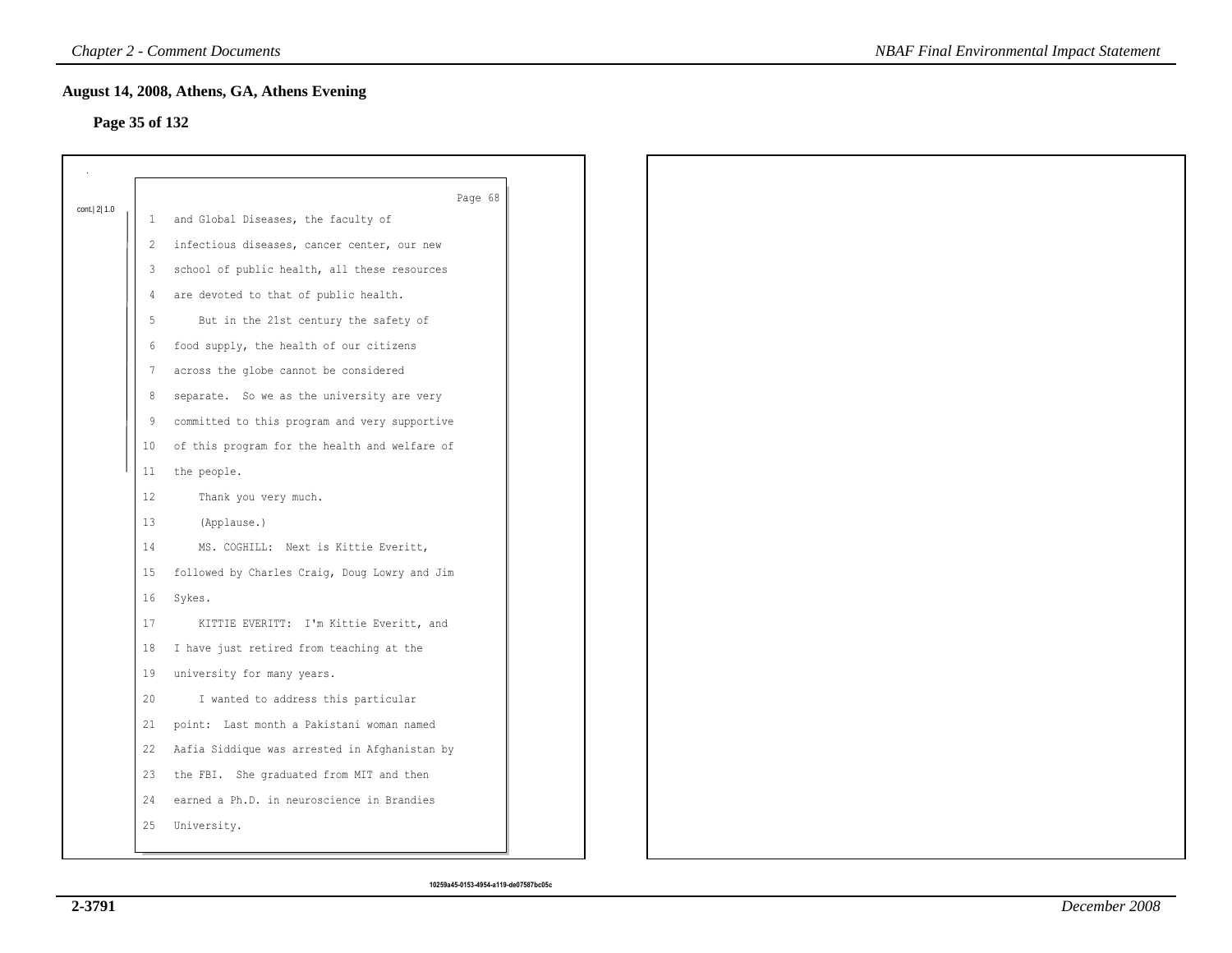# **Page 36 of 132**

|                    | <b>Chapter 2 - Comment Documents</b>                                                                                                                                                                                                                                                                                                                                                                                                                                                                                                    | <b>NBAF Final Environmental Impact Statement</b>                                                                                                                                                                                                                                                                                                                                                                                                                                                                                                                                                                                                                                                                                                                                                                                                                                                                                                                                                                                                                                                                                                                                                                                                                                                                                                                                                                                                                                                                                                                                                                                                                                                                       |
|--------------------|-----------------------------------------------------------------------------------------------------------------------------------------------------------------------------------------------------------------------------------------------------------------------------------------------------------------------------------------------------------------------------------------------------------------------------------------------------------------------------------------------------------------------------------------|------------------------------------------------------------------------------------------------------------------------------------------------------------------------------------------------------------------------------------------------------------------------------------------------------------------------------------------------------------------------------------------------------------------------------------------------------------------------------------------------------------------------------------------------------------------------------------------------------------------------------------------------------------------------------------------------------------------------------------------------------------------------------------------------------------------------------------------------------------------------------------------------------------------------------------------------------------------------------------------------------------------------------------------------------------------------------------------------------------------------------------------------------------------------------------------------------------------------------------------------------------------------------------------------------------------------------------------------------------------------------------------------------------------------------------------------------------------------------------------------------------------------------------------------------------------------------------------------------------------------------------------------------------------------------------------------------------------------|
|                    | August 14, 2008, Athens, GA, Athens Evening<br>Page 36 of 132                                                                                                                                                                                                                                                                                                                                                                                                                                                                           |                                                                                                                                                                                                                                                                                                                                                                                                                                                                                                                                                                                                                                                                                                                                                                                                                                                                                                                                                                                                                                                                                                                                                                                                                                                                                                                                                                                                                                                                                                                                                                                                                                                                                                                        |
| 1 21.2             | Page 69<br>When she was arrested she had in her<br>1<br>$\overline{2}$<br>possession maps of New York City, also a list<br>of potential targets that include the Statue<br>3<br>of Liberty, Times Square, the subway system<br>4<br>5<br>and, most pertinent to this evening's agenda,<br>the animal disease center on Plum Island.<br>6<br>7<br>She has been identified as the most<br>significant, radicalized agenda -- Al Qaeda<br>8<br>9<br>operative captured in five years by<br>high-ranking CIA officers and also by the<br>10 | Comment No: 1<br>Issue Code: 21.2<br>DHS notes the commentor's concerns regarding the risk of a potential accident or terrorist event. The<br>NBAF would be designed, constructed, and operated to ensure the maximum level of public safety<br>and to fulfill all necessary requirements to protect the environment. As described in Chapter 3 and<br>summarized in Section 2.5 of the NBAF EIS, the impacts of activities during normal operations at any<br>of the six site alternatives would likely be minor. Sections 3.8.9, 3.10.9, and 3.14 (Health and Safety),<br>and Appendices B, D, and E of the NBAF EIS, provide a detailed analysis of the consequences from<br>a accidental or deliberate pathogen release. Should the NBAF Record of Decision call for the design,<br>construction, and operations of the NBAF then site specific protocols would be developed, in<br>coordination with local emergency response agencies that would consider the diversity and density of<br>populations residing within the local area. DHS would have site-specific standard operating<br>procedures and response plans in place prior to the initiation of research activities at the proposed<br>NBAF. Section 3.14 and Appendix E of the NBAF EIS, addresses accident scenarios, including<br>external events such as a terrorist attack. A separate Threat and Risk Assessment (designated as<br>For Official Use Only)(TRA) was developed outside of the EIS process in accordance with the<br>requirements stipulated in federal regulations. The TRA is "For Official Use Only" and is not available<br>for public review. The purpose of the TRA was to identify potential vulnerabilities and weaknesses |
| cont.   1 <br>21.2 | 11<br>FBI.<br>$12 \overline{ }$<br>My immediate concern is that the animal<br>disease center on Plum Island has already<br>13<br>been targeted by Al Qaeda terrorists. By<br>14<br>bringing that facility in our community we<br>15<br>16                                                                                                                                                                                                                                                                                               | associated with the NBAF and are used to recommend the most prudent measures to establish a<br>reasonable level of risk for the security of operations of the NBAF and public safety. Because of the<br>importance of the NBAF mission and the associated work with potential high-consequence biological<br>pathogens, critical information related to the potential for adverse consequences as a result of<br>intentional acts has been incorporated into the NEPA process. Security would be provided by a<br>series of fencing, security cameras, and protocols. In addition, a dedicated security force would be<br>present on-site. Additional security could be provided via cooperation with local law enforcement<br>agencies.                                                                                                                                                                                                                                                                                                                                                                                                                                                                                                                                                                                                                                                                                                                                                                                                                                                                                                                                                                               |
| 2 21.2             | bring with it the potential of a terrorist<br>attack. To make this decision --<br>17<br>18<br>(Applause.)<br>19<br>KITTIE EVERITT: To make this decision<br>20<br>would be unjustified and also foolhardy.<br>21<br>MS. COGHILL: Thank you.<br>22<br>(Applause.)<br>23<br>MS. COGHILL: Charles Craig.<br>24<br>CHARLES CRAIG: My name is Charles Craig.<br>25<br>I'm president of Georgia Bio.                                                                                                                                          | Comment No: 2<br>Issue Code: 21.2<br>DHS notes the commentor's opposition to the South Milledge Avenue Site Alternative based on<br>concerns of a potential terrorist attack on the NBAF. Section 3.14 addresses accident scenarios,<br>including external events such as a terrorist attack. A separate Threat and Risk Assessment<br>(designated as For Official Use Only)(TRA) was developed outside of the EIS process in accordance<br>with the requirements stipulated in federal regulations. The purpose of the TRA was to identify<br>potential vulnerabilities and weaknesses associated with the NBAF and are used to recommend the<br>most prudent measures to establish a reasonable level of risk for the security of operations of the<br>NBAF and public safety. Because of the importance of the NBAF mission and the associated work<br>with potential high-consequence biological pathogens, critical information related to the potential for<br>adverse consequences as a result of intentional acts has been incorporated into the NEPA process.                                                                                                                                                                                                                                                                                                                                                                                                                                                                                                                                                                                                                                                 |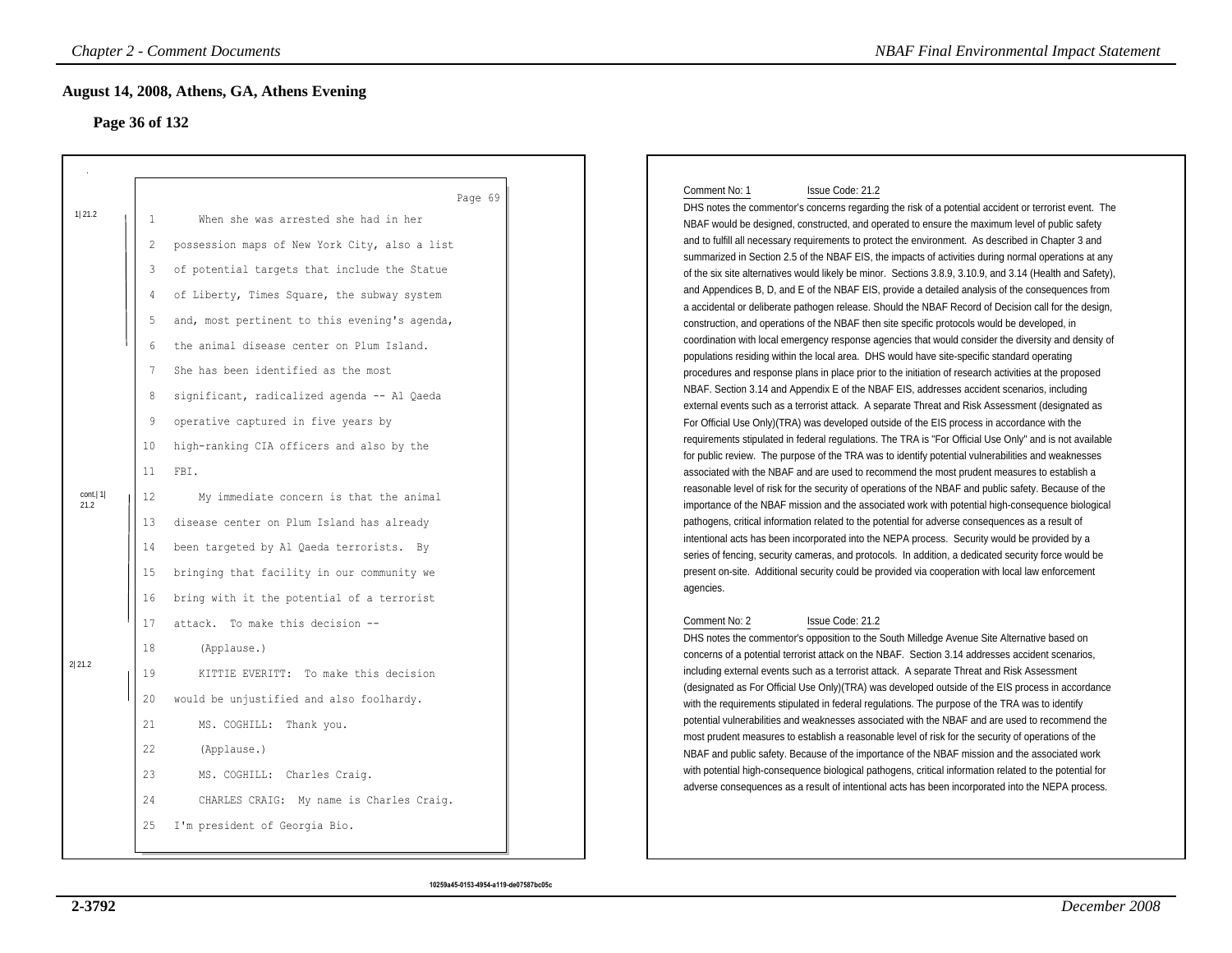# **Page 37 of 132**

|             |                | <b>Chapter 2 - Comment Documents</b>          | <b>NBAF Final Environmental Impact Statement</b>                                                                                                                                                              |
|-------------|----------------|-----------------------------------------------|---------------------------------------------------------------------------------------------------------------------------------------------------------------------------------------------------------------|
|             |                | August 14, 2008, Athens, GA, Athens Evening   |                                                                                                                                                                                                               |
|             | Page 37 of 132 |                                               |                                                                                                                                                                                                               |
|             |                |                                               |                                                                                                                                                                                                               |
|             |                |                                               | Comment No: 1<br>Issue Code: 24.2                                                                                                                                                                             |
| $1$   24.2  |                | Page 70                                       | DHS notes the commentor's support for the South Milledge Avenue Site Alternative.                                                                                                                             |
|             | 1              | On behalf of Georgia Bio I want to            | Comment No: 2<br>Issue Code: 8.2                                                                                                                                                                              |
|             | 2              | express my organization's strong support for  | DHS notes the information provided by commentor.                                                                                                                                                              |
|             | 3              | locating the National Bio and Agro-Defense    | Comment No: 3<br>Issue Code: 15.2                                                                                                                                                                             |
|             | 4              | Facility in Athens.                           | DHS notes the commentor's statement. The economic effects of the proposed NBAF at the South                                                                                                                   |
| 2 8.2       | 5              | Georgia Bio is a private, nonprofit           | Milledge Avenue Site are included in Section 3.10.3. Labor income during construction is projected at<br>approximately \$150 million while operation of the NBAF would generate approximately \$28 million in |
|             | 6              | association representing the life sciences    | wages annually.                                                                                                                                                                                               |
|             | 7              | industry in Georgia. Our members total more   |                                                                                                                                                                                                               |
|             | 8              | than 300 pharmaceutical, biotechnology and    |                                                                                                                                                                                                               |
|             | 9              | medical device companies, research            |                                                                                                                                                                                                               |
|             | 10             | institutes, government groups and other       |                                                                                                                                                                                                               |
|             | 11             | business organizations across the state.      |                                                                                                                                                                                                               |
|             | 12             | These companies and organizations employ tens |                                                                                                                                                                                                               |
|             | 13             | of thousands of life scientist professionals  |                                                                                                                                                                                                               |
|             | 14             | and are international leaders in research,    |                                                                                                                                                                                                               |
|             | 15             | development and manufacturing life sciences   |                                                                                                                                                                                                               |
|             | 16             | products.                                     |                                                                                                                                                                                                               |
| 3 15.2      | 17             | Georgia State government officials have       |                                                                                                                                                                                                               |
|             | 18             | identified life sciences as a top strategic   |                                                                                                                                                                                                               |
|             | 19             | industry for economic growth. And Georgia     |                                                                                                                                                                                                               |
|             | 20             | Bio works for the state to support existing   |                                                                                                                                                                                                               |
|             | 21             | industry growth and recruit new companies and |                                                                                                                                                                                                               |
|             | 22             | organizations to Georgia such as the National |                                                                                                                                                                                                               |
|             | 23             | Bio and Agro-defense Facility.                |                                                                                                                                                                                                               |
| cont. 2 8.2 | 24             | Georgia Bio's members are intensely           |                                                                                                                                                                                                               |
|             | 25             | interested in supporting life sciences        |                                                                                                                                                                                                               |
|             |                |                                               |                                                                                                                                                                                                               |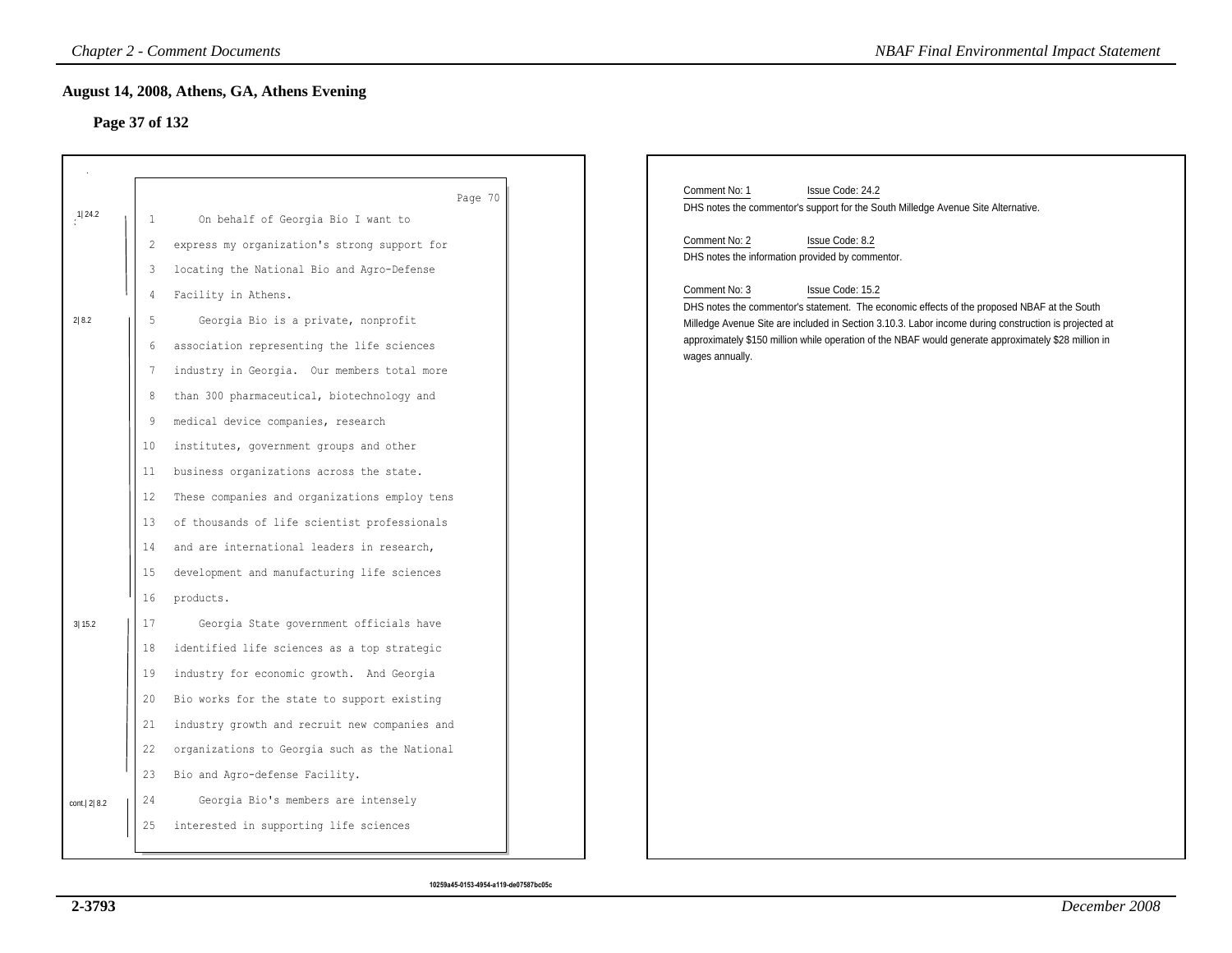# **Page 38 of 132**

|                  |    | Page 71                                       |
|------------------|----|-----------------------------------------------|
| cont. 2 8.2      | 1  | industry growth, creating a greater -- a      |
|                  | 2  | critical mass of life sciences companies,     |
|                  | 3  | research institutes and related               |
|                  | 4  | organizations, facilitates more collaborative |
|                  | 5  | research and development, strengthens the     |
|                  | 6  | work force and fosters a strong and           |
|                  | 7  | supportive professional community.            |
| cont. 2 8.2      | 8  | Locating the National Bio and                 |
|                  | 9  | Agro-defense Facility in Athens will bring    |
|                  | 10 | hundreds of jobs to the state and will spur   |
|                  | 11 | even more growth as companies and             |
|                  | 12 | organizations locate in Georgia to            |
|                  | 13 | collaborate with the research center.         |
| cont.   1   24.2 | 14 | Athens is a prime location for the            |
|                  | 15 | National Bio and Agro-defense Facility for    |
|                  | 16 | many reasons. In addition to proximity to     |
|                  | 17 | the University of Georgia, U.S. Department of |
|                  | 18 | Agriculture and Environmental Protection      |
|                  | 19 | Agency Research Centers, the region between   |
|                  | 20 | Athens and Atlanta is where 85 percent        |
|                  | 21 | Georgia's life sciences industry is located.  |
|                  | 22 | In fact, the 13-county region is              |
|                  | 23 | identified as Georgia's Innovation Crescent,  |
|                  | 24 | a center of excellence for life sciences      |
|                  | 25 | innovation. The local governments, business   |
|                  |    |                                               |

*NBAF Final Environmental Impact Statement*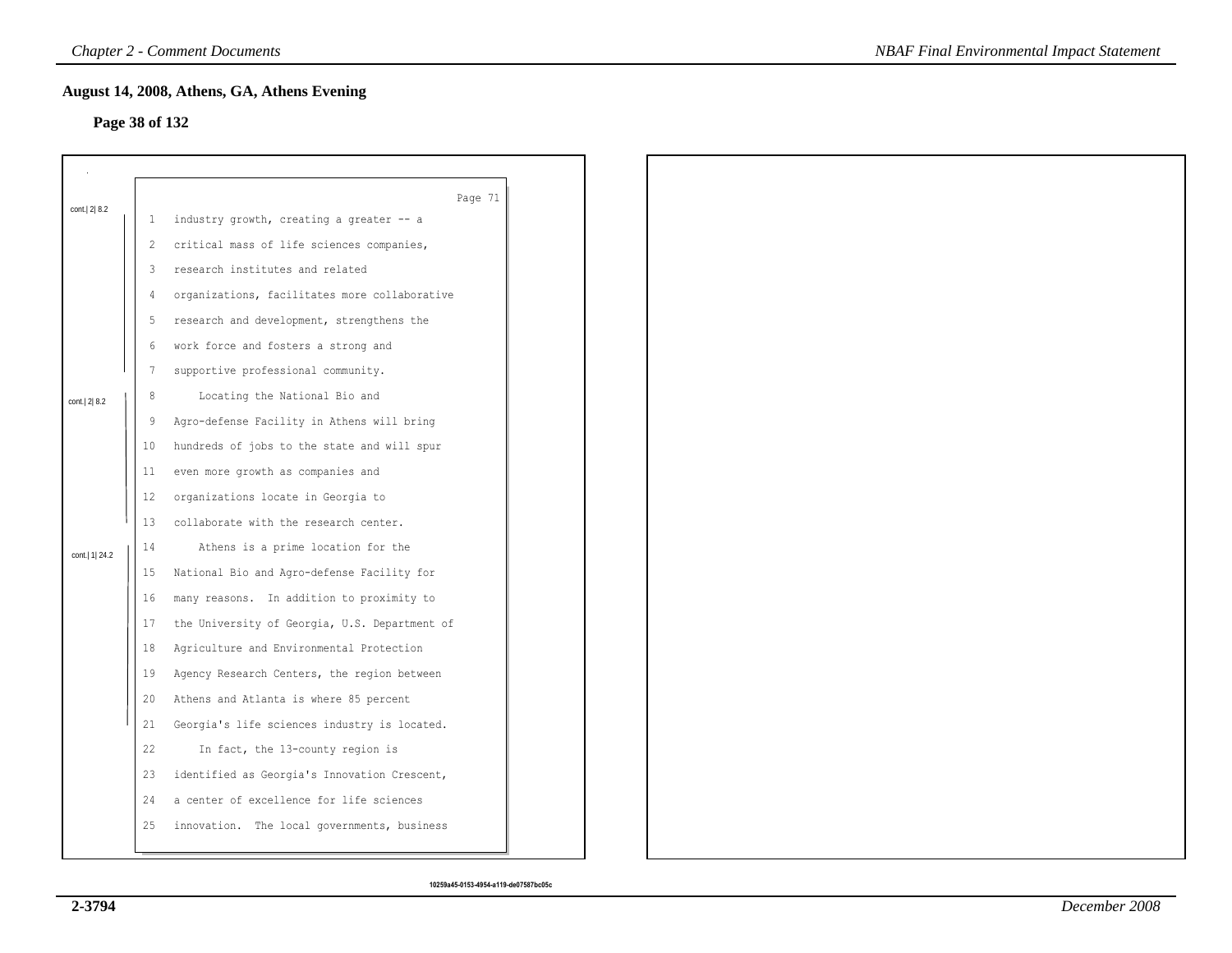# **Page 39 of 132**

| Page 39 of 132   |              | August 14, 2008, Athens, GA, Athens Evening   |
|------------------|--------------|-----------------------------------------------|
|                  |              |                                               |
|                  |              |                                               |
| cont.   1   24.2 |              | Page 72                                       |
|                  | $\mathbf{1}$ | organizations, state government, universities |
|                  | 2            | and life sciences industry are working        |
|                  | 3            | together to promote the life sciences growth  |
|                  | 4            | in this evening. The National Bio and         |
|                  | 5            | Agro-Defense Facility will be a welcome       |
|                  | 6            | addition, an enormous boost to this region    |
| cont. 2 8.2      | 7            | and the state.                                |
|                  | $\,8\,$      | About 230 life sciences companies, the        |
|                  | 9            | U.S. Centers for Disease Control and          |
|                  | 10           | prevention, Yerkes National Primate Research  |
|                  | 11           | Center, Emory University, Georgia Institute   |
|                  | 12           | of Technology, Georgia State University,      |
|                  | 13           | Morehouse School of Medicine, Morehouse       |
|                  | 14           | College, Spelman College and Clark Atlanta    |
|                  | 15           | University are all within 70 miles -- are all |
|                  | 16           | within 70 miles of Athens and all within the  |
|                  | 17           | innovation crescent. The Medical College of   |
|                  | 18           | Georgia, which is expanding to Athens, also   |
|                  | 19           | is part of the region.                        |
| cont. 2 8.2      | 20           | The companies and universities in this        |
|                  | 21           | region employ the full range of life sciences |
|                  | 22           | workers from management and administrative    |
|                  | 23           | personnel to technicians and scientists.      |
|                  | 24           | They represent a strong and robust life       |
|                  | 25           | sciences work force.                          |
|                  |              |                                               |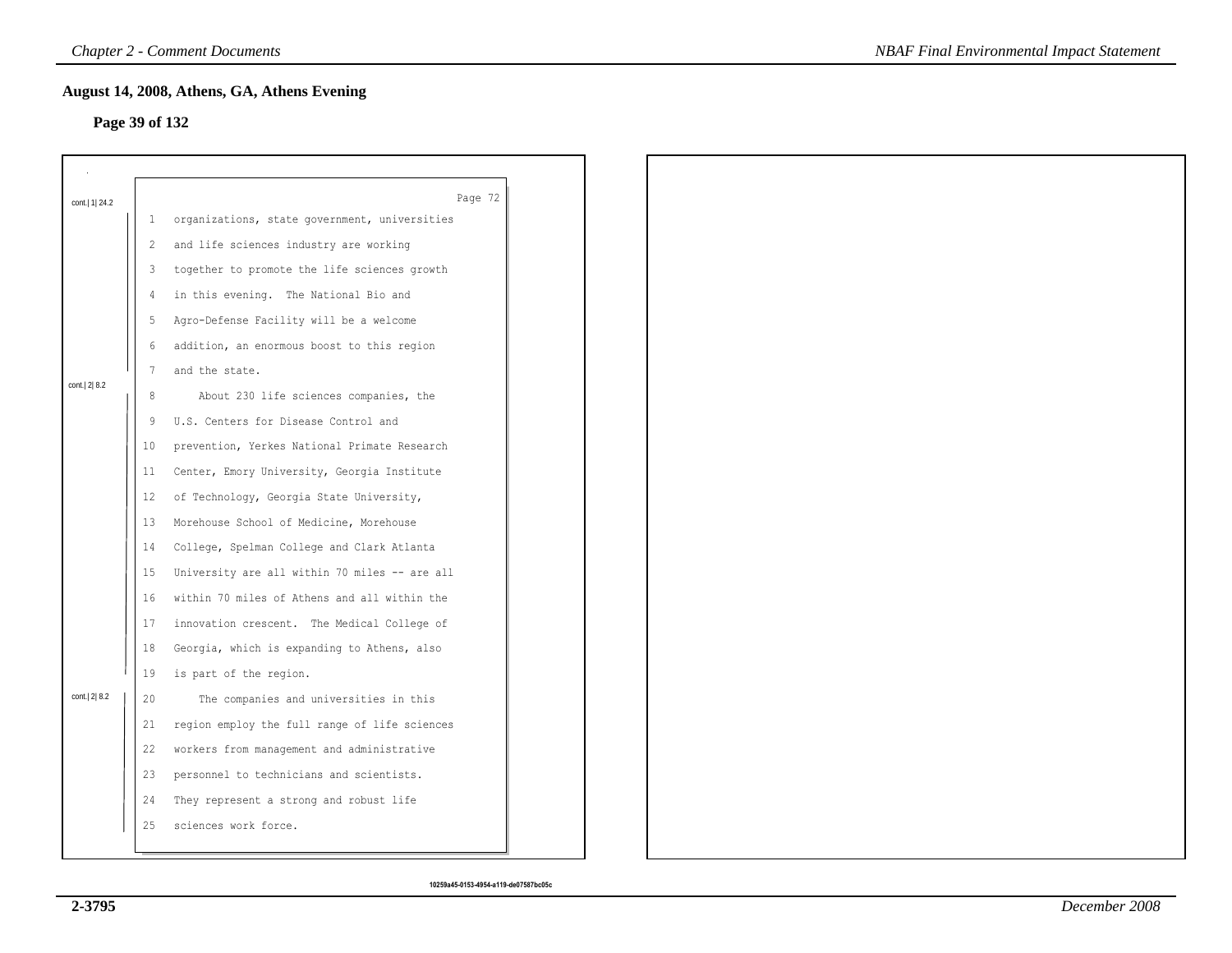# **Page 40 of 132**

| cont.   1   24.2 |    | Page 73                                       |
|------------------|----|-----------------------------------------------|
|                  | 1  | This includes highly-skilled workers that     |
|                  | 2  | are trained for employment in several Level 3 |
|                  | 3  | and 4 biosafety laboratories in Georgia.      |
|                  |    | Where better to locate the National Bio and   |
|                  | 5  | Agro-Defense Facility than in a state that    |
|                  | 6  | already has a long track record of safety     |
|                  |    | with such laboratories and the work force to  |
|                  | 8  | help them train others to work there.         |
|                  | 9  | Georgia Bio and its members urge USDA and     |
|                  | 10 | Homeland Security to locate the National Bio  |
|                  | 11 | and Agro-Defense Facility in Athens where the |
|                  | 12 | presence of fast-growing -- (unintelligible). |
|                  | 13 | (Audience boos.)                              |
|                  | 14 | MS. COGHILL: Folks, come on. There's          |
|                  | 15 | a -- this is very important to everybody here |
|                  | 16 | in the room, and we need to make sure -- yes. |
|                  | 17 | Next.                                         |
|                  | 18 | The next person to speak is Doug Lowry.       |
|                  | 19 | Thank you.                                    |
|                  | 20 | DOUG LOWRY: Thank you.                        |
|                  | 21 | Good evening. My name is Doug Lowery.         |
|                  | 22 | I'm Athens-Clarke County Commissioner in      |
|                  | 23 | District 1.                                   |
|                  | 24 | Many of you know me. Many of you are my       |
|                  | 25 | friends. And I represent about 12,000 people  |
|                  |    |                                               |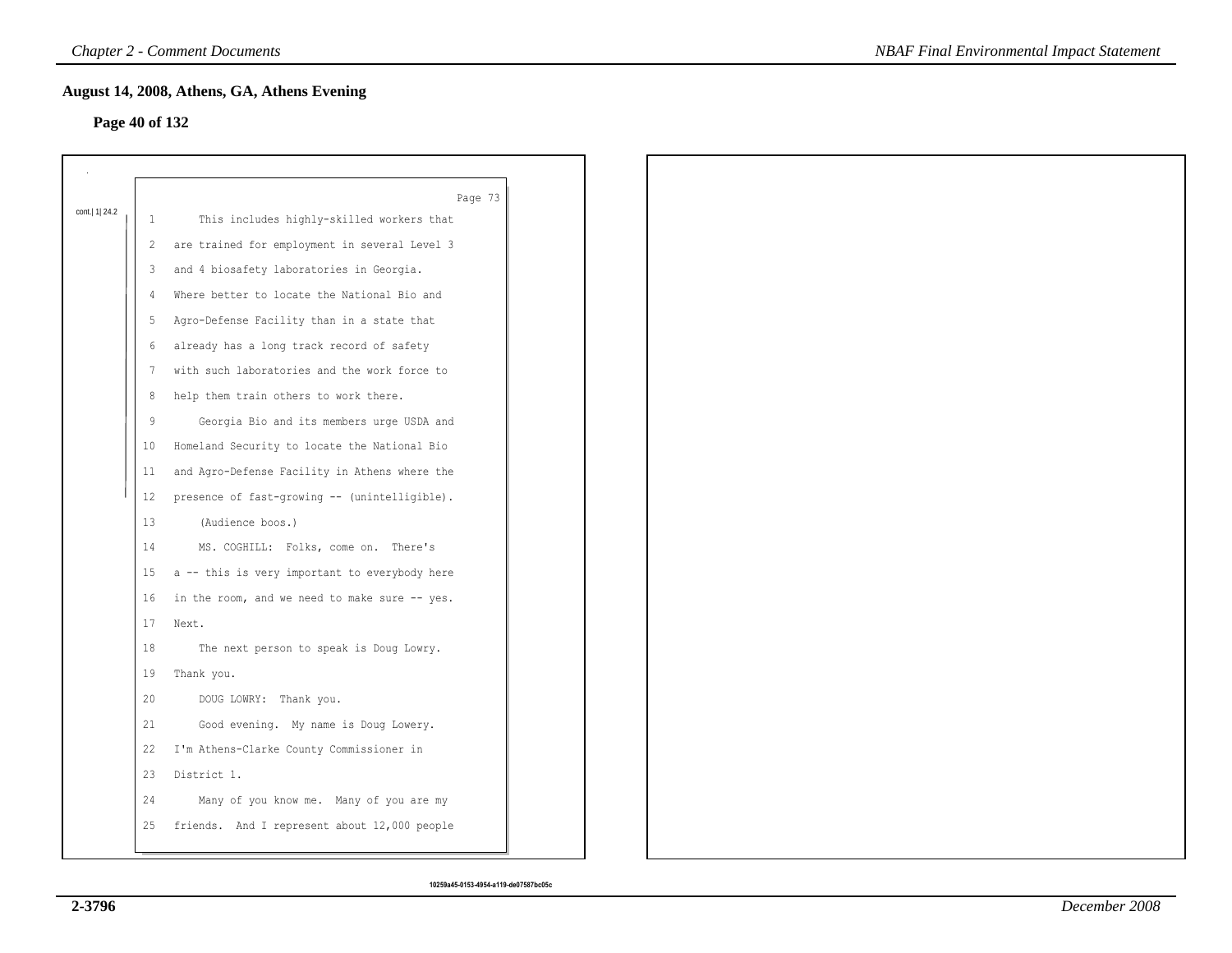### **Page 41 of 132**

|                |    | <b>Chapter 2 - Comment Documents</b>          | <b>NBAF Final Environmental Impact Statement</b>                                                                             |
|----------------|----|-----------------------------------------------|------------------------------------------------------------------------------------------------------------------------------|
|                |    | August 14, 2008, Athens, GA, Athens Evening   |                                                                                                                              |
| Page 41 of 132 |    |                                               |                                                                                                                              |
|                |    |                                               |                                                                                                                              |
|                |    |                                               |                                                                                                                              |
|                |    | Page 74                                       | Comment No: 1<br>Issue Code: 24.2<br>DHS notes the commentor's statement.                                                    |
|                | 1  | in Athens-Clarke County. I have a prepared    | Comment No: 2<br>Issue Code: 15.2                                                                                            |
| 1 24.2         | 2  | statement I'd like to read to you tonight.    | DHS notes the commentor's support for the South Milledge Avenue Site Alternative. The economic                               |
|                | 3  | I believe the National Bio -- National        | and quality of life effects of the NBAF at the South Milledge Avenue Site are included in Section<br>3.10.3 of the NBAF EIS. |
|                | 4  | Bio and Agro-Defense Facility has become one  |                                                                                                                              |
|                | 5  | of the most important opportunities that      |                                                                                                                              |
|                | 6  | Athens-Clarke County has seen in the          |                                                                                                                              |
|                | 7  | generation. Although the decision to locate   |                                                                                                                              |
|                | 8  | this facility here will ultimately rest with  |                                                                                                                              |
|                | 9  | federal officials, local government may       |                                                                                                                              |
|                | 10 | nonetheless play a vital role in the success  |                                                                                                                              |
|                | 11 | of these efforts.                             |                                                                                                                              |
|                | 12 | Other things being equal, the federal         |                                                                                                                              |
|                | 13 | government officials in charge of deciding on |                                                                                                                              |
|                | 14 | the location of these facilities are less     |                                                                                                                              |
|                | 15 | likely to choose to locate in a community     |                                                                                                                              |
|                | 16 | where they believe a facility will be         |                                                                                                                              |
|                | 17 | unwelcome by the citizens. For this reason    |                                                                                                                              |
|                | 18 | it is important that local government         |                                                                                                                              |
|                | 19 | officials who have been elected to represent  |                                                                                                                              |
|                | 20 | local citizens such as myself make their      |                                                                                                                              |
|                | 21 | views known about the NBAF.                   |                                                                                                                              |
| 2 15.2         | 22 | Virtually everyone recognizes that we         |                                                                                                                              |
|                | 23 | need to attract industry that brings          |                                                                                                                              |
|                | 24 | high-paying jobs. Athens-Clarke County is     |                                                                                                                              |
|                | 25 | one of the poorest counties in the country    |                                                                                                                              |
|                |    |                                               |                                                                                                                              |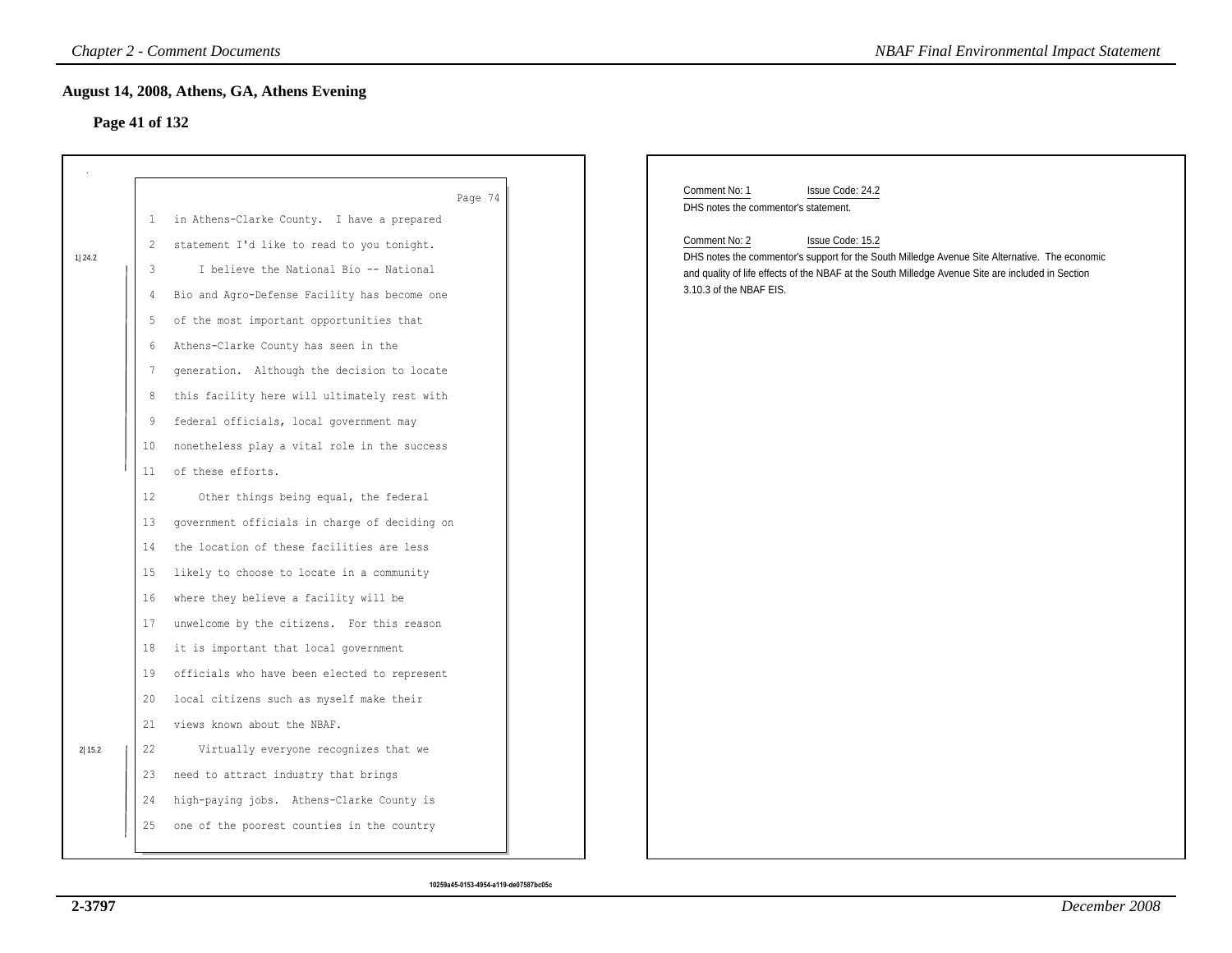#### **Page 42 of 132**

|              |         | Page 75                                       |
|--------------|---------|-----------------------------------------------|
| cont. 2 15.2 | 1       | with a population of over one hundred         |
|              | 2       | thousand. Every issue that has a potential    |
|              | 3       | to effect economic development and financial  |
|              | 4       | opportunities for our citizens, especially    |
|              | 5       | the poorest among us, is paramount in         |
|              | 6       | considering any issue, including the NBAF     |
|              | 7       | proposal.                                     |
|              | $\,8\,$ | I would like to emphasize those on the        |
|              | 9       | lowest end of the economic ladder because I   |
|              | 10      | agree with Franklin Roosevelt when he said in |
|              | 11      | his second inaugural address the test of our  |
|              | 12      | progress is not whether we add more to the    |
|              | 13      | abundance of those who have much; it is       |
|              | 14      | whether we provide enough for those who have  |
|              | 15      | too little. The only issue more important     |
|              | 16      | than raising the standard of living for our   |
|              | 17      | citizens is protecting the safety of all      |
|              | 18      | residents who are also our families, our      |
|              | 19      | friends and our neighbors.                    |
|              | 20      | If I believed that any economic               |
|              | 21      | development proposal would harm the people or |
|              | 22      | resources of our region, I would leave the    |
|              | 23      | opposition to that proposal. I have been      |
|              | 24      | gratified to learn that every one of the      |
|              | 25      | elected officials, government representatives |
|              |         |                                               |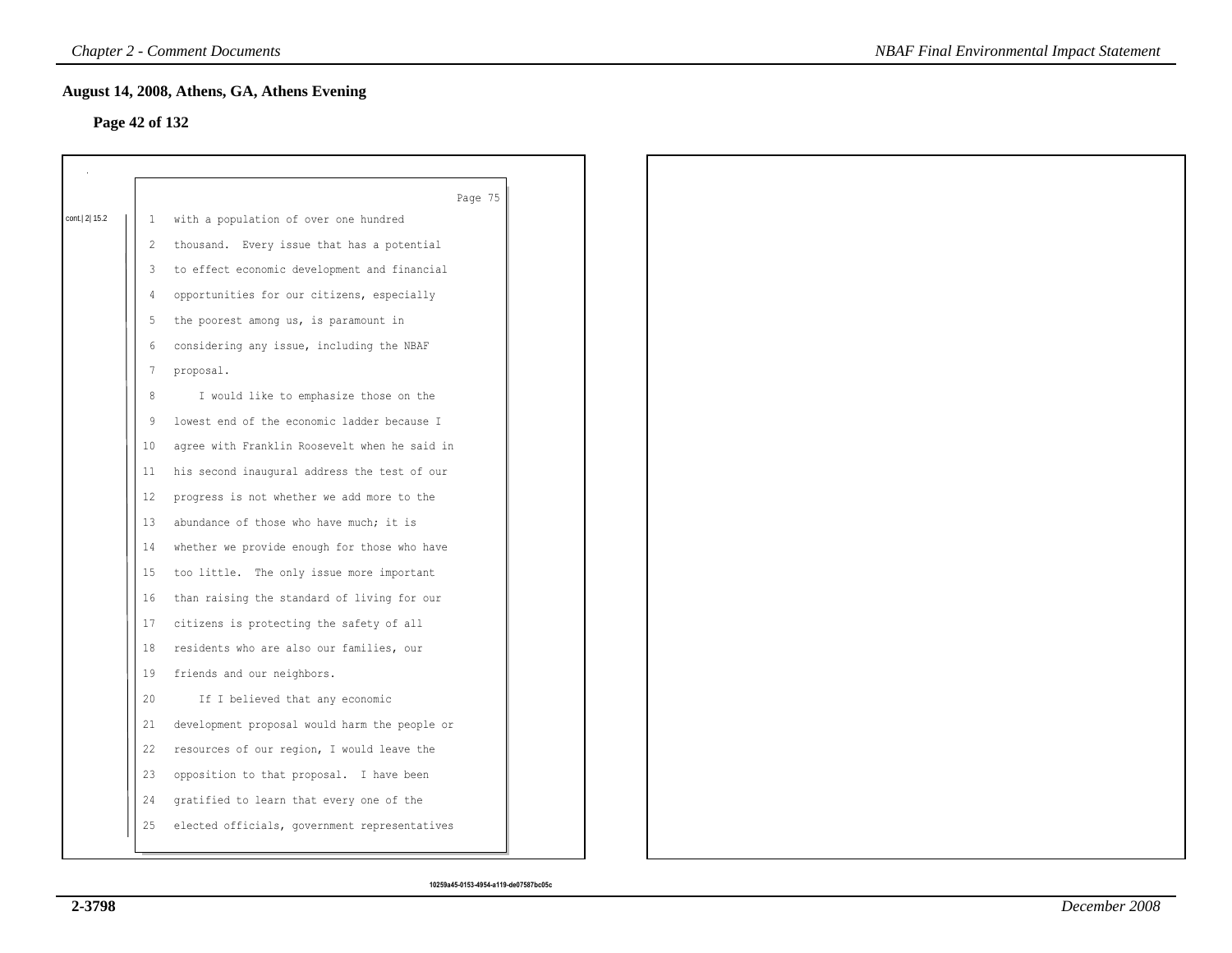### **Page 43 of 132**

|                  |    | August 14, 2008, Athens, GA, Athens Evening        |  |
|------------------|----|----------------------------------------------------|--|
| Page 43 of 132   |    |                                                    |  |
|                  |    |                                                    |  |
|                  |    |                                                    |  |
|                  | 1  | Page 76<br>and every employee of the University of |  |
| cont. 2 15.2     |    | Georgia with whom I have spoken feel exactly       |  |
|                  | 2  |                                                    |  |
|                  | 3  | the same way.                                      |  |
|                  | 4  | I know some people's mistrust of our               |  |
|                  | 5  | current federal administration has led them        |  |
|                  | 6  | to believe that this facility's true purpose       |  |
|                  | 7  | is different than what has been represented.       |  |
|                  | 8  | I also distrust much of what has been told by      |  |
|                  | 9  | the Bush/Chaney regime. I will never defend        |  |
|                  | 10 | many, if not most, of the actions of our           |  |
|                  | 11 | current federal administration. However, we        |  |
|                  | 12 | must not let our disgust and anger with the        |  |
|                  | 13 | administration in Washington blind us to a         |  |
|                  | 14 | genuinely safe once-in-a-lifetime opportunity      |  |
|                  | 15 | to bring in great jobs and not just a few          |  |
|                  | 16 | great jobs but jobs that could number in the       |  |
|                  | 17 | thousands.                                         |  |
|                  | 18 | I understand some people are fearful of            |  |
|                  | 19 | the proposed NBAF facility. And if I               |  |
|                  | 20 | believed everything that has been said by the      |  |
|                  | 21 | minority who are opposed to all such               |  |
|                  | 22 | facilities, I, too, would oppose the NBAF.         |  |
| cont.   1   24.2 | 23 | If I believed in every false rumor, if I           |  |
|                  | 24 | believed in the orchestrated campaign of           |  |
|                  | 25 | misinformation about the dangers of the            |  |
|                  |    |                                                    |  |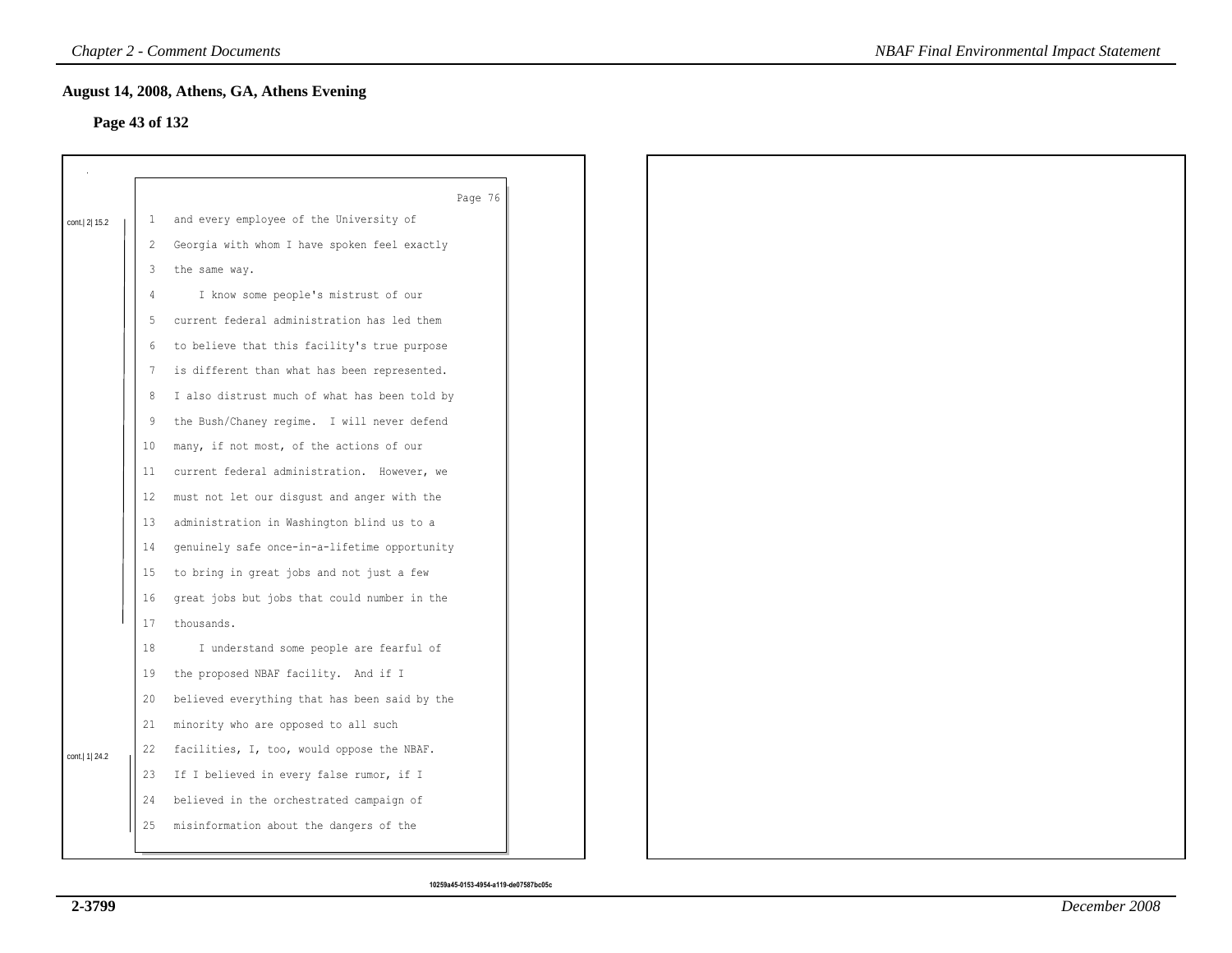# **Page 44 of 132**

|                  |                 | <b>Chapter 2 - Comment Documents</b>          | <b>NBAF Final Environmental Impact Statement</b>                                                                                                                              |
|------------------|-----------------|-----------------------------------------------|-------------------------------------------------------------------------------------------------------------------------------------------------------------------------------|
|                  |                 | August 14, 2008, Athens, GA, Athens Evening   |                                                                                                                                                                               |
|                  | Page 44 of 132  |                                               |                                                                                                                                                                               |
|                  |                 |                                               |                                                                                                                                                                               |
|                  |                 |                                               |                                                                                                                                                                               |
| cont.   1   24.2 |                 | Page 77                                       | Comment No: 1<br>Issue Code: 15.2<br>DHS notes the commentor's support for the South Milledge Avenue Site Alternative. The economic                                           |
|                  | 1               | facility, I would be a leader in a fight to   | effects of the NBAF at the South Milledge Avenue Site are included in Section 3.10.3 of the NBAF                                                                              |
|                  | 2               | stop in NBAF research proposal.               | EIS. Labor income during construction is projected at approximately \$150 million while operation of<br>the NBAF would generate approximately \$28 million in wages annually. |
|                  | 3               | However, let me say here to all of you        |                                                                                                                                                                               |
|                  | 4               | tonight that I do not believe these false     | Comment No: 2<br>Issue Code: 21.2<br>DHS notes the commentor's views on risk. DHS believes that experience shows that facilities utilizing                                    |
|                  | 5               | rumors -- (inaudible).                        | modern biocontainment technologies and safety protocols, such as would be employed in the design,                                                                             |
|                  | 6               | MS. COGHILL: Thank you, sir.                  | construction, and operation of the NBAF, would enable the NBAF to be safely operated with a<br>minimal degree of risk, regardless of the site chosen.                         |
|                  | $7\phantom{.0}$ | Jim Sykes.                                    |                                                                                                                                                                               |
|                  | $\,8\,$         | JIM SYKES: Good evening. I'm Jim Sykes,       |                                                                                                                                                                               |
|                  | 9               | regional vice-president of Georgia Power      |                                                                                                                                                                               |
|                  | 10              | Company here in Athens, also a board member   |                                                                                                                                                                               |
|                  | 11              | for the Economic Development Foundation and   |                                                                                                                                                                               |
|                  | 12              | the Athens Area Chamber of Commerce.          |                                                                                                                                                                               |
| 11 15.2          | 13              | All these organizations strongly support      |                                                                                                                                                                               |
|                  | 14              | the location of NBAF here in Athens. Be a     |                                                                                                                                                                               |
|                  | 15              | huge economic impact for our region both now  |                                                                                                                                                                               |
|                  | 16              | and in the future. Capital investment in the  |                                                                                                                                                                               |
|                  | 17              | creation of new jobs are critical factors in  |                                                                                                                                                                               |
|                  | 18              | sustaining our quality of life here in        |                                                                                                                                                                               |
|                  | 19              | Athens.                                       |                                                                                                                                                                               |
| 2 21.2           | 20              | Much has been said and written about risk     |                                                                                                                                                                               |
|                  | 21              | and safety. I am certainly not an expert in   |                                                                                                                                                                               |
|                  | 22              | this area, but I would suggest that there are |                                                                                                                                                                               |
|                  | 23              | risks with any endeavor. I am confident that  |                                                                                                                                                                               |
|                  | 24              | NBAF, University of Georgia and other         |                                                                                                                                                                               |
|                  | 25              | agencies have studied these risks and found   |                                                                                                                                                                               |
|                  |                 |                                               |                                                                                                                                                                               |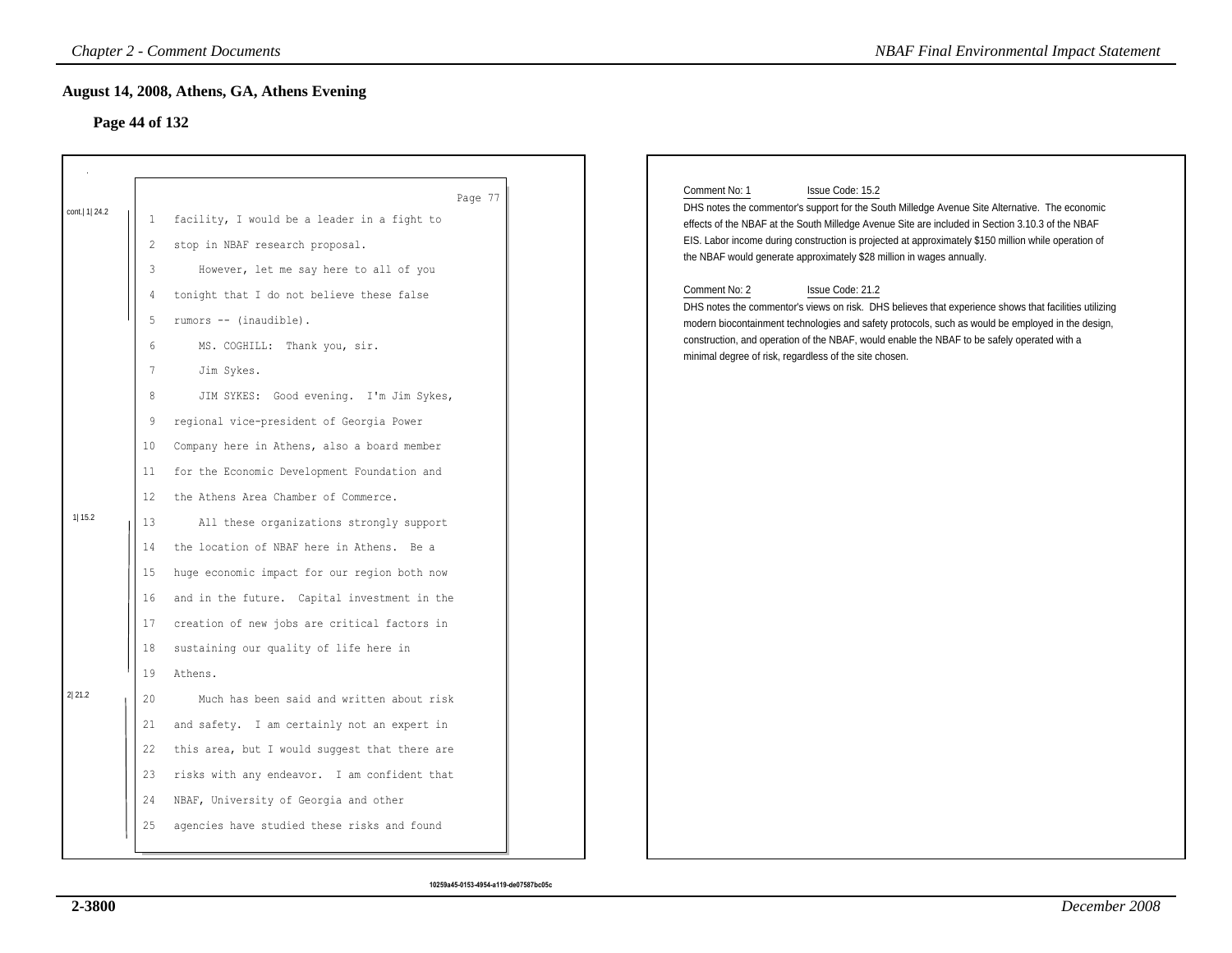### **Page 45 of 132**

|              |                                                                                                                         | <b>Chapter 2 - Comment Documents</b>                                                                                                                                                                                                                                                                                                                                                                                                                                                                                                                                                                                                                                                                                                                                                                                                                                    | <b>NBAF Final Environmental Impact Statement</b>                                                                                                             |
|--------------|-------------------------------------------------------------------------------------------------------------------------|-------------------------------------------------------------------------------------------------------------------------------------------------------------------------------------------------------------------------------------------------------------------------------------------------------------------------------------------------------------------------------------------------------------------------------------------------------------------------------------------------------------------------------------------------------------------------------------------------------------------------------------------------------------------------------------------------------------------------------------------------------------------------------------------------------------------------------------------------------------------------|--------------------------------------------------------------------------------------------------------------------------------------------------------------|
|              | Page 45 of 132                                                                                                          | August 14, 2008, Athens, GA, Athens Evening                                                                                                                                                                                                                                                                                                                                                                                                                                                                                                                                                                                                                                                                                                                                                                                                                             |                                                                                                                                                              |
| cont. 2 21.2 | $\mathbf{1}$                                                                                                            | Page 78<br>them to be very minimal.                                                                                                                                                                                                                                                                                                                                                                                                                                                                                                                                                                                                                                                                                                                                                                                                                                     | Comment No: 1<br>Issue Code: 1.0<br>DHS notes the commentor's support for the proposed NBAF and for the research that would be<br>conducted within the NBAF. |
| 3 24.2       | 2<br>3<br>4<br>5<br>6<br>7<br>8<br>9<br>$10 \,$<br>11<br>12<br>13<br>14<br>15<br>16<br>17<br>18<br>19<br>20<br>21<br>22 | As you make a final decision I would urge<br>that it be made on the qualifications. I am<br>convinced that when we are compared against<br>the other sites with our proximity to CDC, to<br>Emory and especially to the University of<br>Georgia, along with our numerous other<br>attributes, that Athens will be selected.<br>Thank you very much.<br>MS. COGHILL: Thank you, sir.<br>Kathy Hoard.<br>(Applause.)<br>MS. COGHILL: Kathy Hoard is our next<br>speaker, followed by Michael Cassidy, Heidi<br>Davison, Matt DeGennaro and Stephanie Sharp.<br>If y'all can make your way to the front of<br>the room, that would be most appreciative.<br>KATHY HOARD: May I go ahead.<br>Good evening. My name is Kathy Hoard. I<br>am a 30-year resident of Athens-Clarke<br>County. This is my home. I am a member of<br>the Citizens Advisory Committee for the UGA | Comment No: 3<br>Issue Code: 24.2<br>DHS notes the commentor's support for the South Milledge Avenue Site Alternative.                                       |
| 1 1.0        | 23<br>24<br>25                                                                                                          | Animal Health Research Center.<br>Through the education of our members and<br>the transparency of all activities at this                                                                                                                                                                                                                                                                                                                                                                                                                                                                                                                                                                                                                                                                                                                                                |                                                                                                                                                              |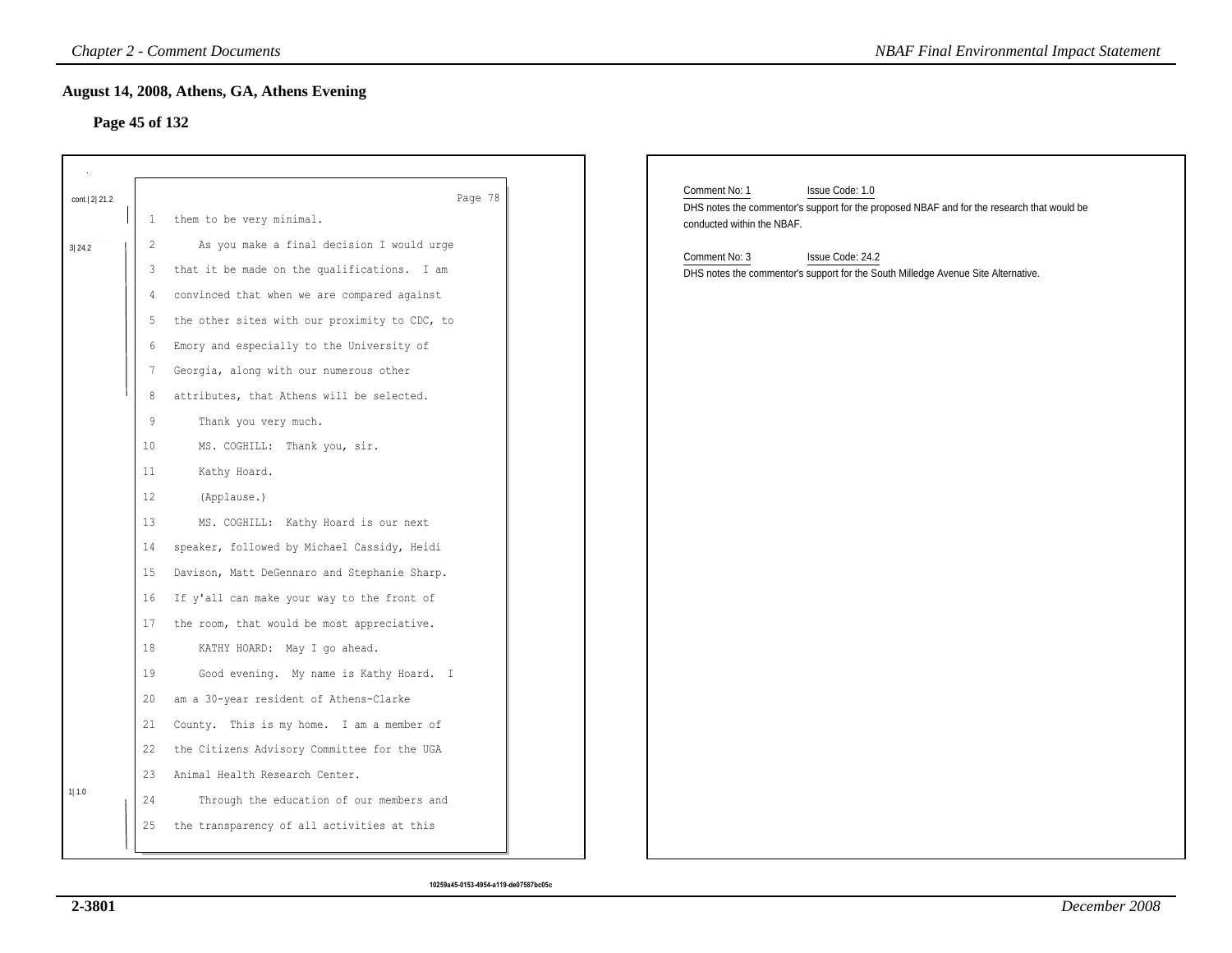#### **Page 46 of 132**

| August 14, 2008, Athens, GA, Athens Evening<br>Page 46 of 132<br>Comment No: 2<br>Issue Code: 24.2<br>Page 79<br>DHS notes the commentor's support for the South Milledge Avenue Site Alternative.<br>cont.   1   1.0<br>BSL-3 facility I have come to understand the<br>$\mathbf{1}$<br>Comment No: 3<br>Issue Code: 7.2<br>significance of the work accomplished there<br>2<br>DHS notes the commentor's statement regarding the visual and environmental effects of the NBAF at<br>and the enormous safeguards utilized to<br>3<br>the South Milledge Avenue Site.<br>protect those working there, as well as<br>4<br>citizens living and working in the general<br>5<br>population around it.<br>6<br>$7\phantom{.0}$<br>I have also served three terms as a<br>member of the Athens City Council and<br>8<br>9<br>presently am serving in a second term as a<br>member of the Athens-Clarke County<br>10<br>Commission. I do represent the area of our<br>11<br>community where the NBAF would be located.<br>12<br>2 24.2<br>I am here tonight in support of this<br>13<br>project. I do not think this facility would<br>14<br>pose a threat to the safety of -- or security<br>15<br>of the citizens of our community; but it<br>16<br>will, however, be a tremendous resource for<br>17<br>ensuring the safety of our nation's food<br>18<br>supply and hence our own safety.<br>19<br>3 7.2<br>I do have concerns, however. They are<br>20 | <b>NBAF Final Environmental Impact Statement</b> |
|------------------------------------------------------------------------------------------------------------------------------------------------------------------------------------------------------------------------------------------------------------------------------------------------------------------------------------------------------------------------------------------------------------------------------------------------------------------------------------------------------------------------------------------------------------------------------------------------------------------------------------------------------------------------------------------------------------------------------------------------------------------------------------------------------------------------------------------------------------------------------------------------------------------------------------------------------------------------------------------------------------------------------------------------------------------------------------------------------------------------------------------------------------------------------------------------------------------------------------------------------------------------------------------------------------------------------------------------------------------------------------------------------------------------------------------------------|--------------------------------------------------|
|                                                                                                                                                                                                                                                                                                                                                                                                                                                                                                                                                                                                                                                                                                                                                                                                                                                                                                                                                                                                                                                                                                                                                                                                                                                                                                                                                                                                                                                      |                                                  |
|                                                                                                                                                                                                                                                                                                                                                                                                                                                                                                                                                                                                                                                                                                                                                                                                                                                                                                                                                                                                                                                                                                                                                                                                                                                                                                                                                                                                                                                      |                                                  |
|                                                                                                                                                                                                                                                                                                                                                                                                                                                                                                                                                                                                                                                                                                                                                                                                                                                                                                                                                                                                                                                                                                                                                                                                                                                                                                                                                                                                                                                      |                                                  |
|                                                                                                                                                                                                                                                                                                                                                                                                                                                                                                                                                                                                                                                                                                                                                                                                                                                                                                                                                                                                                                                                                                                                                                                                                                                                                                                                                                                                                                                      |                                                  |
|                                                                                                                                                                                                                                                                                                                                                                                                                                                                                                                                                                                                                                                                                                                                                                                                                                                                                                                                                                                                                                                                                                                                                                                                                                                                                                                                                                                                                                                      |                                                  |
|                                                                                                                                                                                                                                                                                                                                                                                                                                                                                                                                                                                                                                                                                                                                                                                                                                                                                                                                                                                                                                                                                                                                                                                                                                                                                                                                                                                                                                                      |                                                  |
|                                                                                                                                                                                                                                                                                                                                                                                                                                                                                                                                                                                                                                                                                                                                                                                                                                                                                                                                                                                                                                                                                                                                                                                                                                                                                                                                                                                                                                                      |                                                  |
|                                                                                                                                                                                                                                                                                                                                                                                                                                                                                                                                                                                                                                                                                                                                                                                                                                                                                                                                                                                                                                                                                                                                                                                                                                                                                                                                                                                                                                                      |                                                  |
|                                                                                                                                                                                                                                                                                                                                                                                                                                                                                                                                                                                                                                                                                                                                                                                                                                                                                                                                                                                                                                                                                                                                                                                                                                                                                                                                                                                                                                                      |                                                  |
|                                                                                                                                                                                                                                                                                                                                                                                                                                                                                                                                                                                                                                                                                                                                                                                                                                                                                                                                                                                                                                                                                                                                                                                                                                                                                                                                                                                                                                                      |                                                  |
|                                                                                                                                                                                                                                                                                                                                                                                                                                                                                                                                                                                                                                                                                                                                                                                                                                                                                                                                                                                                                                                                                                                                                                                                                                                                                                                                                                                                                                                      |                                                  |
|                                                                                                                                                                                                                                                                                                                                                                                                                                                                                                                                                                                                                                                                                                                                                                                                                                                                                                                                                                                                                                                                                                                                                                                                                                                                                                                                                                                                                                                      |                                                  |
|                                                                                                                                                                                                                                                                                                                                                                                                                                                                                                                                                                                                                                                                                                                                                                                                                                                                                                                                                                                                                                                                                                                                                                                                                                                                                                                                                                                                                                                      |                                                  |
|                                                                                                                                                                                                                                                                                                                                                                                                                                                                                                                                                                                                                                                                                                                                                                                                                                                                                                                                                                                                                                                                                                                                                                                                                                                                                                                                                                                                                                                      |                                                  |
|                                                                                                                                                                                                                                                                                                                                                                                                                                                                                                                                                                                                                                                                                                                                                                                                                                                                                                                                                                                                                                                                                                                                                                                                                                                                                                                                                                                                                                                      |                                                  |
|                                                                                                                                                                                                                                                                                                                                                                                                                                                                                                                                                                                                                                                                                                                                                                                                                                                                                                                                                                                                                                                                                                                                                                                                                                                                                                                                                                                                                                                      |                                                  |
|                                                                                                                                                                                                                                                                                                                                                                                                                                                                                                                                                                                                                                                                                                                                                                                                                                                                                                                                                                                                                                                                                                                                                                                                                                                                                                                                                                                                                                                      |                                                  |
|                                                                                                                                                                                                                                                                                                                                                                                                                                                                                                                                                                                                                                                                                                                                                                                                                                                                                                                                                                                                                                                                                                                                                                                                                                                                                                                                                                                                                                                      |                                                  |
|                                                                                                                                                                                                                                                                                                                                                                                                                                                                                                                                                                                                                                                                                                                                                                                                                                                                                                                                                                                                                                                                                                                                                                                                                                                                                                                                                                                                                                                      |                                                  |
|                                                                                                                                                                                                                                                                                                                                                                                                                                                                                                                                                                                                                                                                                                                                                                                                                                                                                                                                                                                                                                                                                                                                                                                                                                                                                                                                                                                                                                                      |                                                  |
|                                                                                                                                                                                                                                                                                                                                                                                                                                                                                                                                                                                                                                                                                                                                                                                                                                                                                                                                                                                                                                                                                                                                                                                                                                                                                                                                                                                                                                                      |                                                  |
|                                                                                                                                                                                                                                                                                                                                                                                                                                                                                                                                                                                                                                                                                                                                                                                                                                                                                                                                                                                                                                                                                                                                                                                                                                                                                                                                                                                                                                                      |                                                  |
|                                                                                                                                                                                                                                                                                                                                                                                                                                                                                                                                                                                                                                                                                                                                                                                                                                                                                                                                                                                                                                                                                                                                                                                                                                                                                                                                                                                                                                                      |                                                  |
|                                                                                                                                                                                                                                                                                                                                                                                                                                                                                                                                                                                                                                                                                                                                                                                                                                                                                                                                                                                                                                                                                                                                                                                                                                                                                                                                                                                                                                                      |                                                  |
|                                                                                                                                                                                                                                                                                                                                                                                                                                                                                                                                                                                                                                                                                                                                                                                                                                                                                                                                                                                                                                                                                                                                                                                                                                                                                                                                                                                                                                                      |                                                  |
| identified in the EIS with the appearance of<br>21                                                                                                                                                                                                                                                                                                                                                                                                                                                                                                                                                                                                                                                                                                                                                                                                                                                                                                                                                                                                                                                                                                                                                                                                                                                                                                                                                                                                   |                                                  |
| 22<br>the structure and with environmental issues.                                                                                                                                                                                                                                                                                                                                                                                                                                                                                                                                                                                                                                                                                                                                                                                                                                                                                                                                                                                                                                                                                                                                                                                                                                                                                                                                                                                                   |                                                  |
| But I do believe these concerns can be<br>23                                                                                                                                                                                                                                                                                                                                                                                                                                                                                                                                                                                                                                                                                                                                                                                                                                                                                                                                                                                                                                                                                                                                                                                                                                                                                                                                                                                                         |                                                  |
| addressed working together, especially with<br>24                                                                                                                                                                                                                                                                                                                                                                                                                                                                                                                                                                                                                                                                                                                                                                                                                                                                                                                                                                                                                                                                                                                                                                                                                                                                                                                                                                                                    |                                                  |
| DHS's publicly-stated announcement that this<br>25                                                                                                                                                                                                                                                                                                                                                                                                                                                                                                                                                                                                                                                                                                                                                                                                                                                                                                                                                                                                                                                                                                                                                                                                                                                                                                                                                                                                   |                                                  |
|                                                                                                                                                                                                                                                                                                                                                                                                                                                                                                                                                                                                                                                                                                                                                                                                                                                                                                                                                                                                                                                                                                                                                                                                                                                                                                                                                                                                                                                      |                                                  |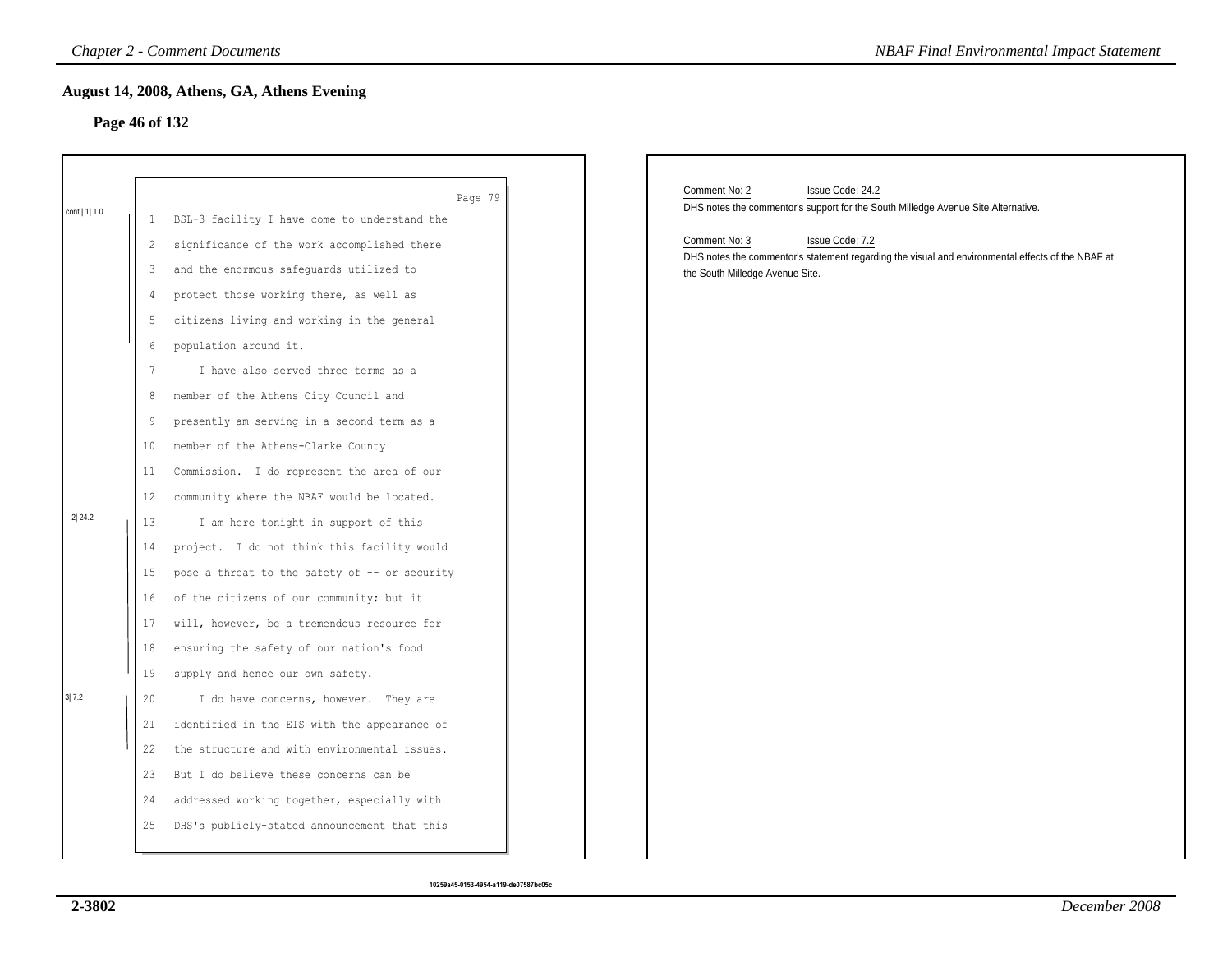# **Page 47 of 132**

|                |                | <b>Chapter 2 - Comment Documents</b>          | <b>NBAF Final Environmental Impact Statement</b>                                                                                                                                                             |
|----------------|----------------|-----------------------------------------------|--------------------------------------------------------------------------------------------------------------------------------------------------------------------------------------------------------------|
| Page 47 of 132 |                | August 14, 2008, Athens, GA, Athens Evening   |                                                                                                                                                                                                              |
| 4 3.0          |                | Page 80                                       | Comment No: 4<br>Issue Code: 3.0                                                                                                                                                                             |
|                | 1              | facility will meet all local, state and       | DHS notes the commentor's statement. DHS and USDA would ensure that the NBAF operation at the<br>South Milledge Avenue Site will comply with all applicable local, state, and Federal regulations.           |
|                | 2              | federal environmental codes.                  |                                                                                                                                                                                                              |
| 5 8.2          | 3              | I would also hope that this facility          | Comment No: 5<br>Issue Code: 8.2<br>DHS notes commentor's recommendation to design the NBAF facilities at the South Milledge Avenue                                                                          |
|                | $\overline{4}$ | could see and earn LEED certification. I      | Site Alternative to meet Leadership in Energy and Environmental Design (LEED) certification. The                                                                                                             |
| cont. 2 24.2   | 5              | sincerely hope that you will consider         | NBAF would be designed and constructed to emphasize state-of-the-art strategies for sustainable site<br>development, water savings, energy efficiency, material selection, and indoor environmental quality. |
|                | 6              | Athens-Clarke County as a strong contender as | In addition, Section 3.15 of the NBAF EIS discusses proposed mitigation measures for the design,                                                                                                             |
|                | 7              | you move forward in your decision making      | construction, and operation of the NBAF including measures consistent with the low-impact design<br>(LID) approach.                                                                                          |
|                | $\,8\,$        | process.                                      |                                                                                                                                                                                                              |
|                | $\overline{9}$ | Thank you.                                    |                                                                                                                                                                                                              |
|                | 10             | MS. COGHILL: Thank you.                       |                                                                                                                                                                                                              |
|                | 11             | (Applause.)                                   |                                                                                                                                                                                                              |
|                | 12             | MS. COGHILL: Michael Cassidy.                 |                                                                                                                                                                                                              |
|                | 13             | MICHAEL CASSIDY: Good evening. My name        |                                                                                                                                                                                                              |
|                | 14             | is Michael Cassidy. I'm the president and     |                                                                                                                                                                                                              |
|                | 15             | CEO of the Georgia Research Alliance.         |                                                                                                                                                                                                              |
|                | 16             | We're a private, nonprofit organization       |                                                                                                                                                                                                              |
|                | 17             | formed in 1990 that brings together business, |                                                                                                                                                                                                              |
|                | 18             | Georgia's leading research universities and   |                                                                                                                                                                                                              |
|                | 19             | state government. Our board of trustees is    |                                                                                                                                                                                                              |
|                | 20             | made up of more than twenty of the state's    |                                                                                                                                                                                                              |
|                | 21             | top corporate CEOs and civic leaders, along   |                                                                                                                                                                                                              |
|                | 22             | with the presidents of our six-member         |                                                                                                                                                                                                              |
|                | 23             | universities, including the University of     |                                                                                                                                                                                                              |
|                | 24             | Georgia.                                      |                                                                                                                                                                                                              |
|                | 25             | The mission of our partnership is to          |                                                                                                                                                                                                              |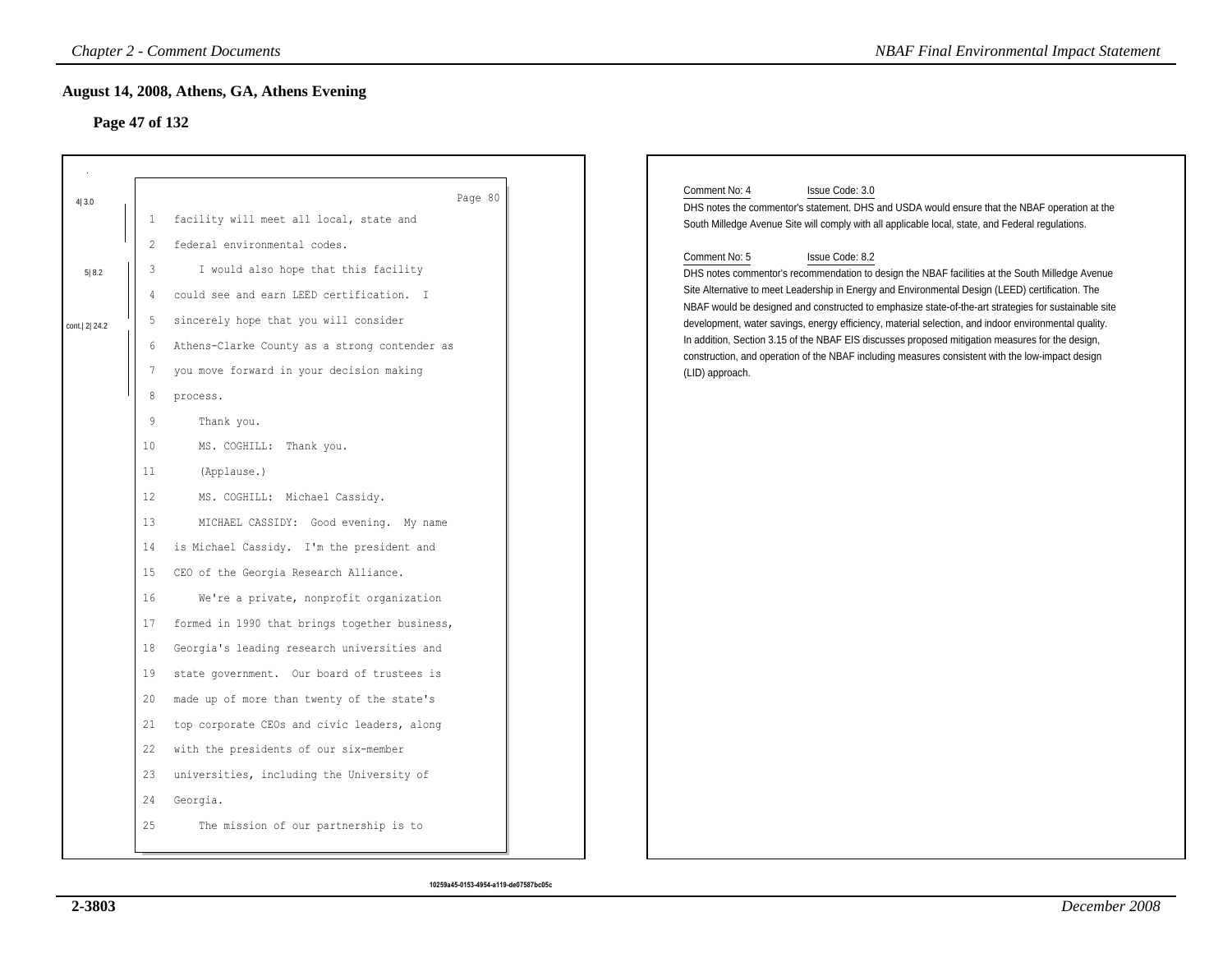# **Page 48 of 132**

|    | Page 81                                       |
|----|-----------------------------------------------|
| -1 | enhance and focus the capabilities of our     |
| 2  | university research enterprise and to direct  |
| 3  | it toward bringing economic prosperity and a  |
| 4  | superior quality of life to Georgia, the      |
| 5  | region and the nation.                        |
| 6  | Since 1990 the State and the private          |
| 7  | sector in Georgia have worked together        |
| 8  | investing more than half a billion dollars in |
| 9  | building the necessary critical mass to       |
| 10 | support our strategy. Examples of such        |
| 11 | investments include the recruitment of        |
| 12 | several of the world's leading virologists,   |
| 13 | immunologists and vaccinologists like Ralph   |
| 14 | Trip, Raphe Ahmed (phonetic spellings) and    |
| 15 | Julia Hilliard, scientists who are at the     |
| 16 | frontiers of research and discovery.          |
| 17 | We also invest in laboratory                  |
| 18 | infrastructure and develop -- have developed  |
| 19 | cutting edge facilities such as the Animal    |
| 20 | Health Research Center at the University of   |
| 21 | Georgia, a facility for large and small       |
| 22 | animal modeling of zoonotic infectious        |
| 23 | diseases, the Emory Vaccine Center, an        |
| 24 | international leader in basic immunology and  |
| 25 | vaccine development and the Viral Immunology  |
|    |                                               |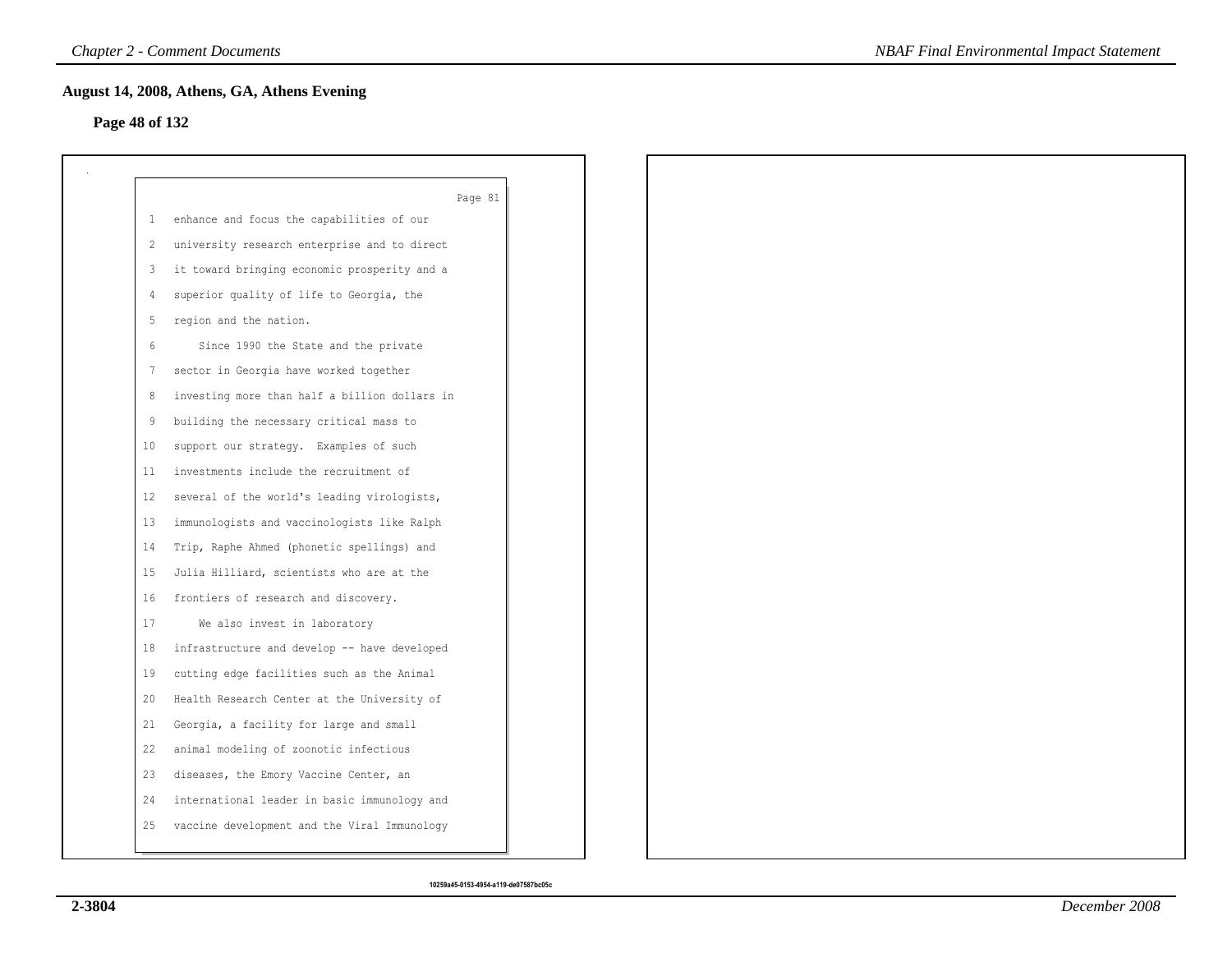# **Page 49 of 132**

|                |              | <b>Chapter 2 - Comment Documents</b>          | <b>NBAF Final Environmental Impact Statement</b>                                                                       |
|----------------|--------------|-----------------------------------------------|------------------------------------------------------------------------------------------------------------------------|
| Page 49 of 132 |              | August 14, 2008, Athens, GA, Athens Evening   |                                                                                                                        |
|                |              |                                               |                                                                                                                        |
|                |              |                                               |                                                                                                                        |
|                |              | Page 82                                       | Comment No: 1<br>Issue Code: 24.2<br>DHS notes the commentor's support for the South Milledge Avenue Site Alternative. |
|                | $\mathbf{1}$ | Center at Georgia State University which      |                                                                                                                        |
|                | 2            | houses the National B Virus Resource Center.  |                                                                                                                        |
|                | 3            | It's worth noting that several BSL-3          |                                                                                                                        |
|                | 4            | laboratories and a BSL-4 facility exist       |                                                                                                                        |
|                | 5            | within these resources.                       |                                                                                                                        |
|                | 6            | These investments, as well as our State's     |                                                                                                                        |
|                | 7            | practice of fostering research and            |                                                                                                                        |
|                | 8            | development that is cross-disciplinary,       |                                                                                                                        |
|                | 9            | interinstitutional and collaborative will be  |                                                                                                                        |
|                | 10           | a strong complement and a valuable resource   |                                                                                                                        |
|                | 11           | to NBAF.                                      |                                                                                                                        |
| 1 24.2         | 12           | We believe that the NBAF will serve a         |                                                                                                                        |
|                | 13           | vital role in securing our nation's health    |                                                                                                                        |
|                | 14           | and economy. And we believe that the mission  |                                                                                                                        |
|                | 15           | and goals of the NBAF will best be served in  |                                                                                                                        |
|                | 16           | Athens, Georgia, a city and a state that have |                                                                                                                        |
|                | 17           | made a substantial and a sustained commitment |                                                                                                                        |
|                | 18           | to building a worldclass scientific           |                                                                                                                        |
|                | 19           | establishment.                                |                                                                                                                        |
|                | 20           | On behalf of the public and private           |                                                                                                                        |
|                | 21           | partners represented by the Georgia Research  |                                                                                                                        |
|                | 22           | Alliance, we remain very enthusiastic about   |                                                                                                                        |
|                | 23           | helping NBAF to develop a worldclass center   |                                                                                                                        |
|                | 24           | in Athens that will generate significant      |                                                                                                                        |
|                | 25           | advances in the field of bio and              |                                                                                                                        |
|                |              |                                               |                                                                                                                        |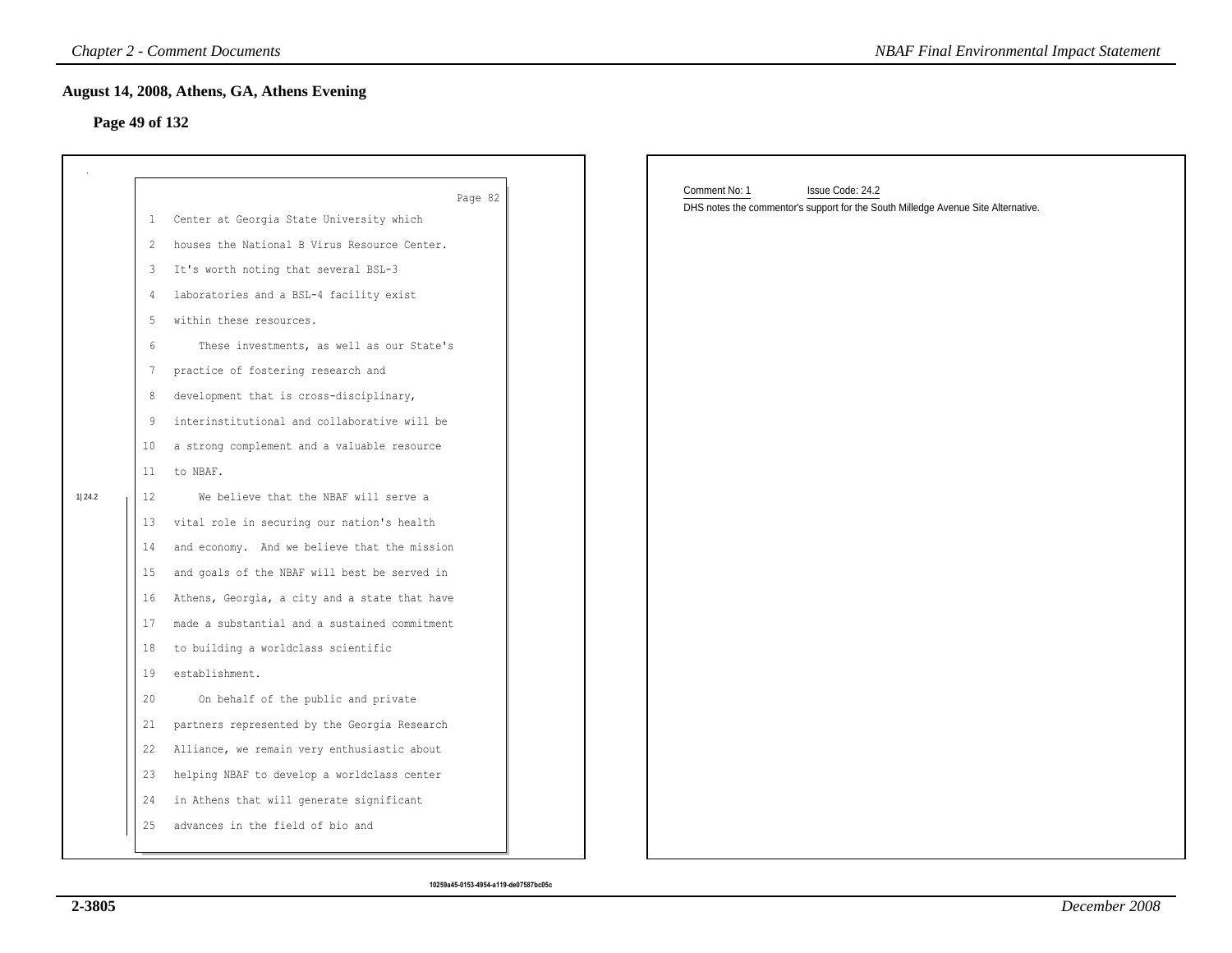#### **Page 50 of 132**

| cont.  1  24.2 |                 | Page 83                                       |
|----------------|-----------------|-----------------------------------------------|
|                | $\mathbf{1}$    | agro-defense.                                 |
|                | $\overline{c}$  | Thank you.                                    |
|                | 3               | MS. COGHILL: Thank you, sir.                  |
|                | $\overline{4}$  | (Applause.)                                   |
|                | 5               | MS. COGHILL: Heidi Davison.                   |
|                | 6               | HEIDI DAVISON: Hi. My name IS Heidi           |
|                | $7\phantom{.0}$ | Davison. I'm the mayor here in Athens-Clarke  |
|                | 8               | County.                                       |
|                | 9               | And I want to thank you for another           |
|                | 10              | opportunity for the citizens of Athens to     |
|                | 11              | comment on NBAF. We're thankful for your      |
|                | 12              | time, thankful for the citizens here who are; |
|                | 13              | and we're honored to be so highly regarded to |
|                | 14              | become a finalist.                            |
|                | 15              | I have been listening to the comments         |
|                | 16              | since the scoping meetings have started from  |
|                | 17              | supporters and opponents, and I've read and   |
|                | 18              | responded to e-mails that have come to me     |
|                | 19              | from my constitutents as best I can as time   |
|                | 20              | has allowed. I've read the letters in the     |
|                | 21              | paper and the forums; and I've been reading   |
|                | 22              | the blogs, as well. And I fully understand    |
|                | 23              | and respect all of the opinions and the fears |
|                | 24              | and concerns and uncertainties that the       |
|                | 25              | citizens feel and have sought answers to      |
|                |                 |                                               |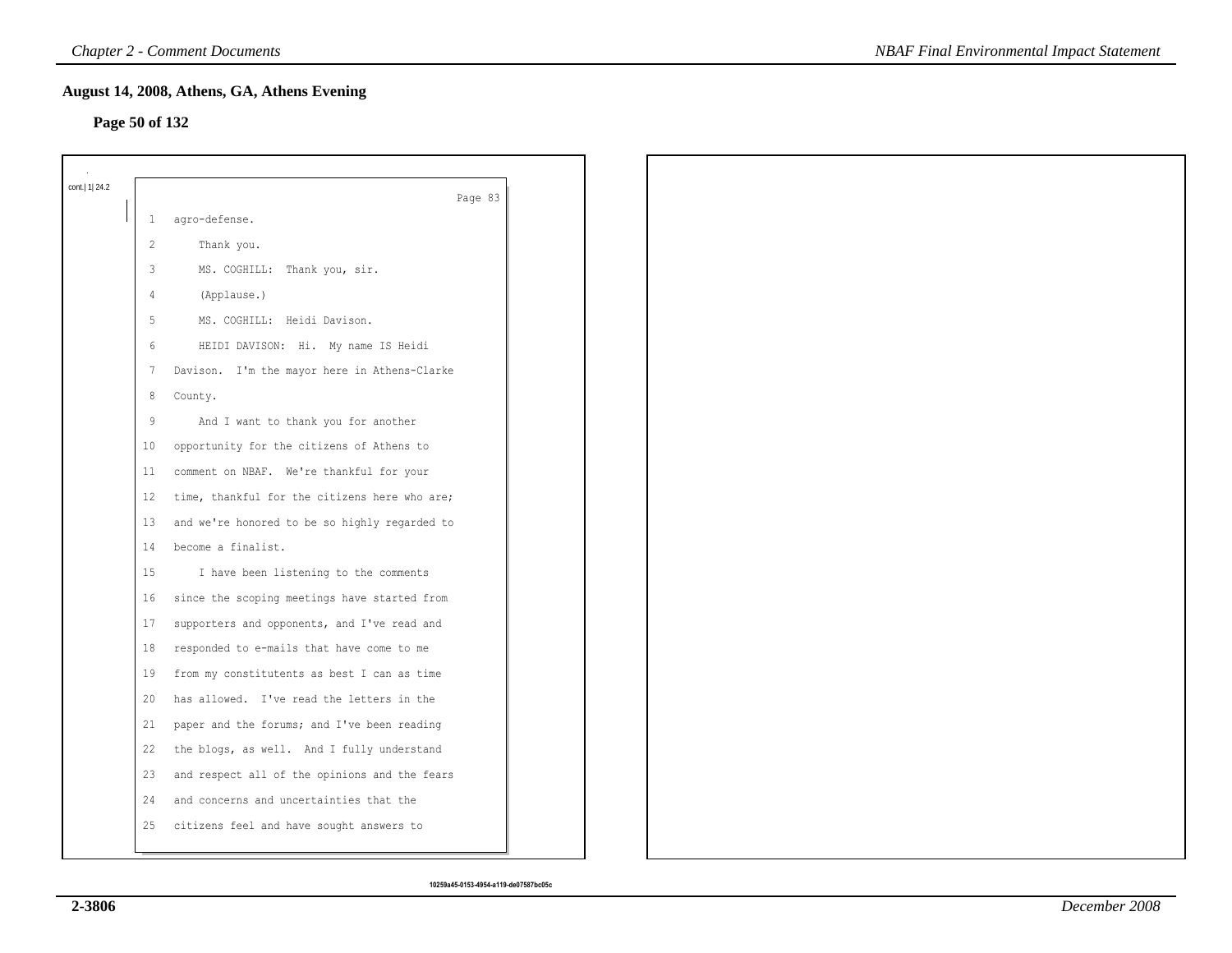# **Page 51 of 132**

|                   | <b>Chapter 2 - Comment Documents</b>          | <b>NBAF Final Environmental Impact Statement</b>                                                                           |
|-------------------|-----------------------------------------------|----------------------------------------------------------------------------------------------------------------------------|
|                   | August 14, 2008, Athens, GA, Athens Evening   |                                                                                                                            |
| Page 51 of 132    |                                               |                                                                                                                            |
|                   |                                               |                                                                                                                            |
|                   | Page 84                                       | Comment No: 1<br>Issue Code: 1.0<br>DHS notes the commentor's support for the NBAF and the proposed research that would be |
| $\mathbf{1}$      | those questions as well as the questions that | conducted within the facility.                                                                                             |
| $\overline{c}$    | I have of my own, which in some cases mirror  |                                                                                                                            |
| 3                 | those of the citizens, of course.             |                                                                                                                            |
| 4                 | I've read the majority of the EIS. I          |                                                                                                                            |
| 5                 | need to go back and look at it again.         |                                                                                                                            |
| 6                 | I've talked with scientists affiliated        |                                                                                                                            |
| 7                 | and unaffiliated with UGA. I've talked with   |                                                                                                                            |
| 8                 | individuals regarding the security and the    |                                                                                                                            |
| 9                 | safety protocols, including our local firemen |                                                                                                                            |
| 10                | who are first responders.                     |                                                                                                                            |
| 11                | I've toured the Animal Research Health        |                                                                                                                            |
| $12 \overline{ }$ | Complex on the UGA campus just down the       |                                                                                                                            |
| 13                | street, once before it was commissioned and   |                                                                                                                            |
| 14                | again just this week. I've observed the lab   |                                                                                                                            |
| 15                | areas, the lab procedures, the safety         |                                                                                                                            |
| 16                | protocols, the air handling areas, the -- the |                                                                                                                            |
| 17                | incinerator, the tissue digester.             |                                                                                                                            |
| 18                | And I've studied maps of Plum Island and      |                                                                                                                            |
| 19                | its proximity to the mainland. I've also      |                                                                                                                            |
| 20                | done some comparison analysis to other        |                                                                                                                            |
| 21                | facilities here in Athens of comparable size. |                                                                                                                            |
| 22                | After all this research and discovery         |                                                                                                                            |
| 23                | I've come to understand and appreciate the    |                                                                                                                            |
| 24                | science and the research and the safety       |                                                                                                                            |
| 25                | protocol and especially the need for the      |                                                                                                                            |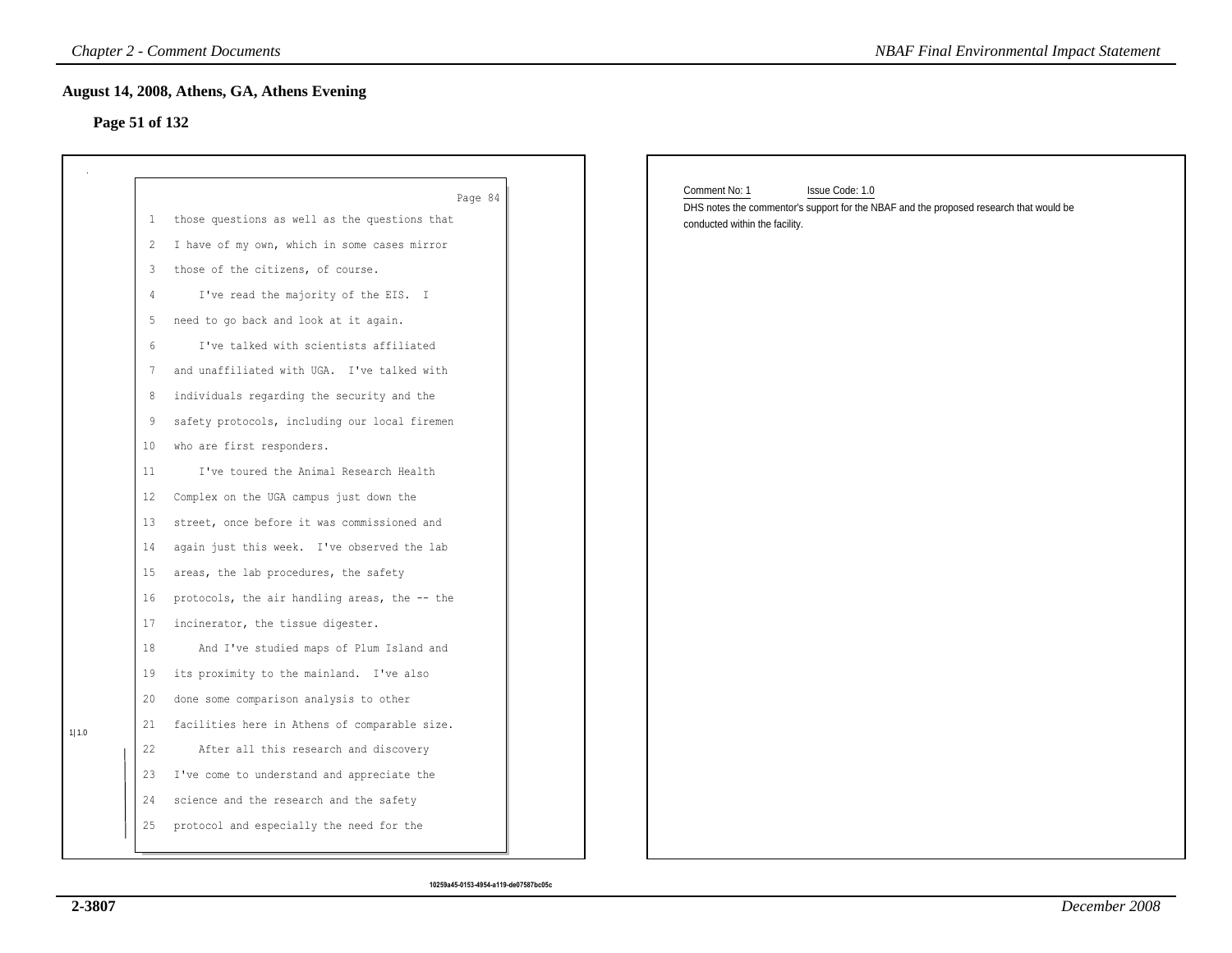### **Page 52 of 132**

|                |    | <b>Chapter 2 - Comment Documents</b>          | <b>NBAF Final Environmental Impact Statement</b>                                                                                  |
|----------------|----|-----------------------------------------------|-----------------------------------------------------------------------------------------------------------------------------------|
|                |    | August 14, 2008, Athens, GA, Athens Evening   |                                                                                                                                   |
| Page 52 of 132 |    |                                               |                                                                                                                                   |
|                |    |                                               |                                                                                                                                   |
|                |    |                                               |                                                                                                                                   |
|                |    | Page 85                                       | Comment No: 2<br>Issue Code: 2.0<br>DHS notes the commentor's statement. DHS and USDA ensure that the NBAF operation at the South |
| cont.   1  1.0 | 1  | mission of NBAF. And I'm very comfortable     | Milledge Avenue Site will comply with all applicable local, state, and Federal regulations.                                       |
|                | 2  | having this facility in Athens after all of   |                                                                                                                                   |
|                | 3  | that work that I have done.                   |                                                                                                                                   |
|                | 4  | We enjoy the ability to eat food that is      |                                                                                                                                   |
|                | 5  | safe, thanks to government scientists who     |                                                                                                                                   |
|                | 6  | work and have worked in similar facilities    |                                                                                                                                   |
|                | 7  | for over half of a century. And in order for  |                                                                                                                                   |
|                | 8  | us to continue enjoying a safe and secure     |                                                                                                                                   |
|                | 9  | food supply this kind of research is          |                                                                                                                                   |
|                | 10 | necessary and it must be ongoing. We need     |                                                                                                                                   |
|                | 11 | labs with the needed capacity to do this kind |                                                                                                                                   |
|                | 12 | of work. So I would like to believe that      |                                                                                                                                   |
|                | 13 | Athens is the best location to replace an     |                                                                                                                                   |
|                | 14 | aging facility given our location to          |                                                                                                                                   |
|                | 15 | complementary assets within our region.       |                                                                                                                                   |
| 2 2.0          | 16 | I do want to note that the EIS talks          |                                                                                                                                   |
|                | 17 | extensively about various local and           |                                                                                                                                   |
|                | 18 | environmental regulations that I'm familiar   |                                                                                                                                   |
|                | 19 | with, in addition to those imposed by         |                                                                                                                                   |
|                | 20 | the State and federal government. So I        |                                                                                                                                   |
|                | 21 | appreciate that you took the time to look at  |                                                                                                                                   |
|                | 22 | our local regulations. So it was clear to me  |                                                                                                                                   |
|                | 23 | that you've done a good bit of research on    |                                                                                                                                   |
|                | 24 | that.                                         |                                                                                                                                   |
|                | 25 | I'm asking for assurances that our local      |                                                                                                                                   |
|                |    |                                               |                                                                                                                                   |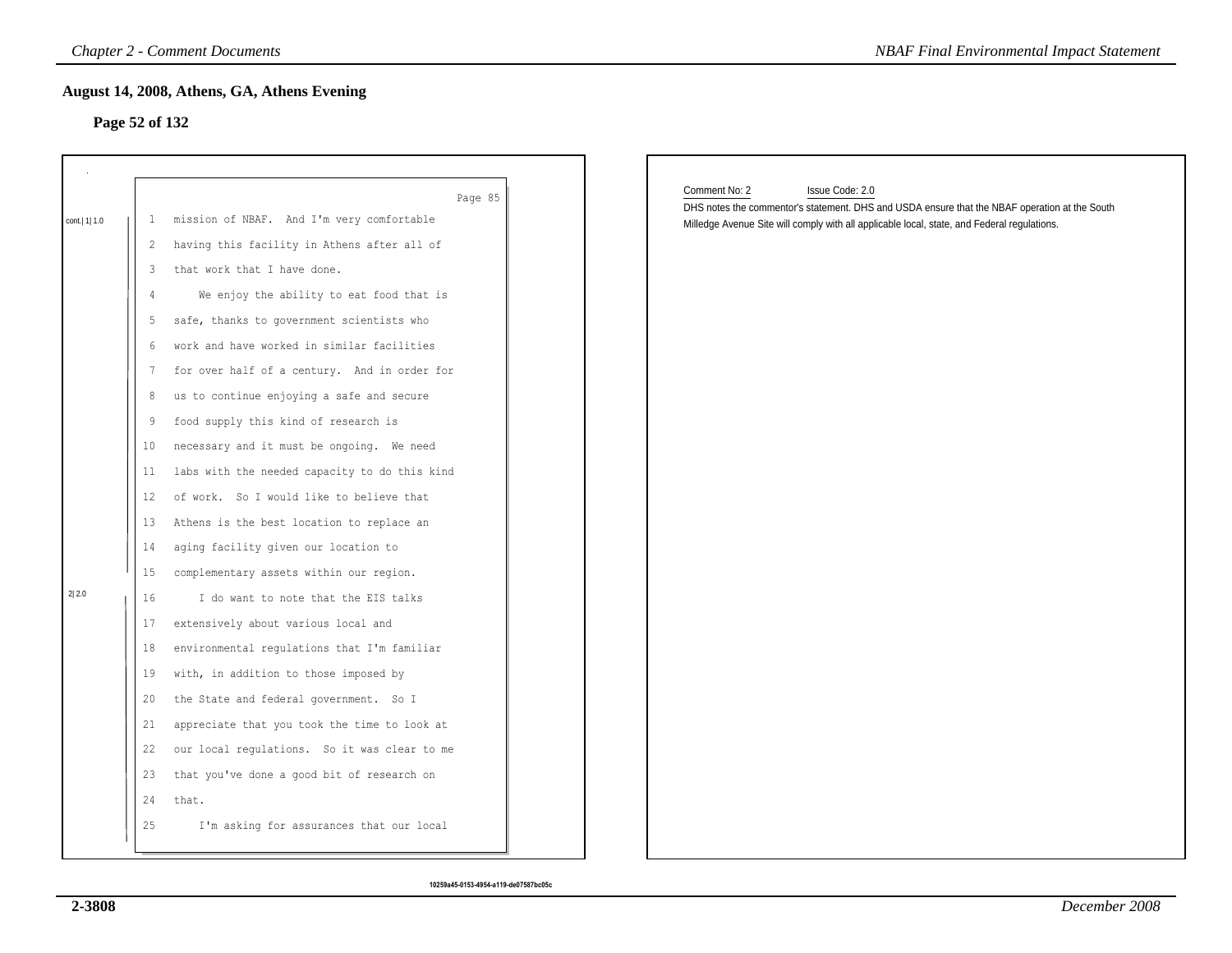# **Page 53 of 132**

|                      |                                                        | <b>Chapter 2 - Comment Documents</b>                                                                                                                                                                                                                                                                                                                                                   | <b>NBAF Final Environmental Impact Statement</b>                                                                                                                                                                                                                                                                                                                                                                                                                                                                                                                                                                                                                                                                                                                                                                                                                                                                                                                                                                                                                                                                                                                                                                                                                         |
|----------------------|--------------------------------------------------------|----------------------------------------------------------------------------------------------------------------------------------------------------------------------------------------------------------------------------------------------------------------------------------------------------------------------------------------------------------------------------------------|--------------------------------------------------------------------------------------------------------------------------------------------------------------------------------------------------------------------------------------------------------------------------------------------------------------------------------------------------------------------------------------------------------------------------------------------------------------------------------------------------------------------------------------------------------------------------------------------------------------------------------------------------------------------------------------------------------------------------------------------------------------------------------------------------------------------------------------------------------------------------------------------------------------------------------------------------------------------------------------------------------------------------------------------------------------------------------------------------------------------------------------------------------------------------------------------------------------------------------------------------------------------------|
|                      | Page 53 of 132                                         | August 14, 2008, Athens, GA, Athens Evening                                                                                                                                                                                                                                                                                                                                            |                                                                                                                                                                                                                                                                                                                                                                                                                                                                                                                                                                                                                                                                                                                                                                                                                                                                                                                                                                                                                                                                                                                                                                                                                                                                          |
| cont. 2 2.0<br>3 8.2 | 1<br>2<br>3<br>4<br>5<br>6<br>$\overline{7}$<br>8<br>9 | Page 86<br>regulations be adhered to, as well as those<br>of state and local jurisdiction and that<br>again -- and I also agree with Ms. Hoard that<br>we would like you to very much consider that<br>this be a LEED certified building. If you<br>can build one in Atlanta as a BSL facility at<br>the CDC, you can build a LEED facility in<br>Athens just as easily.<br>Thank you. | Comment No: 1<br>Issue Code: 25.2<br>DHS notes the commentor's opposition to the South Milledge Avenue Site Alternative.<br>Comment No: 2<br>Issue Code: 4.2<br>DHS held a competitive process to select potential sites for the proposed NBAF as described in<br>Section 2.3.1 of the NBAF EIS. A team of Federal employees representing multi-department<br>component offices and multi-governmental agencies (DHS, U.S. Department of Agriculture [USDA],<br>and Department of Health and Human Services [HHS]) reviewed the submissions based primarily on<br>environmental suitability and proximity to research capabilities, proximity to workforce,<br>acquisition/construction/operations, and community acceptance. Ultimately, DHS identified five site<br>alternatives that surpassed others in meeting the evaluation criteria and DHS preferences, and<br>determined that they, in addition to the Plum Island Site, would be evaluated in the EIS as<br>alternatives for the proposed NBAF. DHS prepared the NBAF EIS in accordance with the provisions<br>of NEPA (42 U.S.C. 4321 et seq.) and CEQ's regulations for implementing NEPA (40 CFR 1500 et<br>seq.). The primary objective of the EIS is to evaluate the environmental impacts of a range of |
|                      | 10<br>11<br>12<br>13                                   | MS. COGHILL: Thank you very much.<br>(Applause.)<br>MS. COGHILL: Matt DeGennaro.<br>Stephanie Sharp, Keith Harris and then                                                                                                                                                                                                                                                             | reasonable alternatives for locating, constructing and operating the NBAF and the No Action<br>Alternative. As summarized in Section 3.1 of the NBAF EIS, DHS analyzed each environmental<br>resource area in a consistent manner across all the alternatives to allow for a fair comparison among<br>the alternatives.<br>Comment No: 3<br>Issue Code: 8.2                                                                                                                                                                                                                                                                                                                                                                                                                                                                                                                                                                                                                                                                                                                                                                                                                                                                                                              |
| 1 25.2               | 14<br>15<br>16<br>17                                   | John Willcutts are our next speakers.<br>Matt.<br>MATT DEGENNARO: Hi. I'll be good.<br>I'm here to tell you you've been misled                                                                                                                                                                                                                                                         | DHS notes commentor's recommendation to design the NBAF facilities at the Umstead Research<br>Farm site to meet Leadership in Energy and Environmental Design (LEED) certification. The NBAF<br>would be designed and constructed to emphasize state-of-the-art strategies for sustainable site<br>development, water savings, energy efficiency, material selection, and indoor environmental quality.<br>In addition, Section 3.15 of the NBAF EIS discusses proposed mitigation measures for the design,<br>construction, and operation of the NBAF including measures consistent with the low-impact design<br>(LID) approach.                                                                                                                                                                                                                                                                                                                                                                                                                                                                                                                                                                                                                                       |
|                      | 18<br>19<br>20<br>21                                   | by the consortium on one of the criteria for<br>selecting a site for NBAF. There was and<br>continues to be no demonstrated community<br>acceptance of this project.                                                                                                                                                                                                                   |                                                                                                                                                                                                                                                                                                                                                                                                                                                                                                                                                                                                                                                                                                                                                                                                                                                                                                                                                                                                                                                                                                                                                                                                                                                                          |
| 2 4.2                | 22<br>23<br>24<br>25                                   | The January 16th, 2006, Federal Register<br>states in DHS's call for expressions of<br>interest, quote, DHS will evaluate each EOI<br>submission using four site criteria                                                                                                                                                                                                              |                                                                                                                                                                                                                                                                                                                                                                                                                                                                                                                                                                                                                                                                                                                                                                                                                                                                                                                                                                                                                                                                                                                                                                                                                                                                          |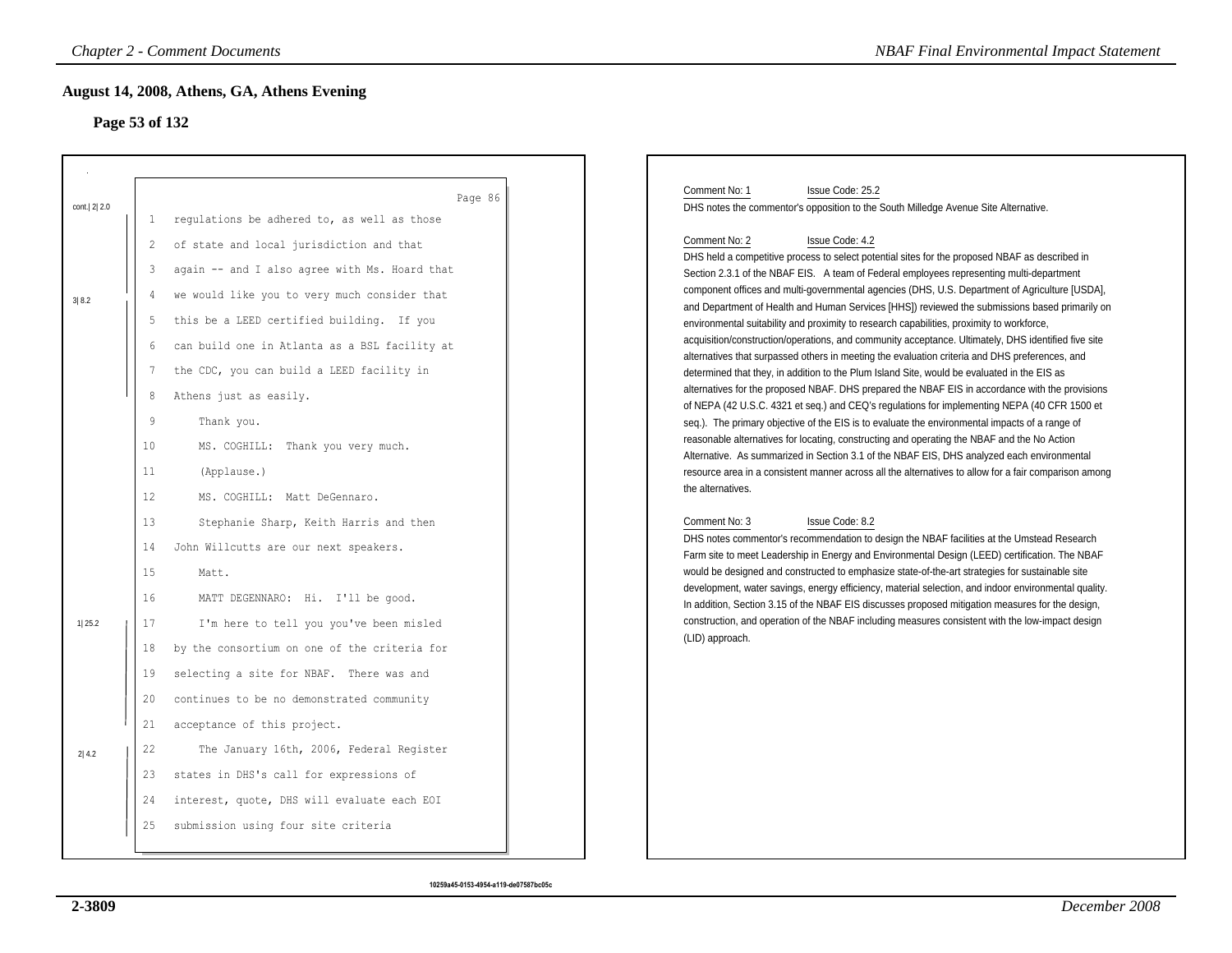### **Page 54 of 132**

|             |              | Page 87                                       |
|-------------|--------------|-----------------------------------------------|
| cont. 2 4.2 | $\mathbf{1}$ | categories: Research capabilities, work       |
|             | 2            | force acquisition, construction and community |
|             | 3            | acceptance to determine if it should be       |
|             | 4            | further evaluated as part of the site's       |
|             | 5            | planning process.                             |
|             | 6            | The Georgia Consortium for Health and         |
|             | 7            | Agro-Security offered up two sites of         |
|             | 8            | expression of interest. Reportedly, Georgia   |
|             | 9            | also has an appropriate local work force and  |
|             | 10           | broad-based community support to guarantee    |
|             | 11           | the success of NBAF.                          |
|             | 12           | Also, in the heading under community          |
|             | 13           | acceptance we read Georgia Wants NBAF.        |
|             | 14           | Georgia officials, from senators and the      |
|             | 15           | governor on down, wrote letters of support to |
|             | 16           | DHS Director Michael Chertoff as part of the  |
|             | 17           | EOI. Our elected officials in March 2006 all  |
|             | 18           | used the word we in their supportive welcome. |
|             | 19           | Athens Mayor Heidi Davison wrote we stand     |
|             | 20           | ready to accept this facility and are         |
|             | 21           | prepared to assist in any way we can.         |
|             | 22           | Well, in March 2006 Athens, Georgia, not      |
|             | 23           | only didn't want NBAF, we had no idea what    |
|             | 24           | the hell NBAF was. And many still don't       |
|             | 25           | today.                                        |
|             |              |                                               |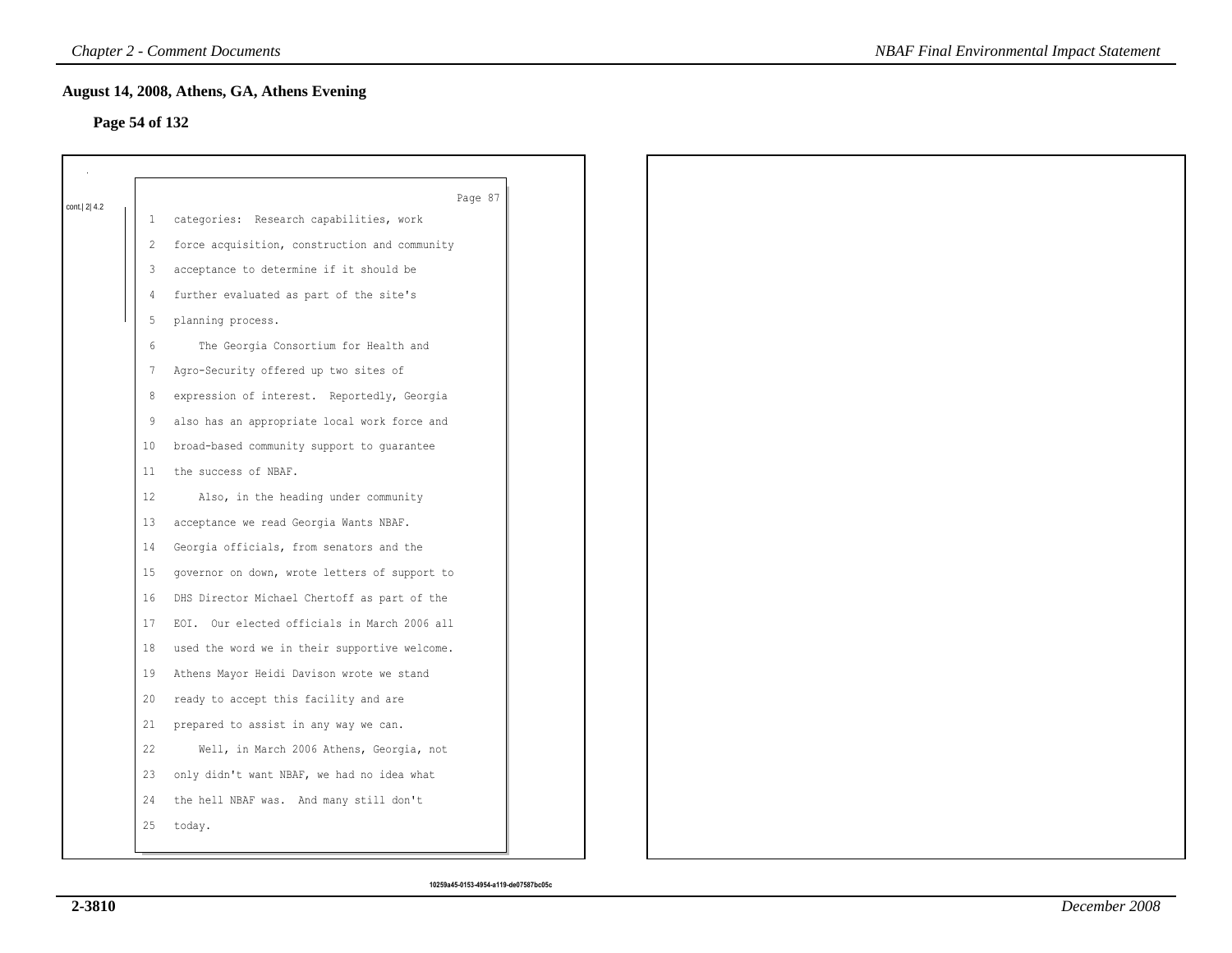# **Page 55 of 132**

|    | Page 88                                       |
|----|-----------------------------------------------|
| 1  | The first meeting that was hold -- that       |
| 2  | was open to the entire community was held     |
| 3  | almost a year and a half later, on August     |
| 4  | 30th, 2007. Despite lack of community         |
| 5  | knowledge or acceptance when DHS came to      |
| 6  | inspect the site six months later, on April   |
| 7  | 24th, 2007, Mayor Davison told DHS that UGA   |
| 8  | leaders have done a good job keeping people   |
| 9  | informed about the proposal and because       |
| 10 | Athens has a very educated and engaged        |
| 11 | citizenry the public has kept a close eye on  |
| 12 | the proposal and what it would mean for the   |
| 13 | community.                                    |
| 14 | The same ABH article quotes Homeland          |
| 15 | Security spokesman Chris Kelly as saying      |
| 16 | that, quote, UGA leaders must incorporate     |
| 17 | feedback from residents within a 60-mile      |
| 18 | radius of the site and show they have either  |
| 19 | received community input or have a specific   |
| 20 | plan to draw feedback from area residents.    |
| 21 | But when asked UGA's David Mead about this in |
| 22 | email exchange and at a meeting he called     |
| 23 | this misinformation.                          |
| 24 | Jeff Wilson, publisher of the Athens          |
| 25 | Banner Herald, is on the board of the         |
|    |                                               |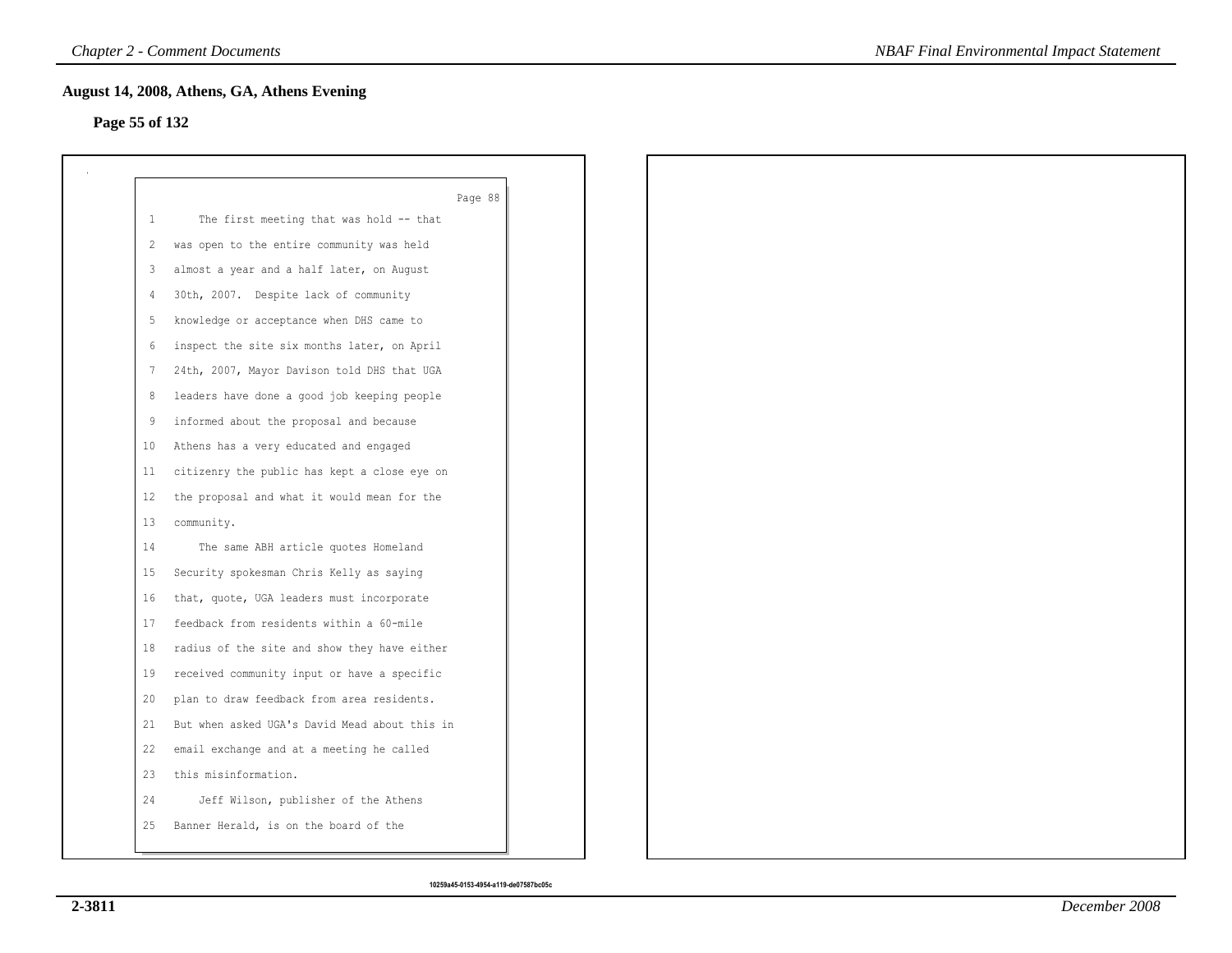# **Page 56 of 132**

|    | Page 89                                       |
|----|-----------------------------------------------|
|    | 1 Athens-Clarke County Economic Development   |
| 2  | Foundation, which itself is a member of the   |
| 3  | Georgia Consortium: With news headlines like  |
| 4  | UGA chief likes bio-defense chances, senators |
| 5  | hoping Georgia assets will win fed labs and   |
| 6  | editorials titled defense facility seems      |
| 7  | natural fit for university and bio-technology |
| 8  | dreams could become reality, newspaper        |
| 9  | publishing could best be described as         |
| 10 | cheerleading.                                 |
| 11 | Anyone seeking facts about potential          |
| 12 | risks of such a lab have to look to press of  |
| 13 | other states where the newspapers reported    |
| 14 | the down side of NBAF and the communities     |
| 15 | turned against it.                            |
| 16 | And the show goes own with the discovery      |
| 17 | yesterday of a captured terrorist possessing  |
| 18 | maps of Plum Island the headline this morning |
| 19 | might be NBAF a possible terrorist target.    |
| 20 | Instead the Banner Herald reads NBAF Salaries |
| 21 | on Top of Local Scale.                        |
| 22 | But make no mistake. You have been            |
| 23 | grossly misinformed. When the consortium      |
| 24 | told you there was broad-based community      |
| 25 | superior, there was neither community         |
|    |                                               |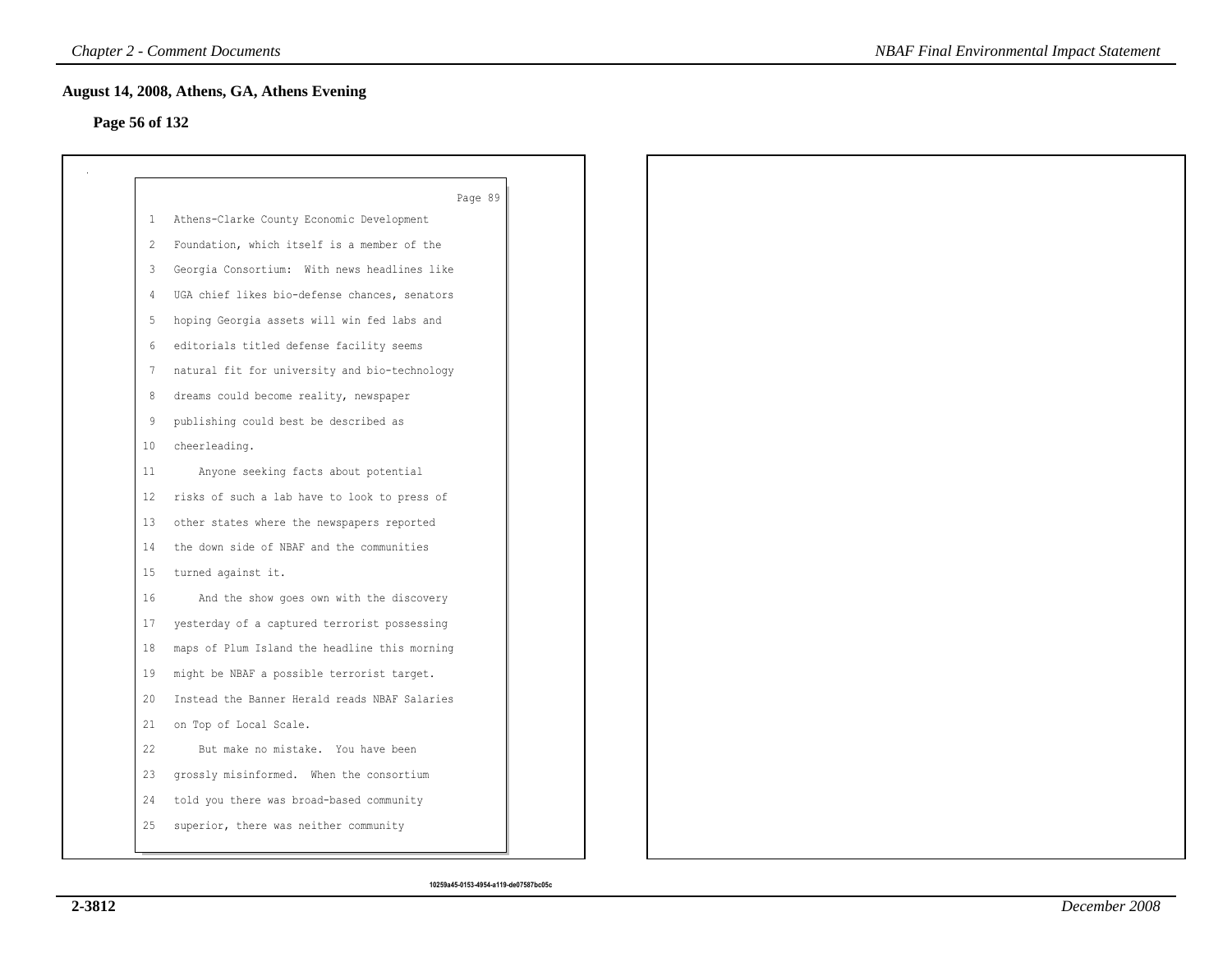#### **Page 57 of 132**

|                |              | <b>Chapter 2 - Comment Documents</b>          | <b>NBAF Final Environmental Impact Statement</b>                                  |
|----------------|--------------|-----------------------------------------------|-----------------------------------------------------------------------------------|
|                |              | August 14, 2008, Athens, GA, Athens Evening   |                                                                                   |
| Page 57 of 132 |              |                                               |                                                                                   |
|                |              |                                               |                                                                                   |
|                |              | Page 90                                       | Comment No: 1<br>Issue Code: 24.2                                                 |
|                | $\mathbf{1}$ | knowledge -- and if Athens is selected to --  | DHS notes the commentor's support for the South Milledge Avenue Site Alternative. |
|                | 2            | (inaudible).                                  |                                                                                   |
|                | 3            | (Applause.)                                   |                                                                                   |
|                | 4            | MS. COGHILL: Stephanie Sharp is our next      |                                                                                   |
|                | 5            | speaker.                                      |                                                                                   |
|                | 6            | Stephanie.                                    |                                                                                   |
|                | 7            | STEPHANIE SHARP: My name is Stephanie         |                                                                                   |
|                | 8            | Sharp. I live in Athens and have been here    |                                                                                   |
|                | 9            | for about 15 years. And my children go to     |                                                                                   |
|                | 10           | school about five miles from the planned      |                                                                                   |
|                | 11           | facility at Athens Montessori.                |                                                                                   |
|                | 12           | I own a local web development firm here       |                                                                                   |
|                | 13           | in Athens and I employ ten people here, ten   |                                                                                   |
|                | 14           | people that need these jobs. In the spirit    |                                                                                   |
|                | 15           | of full disclosure, I'm also a board member   |                                                                                   |
|                | 16           | on the Athens Economic Development Foundation |                                                                                   |
|                | 17           | board.                                        |                                                                                   |
| 1 24.2         | 18           | I've come here tonight to speak about the     |                                                                                   |
|                | 19           | special interests that are being served by    |                                                                                   |
|                | 20           | the support of this project. We do not        |                                                                                   |
|                | 21           | support this project because we're            |                                                                                   |
|                | 22           | pro-government or pro-military or             |                                                                                   |
|                | 23           | anti-environment. We are simply pro-business  |                                                                                   |
|                | 24           | and want to see Athens take full benefit of   |                                                                                   |
|                | 25           | the knowledge that's being developed at our   |                                                                                   |
|                |              |                                               |                                                                                   |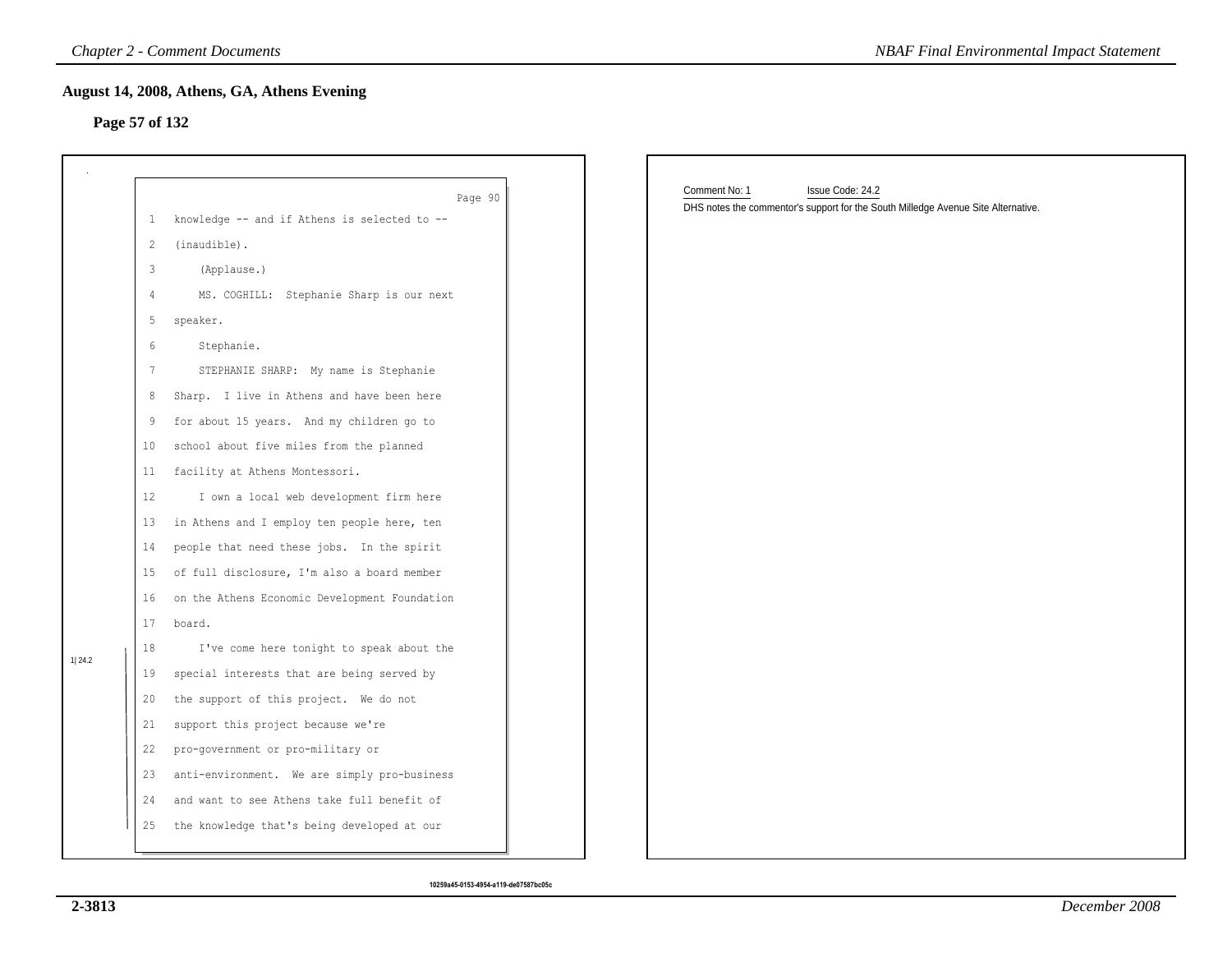# **Page 58 of 132**

| Page 58 of 132                                                                                                                                                                      | August 14, 2008, Athens, GA, Athens Evening                                                                                                                                                                                                                                                                                                                                                                                                                                                                                                                                                                                                                                                                                                                                                                                                                                                                                                                                                                                                                              |
|-------------------------------------------------------------------------------------------------------------------------------------------------------------------------------------|--------------------------------------------------------------------------------------------------------------------------------------------------------------------------------------------------------------------------------------------------------------------------------------------------------------------------------------------------------------------------------------------------------------------------------------------------------------------------------------------------------------------------------------------------------------------------------------------------------------------------------------------------------------------------------------------------------------------------------------------------------------------------------------------------------------------------------------------------------------------------------------------------------------------------------------------------------------------------------------------------------------------------------------------------------------------------|
| cont.   1   24.2<br>$\mathbf{1}$<br>2<br>2 15.2<br>3<br>4<br>-5<br>6<br>7<br>8<br>9<br>10<br>11<br>12<br>13<br>14<br>15<br>16<br>17<br>18<br>19<br>20<br>21<br>22<br>23<br>24<br>25 | Page 91<br>university systems.<br>This opportunity came to us because of<br>our scientific community and our economic<br>development leaders and because of our<br>special -- and because of the special<br>interest this community has. We have a<br>special interest in more jobs for the Athens<br>area.<br>Many of the opponents have argued that<br>the highest-paying jobs will be given to<br>transplants while Athenians will be left with<br>the lower-paying jobs. The truth is that<br>people will live in and among us, they will<br>spend their money at local businesses, they<br>will buy real estate in our area and<br>contribute to the tax base in our area.<br>Over time these positions will inevitably<br>transition to more locally learned<br>professionals.<br>Even if only fifty jobs go to Athenians<br>at an average salary of thirty to fifty K a<br>year with federal benefits, that's a great<br>benefit to those fifty people who might work,<br>are in underpaid positions or be unemployed.<br>And who are we to turn those jobs away. |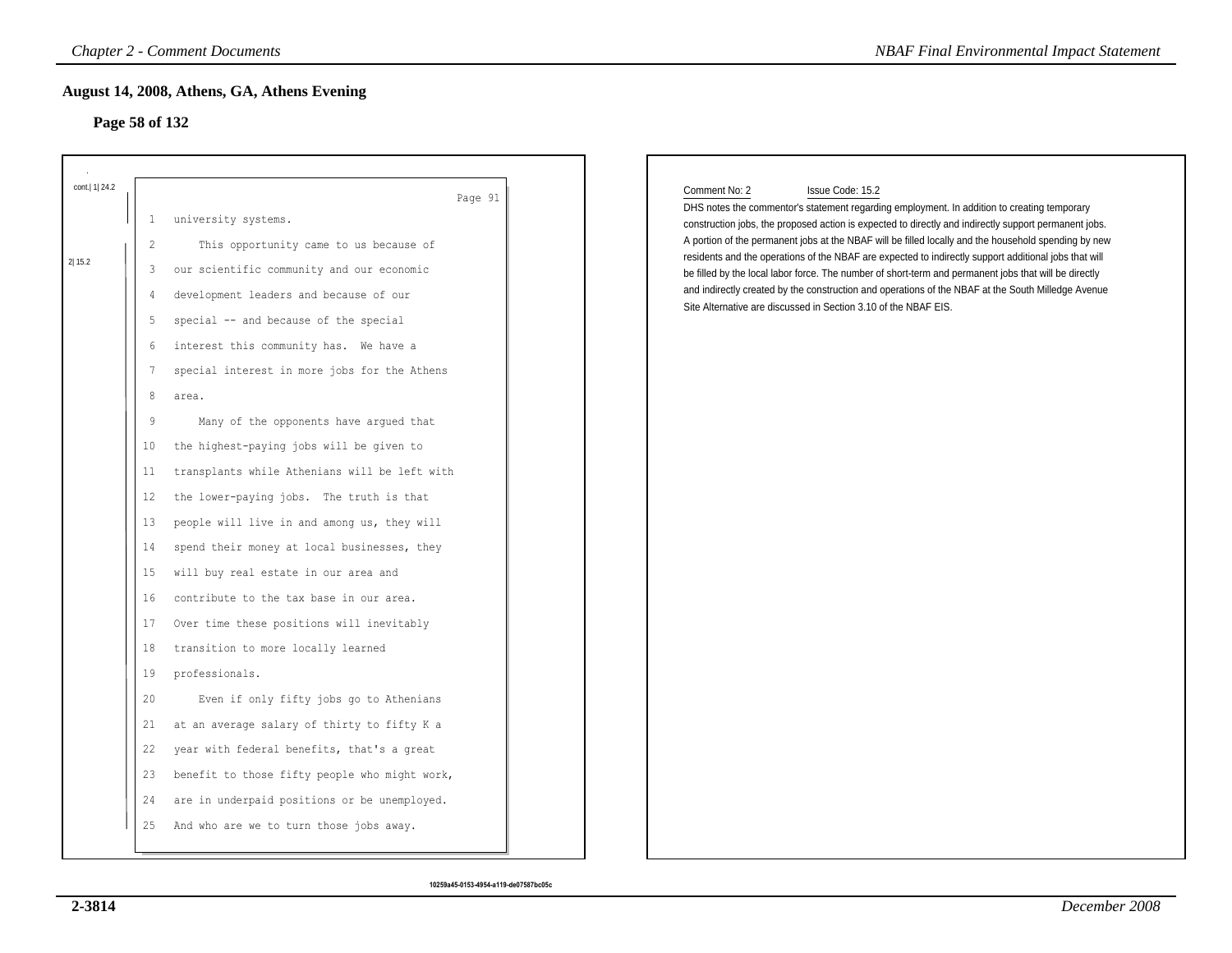# **Page 59 of 132**

|                   |                   | Page 92                                       |  |
|-------------------|-------------------|-----------------------------------------------|--|
| cont. 2 15.2      | 1                 | We have a special interest in building an     |  |
|                   | 2                 | economic base that will help fund the         |  |
|                   | 3                 | creation of new business and more jobs in     |  |
|                   | 4                 | existing businesses. We have a special        |  |
|                   | 5                 | interest in expanding our scientific          |  |
|                   | 6                 | knowledge and our ability to attract          |  |
|                   | 7                 | businesses that will enable us to keep more   |  |
|                   | 8                 | of the graduates from all the post-secondary  |  |
|                   | 9                 | institutions we are fortunate to have in      |  |
|                   | 10                | Athens.                                       |  |
|                   | 11                | Whether NBAF is built here or not, our        |  |
|                   | $12 \overline{ }$ | primarily special interest should be in       |  |
|                   | 13                | making sure that Athens isn't overlooked as a |  |
|                   | 14                | possible location for other business and      |  |
|                   | 15                | industry, because we need the jobs and we     |  |
|                   | 16                | need the income. When a potential business    |  |
|                   | 17                | contacts the Georgia Department of Economic   |  |
|                   | 18                | Development looking for a suitable location,  |  |
|                   | 19                | we don't want Athens to be at the bottom of   |  |
|                   | 20                | the list because economic development is a    |  |
|                   | 21                | dirty word here.                              |  |
|                   | 22                | During my tenure on the Economic              |  |
| cont.  1 <br>24.2 |                   |                                               |  |
|                   | 23                | Development Foundation board these are the    |  |
|                   | 24                | only special interests I have been introduced |  |
|                   | 25                | to. And I support each and every one of       |  |
|                   |                   |                                               |  |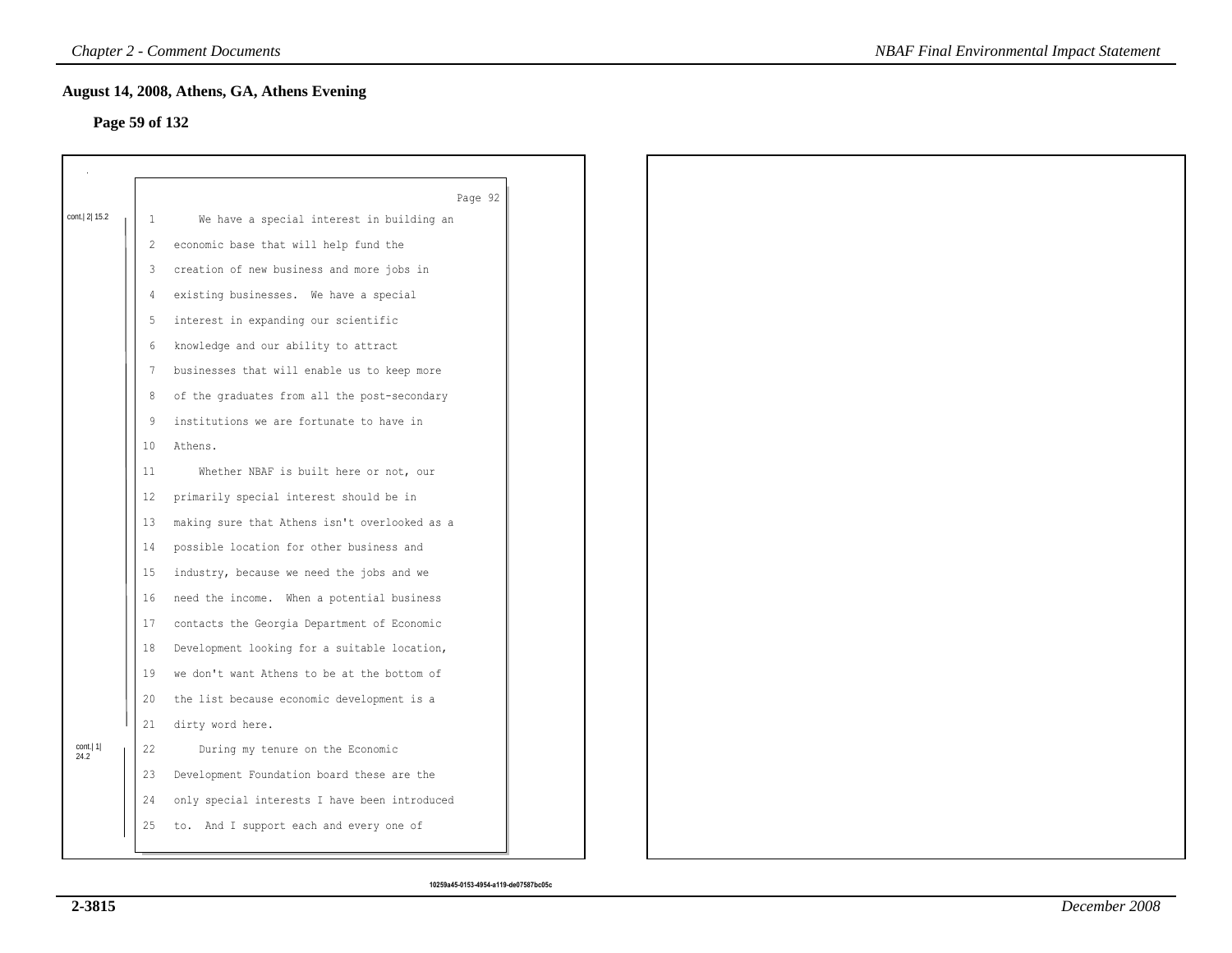#### **Page 60 of 132**

|                  |                | <b>Chapter 2 - Comment Documents</b>          | <b>NBAF Final Environmental Impact Statement</b>                          |
|------------------|----------------|-----------------------------------------------|---------------------------------------------------------------------------|
| Page 60 of 132   |                | August 14, 2008, Athens, GA, Athens Evening   |                                                                           |
|                  |                |                                               |                                                                           |
|                  |                |                                               |                                                                           |
| cont.   1   24.2 |                | Page 93                                       | Comment No: 1<br>Issue Code: 21.2<br>DHS notes the commentor's statement. |
|                  | $\mathbf{1}$   | them.                                         |                                                                           |
|                  | $\overline{2}$ | MS. COGHILL: Thank you.                       |                                                                           |
|                  | 3              | (Applause.)                                   |                                                                           |
|                  | $\overline{4}$ | MS. COGHILL: Keith Harris.                    |                                                                           |
|                  | 5              | KEITH HARRIS: Hi. My name is Keith            |                                                                           |
|                  | 6              | Harris. I'm one of the newer residents to     |                                                                           |
|                  | $\overline{7}$ | the area, having moved here less than two     |                                                                           |
|                  | 8              | weeks ago with my family.                     |                                                                           |
|                  | $9\,$          | I'm the new head of veterinarian              |                                                                           |
|                  | 10             | pathology at the College of Veterinary        |                                                                           |
|                  | 11             | Medicine at UGA. Part of my responsibility    |                                                                           |
|                  | 12             | are the diagnostic labs in Athens and Tifton. |                                                                           |
|                  | 13             | And part of their mission is protect the      |                                                                           |
|                  | 14             | livestock industry in Georgia, specifically   |                                                                           |
|                  | 15             | and even broader than that in part of the     |                                                                           |
|                  | 16             | consortium of the state and federal           |                                                                           |
|                  | 17             | laboratories to protect the national          |                                                                           |
|                  | 18             | livestock industries. And I think that's      |                                                                           |
|                  | 19             | been reviewed in detail.                      |                                                                           |
| 1 21.2           | 20             | One thing to me that's clear is that          |                                                                           |
|                  | 21             | foreign animal diseases eventually will get   |                                                                           |
|                  | 22             | here. It's going to come, and it's going to   |                                                                           |
|                  | 23             | have a significant impact. And it's really,   |                                                                           |
|                  | 24             | I think, an attribute to the USDA and their   |                                                                           |
|                  | 25             | colleagues at the State that have kept it out |                                                                           |
|                  |                |                                               |                                                                           |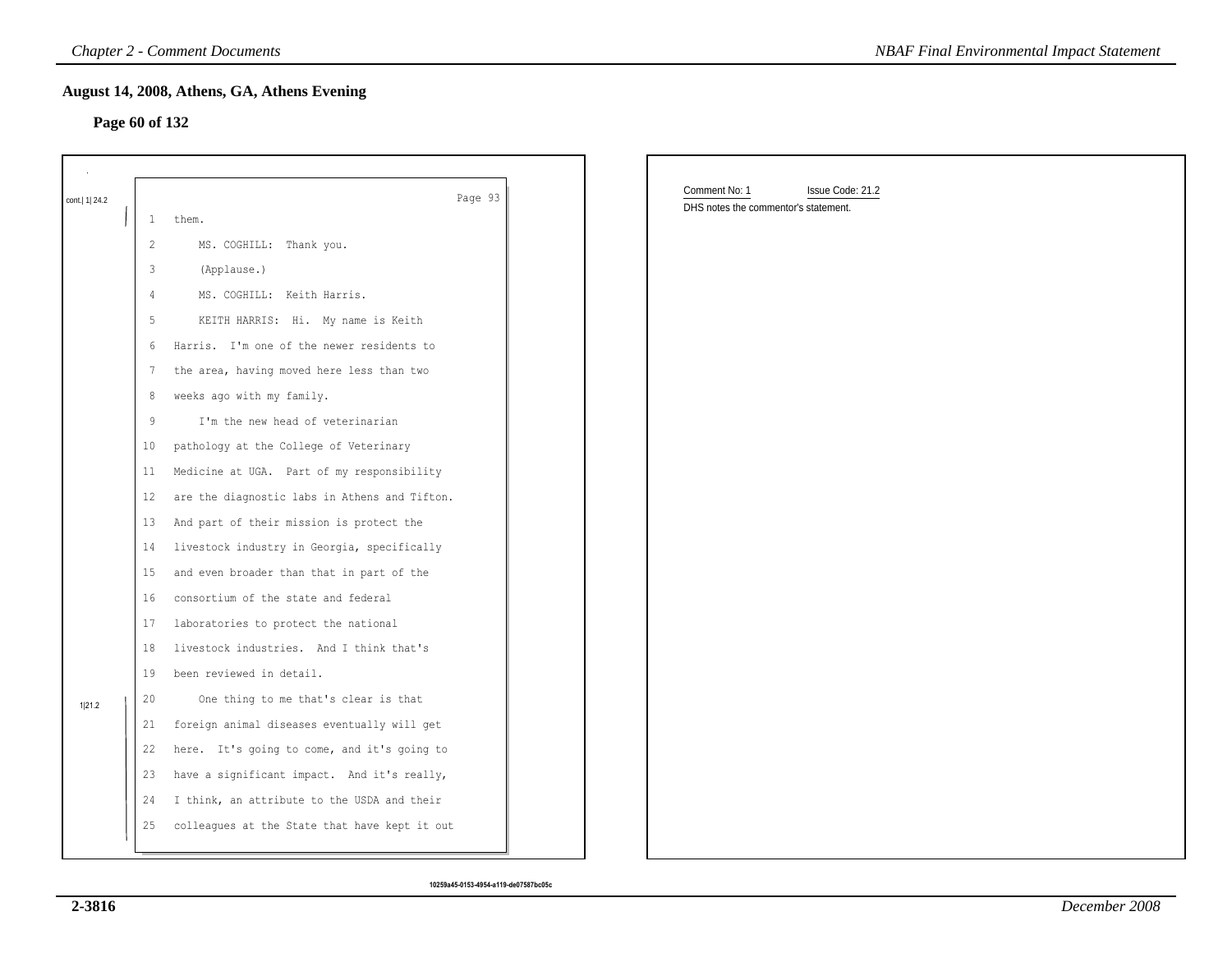### **Page 61 of 132**

|                  |                 | <b>Chapter 2 - Comment Documents</b>         | <b>NBAF Final Environmental Impact Statement</b>                                                                       |
|------------------|-----------------|----------------------------------------------|------------------------------------------------------------------------------------------------------------------------|
|                  | Page 61 of 132  | August 14, 2008, Athens, GA, Athens Evening  |                                                                                                                        |
|                  |                 |                                              |                                                                                                                        |
| cont.   1   21.2 | $\mathbf{1}$    | Page 94<br>as long as it has.                | Comment No: 2<br>Issue Code: 24.2<br>DHS notes the commentor's support for the South Milledge Avenue Site Alternative. |
| 2 24.2           | 2               | For me -- well, first of all, I believe      |                                                                                                                        |
|                  | 3               | scientifically this is -- versus the other   |                                                                                                                        |
|                  | $\overline{4}$  | options, this is the best place to put it    |                                                                                                                        |
|                  | 5               | just scientifically. Again, it's spelled     |                                                                                                                        |
|                  | 6               | out, it's close to CDC, close to the College |                                                                                                                        |
|                  | 7               | of Veterinary Medicine, close to UGA and on  |                                                                                                                        |
|                  | 8               | and on.                                      |                                                                                                                        |
|                  | 9               | I think if you're looking for zero risk      |                                                                                                                        |
|                  | 10 <sub>1</sub> | in something like this, forget it. There's   |                                                                                                                        |
|                  | 11              | always a risk. I think the bigger risk,      |                                                                                                                        |
|                  | 12              | though, is not protecting our country by     |                                                                                                                        |
|                  | 13              | developing the means of diagnosing these     |                                                                                                                        |
|                  | 14              | diseases early, by preventing them, by       |                                                                                                                        |
|                  | 15              | containing them is bigger than that, a lot   |                                                                                                                        |
|                  | 16 <sup>°</sup> | bigger than that.                            |                                                                                                                        |
|                  | 17              | So that's -- I support bringing it here.     |                                                                                                                        |
|                  | 18              | Thank you.                                   |                                                                                                                        |
|                  | 19              | MS. COGHILL: Thank you, sir.                 |                                                                                                                        |
|                  | 20              | (Applause.)                                  |                                                                                                                        |
|                  | 21              | MS. COGHILL: John Willcutts.                 |                                                                                                                        |
|                  | 22              | JOHN WILLCUTTS: Hi. I'm John Willcutts.      |                                                                                                                        |
|                  | 23              | And I'm definitely pro-agriculture and proud |                                                                                                                        |
|                  | 24              | to have a thorough education experience in   |                                                                                                                        |
|                  | 25              | agriculture and hydrological engineering.    |                                                                                                                        |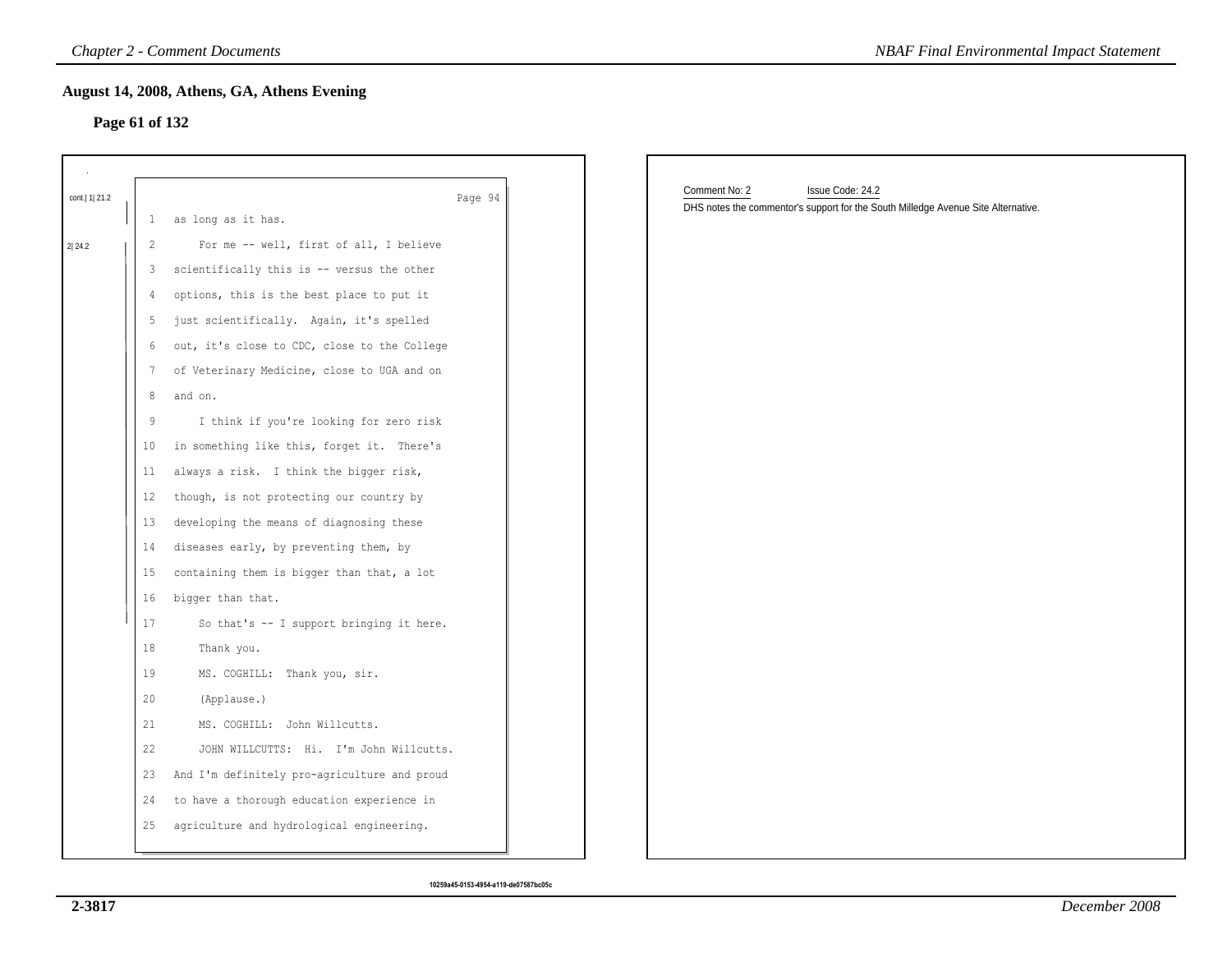# **Page 62 of 132**

|                  |                                                                                                                         | <b>Chapter 2 - Comment Documents</b>                                                                                                                                                                                                                                                                                                                                                                                                                                                                                                                                                                                                                                                                                                                                                                          | <b>NBAF Final Environmental Impact Statement</b>                                                                                                                                                                                                                                                                                                                                                                                                                                                                                                                                                                                                                                                                                                                                                                                                                                                                                                                                                                                                                                                                                                                                                                                                                                                                                                                                                                  |
|------------------|-------------------------------------------------------------------------------------------------------------------------|---------------------------------------------------------------------------------------------------------------------------------------------------------------------------------------------------------------------------------------------------------------------------------------------------------------------------------------------------------------------------------------------------------------------------------------------------------------------------------------------------------------------------------------------------------------------------------------------------------------------------------------------------------------------------------------------------------------------------------------------------------------------------------------------------------------|-------------------------------------------------------------------------------------------------------------------------------------------------------------------------------------------------------------------------------------------------------------------------------------------------------------------------------------------------------------------------------------------------------------------------------------------------------------------------------------------------------------------------------------------------------------------------------------------------------------------------------------------------------------------------------------------------------------------------------------------------------------------------------------------------------------------------------------------------------------------------------------------------------------------------------------------------------------------------------------------------------------------------------------------------------------------------------------------------------------------------------------------------------------------------------------------------------------------------------------------------------------------------------------------------------------------------------------------------------------------------------------------------------------------|
|                  | Page 62 of 132                                                                                                          | August 14, 2008, Athens, GA, Athens Evening                                                                                                                                                                                                                                                                                                                                                                                                                                                                                                                                                                                                                                                                                                                                                                   |                                                                                                                                                                                                                                                                                                                                                                                                                                                                                                                                                                                                                                                                                                                                                                                                                                                                                                                                                                                                                                                                                                                                                                                                                                                                                                                                                                                                                   |
| 1 25.2<br>2 19.2 | $\mathbf{1}$<br>$\overline{2}$<br>3<br>4<br>5<br>6<br>7<br>8<br>9<br>10<br>11<br>12<br>13<br>14<br>15<br>16<br>17<br>18 | Page 95<br>I'd also like to note that I'm not<br>against this facility in its construction and<br>implementation to protect the nation's<br>agricultural natural resources from any<br>potential threats through biohazards.<br>However, I honestly and sincerely believe<br>that the Athens Milledge Avenue site is<br>biologically and economically potentially the<br>most hazardous site and most vulnerable to<br>spreading the biological contaminants and any<br>associated mutated viral diseases in the<br>event of an inadvertent accidental or even<br>intentional release of such biohazard<br>contaminants.<br>The reasons I feel this way are the<br>potential for gases or air transmission of<br>contaminants, Athens is the warmest and the<br>most humid site with ample water vapor in the | Comment No: 1<br>Issue Code: 25.2<br>DHS notes the commentor's opposition to the South Milledge Avenue Site Alternative.<br>Comment No: 2<br>Issue Code: 19.2<br>DHS notes the commentor's concern. A description of the potential for a pathogen or infected vector<br>to spread with an accidental release is included in Section 3.14. The NBAF would be designed,<br>constructed, and operated to ensure the maximum level of public safety and to fulfill all necessary<br>requirements to protect the environment. An analysis of potential consequences of a pathogen (e.g.<br>Rift Valley fever [RVF] virus) becoming established in native mosquito populations was evaluated in<br>Sections 3.8.9, 3.10.9, and 3.14 of the NBAF EIS. DHS would have site-specific standard operating<br>procedures (SOP) and response plans in place prior to the initiation of research activities at the<br>NBAF. RVF and foot and mouth disease SOPs and response plans would likely include strategies<br>that are similar. However, the RVF response plan would also include a mosquito control action plan.<br>The potential consequences of pesticide use would be evaluated during the preparation of a site-<br>specific response plan. Additional effects of a pathogen release to wildlife is included in Section 3.8.9<br>and the potential economic effects are included in Section 3.10.9 and Appendix D. |
|                  | 19<br>20<br>21<br>22<br>23<br>24<br>25                                                                                  | air to help facilitate transmission and<br>biological contaminants, insect vectors are<br>at the greatest pressures of all the sites<br>here in Georgia for transmission through the<br>gases medium or the air just as they might<br>transplant diseases, which they do here in<br>Georgia. And we should know they do in                                                                                                                                                                                                                                                                                                                                                                                                                                                                                    |                                                                                                                                                                                                                                                                                                                                                                                                                                                                                                                                                                                                                                                                                                                                                                                                                                                                                                                                                                                                                                                                                                                                                                                                                                                                                                                                                                                                                   |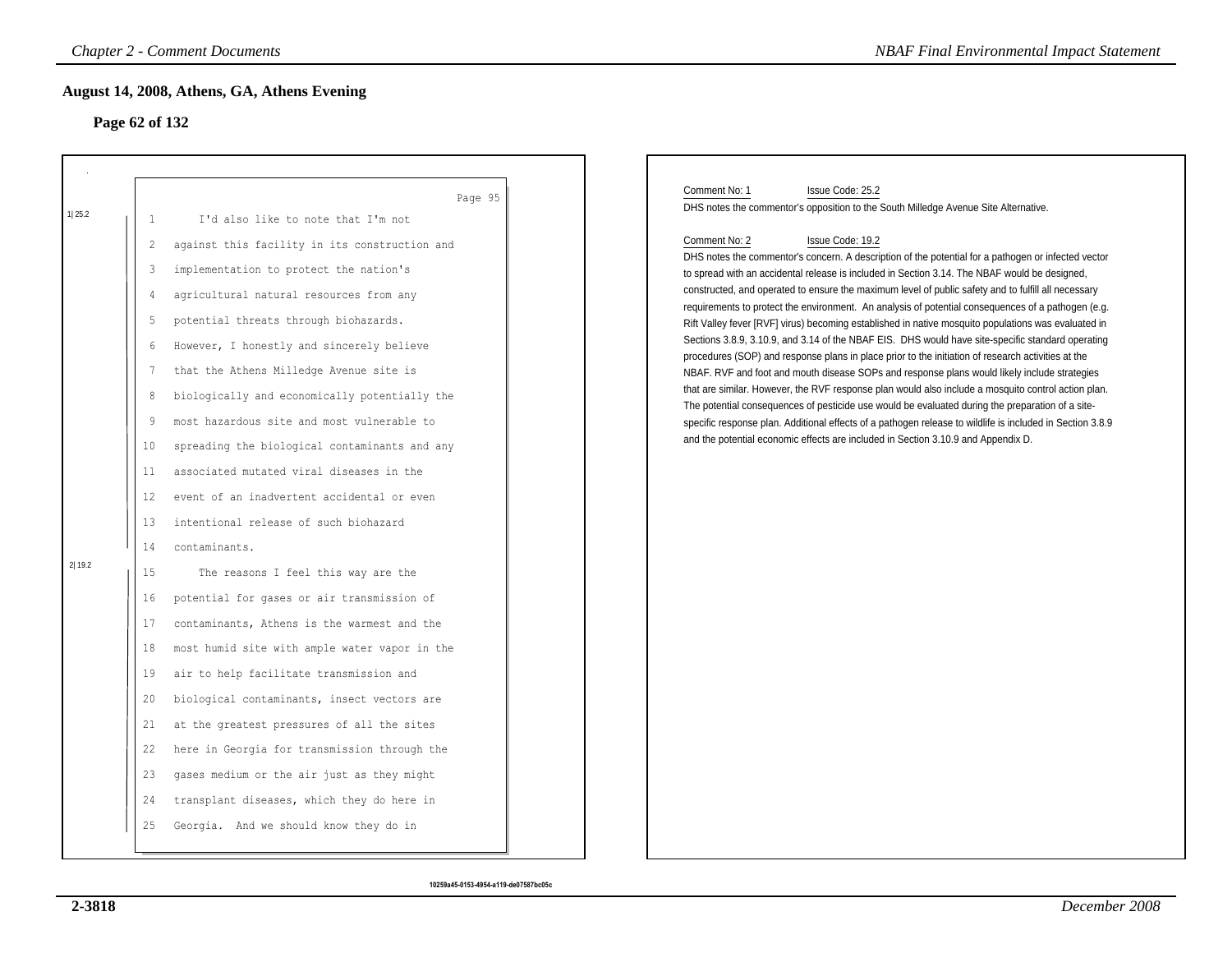# **Page 63 of 132**

| Page 63 of 132 |                | August 14, 2008, Athens, GA, Athens Evening   |                                                                                                                                  |
|----------------|----------------|-----------------------------------------------|----------------------------------------------------------------------------------------------------------------------------------|
| cont. 2 19.2   |                | Page 96                                       | Comment No: 3<br>Issue Code: 12.2<br>DHS notes the commentor's regional watershed concerns. The NBAF EIS Section 3.7.3 describes |
|                | $\mathbf{1}$   | foreign agriculture.                          | the water resources at the South Milledge Avenue Site alternative and the potential construction and                             |
|                | $\overline{c}$ | We have the highest insect population         | operational consequences. Section 3.14 describes the hazard and accident analysis including site-<br>specific consequences.      |
|                | 3              | pressures of all the sites or anywhere in the |                                                                                                                                  |
|                | 4              | U.S. Mosquitoes are an admitted vector of     |                                                                                                                                  |
|                | 5              | transmission and all over Athens of one of    |                                                                                                                                  |
|                | 6              | the diseases, the Rift Valley fever.          |                                                                                                                                  |
| 3 12.2         | 7              | Also, we have the case of a liquid            |                                                                                                                                  |
|                | 8              | aqueous transmission of contaminants. The     |                                                                                                                                  |
|                | 9              | Athens site is precariously close to the      |                                                                                                                                  |
|                | 10             | Middle Oconee River enabling transmission via |                                                                                                                                  |
|                | 11             | water medium going downstream to the southern |                                                                                                                                  |
|                | 12             | coastal plains where we have an agricultural  |                                                                                                                                  |
|                | 13             | sector. In the Piedmont we have a lot of      |                                                                                                                                  |
|                | 14             | cattle.                                       |                                                                                                                                  |
|                | 15             | The watershed has ample site for mosquito     |                                                                                                                                  |
|                | 16             | breeding which might lead to the spread of    |                                                                                                                                  |
|                | 17             | pathogens. There's a pond on a tributary      |                                                                                                                                  |
|                | 18             | bordering the property for this site that     |                                                                                                                                  |
|                | 19             | goes to the Middle Oconee River which is      |                                                                                                                                  |
|                | 20             | approximately 1500 feet from the border of    |                                                                                                                                  |
|                | 21             | the site.                                     |                                                                                                                                  |
| cont.  2  19.2 | 22             | If we consider the land transmission of       |                                                                                                                                  |
|                | 23             | contaminants and inadvertent release, we have |                                                                                                                                  |
|                | 24             | land animals and the associated solids. Deer  |                                                                                                                                  |
|                | 25             | run all over the place. They are roaming      |                                                                                                                                  |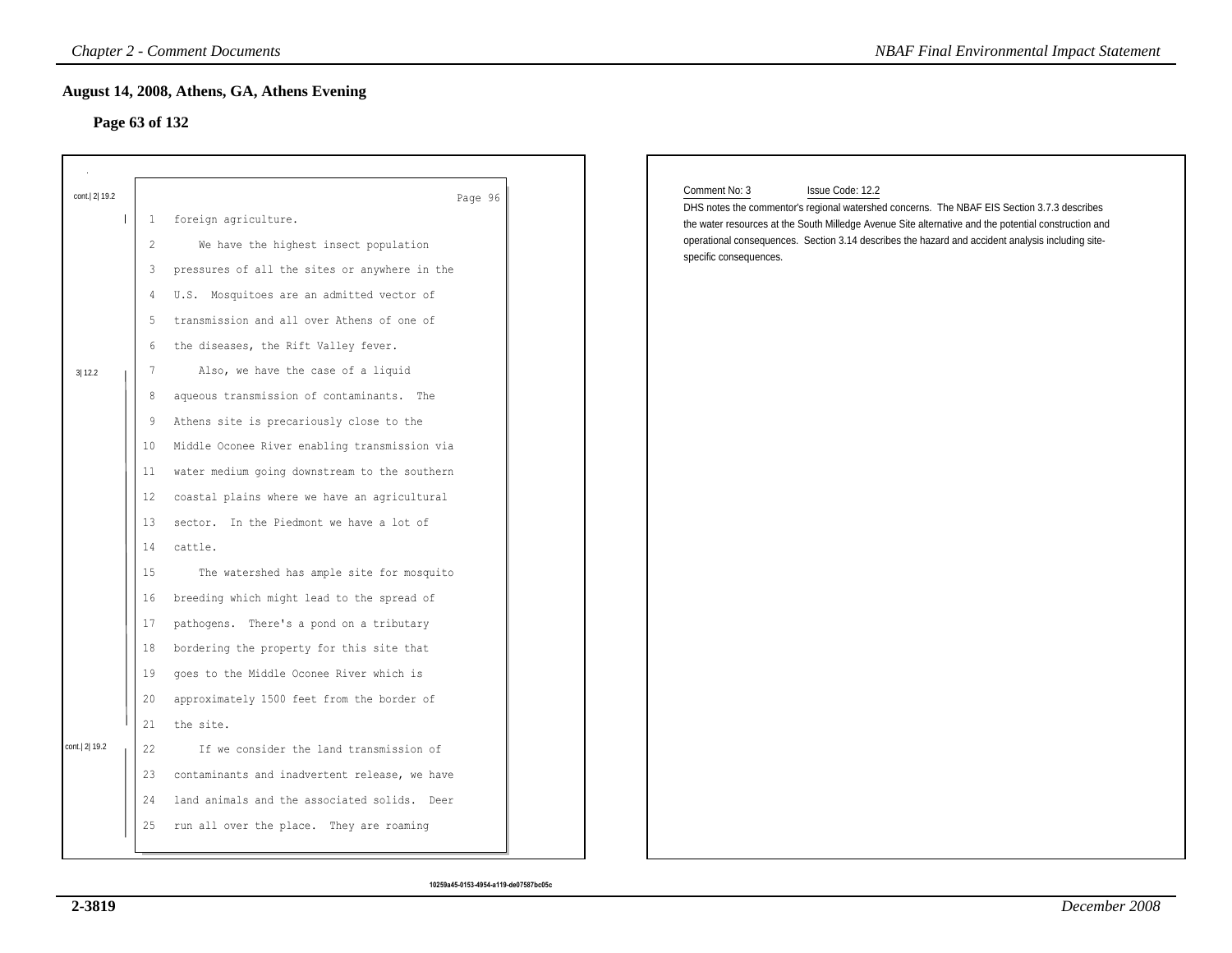# **Page 64 of 132**

|                                 |                                                                                                                                                        | <b>Chapter 2 - Comment Documents</b>                                                                                                                                                                                                                                                                                                                                                                                                                                                                                                                                                                                                                                                                                                                                                                                                                                                                                                                                                                                                | <b>NBAF Final Environmental Impact Statement</b>                                                                                                                                                                                                                                                                                                                                                                                                                                                                                                                                                                                                                                                                                                                                                                                                                                                                                                                                                                                                                                                                                                                                                                                                                                                                                                                                                                                                                                                                                                                                                                                                                                                                                                                                                                                                                                                                                                                                                                                                                                                                                                                                                                                                                                                                                                                                                                                                                                                                 |
|---------------------------------|--------------------------------------------------------------------------------------------------------------------------------------------------------|-------------------------------------------------------------------------------------------------------------------------------------------------------------------------------------------------------------------------------------------------------------------------------------------------------------------------------------------------------------------------------------------------------------------------------------------------------------------------------------------------------------------------------------------------------------------------------------------------------------------------------------------------------------------------------------------------------------------------------------------------------------------------------------------------------------------------------------------------------------------------------------------------------------------------------------------------------------------------------------------------------------------------------------|------------------------------------------------------------------------------------------------------------------------------------------------------------------------------------------------------------------------------------------------------------------------------------------------------------------------------------------------------------------------------------------------------------------------------------------------------------------------------------------------------------------------------------------------------------------------------------------------------------------------------------------------------------------------------------------------------------------------------------------------------------------------------------------------------------------------------------------------------------------------------------------------------------------------------------------------------------------------------------------------------------------------------------------------------------------------------------------------------------------------------------------------------------------------------------------------------------------------------------------------------------------------------------------------------------------------------------------------------------------------------------------------------------------------------------------------------------------------------------------------------------------------------------------------------------------------------------------------------------------------------------------------------------------------------------------------------------------------------------------------------------------------------------------------------------------------------------------------------------------------------------------------------------------------------------------------------------------------------------------------------------------------------------------------------------------------------------------------------------------------------------------------------------------------------------------------------------------------------------------------------------------------------------------------------------------------------------------------------------------------------------------------------------------------------------------------------------------------------------------------------------------|
| Page 64 of 132                  |                                                                                                                                                        | August 14, 2008, Athens, GA, Athens Evening                                                                                                                                                                                                                                                                                                                                                                                                                                                                                                                                                                                                                                                                                                                                                                                                                                                                                                                                                                                         |                                                                                                                                                                                                                                                                                                                                                                                                                                                                                                                                                                                                                                                                                                                                                                                                                                                                                                                                                                                                                                                                                                                                                                                                                                                                                                                                                                                                                                                                                                                                                                                                                                                                                                                                                                                                                                                                                                                                                                                                                                                                                                                                                                                                                                                                                                                                                                                                                                                                                                                  |
| cont. 2 19.2<br>4 21.2<br>5 5.2 | -1<br>$\overline{2}$<br>3<br>4<br>5<br>6<br>7<br>8<br>9<br>10<br>11<br>$12 \,$<br>13<br>14<br>15<br>16<br>17<br>18<br>19<br>20<br>21<br>22<br>23<br>24 | Page 97<br>animals like those who get Foot and Mouth<br>Disease. We got cattle, rodents, dogs and<br>pets and people. People can get the Hendra<br>virus.<br>Pets and rodents are noted vectors of<br>some diseases to be studied, including the<br>Nipah Virus. Roamers like the deer and<br>research sheep, cattle and horses, as well as<br>private cattle and horses, can spread the<br>Foot and Mouth Disease.<br>So it seems that, you know, the Athens<br>site has the highest risk. It seems as --<br>almost as if the people who suggest the<br>Georgia, North Carolina, Mississippi sites<br>may be out of touch with the agricultural and<br>biological realities in the Southeast like<br>the humid Southeast and the potential hazards<br>associated with release of contaminants.<br>(Applause.)<br>MS. COGHILL: Gary Black is our next<br>speaker, who will be followed by Grady<br>Thrasher, Kathy Prescott and Thom Jenkins.<br>GARY BLACK: Good evening. Welcome to<br>Georgia. I am Gary Clack. I'm president of | Comment No: 4<br>Issue Code: 21.2<br>The NBAF would provide state-of-the-art operating procedures and biocontainment features to<br>minimize the potential for laboratory-acquired infections and accidental releases. The risk of an<br>accidental release of a pathogen is extremely low. Should the NBAF Record of Decision call for the<br>design, construction, and operation of the NBAF then site-specific protocols and emergency response<br>plans would be developed, in coordination with local emergency response agencies that would<br>consider the diversity and density of human, livestock, and wildlife populations residing within the<br>area. DHS would have site-specific standard operating procedures and response plans in place prior<br>to the initiation of research activities at the NBAF. Section 3.8.9 of the NBAF EIS addresses existing<br>and potentially applicable response plans that provide insight into some of the livestock and wildlife<br>protective and mitigating measures that could be employed in the event of a pathogen release from<br>the NBAF.<br>Comment No: 5<br>Issue Code: 5.2<br>DHS notes the commentor's opposition to the South Milledge Avenue Site Alternative and concern<br>regarding the potential consequences from a NBAF accident. Section 3.14 investigates the chances<br>of a variety of accidents that could occur with the proposed NBAF and consequences of potential<br>accidents, Accidents could occur in the form of procedural violations (operational accidents), natural<br>phenomena accidents, external events, and intentional acts. Although some accidents are more likely<br>to occur than others (e.g., safety protocol not being followed), the chances of an accidental release<br>are low. The specific objective of the hazard identification, accident analysis, and risk assessment is<br>to identify the likelihood and consequences from accidents or intentional subversive acts. In addition<br>to identifying the potential for or likelihood of the scenarios leading to adverse consequences, this<br>analysis provides support for the identification of specific engineering and administrative controls to<br>either prevent a pathogen release or mitigate the consequences of such a release. The risk of an<br>accidental release of a pathogen is extremely low. The risk of an accidental release of a pathogen is<br>extremely low, but the economic effect would be significant for all sites. |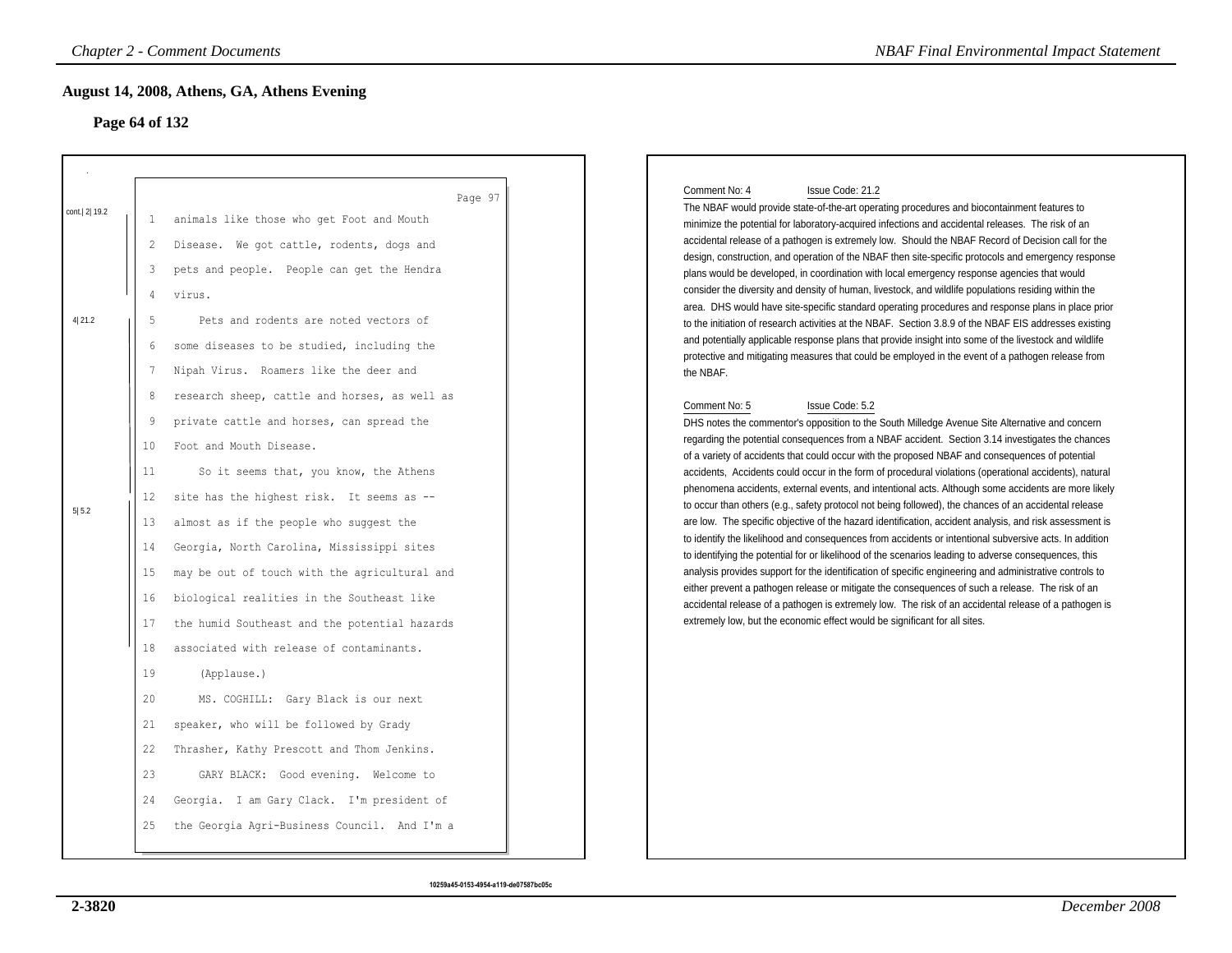# **Page 65 of 132**

|                |                                                                                                                     | <b>Chapter 2 - Comment Documents</b>                                                                                                                                                                                                                                                                                                                                                                                                                                                                                                                                                                                                                                                                                                                      | <b>NBAF Final Environmental Impact Statement</b>                                                                                            |
|----------------|---------------------------------------------------------------------------------------------------------------------|-----------------------------------------------------------------------------------------------------------------------------------------------------------------------------------------------------------------------------------------------------------------------------------------------------------------------------------------------------------------------------------------------------------------------------------------------------------------------------------------------------------------------------------------------------------------------------------------------------------------------------------------------------------------------------------------------------------------------------------------------------------|---------------------------------------------------------------------------------------------------------------------------------------------|
| Page 65 of 132 |                                                                                                                     | August 14, 2008, Athens, GA, Athens Evening                                                                                                                                                                                                                                                                                                                                                                                                                                                                                                                                                                                                                                                                                                               |                                                                                                                                             |
|                | $\mathbf{1}$                                                                                                        | Page 98<br>Jackson County neighbor and cattle producer.                                                                                                                                                                                                                                                                                                                                                                                                                                                                                                                                                                                                                                                                                                   | Comment No: 1<br>Issue Code: 1.0<br>DHS notes the commentor's support for the proposed research that would be conducted within the<br>NBAF. |
| 1 1.0          | 2<br>3<br>4<br>5<br>6<br>$7\phantom{.0}$<br>8<br>9<br>10<br>11<br>$12 \,$<br>13<br>14<br>15<br>16<br>17<br>18<br>19 | I want to thank the Department of<br>Homeland Security, U.S. Department of<br>Agriculture for this opportunity to comment<br>on NBAF and its Draft Environmental Impact<br>Statement.<br>I know of no greater service that can be<br>rendered to any country than the improvement<br>of its agriculture. These words were spoken<br>over 200 years ago by our nation's first<br>president, George Washington. And they<br>remain true today.<br>But tonight I choose to strengthen this<br>quote to include the protection of<br>agriculture and the protection of the quality<br>of life for all of our citizens. The<br>citizens of our nation is so important.<br>Such, I believe, is the purpose of NBAF.<br>For over forty years my organization has | Issue Code: 24.2<br>Comment No: 2<br>DHS notes the commentor's support for the South Milledge Avenue Site Alternative.                      |
| 2 24.2         | 20<br>21<br>22<br>23<br>24<br>25                                                                                    | represented and promoted Georgia's 55 billion<br>dollar agriculture industry. And that<br>includes the interest of cattle, sheep, swine<br>and poultry producers throughout the state.<br>We have over 750 member farms and<br>companies in this state for whom a strong                                                                                                                                                                                                                                                                                                                                                                                                                                                                                  |                                                                                                                                             |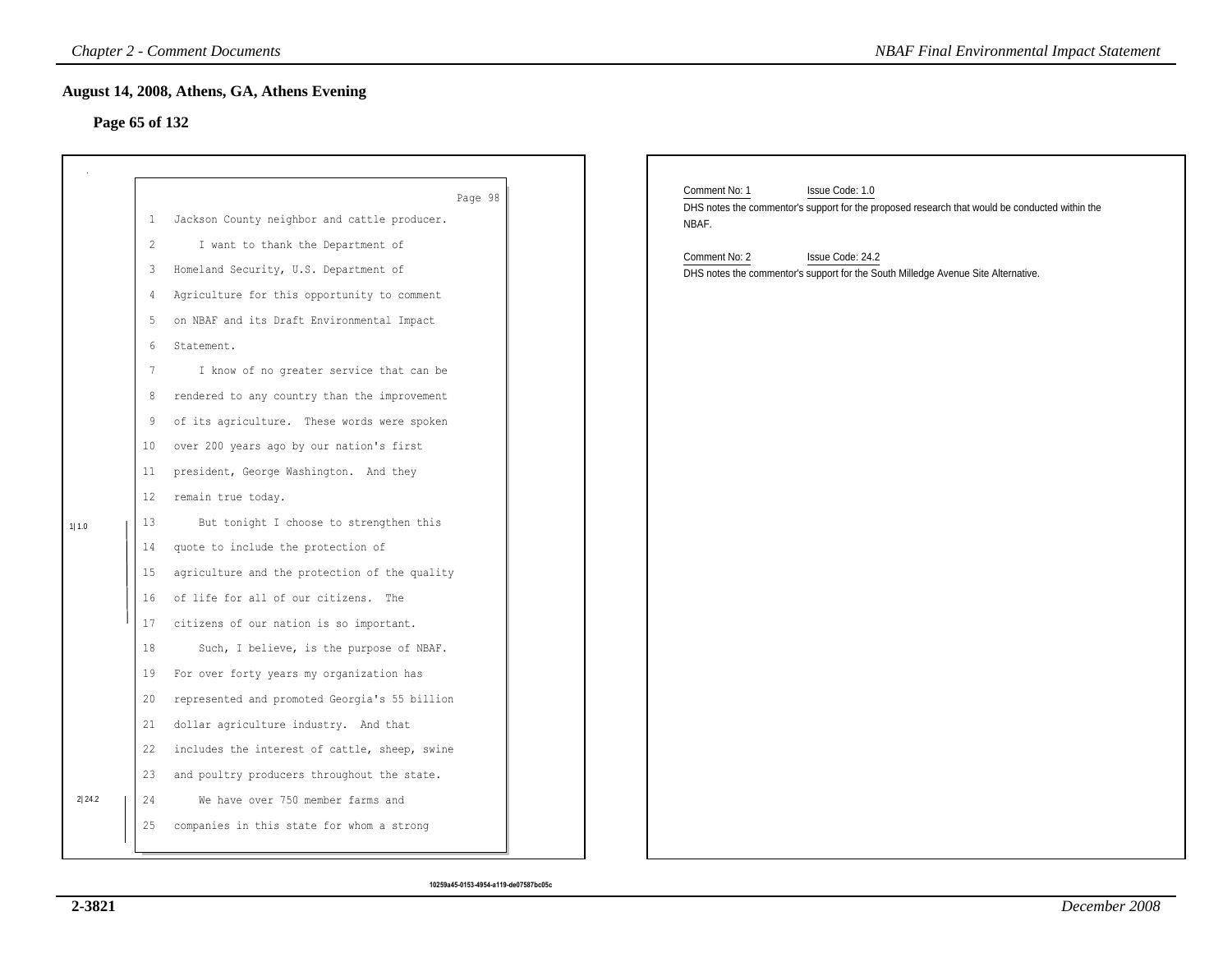#### **Page 66 of 132**

|                |    | <b>Chapter 2 - Comment Documents</b>               | <b>NBAF Final Environmental Impact Statement</b>                                                                                    |
|----------------|----|----------------------------------------------------|-------------------------------------------------------------------------------------------------------------------------------------|
| Page 66 of 132 |    | August 14, 2008, Athens, GA, Athens Evening        |                                                                                                                                     |
| cont. 2 24.2   | 1  | Page 99<br>agriculture and food defense program is | Comment No: 3<br>Issue Code: 19.2<br>DHS notes the commentor's support for the proposed research that would be conducted within the |
|                | 2  | extremely vital for the future. Importantly,       | NBAF.                                                                                                                               |
|                | 3  | an implicit part of our mission is ensuring        |                                                                                                                                     |
|                | 4  | the quality of life for all of our citizens.       |                                                                                                                                     |
|                | 5  | My organization believes that NBAF would be        |                                                                                                                                     |
|                | 6  | an asset to Georgia and that Georgia is the        |                                                                                                                                     |
|                | 7  | best possible place to locate this important       |                                                                                                                                     |
|                | 8  | facility.                                          |                                                                                                                                     |
|                | 9  | We've heard much about the foreign animal          |                                                                                                                                     |
|                | 10 | diseases that NBAF will study, including Foot      |                                                                                                                                     |
|                | 11 | and Mouth Disease and the very real potential      |                                                                                                                                     |
|                | 12 | to disrupt the food supply and devastate the       |                                                                                                                                     |
|                | 13 | economy of our state and our country. What         |                                                                                                                                     |
|                | 14 | we need to understand is it is our vigilance,      |                                                                                                                                     |
|                | 15 | our ongoing investment in animal health            |                                                                                                                                     |
|                | 16 | research that protects our agriculture.            |                                                                                                                                     |
| 3 19.2         | 17 | In a world where global trade is                   |                                                                                                                                     |
|                | 18 | increasing, we cannot let our guard down. If       |                                                                                                                                     |
|                | 19 | we, in fact -- if we ignore this fact, it's        |                                                                                                                                     |
|                | 20 | at our peril.                                      |                                                                                                                                     |
| cont.   1  1.0 | 21 | We have a complete confidence that NBAF            |                                                                                                                                     |
|                | 22 | can and will conduct research on foot and --       |                                                                                                                                     |
|                | 23 | Foot and Mouth Disease and other diseases          |                                                                                                                                     |
|                | 24 | safely. The danger is not that we study them       |                                                                                                                                     |
|                | 25 | on the mainland of this country but that we        |                                                                                                                                     |
|                |    |                                                    |                                                                                                                                     |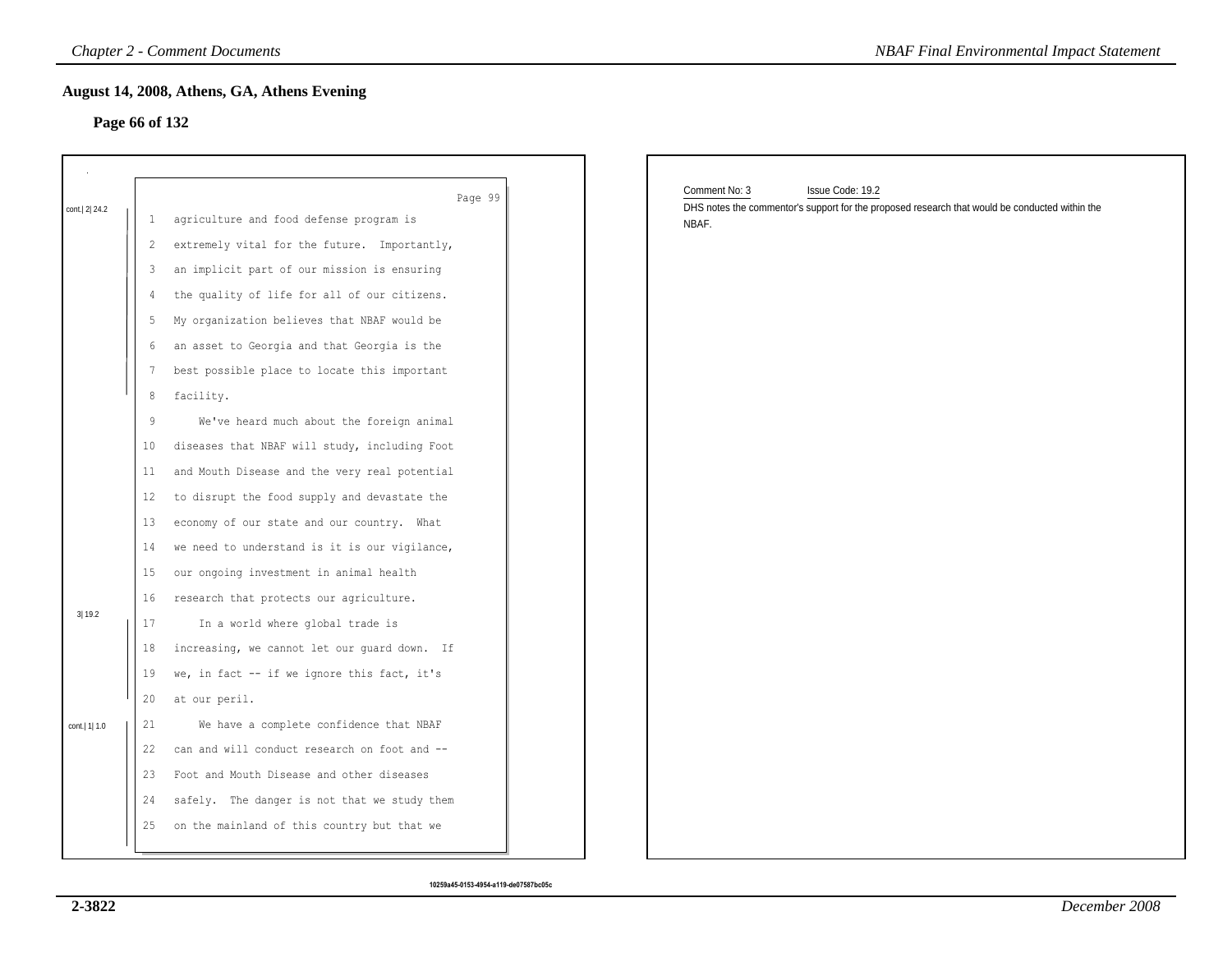### **Page 67 of 132**

|                 |                 | <b>Chapter 2 - Comment Documents</b>        | <b>NBAF Final Environmental Impact Statement</b>                          |
|-----------------|-----------------|---------------------------------------------|---------------------------------------------------------------------------|
|                 |                 | August 14, 2008, Athens, GA, Athens Evening |                                                                           |
|                 | Page 67 of 132  |                                             |                                                                           |
|                 |                 |                                             |                                                                           |
| cont.   1   1.0 |                 | Page 100                                    | Comment No: 4<br>Issue Code: 21.2<br>DHS notes the commentor's statement. |
|                 | 1               | don't study them in the best place.         |                                                                           |
| cont.   2  24.2 | $\overline{2}$  | We believe that Georgia is the best         |                                                                           |
|                 | 3               | location for NBAF. The University of        |                                                                           |
|                 | 4               | Georgia, the USA Navy, Marial, the CDC and  |                                                                           |
|                 | 5               | other critical assets in Athens and nearby  |                                                                           |
|                 | 6               | represent some of the world's greatest      |                                                                           |
|                 | $\overline{7}$  | expertise in diagnosis, prevention and      |                                                                           |
|                 | $\,8\,$         | treatment of foreign animal and zoonotic    |                                                                           |
|                 | 9               | diseases.                                   |                                                                           |
| 4 21.2          | 10              | We know that time is critical when an       |                                                                           |
|                 | 11              | animal disease outbreak occurs. And the     |                                                                           |
|                 | 12              | critical mass of expertise located in close |                                                                           |
|                 | 13              | proximity to NBAF will be a significant     |                                                                           |
|                 | 14              | difference in its ability to fulfill the    |                                                                           |
|                 | 15 <sub>1</sub> | mission to protect the animal and human     |                                                                           |
|                 | 16              | health.                                     |                                                                           |
|                 | $17\,$          | Thank you for the privilege of being here   |                                                                           |
|                 | 18              | this evening.                               |                                                                           |
|                 | 19              | MS. COGHILL: Thank you, sir.                |                                                                           |
|                 | 20              | (Applause.)                                 |                                                                           |
|                 | 21              | MS. COGHILL: Grady Thrasher.                |                                                                           |
|                 | 22              | GRADY THRASHER: My name is Grady            |                                                                           |
|                 | 23              | Thrasher. My wife, Kathy Prescott, and I    |                                                                           |
|                 | 24              | represent the Concerned Citizens of Athens, |                                                                           |
|                 | 25              | Georgia, and surrounding communities in     |                                                                           |
|                 |                 |                                             |                                                                           |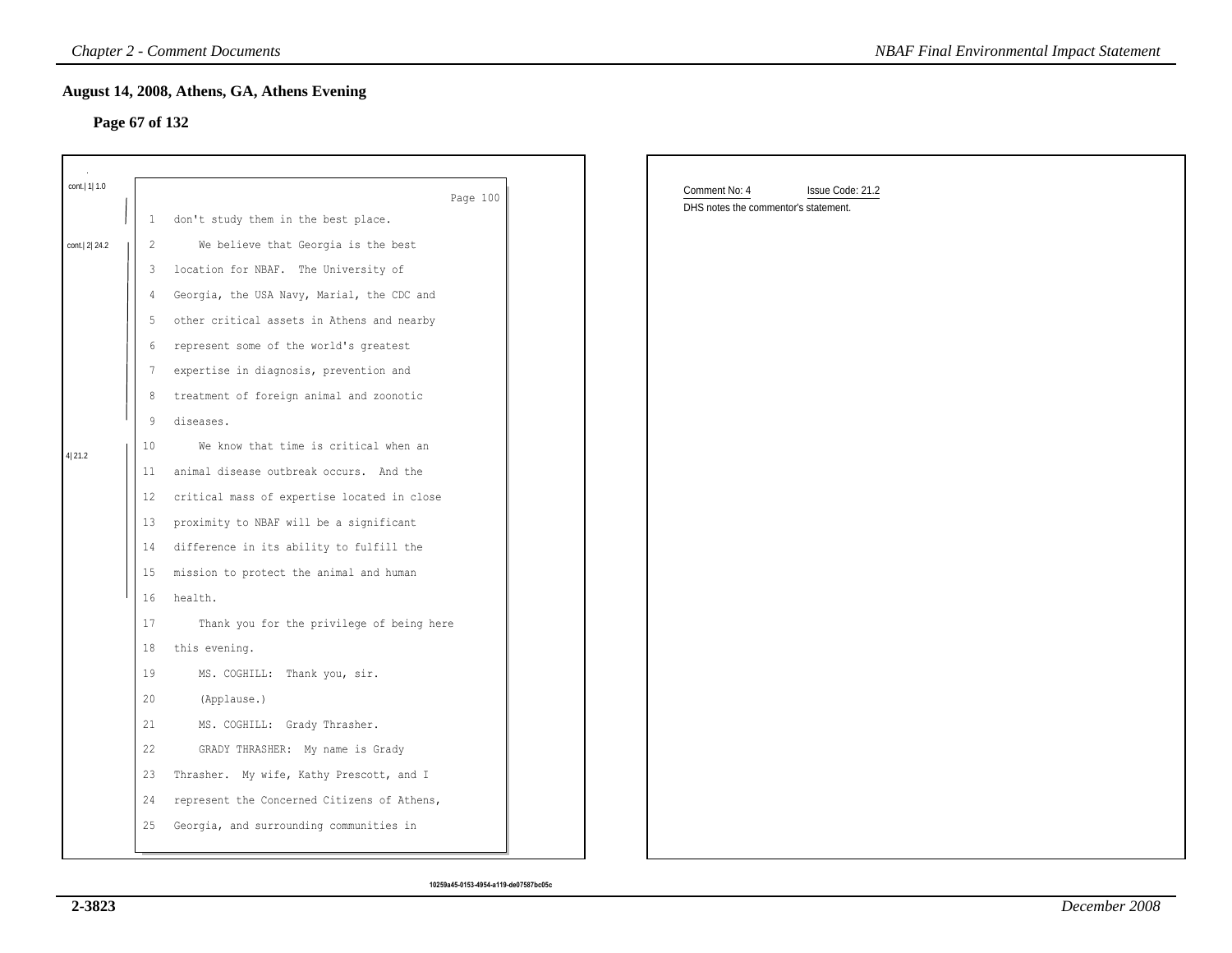#### **Page 68 of 132**

|                |                | <b>Chapter 2 - Comment Documents</b>          | <b>NBAF Final Environmental Impact Statement</b>                                    |
|----------------|----------------|-----------------------------------------------|-------------------------------------------------------------------------------------|
|                |                | August 14, 2008, Athens, GA, Athens Evening   |                                                                                     |
| Page 68 of 132 |                |                                               |                                                                                     |
|                |                |                                               |                                                                                     |
|                |                | Page 101                                      | Comment No: 1<br>Issue Code: 25.2                                                   |
|                | $\mathbf{1}$   | Clarke and Oconee Counties. Our nonprofit     | DHS notes the commentor's opposition to the South Milledge Avenue Site Alternative. |
|                | $\overline{2}$ | organization is called For Athens Quality of  |                                                                                     |
|                | 3              | Life.                                         |                                                                                     |
|                | 4              | We do not represent the pandering             |                                                                                     |
|                | 5              | politicians, disingenuous academics or        |                                                                                     |
|                | 6              | financially-interested gain seekers that      |                                                                                     |
|                | 7              | comprise the Georgia Consortium. We           |                                                                                     |
|                | 8              | represent the people of our community whose   |                                                                                     |
|                | 9              | consent has never been sought and whose       |                                                                                     |
|                | $10\,$         | consent never will be given to the proposed   |                                                                                     |
|                | 11             | NBAF being developed in the midst of our      |                                                                                     |
|                | 12             | pleasant, peaceful and progressive town.      |                                                                                     |
| 1 25.2         | 13             | Do not mistake politeness or even natural     |                                                                                     |
|                | 14             | congeniality of our people for a passivity or |                                                                                     |
|                | 15             | absence of resolve. Our purpose is to         |                                                                                     |
|                | 16             | prevent NBAF from being located in our        |                                                                                     |
|                | 17             | community. Our purpose is to inform people    |                                                                                     |
|                | 18             | of the truth obscured by proponents,          |                                                                                     |
|                | 19             | propaganda and to expose the conflicted       |                                                                                     |
|                | 20             | interest and perverse logic of those who      |                                                                                     |
|                | 21             | would seek to degrade our environment and     |                                                                                     |
|                | 22             | place our population and much of our economy  |                                                                                     |
|                | 23             | at risk for the convenience, perceived        |                                                                                     |
|                | 24             | prestige and financial gain of a few.         |                                                                                     |
|                | 25             | In our opposition to NBAF in Athens we        |                                                                                     |
|                |                |                                               |                                                                                     |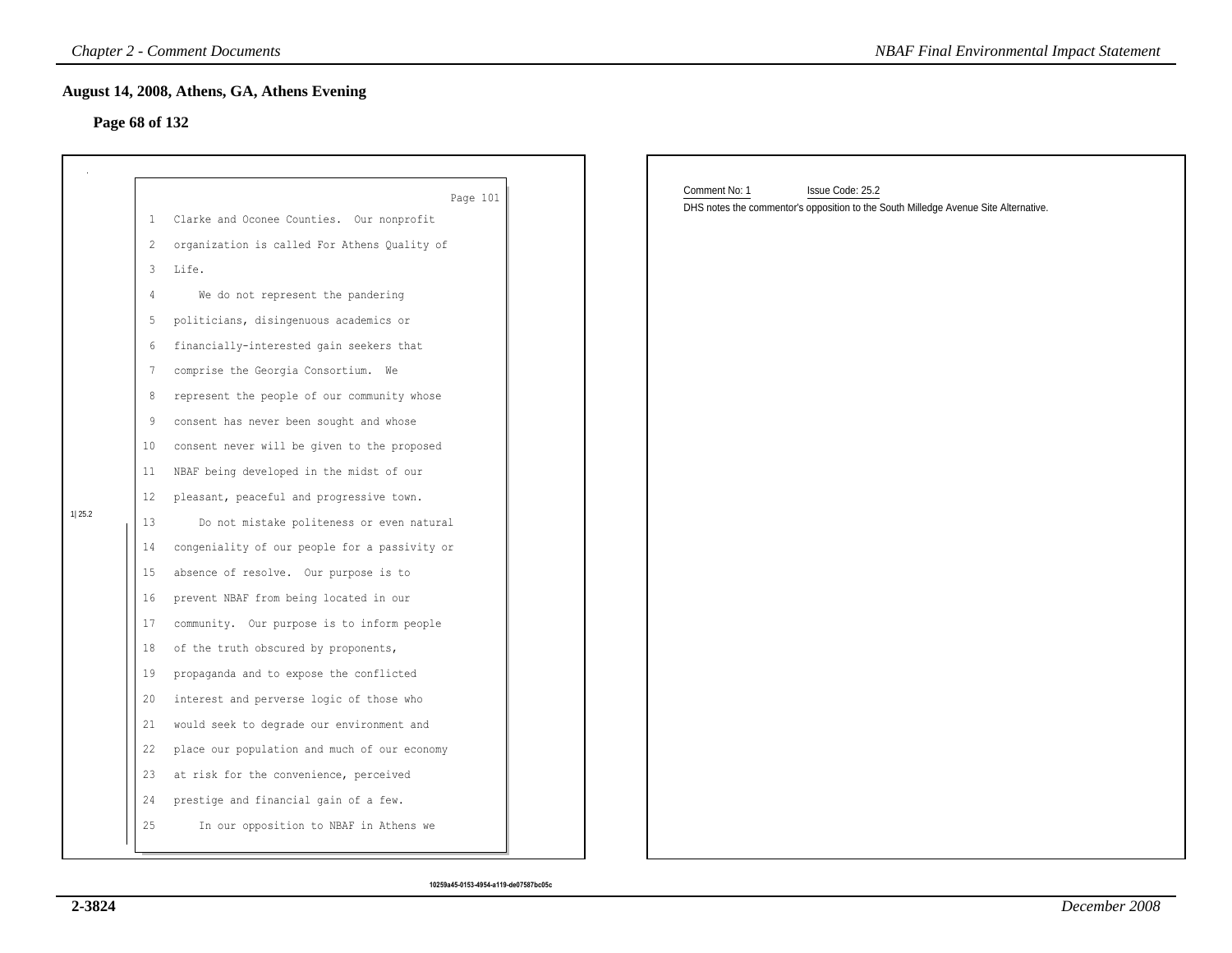# **Page 69 of 132**

|                                                                            | <b>Chapter 2 - Comment Documents</b>                                                                                                                                                                                                                                                                                                                                                                                                                                                                                                                                                     | <b>NBAF Final Environmental Impact Statement</b>                                                                                                                                                                                                                                                                                                                                                                                                                                                                                                                                                                                                                                                                                                                                                                                                                                                                                                                                                                                                                                                                                                                                                                                                                                                                                                                                                                                                                                                                                                                                                                                                                                                                   |
|----------------------------------------------------------------------------|------------------------------------------------------------------------------------------------------------------------------------------------------------------------------------------------------------------------------------------------------------------------------------------------------------------------------------------------------------------------------------------------------------------------------------------------------------------------------------------------------------------------------------------------------------------------------------------|--------------------------------------------------------------------------------------------------------------------------------------------------------------------------------------------------------------------------------------------------------------------------------------------------------------------------------------------------------------------------------------------------------------------------------------------------------------------------------------------------------------------------------------------------------------------------------------------------------------------------------------------------------------------------------------------------------------------------------------------------------------------------------------------------------------------------------------------------------------------------------------------------------------------------------------------------------------------------------------------------------------------------------------------------------------------------------------------------------------------------------------------------------------------------------------------------------------------------------------------------------------------------------------------------------------------------------------------------------------------------------------------------------------------------------------------------------------------------------------------------------------------------------------------------------------------------------------------------------------------------------------------------------------------------------------------------------------------|
|                                                                            |                                                                                                                                                                                                                                                                                                                                                                                                                                                                                                                                                                                          |                                                                                                                                                                                                                                                                                                                                                                                                                                                                                                                                                                                                                                                                                                                                                                                                                                                                                                                                                                                                                                                                                                                                                                                                                                                                                                                                                                                                                                                                                                                                                                                                                                                                                                                    |
| 1<br>2<br>3<br>4<br>5<br>$6\overline{6}$<br>7<br>8<br>9<br>10<br>11<br>12  | Page 102<br>will not back down nor will we step aside.<br>To bring NBAF to Athens DHS will have to<br>climb a mountain of legal briefs and live<br>with a lifetime of negative reaction and<br>public resentment.<br>NBAF is not compatible with the<br>recreational nature and character of the land<br>on South Milledge. In particular, it is not<br>compatible with the character of the unique<br>and distinctive landscape UGA so cavalierly<br>offered up in its haste to meet the<br>competitive deadline set by DHS.                                                            | Comment No: 2<br>Issue Code: 16.2<br>DHS notes the commentor's concern. DHS held a competitive process to select potential sites for the<br>proposed NBAF as described in Section 2.3.1 of the NBAF EIS. A multi-disciplinary team of<br>engineers, scientists, lawyers, academics and communicators from the departments of Homeland<br>Security, Agriculture, Health and Human Services, and Defense reviewed the submissions based<br>primarily on environmental suitability and proximity to research capabilities, proximity to workforce,<br>acquisition/construction/operations, and community acceptance. Ultimately, DHS identified five site<br>alternatives that surpassed others in meeting the evaluation criteria and DHS preferences, and<br>determined that they, in addition to the Plum Island Site, would be evaluated in the EIS as<br>alternatives for the proposed NBAF.<br>A change in land use would occur; however, current zoning regulations allow for this type of<br>development. The South Milledge Avenue Site is currently zoned as "Governmental", and<br>construction and operation of the NBAF is consistent with this designation. However, the Clarke<br>County Comprehensive Plan designates the South Milledge Avenue Site as "rural", so an amendment<br>to the comprehensive plan may be required. This information has been added to the NBAF EIS in<br>Section 3.2.3. DHS and USDA ensure that the NBAF operation at the South Milledge Avenue Site will<br>comply with all applicable local, state, and Federal regulations and policies. The visual effects of the<br>NBAF at the South Milledge Avenue Site are also described in Section 3.2.3 of the NBAF EIS. DHS |
| 13<br>14<br>15<br>16<br>17<br>18<br>19<br>20<br>21<br>22<br>23<br>24<br>25 | We find your willingness to put us at<br>risk, potentially catastrophic risk, using a<br>flawed site selection, quote, competition,<br>unquote, is irresponsible and repugnant to<br>the proper role of government, particularly a<br>government agency formed to protect<br>communities, not exploit them.<br>Please understand this, for we want it to<br>be abundantly clear. The vast majority of<br>the people of Athens, Georgia, do not want<br>NBAF in their community. We, the people,<br>will fight you and your irresponsible<br>enablers at the University of Georgia and in | recognizes that the NBAF would be a distinctive visible feature and would alter the viewshed of the<br>area.<br>Comment No: 3<br>Issue Code: 5.2<br>See response to Comment No. 2. DHS notes the commentor's preference for the Plum Island Site<br>Alternative.                                                                                                                                                                                                                                                                                                                                                                                                                                                                                                                                                                                                                                                                                                                                                                                                                                                                                                                                                                                                                                                                                                                                                                                                                                                                                                                                                                                                                                                   |
|                                                                            |                                                                                                                                                                                                                                                                                                                                                                                                                                                                                                                                                                                          | August 14, 2008, Athens, GA, Athens Evening<br>Page 69 of 132                                                                                                                                                                                                                                                                                                                                                                                                                                                                                                                                                                                                                                                                                                                                                                                                                                                                                                                                                                                                                                                                                                                                                                                                                                                                                                                                                                                                                                                                                                                                                                                                                                                      |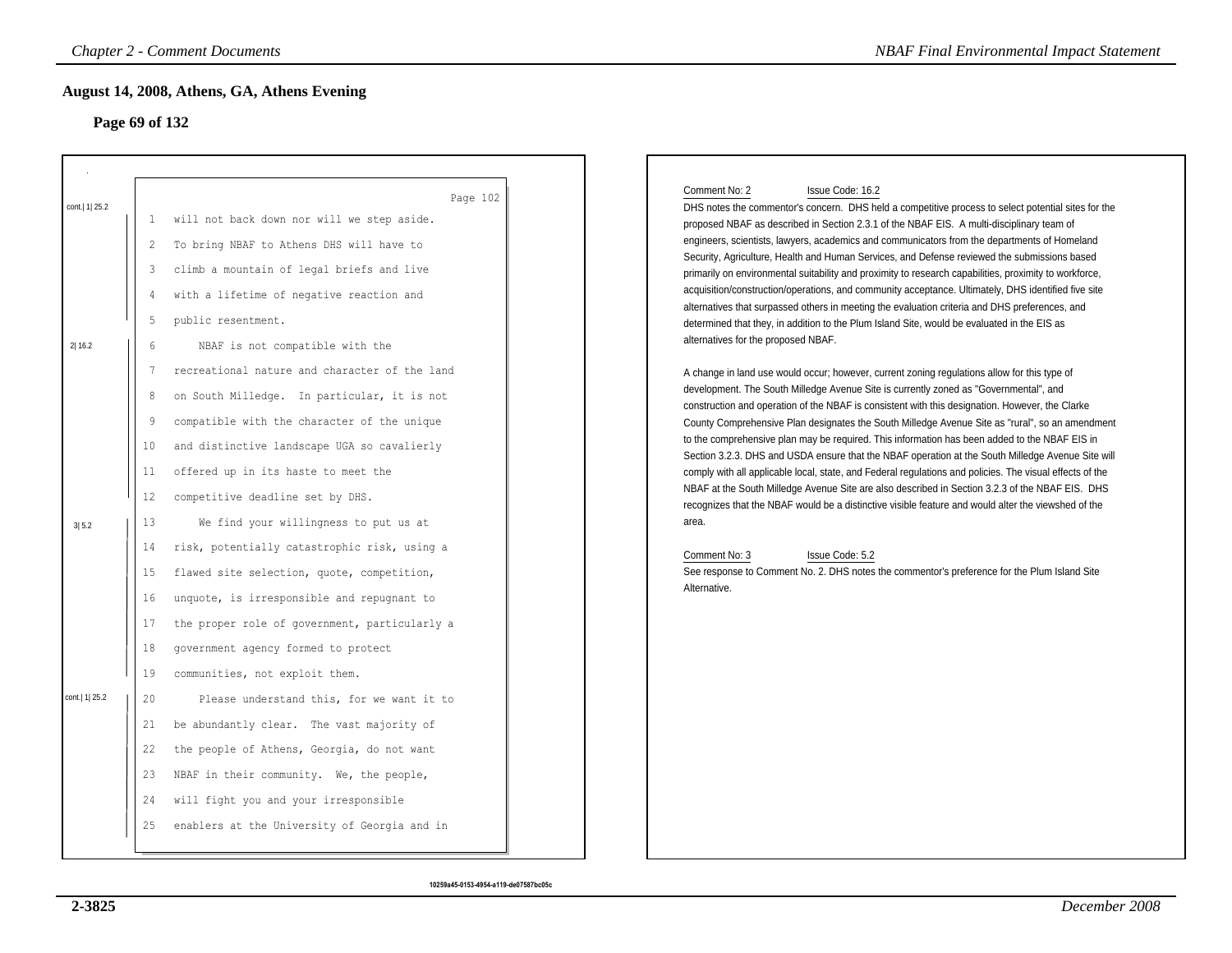# **Page 70 of 132**

|                  |                 | Page 103                                      |
|------------------|-----------------|-----------------------------------------------|
| cont.   1   25.2 | $\mathbf{1}$    | the Athens-Clarke County government by every  |
|                  | 2               | lawful means every step of the way should you |
|                  | 3               | choose to impose NBAF on us.                  |
| cont. 3 5.2      | $\overline{4}$  | The DEIS clearly shows that the safest        |
|                  | 5               | location for NBAF, if anywhere at all, is     |
|                  | 6               | Plum Island, New York. Plum Island is an      |
|                  | 7               | 800-acre site already owned by DHS that has   |
|                  | 8               | been used for dangerous pathogen              |
|                  | 9               | experimentation for over fifty years. The     |
|                  | 10 <sup>°</sup> | DEIS fails to show any compelling reason for  |
|                  | 11              | creating greater risk to our population and   |
|                  | 12 <sup>°</sup> | economy by placing NBAF anywhere on the U.S.  |
|                  | 13              | Mainland.                                     |
|                  | 14              | Thank you.                                    |
|                  | 15              | (Applause.)                                   |
|                  | 16              | MS. COGHILL: Kathy Prescott.                  |
|                  | 17              | KATHY PRESCOTT: My comment is about --        |
|                  | 18              | oh, I'm sorry. Did you say --                 |
|                  | 19              | MS. COGHILL: Next.                            |
|                  | 20              | KATHY PRESCOTT: Oh, okay.                     |
|                  | 21              | Will you start the timer over.                |
|                  | 22              | MS. COGHILL: Yes, ma'am.                      |
|                  | 23              | KATHY PRESCOTT: Thank you.                    |
| 1 19.2           | 24              | My comment is about the mission of NBAF.      |
|                  |                 |                                               |
|                  | 25              | I know that you are reluctant to talk about   |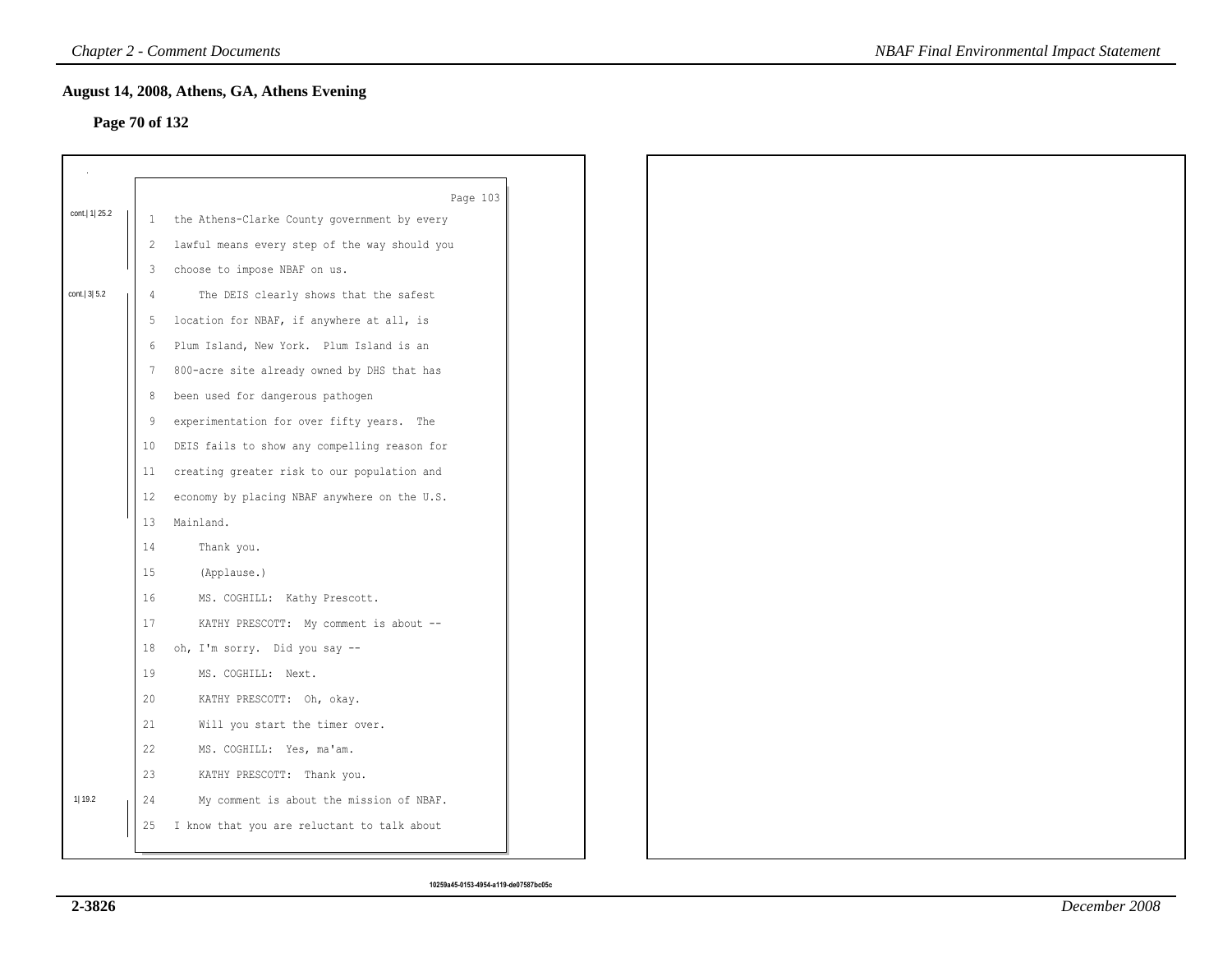# **Page 71 of 132**

|                 |                                                                                                  | <b>Chapter 2 - Comment Documents</b>                                                                                                                                                                                                                                                                                                                                                                                                                                                                                                                                                                                                                                                                                                                          | <b>NBAF Final Environmental Impact Statement</b>                                                                                                                                                                                                                                                                                                                                                                                                                                                                                                                                                                                                                                                                                                                                                                                                                                                                                                                                                                                                                             |
|-----------------|--------------------------------------------------------------------------------------------------|---------------------------------------------------------------------------------------------------------------------------------------------------------------------------------------------------------------------------------------------------------------------------------------------------------------------------------------------------------------------------------------------------------------------------------------------------------------------------------------------------------------------------------------------------------------------------------------------------------------------------------------------------------------------------------------------------------------------------------------------------------------|------------------------------------------------------------------------------------------------------------------------------------------------------------------------------------------------------------------------------------------------------------------------------------------------------------------------------------------------------------------------------------------------------------------------------------------------------------------------------------------------------------------------------------------------------------------------------------------------------------------------------------------------------------------------------------------------------------------------------------------------------------------------------------------------------------------------------------------------------------------------------------------------------------------------------------------------------------------------------------------------------------------------------------------------------------------------------|
| Page 71 of 132  |                                                                                                  | August 14, 2008, Athens, GA, Athens Evening                                                                                                                                                                                                                                                                                                                                                                                                                                                                                                                                                                                                                                                                                                                   |                                                                                                                                                                                                                                                                                                                                                                                                                                                                                                                                                                                                                                                                                                                                                                                                                                                                                                                                                                                                                                                                              |
| cont.   1  19.2 | -1<br>2<br>3<br>4<br>5<br>6<br>$7\phantom{.0}$<br>8<br>9                                         | Page 104<br>the effects of zoonotic diseases because you<br>are going to work on animals. But I'm forced<br>to just read some quotes from documents that<br>I found.<br>The Federal Register, January '06: The<br>proposed NBAF is an integrated human, foreign<br>animal and zoonotic disease research<br>development and testing facility that will<br>support the complementary missions of DHS,                                                                                                                                                                                                                                                                                                                                                           | Comment No: 1<br>Issue Code: 19.2<br>DHS notes the commentor's concerns regarding the potential effects to humans from zoonotic<br>diseases. Information on the human symptoms of zoonotic pathogen exposure to humans for Rift<br>Valley Fever Virus, Nipah Virus, Hendra Virus, and Japanese Encephalitis Virus is provided in<br>Chapter 3, Section 3.14.1 and Appendix E of the NBAF EIS.<br>Comment No: 2<br>Issue Code: 2.0<br>DHS notes the commentor's concern regarding the NBAF. As described in Chapter 1 of the NBAF<br>EIS, DHS's mission is to study foreign animal, zoonotic (transmitted from animals to humans) and<br>emerging diseases that threaten our agricultural livestock and agricultural economy. The NBAF<br>would enable research on the transmission of these animal diseases and support development of<br>diagnostic tests, vaccines, and antiviral therapies for foreign animal, zoonotic and emerging diseases.<br>By proposing to construct the NBAF, DHS is following policy direction established by the Congress<br>and the President. |
| 2 2.0           | $10\,$<br>11<br>12<br>13<br>14<br>15<br>16<br>17<br>18<br>19<br>20<br>21<br>22<br>23<br>24<br>25 | Health and Human Services and the USDA. The<br>proposed NBAF is envisioned to provide the<br>nation with the first integrated agriculture,<br>zoonotic disease and public health research<br>development testing evaluation facility with<br>the capability to address threats from human<br>pathogens, high-consequence zoonotic disease<br>agents and foreign animal diseases.<br>From the DHS website the first downselect<br>for potential sites: The work plan for the<br>NBAF will address biological and agricultural<br>national security risk by co-locating<br>scientists from several federal agencies in a<br>state-of-the-art biosafety containment<br>facility. DHS plans to equip the NBAF with<br>numerous labs that will conduct research in |                                                                                                                                                                                                                                                                                                                                                                                                                                                                                                                                                                                                                                                                                                                                                                                                                                                                                                                                                                                                                                                                              |

#### Comment No: 1 Issue Code: 19.2

#### Comment No: 2 Issue Code: 2.0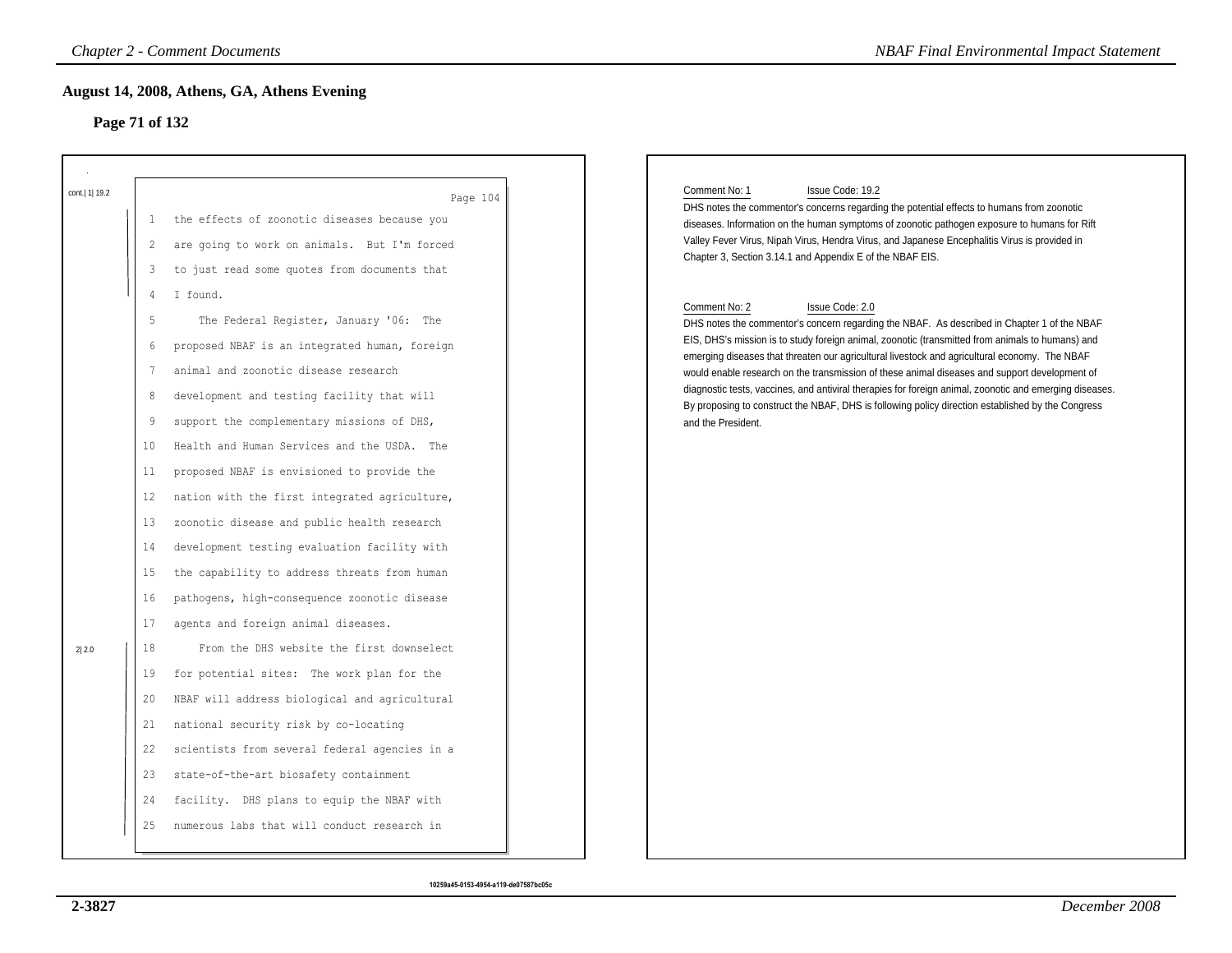### **Page 72 of 132**

|             |    | Page 105                                      |
|-------------|----|-----------------------------------------------|
| cont. 2 2.0 | 1  | high-consequence biological threats involving |
|             | 2  | foreign animal, zoonotic and human diseases.  |
|             | 3  | House Bill 1717 that has been overrode        |
|             | 4  | by -- -ridden by the Farm Bill said the       |
|             | 5  | purpose of NBAF shall be an integrated human, |
|             | 6  | foreign animal and zoonotic disease research  |
|             | 7  | development testing evaluation facility with  |
|             | 8  | complementary missions from DHS, Department   |
|             | 9  | of Agriculture, Department of Health and      |
|             | 10 | Human Services.                               |
|             | 11 | From DHS website, the second downselect       |
|             | 12 | last July: The NBAF, when built, we're going  |
|             | 13 | to enhance our nation's defense against       |
|             | 14 | animal and plant disease threats, said Jay    |
|             | 15 | Cohen, Undersecretary of Science and          |
|             | 16 | Technology, unquote. A joint activity with    |
|             | 17 | the Departments of Agriculture and Health and |
|             | 18 | Human Services, the NBAF will address         |
|             | 19 | biological and agricultural security risks.   |
|             | 20 | The facility will be equipped with numerous   |
|             | 21 | laboratories to conduct research involving    |
|             | 22 | diseases that may be transmitted between      |
|             | 23 | humans, diseases that may be transmitted from |
|             | 24 | animals to humans, as well as foreign animal  |
|             | 25 | disease.                                      |
|             |    |                                               |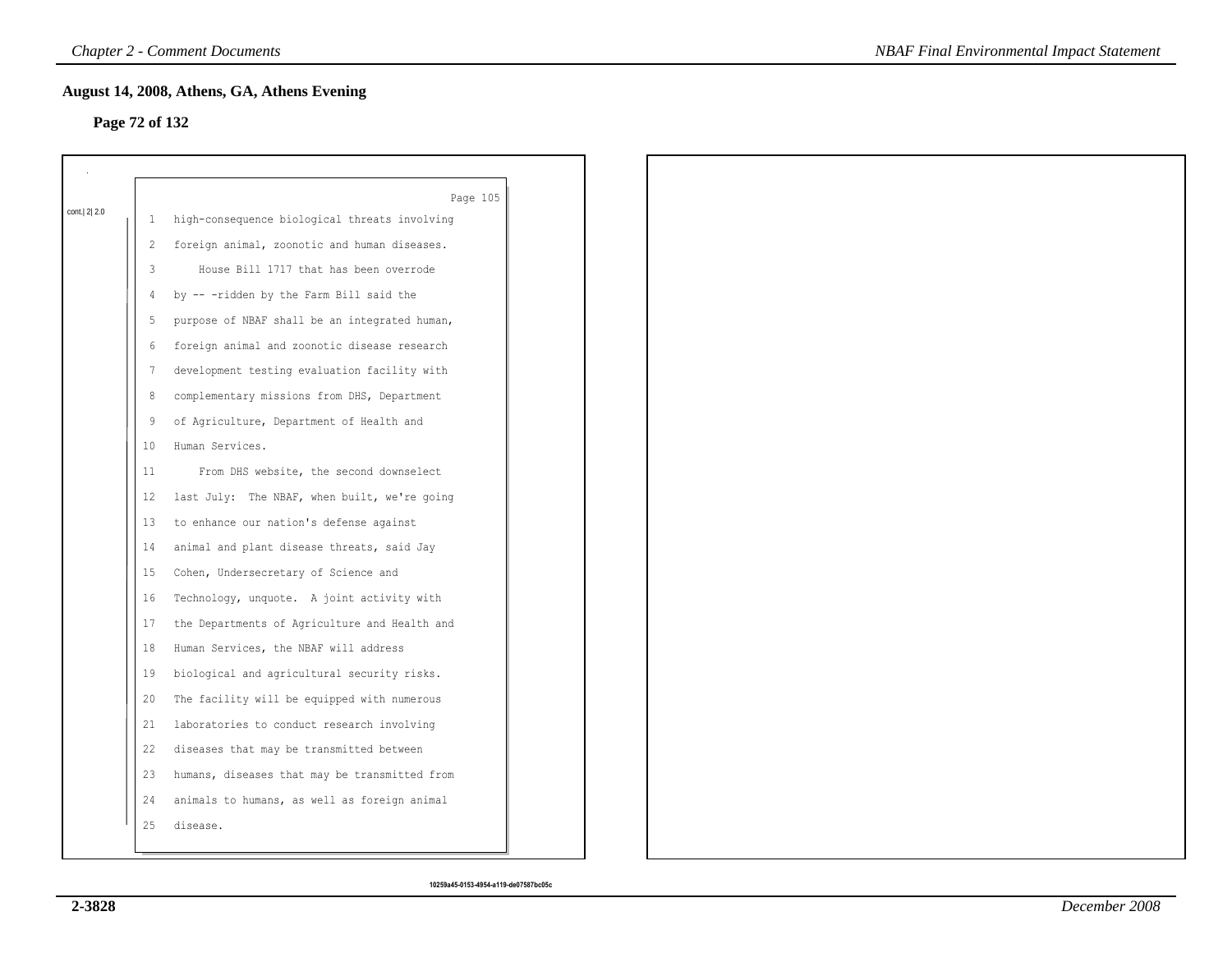### **Page 73 of 132**

|             |                | Page 106                                     |
|-------------|----------------|----------------------------------------------|
| cont. 2 2.0 | 1              | What is the mission of NBAF? I think         |
|             | 2              | this is something we've never gotten an      |
|             | 3              | answer to, as well.                          |
|             | $\overline{4}$ | Quote: Research involving diseases that      |
|             | 5              | may be transmitted between humans appears on |
|             | 6              | your own website. Tell me why we, including  |
|             | 7              | our local representatives and government,    |
|             |                |                                              |
|             | 8              | should believe anything you say now or ever. |
|             | 9              | (Applause.)                                  |
|             | 10             | MS. COGHILL: Thom Jenkins is the next        |
|             | 11             | speaker, followed by Patty Olinger, Ken      |
|             | 12             | Starratt and Paul Smith.                     |
|             | 13             | THOM JENKINS: Can you give me a minute.      |
|             | 14             | I'll lift this up.                           |
|             | 15             | MS. COGHILL: It should work, sir.            |
|             | 16             | THOM JENKINS: Yeah. That's better.           |
|             | 17             | MS. COGHILL: Okay.                           |
|             | 18             | TOM JENKINS: Thank you.                      |
|             | 19             | Thom Jenkins, retired DuPont, currently      |
|             | 20             | active in environmental research and         |
|             | 21             | academic.                                    |
|             | 22             | And this discussion takes me back to the     |
|             | 23             | first grade and the dunk-and-cover kind of   |
|             | 24             | activities we went into diving under your    |
|             | 25             | desk to practice being shielded from Russian |
|             |                |                                              |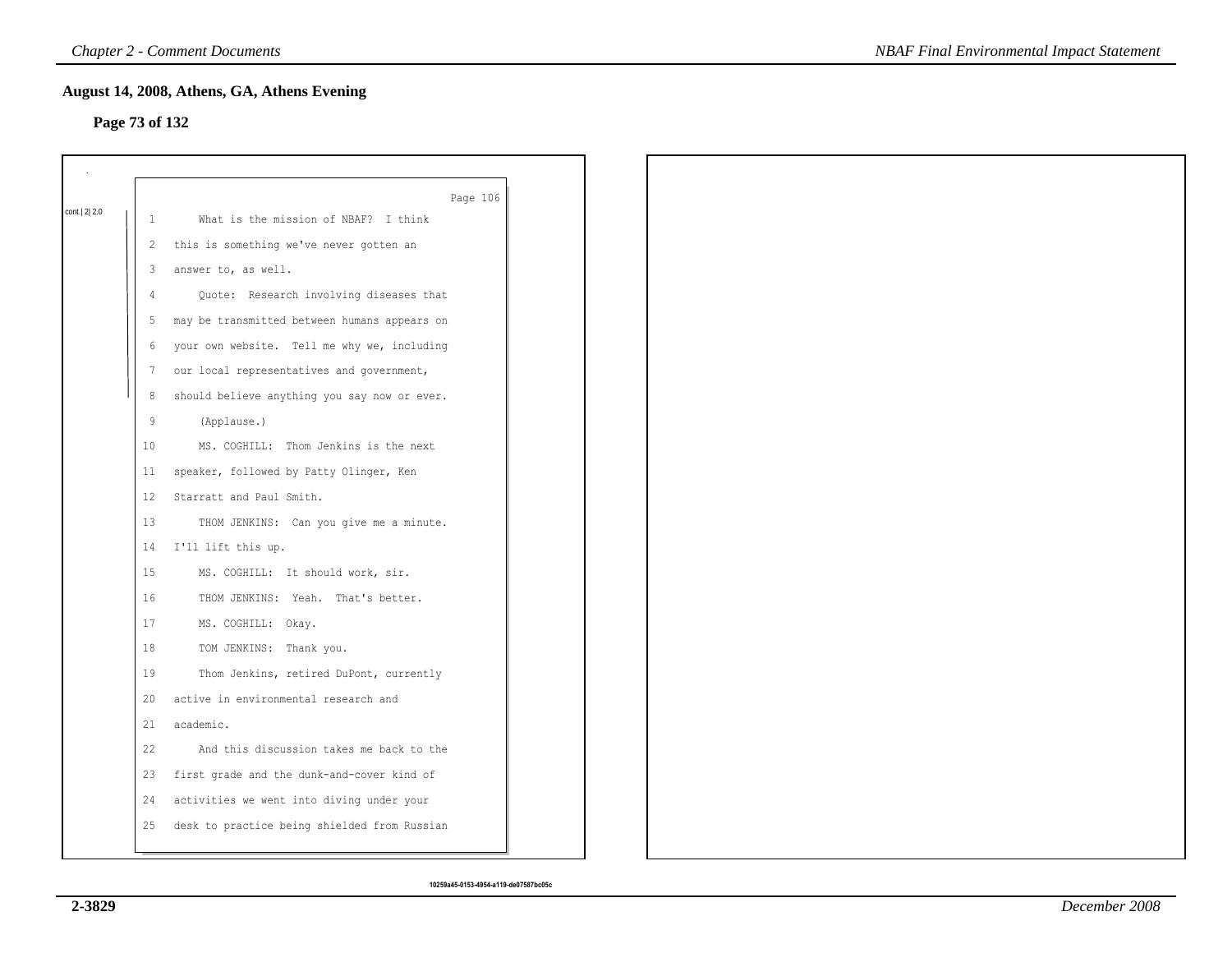#### **Page 74 of 132**

|                |    | <b>Chapter 2 - Comment Documents</b>         | <b>NBAF Final Environmental Impact Statement</b> |
|----------------|----|----------------------------------------------|--------------------------------------------------|
| Page 74 of 132 |    | August 14, 2008, Athens, GA, Athens Evening  |                                                  |
|                |    |                                              |                                                  |
|                |    | Page 107                                     | Comment No: 1<br>Issue Code: 1.0                 |
|                |    | 1 nuclear attack. It's got the same sort of  | DHS notes the commentor's statement.             |
|                | 2  | feel to me. And I'm going to come at this    |                                                  |
|                | 3  | from a feel standpoint rather than from a    |                                                  |
|                | 4  | logic standpoint, because most of our logic  |                                                  |
|                | 5  | is designed to support decisions we've       |                                                  |
|                | 6  | reached emotionally.                         |                                                  |
|                | 7  | In a merely -- I'm in my seventieth year.    |                                                  |
|                | 8  | So I look back a long way. And I started out |                                                  |
|                | 9  | thinking about what was good for me and then |                                                  |
|                | 10 | I started out thinking about what was good   |                                                  |
|                | 11 | for my kids, and then I started thinking     |                                                  |
|                | 12 | about what was good for my grandchildren.    |                                                  |
|                | 13 | And now I'm starting to think about what's   |                                                  |
|                | 14 | good for my grandchildren's grandchildren.   |                                                  |
|                | 15 | And we've raised a lot of issues here.       |                                                  |
|                | 16 | I was raised on a farm, a hundred-acre       |                                                  |
|                | 17 | farm that I put myself through college       |                                                  |
|                | 18 | building houses on. And most of our food     |                                                  |
|                | 19 | issues right now are related to the fact, I  |                                                  |
|                | 20 | believe, that we have mistakenly applied     |                                                  |
|                | 21 | industrial thinking to agriculture.          |                                                  |
|                | 22 | (Applause.)                                  |                                                  |
| 1 1.0          | 23 | THOM JENKINS: The Government                 |                                                  |
|                | 24 | Accountability Office says that the          |                                                  |
|                | 25 | concentration of livestock in the United     |                                                  |
|                |    |                                              |                                                  |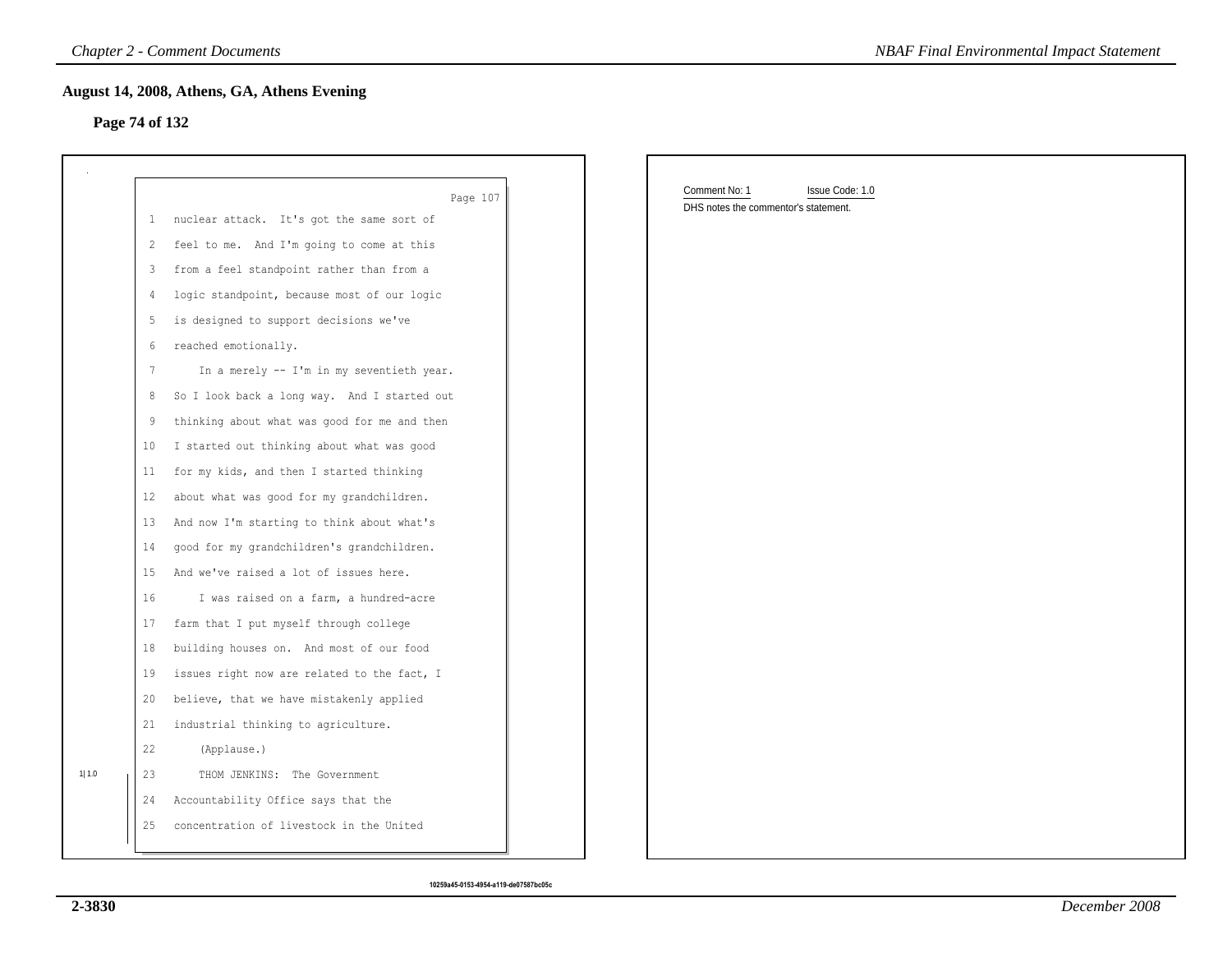# **Page 75 of 132**

|                |    | Page 108                                      |
|----------------|----|-----------------------------------------------|
| cont.   1  1.0 |    | 1 States is one of the primary reasons we are |
|                | 2  | so subject to disease in livestock. NBAF      |
|                | 3  | doesn't address that at all.                  |
|                | 4  | I just read a book called The Plowman's       |
|                | 5  | Folly, written in the 1930s, that gave        |
|                | 6  | exhaustive research that plowing is the       |
|                | 7  | fundamental problem with soil preservation    |
|                | 8  | because we rob the soil's ability to          |
|                | 9  | replenish itself with the decaying vegetable  |
|                | 10 | matter. Yet plowing has been a fundamental    |
|                | 11 | of agriculture.                               |
|                | 12 | I think we need to ask ourselves the          |
|                | 13 | question is defense against microorganisms    |
|                | 14 | that are the result of a strategic approach   |
|                | 15 | to agriculture a logical way of proceeding    |
|                | 16 | from here and guaranteeing food security for  |
|                | 17 | this country. Fifty percent of our food is    |
|                | 18 | imported.                                     |
|                | 19 | MS. COGHILL: Thank you, sir.                  |
|                | 20 | (Applause.)                                   |
|                | 21 | MS. COGHILL: Patty Olinger.                   |
|                | 22 | PATTY OLINGER: Thank you, gentlemen, for      |
|                | 23 | being here today. I appreciate your time and  |
|                | 24 | efforts.                                      |
|                | 25 | I'm a resident of Oconee County. I have       |
|                |    |                                               |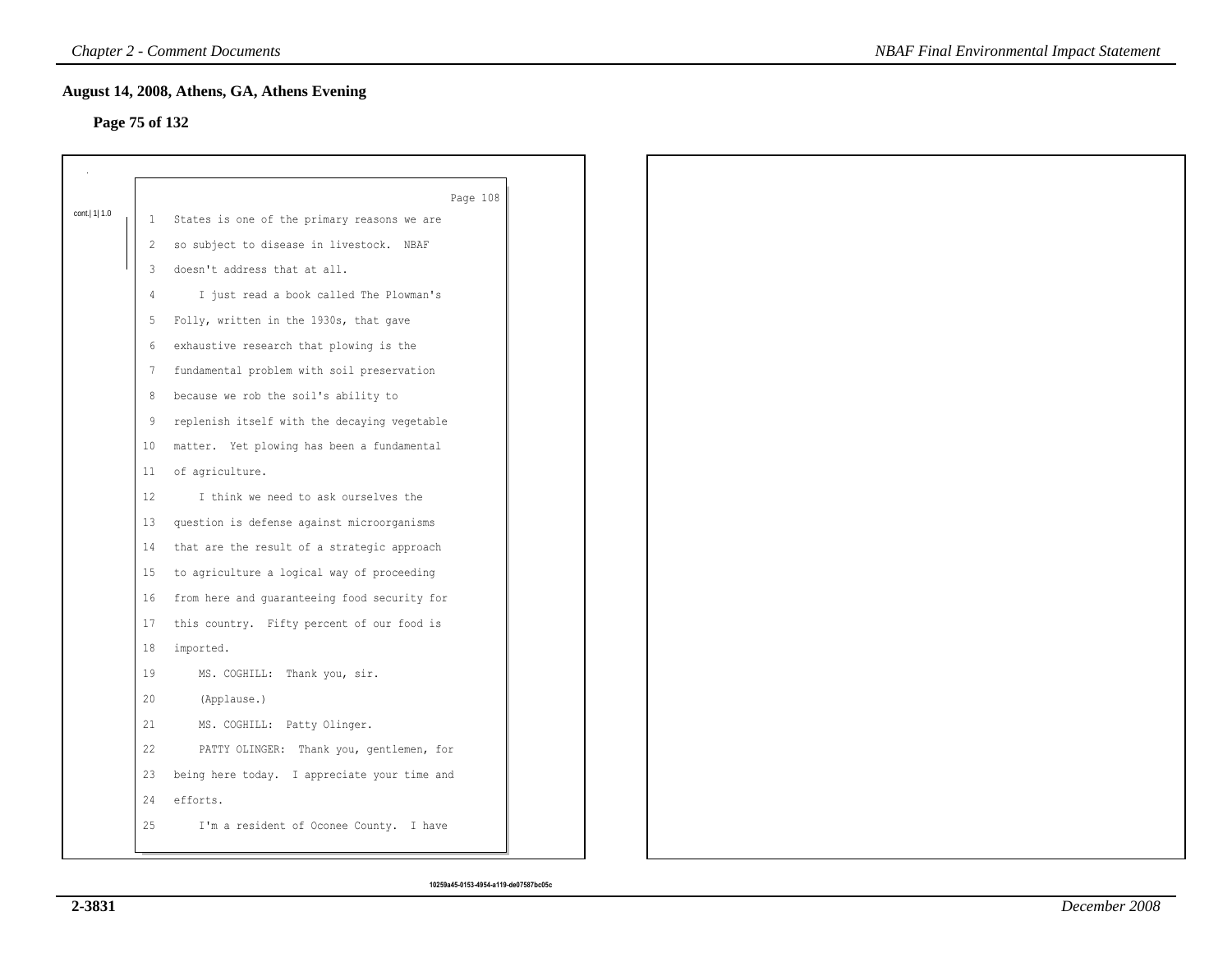# **Page 76 of 132**

|              | Page 109                                      |
|--------------|-----------------------------------------------|
| $\mathbf{1}$ | made Oconee County my residence over this     |
| 2            | last year. And I have grown to love this      |
| 3            | community.                                    |
| 4            | I'm a parent of a UGA student. I also         |
| 5            | have a student who is in high school. So I    |
| 6            | am a resident here.                           |
| 7            | I am also the director for environmental      |
| 8            | health and safety at Emory University. So my  |
| 9            | office looks over at CDC quite a -- quite     |
| 10           | often. Actually it looks right out the        |
| 11           | window.                                       |
| 12           | Prior to Emory I was responsible for the      |
| 13           | health and safety program at Kalamazoo,       |
| 14           | Michigan, advisory on health and also for the |
| 15           | human health side for research and            |
| 16           | development, infectious disease research with |
| 17           | a former pharmaceutic corporation.            |
| 18           | I'm a registered biosafety professional       |
| 19           | with the American Biosafety Association. I'm  |
| 20           | on the National Biosafety and Biocontainment  |
| 21           | Treating Advisory Board. In addition to       |
| 22           | that, over the last five years I've had the   |
| 23           | opportunity to work on the similar shop       |
| 24           | agreement for Bio-Risk Management with Dr.    |
| 25           | Stephan Wagner (phonetic spellings) from your |
|              |                                               |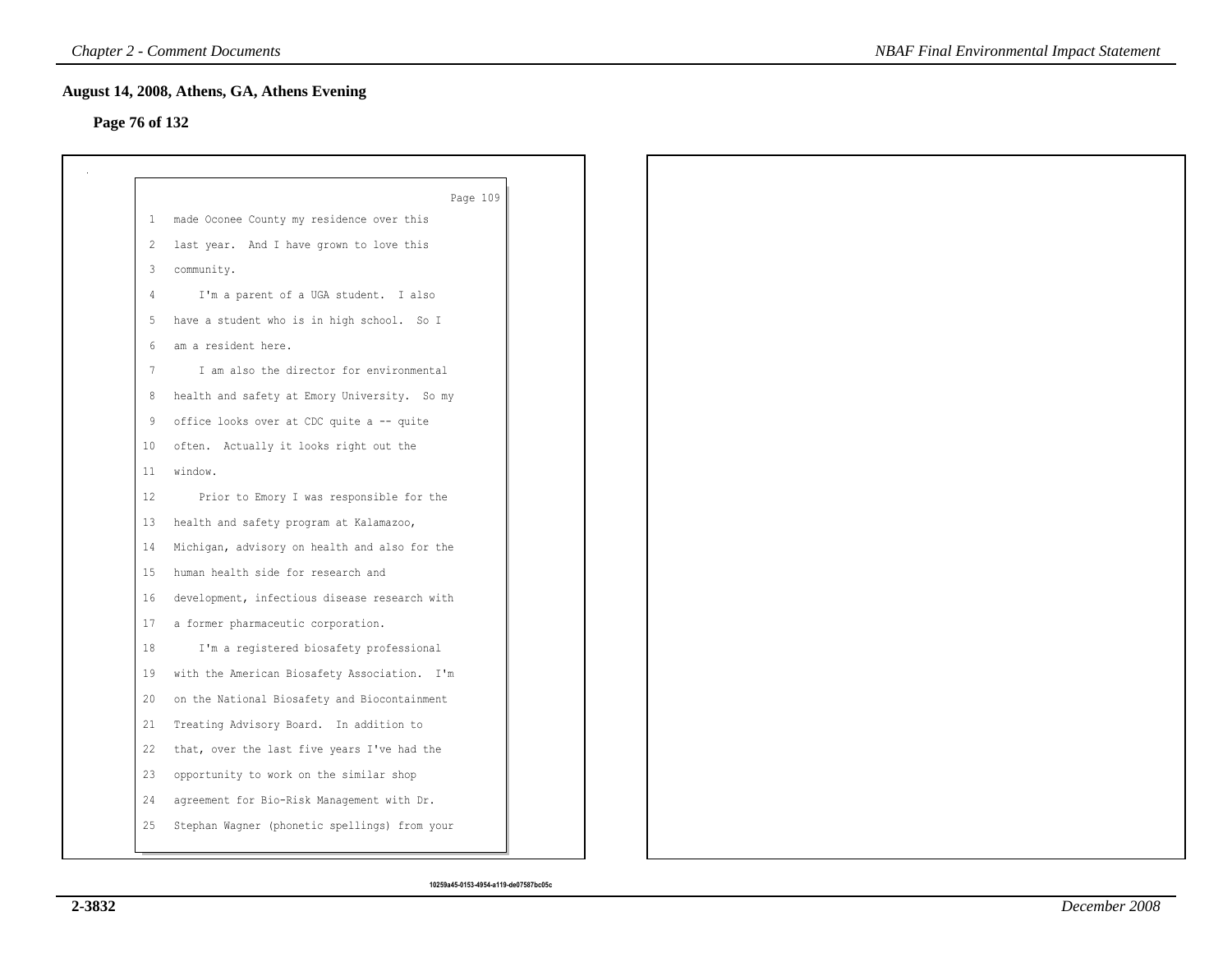# **Page 77 of 132**

|                 |                                                                                                                                          | <b>Chapter 2 - Comment Documents</b>                                                                                                                                                                                                                                                                                                                                                                                                                                                                                                                                                                                                                                                                                                                                                                                                                                                                                                                                                                 | <b>NBAF Final Environmental Impact Statement</b>                                                                                                                                                                                                                                                                                                                                                                                                                                                                                                                                                                                                                                                    |
|-----------------|------------------------------------------------------------------------------------------------------------------------------------------|------------------------------------------------------------------------------------------------------------------------------------------------------------------------------------------------------------------------------------------------------------------------------------------------------------------------------------------------------------------------------------------------------------------------------------------------------------------------------------------------------------------------------------------------------------------------------------------------------------------------------------------------------------------------------------------------------------------------------------------------------------------------------------------------------------------------------------------------------------------------------------------------------------------------------------------------------------------------------------------------------|-----------------------------------------------------------------------------------------------------------------------------------------------------------------------------------------------------------------------------------------------------------------------------------------------------------------------------------------------------------------------------------------------------------------------------------------------------------------------------------------------------------------------------------------------------------------------------------------------------------------------------------------------------------------------------------------------------|
|                 | Page 77 of 132                                                                                                                           | August 14, 2008, Athens, GA, Athens Evening                                                                                                                                                                                                                                                                                                                                                                                                                                                                                                                                                                                                                                                                                                                                                                                                                                                                                                                                                          |                                                                                                                                                                                                                                                                                                                                                                                                                                                                                                                                                                                                                                                                                                     |
| 1 1.0<br>2 24.2 | $\mathbf{1}$<br>2<br>3<br>4<br>5<br>6<br>7<br>$\,8\,$<br>9<br>10<br>11<br>12<br>13<br>14<br>15<br>16<br>17<br>18<br>19<br>20<br>21<br>22 | Page 110<br>sister facility in Winnipeg, Canada.<br>I know a little bit about these<br>facilities and how they're managed and how<br>they're designed. I'm also on the ballot<br>this year as one of two candidates for the<br>presidency of the American Biological Safety<br>Association.<br>It cannot be stressed enough the<br>importance of the mission of what you're<br>doing, the importance to our security, our<br>safety to this -- to community, let alone to<br>the United States and to -- actually to the<br>world. I applaud what you're doing. I've<br>seen multiple results of what you're doing.<br>And I'm here to support your effort in that.<br>I have been on many, many facility design<br>teams up through Level 3. And I understand<br>that when these facilities are designed and<br>managed appropriately they're some of the<br>safest facilities in the world. And I'm here<br>today to publicly support not only the<br>mission of NBAF but also for here in Athens. | Issue Code: 1.0<br>Comment No: 1<br>DHS notes the commentor's support for the proposed research that would be conducted within the<br>NBAF. DHS's mission is to study foreign animal and zoonotic (transmitted from animals to humans)<br>diseases that threaten our agricultural livestock and agricultural economy. The purpose of the NBAF<br>would be to develop tests to detect foreign animal and zoonotic diseases and develop vaccines (or<br>other countermeasures such as antiviral therapies) to protect agriculture and food systems in the<br>United States.<br>Comment No: 2<br>Issue Code: 24.2<br>DHS notes the commentor's support for the South Milledge Avenue Site Alternative. |
|                 | 23<br>24<br>25                                                                                                                           | Thank you.<br>MS. COGHILL: Thank you.<br>(Applause.)                                                                                                                                                                                                                                                                                                                                                                                                                                                                                                                                                                                                                                                                                                                                                                                                                                                                                                                                                 |                                                                                                                                                                                                                                                                                                                                                                                                                                                                                                                                                                                                                                                                                                     |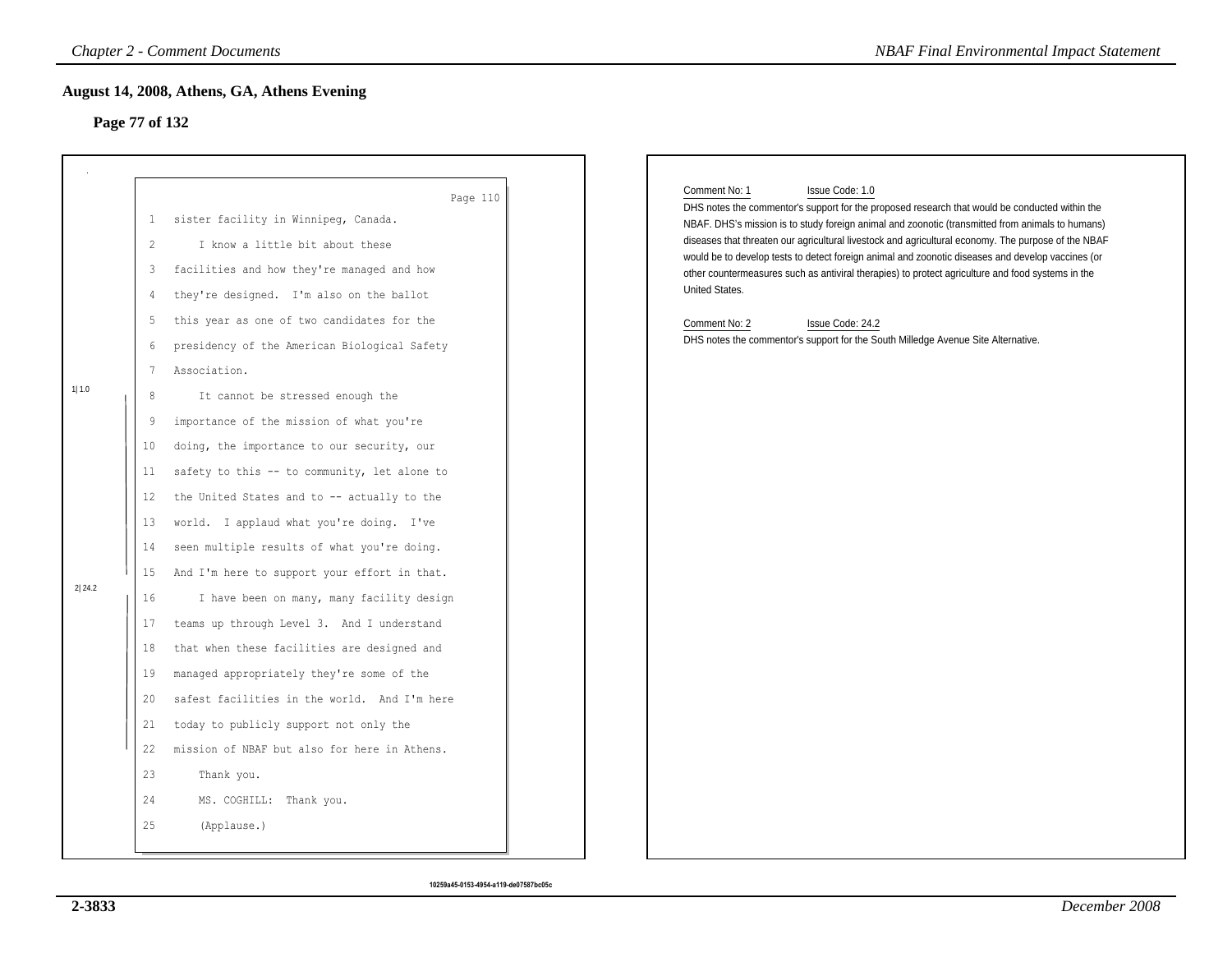#### **Page 78 of 132**

|                |                                                                            | <b>Chapter 2 - Comment Documents</b>                                                                                                                                                                                                                                                                                                                                                                                                                                                                                                                                                                 | <b>NBAF Final Environmental Impact Statement</b>                                                                         |
|----------------|----------------------------------------------------------------------------|------------------------------------------------------------------------------------------------------------------------------------------------------------------------------------------------------------------------------------------------------------------------------------------------------------------------------------------------------------------------------------------------------------------------------------------------------------------------------------------------------------------------------------------------------------------------------------------------------|--------------------------------------------------------------------------------------------------------------------------|
| Page 78 of 132 |                                                                            | August 14, 2008, Athens, GA, Athens Evening                                                                                                                                                                                                                                                                                                                                                                                                                                                                                                                                                          |                                                                                                                          |
|                | $\mathbf{1}$<br>2                                                          | Page 111<br>MS. COGHILL: Ken Starratt.<br>Ken will be followed by Paul Smith, John                                                                                                                                                                                                                                                                                                                                                                                                                                                                                                                   | Comment No: 1<br>Issue Code: 25.2<br>DHS notes the commentor's opposition to the South Milledge Avenue Site Alternative. |
|                | 3<br>4<br>5<br>6<br>7<br>8<br>9<br>10<br>11                                | Fischer, Tim Hollibaugh and Steven Meeks. If<br>y'all could make your way to the front of the<br>room. Thank you.<br>KEN STARRATT: Yeah. My name is Ken<br>Starratt. I am a building contractor from<br>Oconee County, although I do most of my<br>business here in Athens.<br>But I spent the last 25 years building a<br>homestead in Oconee County for my -- my                                                                                                                                                                                                                                   |                                                                                                                          |
| 1 25.2         | 12<br>13<br>14<br>15<br>16<br>17<br>18<br>19<br>20<br>21<br>22<br>23<br>24 | children, my family, I hope future<br>generations, grandchildren, great<br>grandchildren, keeping the family together,<br>if possible, the way they used to do it in<br>this country. And I live -- I make my own<br>electricity. I have a family garden. And we<br>live inside the six-mile infection zone.<br>And I'm really here to represent my -- my<br>five-year-old son, who's too young to speak<br>for himself. But rather than betray him I've<br>decided that -- and remain silent, I decided<br>I would speak out and let you people know<br>that the DHS and your laboratory are unwell |                                                                                                                          |
|                | 25                                                                         | come in this community. And --                                                                                                                                                                                                                                                                                                                                                                                                                                                                                                                                                                       |                                                                                                                          |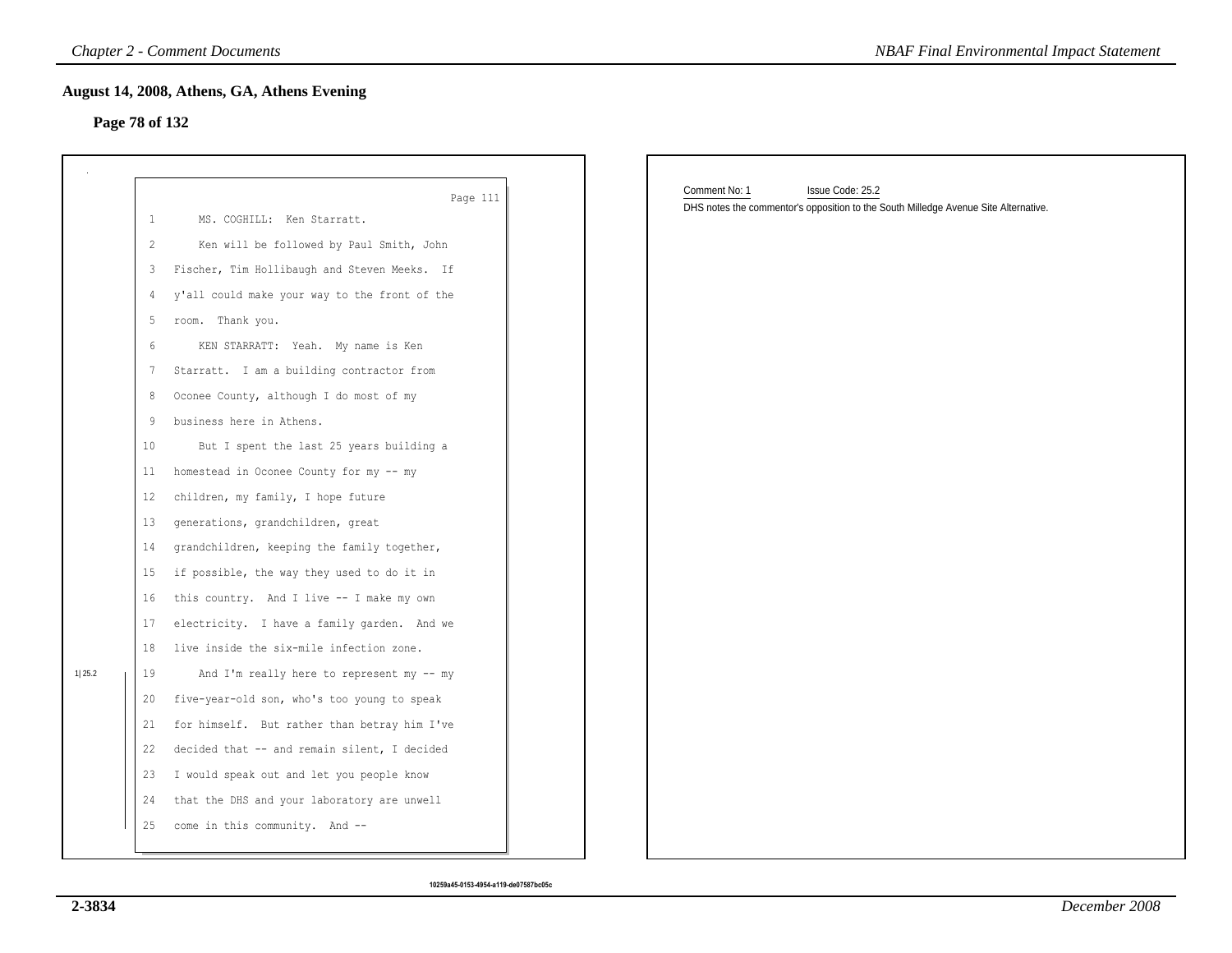# **Page 79 of 132**

|                  |                | August 14, 2008, Athens, GA, Athens Evening   |
|------------------|----------------|-----------------------------------------------|
| Page 79 of 132   |                |                                               |
|                  |                |                                               |
|                  |                | Page 112                                      |
|                  | $\mathbf{1}$   | (Applause.)                                   |
| cont.   1   25.2 | $\overline{2}$ | KEN STARRATT: -- if you choose this           |
|                  | 3              | site, Athens as your site, we will -- as      |
|                  | 4              | Grady said, we will begin litigation, endless |
|                  | 5              | litigation, to stop you. And if litigation    |
|                  | 6              | fails we will organize massive civil          |
|                  | 7              | disobedience. And I'm not talking about       |
|                  | 8              | people demonstrating in downtown Athens or a  |
|                  | 9              | couple of people chaining themselves to a     |
|                  | 10             | fence. I'm talking about a massive,           |
|                  | 11             | permanent occupation of the site.             |
|                  | 12             | I don't think you people realize the          |
|                  | 13             | opposition to this laboratory in this town.   |
|                  | 14             | There's a bit of complacency from an article  |
|                  | 15             | written two days that implied that Athens was |
|                  | 16             | not going to be the site. And I think it had  |
|                  | 17             | a bit of an effect on the number of people    |
|                  | 18             | that came out here today.                     |
|                  | 19             | But how many people here would stand up       |
|                  | 20             | and show that -- your opposition to the       |
|                  | 21             | project.                                      |
|                  | 22             | (Applause.)                                   |
|                  | 23             | KEN STARRATT: Okay. My point is that,         |
|                  | 24             | you know, I didn't see any of the county      |
|                  | 25             | commissioners stand up.                       |
|                  |                |                                               |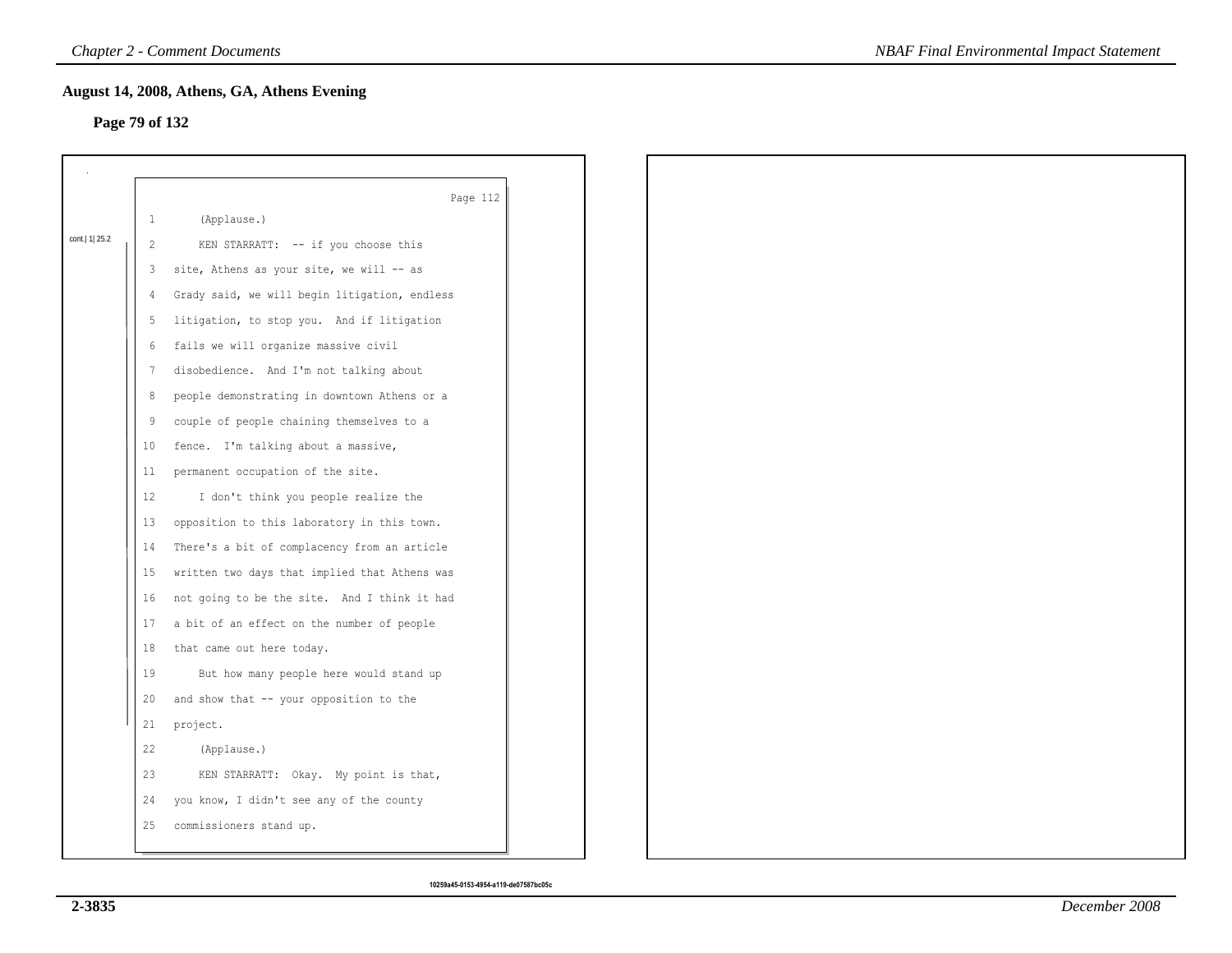# **Page 80 of 132**

|                |              | <b>Chapter 2 - Comment Documents</b>          | <b>NBAF Final Environmental Impact Statement</b>                                                                             |
|----------------|--------------|-----------------------------------------------|------------------------------------------------------------------------------------------------------------------------------|
|                |              | August 14, 2008, Athens, GA, Athens Evening   |                                                                                                                              |
| Page 80 of 132 |              |                                               |                                                                                                                              |
|                |              |                                               |                                                                                                                              |
|                |              | Page 113                                      | Comment No: 2<br>Issue Code: 5.2                                                                                             |
|                | $\mathbf{1}$ | Heidi? Anybody stand up from the county       | DHS notes the commentor's opposition to the five mainland site alternatives in favor of the Plum<br>Island Site Alternative. |
|                | 2            | commissioners?                                |                                                                                                                              |
|                | 3            | No.                                           |                                                                                                                              |
|                | 4            | Well, you know what I say. I say shame        |                                                                                                                              |
|                | 5            | on you for betraying your constituents, shame |                                                                                                                              |
|                | 6            | on you for betraying your children and your   |                                                                                                                              |
|                | 7            | grandchildren, because those are the people   |                                                                                                                              |
|                | 8            | who are going to be affected by this, future  |                                                                                                                              |
|                | 9            | generations.                                  |                                                                                                                              |
| 2 5.2          | 10           | What I say to you is take this thing back     |                                                                                                                              |
|                | 11           | to Plum Island, off the mainland, where it    |                                                                                                                              |
|                | 12           | belongs. It's the only logical thing to do.   |                                                                                                                              |
|                | 13           | You will be facing massive opposition in      |                                                                                                                              |
|                | 14           | this town. And maybe in some of the other     |                                                                                                                              |
|                | 15           | places you've chosen, too. But I think Plum   |                                                                                                                              |
|                | 16           | Island and I think everybody here agrees that |                                                                                                                              |
|                | 17           | Plum Island is the most logical, safest place |                                                                                                                              |
|                | 18           | off of the mainland.                          |                                                                                                                              |
|                | 19           | Thanks very much.                             |                                                                                                                              |
|                | 20           | (Applause.)                                   |                                                                                                                              |
|                | 21           | MS. COGHILL: Paul Smith.                      |                                                                                                                              |
|                | 22           | PAUL SMITH: My name is Paul Smith. I'm        |                                                                                                                              |
|                | 23           | a Ph.D. student here at the University of     |                                                                                                                              |
|                | 24           | Georgia.                                      |                                                                                                                              |
|                | 25           | I think that as scientists who work with      |                                                                                                                              |
|                |              |                                               |                                                                                                                              |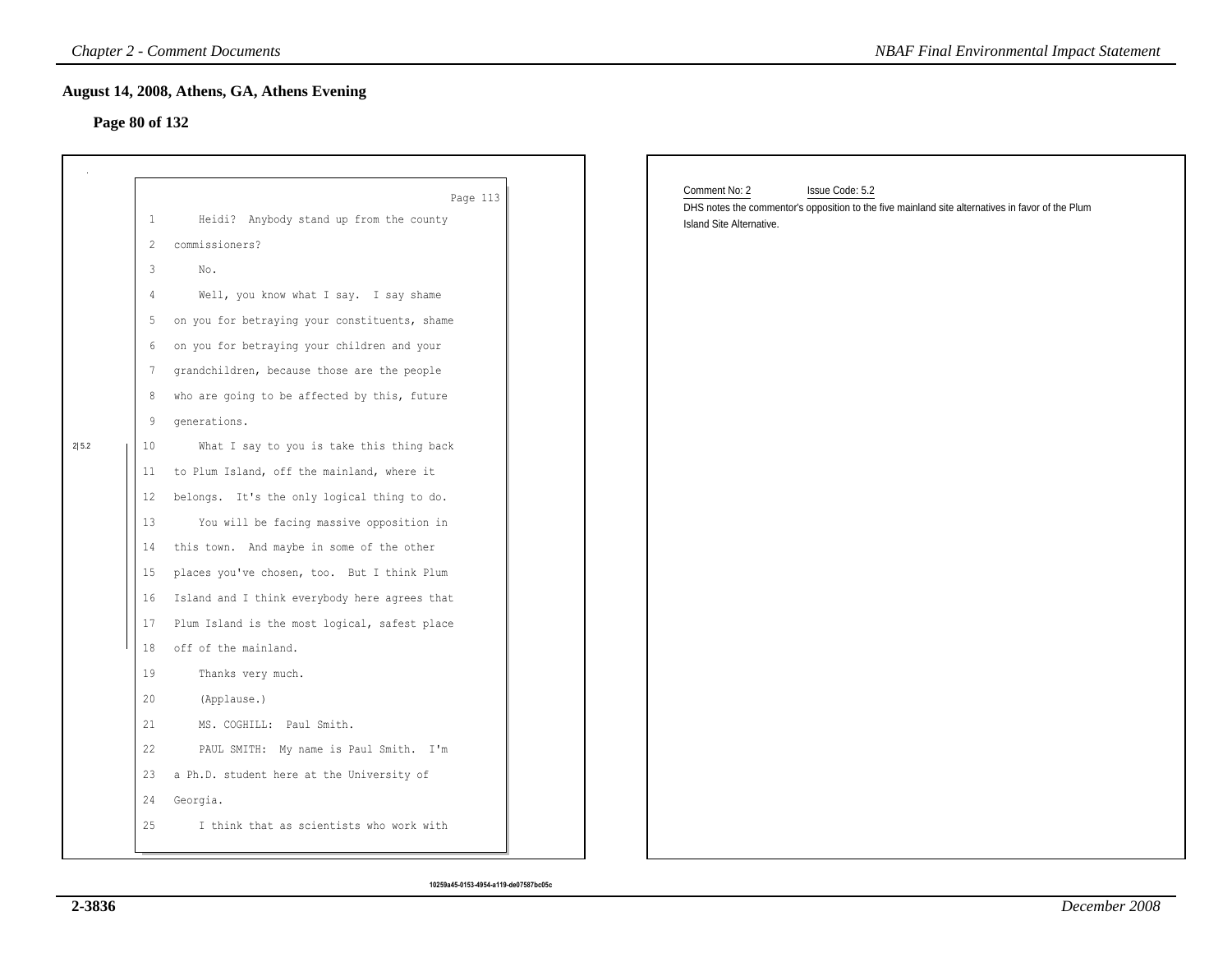# **Page 81 of 132**

|                  |                                                                                                                                           | <b>Chapter 2 - Comment Documents</b>                                                                                                                                                                                                                                                                                                                                                                                                                                                                                                                                                                                                                                                                                                                                                                                                                                                                                                                                                                                                                                                                                                                   | <b>NBAF Final Environmental Impact Statement</b>                                                                                                                                                                                                                                                                                                                                                                                                                                                                                                                                                                                                                                                                                                                                                                                                |
|------------------|-------------------------------------------------------------------------------------------------------------------------------------------|--------------------------------------------------------------------------------------------------------------------------------------------------------------------------------------------------------------------------------------------------------------------------------------------------------------------------------------------------------------------------------------------------------------------------------------------------------------------------------------------------------------------------------------------------------------------------------------------------------------------------------------------------------------------------------------------------------------------------------------------------------------------------------------------------------------------------------------------------------------------------------------------------------------------------------------------------------------------------------------------------------------------------------------------------------------------------------------------------------------------------------------------------------|-------------------------------------------------------------------------------------------------------------------------------------------------------------------------------------------------------------------------------------------------------------------------------------------------------------------------------------------------------------------------------------------------------------------------------------------------------------------------------------------------------------------------------------------------------------------------------------------------------------------------------------------------------------------------------------------------------------------------------------------------------------------------------------------------------------------------------------------------|
| Page 81 of 132   |                                                                                                                                           | August 14, 2008, Athens, GA, Athens Evening                                                                                                                                                                                                                                                                                                                                                                                                                                                                                                                                                                                                                                                                                                                                                                                                                                                                                                                                                                                                                                                                                                            |                                                                                                                                                                                                                                                                                                                                                                                                                                                                                                                                                                                                                                                                                                                                                                                                                                                 |
| 1 19.2<br>2 23.0 | 1<br>2<br>3<br>4<br>5<br>6<br>7<br>8<br>9<br>10<br>11<br>12<br>13<br>14<br>15<br>16<br>17<br>18<br>19<br>20<br>21<br>22<br>23<br>24<br>25 | Page 114<br>infectious diseases and who understand and<br>have experience in how these facilities work<br>we often overlook what -- how large of a<br>scary proposition it is to go to a community<br>and say we would like to put a facility here<br>and work with these infectious diseases.<br>These facilities are built and run with<br>multiple layers of safety protection to<br>prevent escape and exposure to the agents<br>that are being worked with there. This<br>begins at the administrative level by<br>limiting access to the facility to only those<br>who have extensive background investigations.<br>I know. I've worked at Plum Island. It<br>took over a year of them investigating me<br>before I could get clearance to work there.<br>Medical surveillance and personnel who<br>work at these facilities is an important part<br>of their program. The facility itself is<br>engineered in such a way that it's virtually<br>impossible for anything to escape from that<br>facility.<br>In addition, the people who are working<br>in this facility are trained. They wear<br>appropriate protective -- personal protective | Comment No: 1<br>Issue Code: 19.2<br>DHS notes the commentor's views on risk. DHS believes that experience shows that facilities utilizing<br>modern biocontainment technologies and safety protocols, such as would be employed in the design,<br>construction, and operation of the NBAF, would enable the NBAF to be safely operated with a<br>minimal degree of risk, regardless of the site chosen. The NBAF would have the levels of protection<br>and control required by applicable DHS security directives. A Threat and Risk Assessment<br>(designated as For Official Use Only) was prepared that evaluated site-specific security issues and<br>will be considered in the decision making process on whether or not the NBAF is built, and, if so,<br>where.<br>Comment No: 2<br>Issue Code: 23.0<br>See response to Comment No. 1. |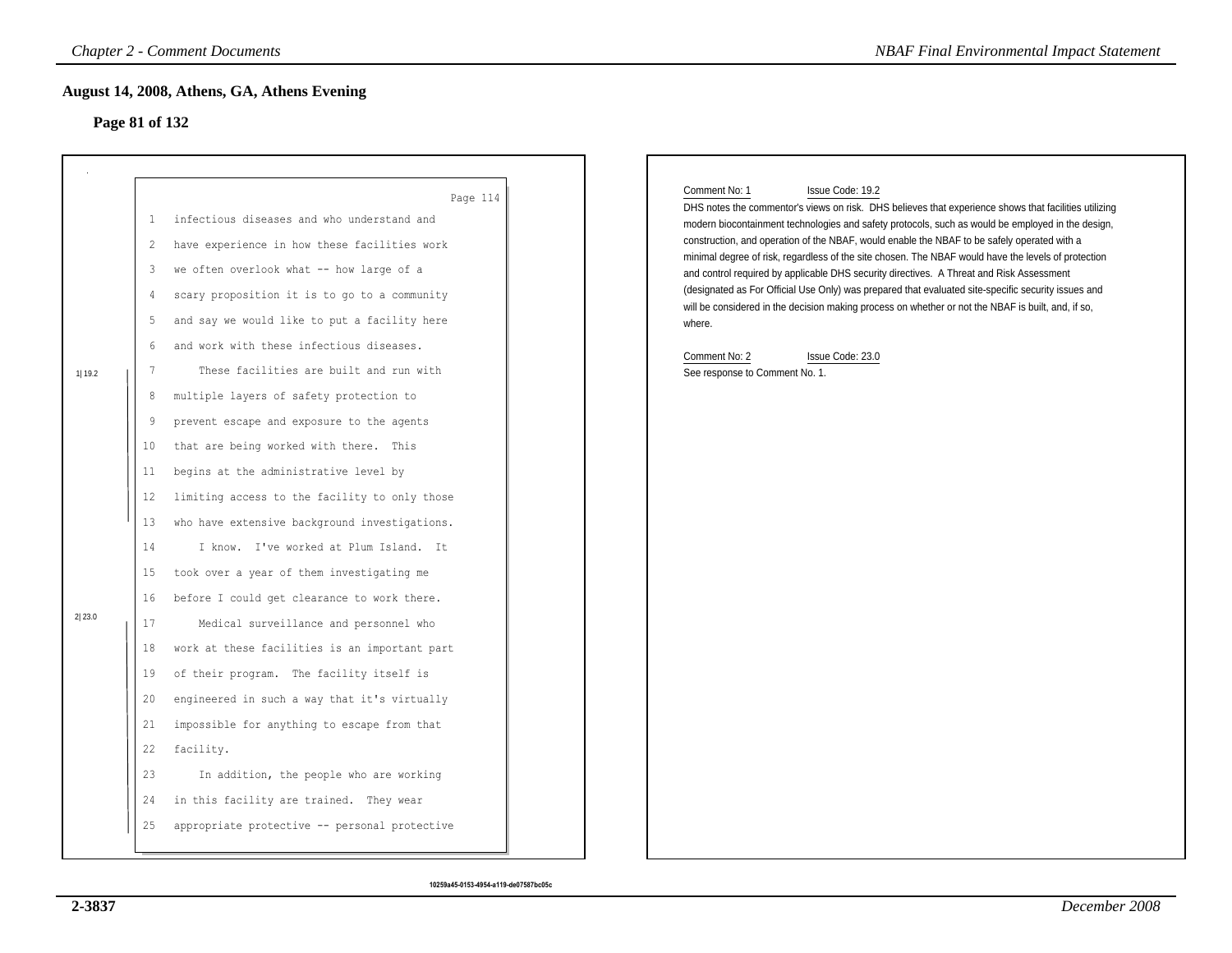### **Page 82 of 132**

|                |              | <b>Chapter 2 - Comment Documents</b>          | <b>NBAF Final Environmental Impact Statement</b>                                                                       |
|----------------|--------------|-----------------------------------------------|------------------------------------------------------------------------------------------------------------------------|
| Page 82 of 132 |              | August 14, 2008, Athens, GA, Athens Evening   |                                                                                                                        |
|                |              |                                               |                                                                                                                        |
|                |              |                                               |                                                                                                                        |
|                |              | Page 115                                      | Comment No: 1<br>Issue Code: 24.2                                                                                      |
| cont. 2 23.0   | $\mathbf{1}$ | equipment to minimize exposure to the agents  | DHS notes the commentor's support for the South Milledge Avenue Site Alternative.                                      |
|                | 2            | that they are working with. In addition, the  | Comment No: 2<br>Issue Code: 1.0                                                                                       |
|                | 3            | scientists who are working in this facility   | DHS notes the commentor's support for the proposed research that would be conducted within the<br>NBAF.                |
|                | 4            | are putting their family and their well-being |                                                                                                                        |
|                | 5            | and their careers on the line. Safe conduct   | Comment No: 3<br>Issue Code: 24.2<br>DHS notes the commentor's support for the South Milledge Avenue Site Alternative. |
|                | 6            | of the science that they are working is       |                                                                                                                        |
|                | 7            | necessary for their continued existence and   |                                                                                                                        |
|                | 8            | for the safety of their families.             |                                                                                                                        |
| 3 24.2         | 9            | Having experience working in these type       |                                                                                                                        |
|                | $10\,$       | of facilities, I know that this work can be   |                                                                                                                        |
|                | 11           | done safely. I believe that the work          |                                                                                                                        |
|                | 12           | proposed by NBAF is essential to the nation,  |                                                                                                                        |
|                | 13           | and I believe that the facility would be a    |                                                                                                                        |
|                | 14           | benefit to Athens.                            |                                                                                                                        |
|                | 15           | Thank you.                                    |                                                                                                                        |
|                | 16           | MS. COGHILL: Thank you.                       |                                                                                                                        |
|                | 17           | (Applause.)                                   |                                                                                                                        |
|                | 18           | MS. COGHILL: John Fischer.                    |                                                                                                                        |
| 1 24.2         | 19           | JOHN FISCHER: Thank you very much. I'm        |                                                                                                                        |
|                | 20           | John Fisher. I'm at the College of            |                                                                                                                        |
|                | 21           | Veterinarian Medicine. I'd like to voice my   |                                                                                                                        |
|                | 22           | strong support for bringing NBAF to Athens    |                                                                                                                        |
|                | 23           | Georgia. I'd like to line out some of the     |                                                                                                                        |
|                | 24           | reasons I feel this way.                      |                                                                                                                        |
| 2 1.0          | 25           | Number one, along with some of the other      |                                                                                                                        |
|                |              |                                               |                                                                                                                        |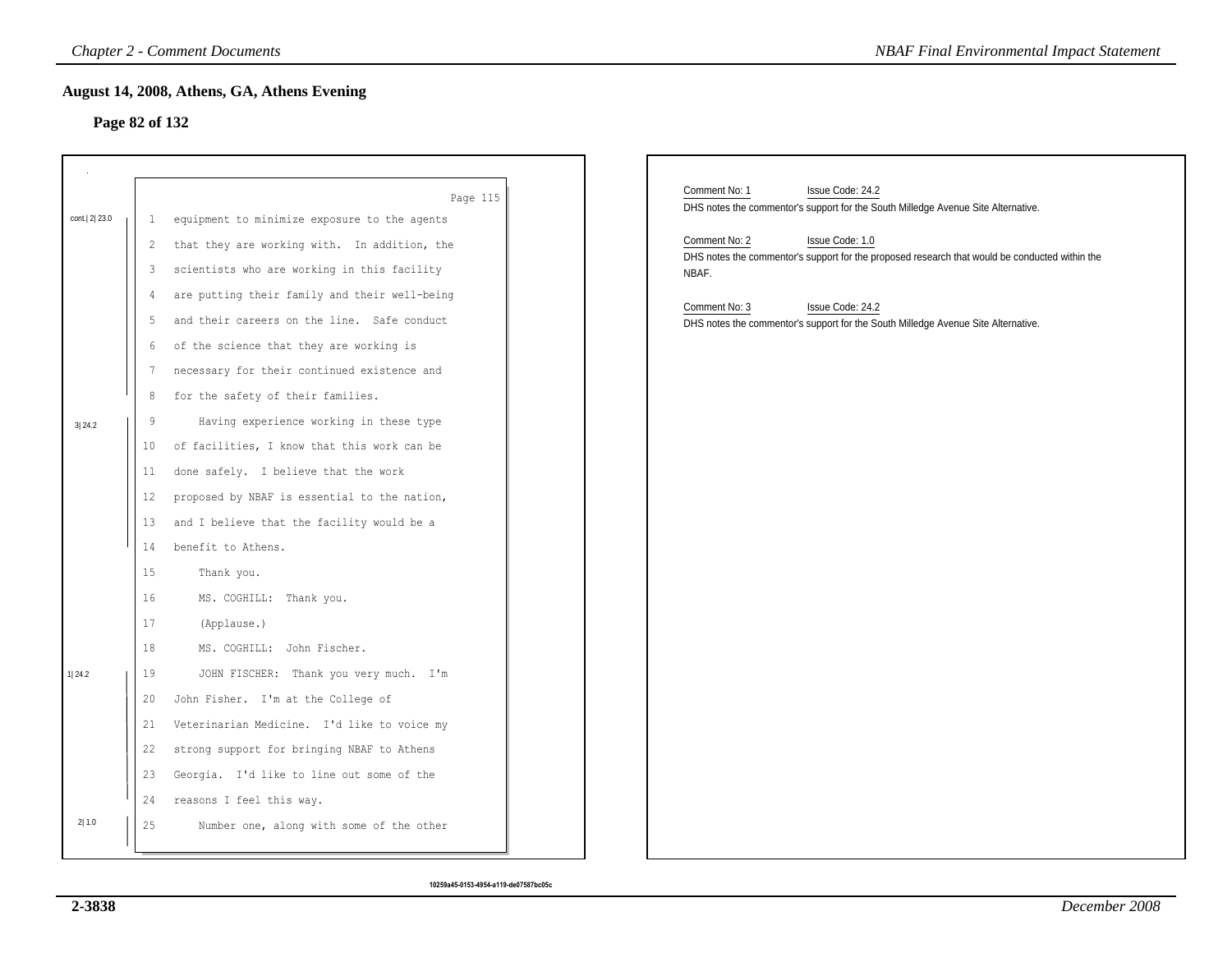### **Page 83 of 132**

|                  |    | August 14, 2008, Athens, GA, Athens Evening             |
|------------------|----|---------------------------------------------------------|
| Page 83 of 132   |    |                                                         |
|                  |    |                                                         |
|                  |    |                                                         |
| cont. 2 1.0      | 1  | Page 116<br>speakers tonight, I see the strong need for |
|                  | 2  | this facility, for -- particularly for                  |
|                  |    | foreign animal disease work, for research of            |
|                  | 3  |                                                         |
|                  | 4  | foreign animal diseases and for diagnostics             |
|                  | 5  | in recognizing foreign animal diseases and              |
|                  | 6  | training so people can recognize these                  |
|                  | 7  | diseases when they appear, because they will            |
|                  | 8  | appear sooner or later. It's not a matter of            |
|                  | 9  | if but when. We're going to see them.                   |
|                  | 10 | I've been fortunate enough to have been                 |
|                  | 11 | to Plum Island a number of times and received           |
|                  | 12 | the training and have had the opportunity to            |
|                  | 13 | go back and assist in instructing others with           |
|                  | 14 | this training. It's very important.                     |
| cont.   1   24.2 | 15 | Another reason I strongly support it                    |
|                  | 16 | coming to Athens is because of the                      |
|                  | 17 | collaborative opportunities that are here.              |
|                  | 18 | And I'm going to give an example.                       |
|                  | 19 | We've heard already about the ARS's                     |
|                  | 20 | Southeast Poultry Lab here in Athens. And we            |
|                  | 21 | have had, because of that opportunity,                  |
|                  | 22 | collaborations between the vet school and ARS           |
|                  | 23 | that have developed some of the key                     |
|                  | 24 | information on highly pathogen avian                    |
|                  | 25 | influenza and what it looks like in native              |
|                  |    |                                                         |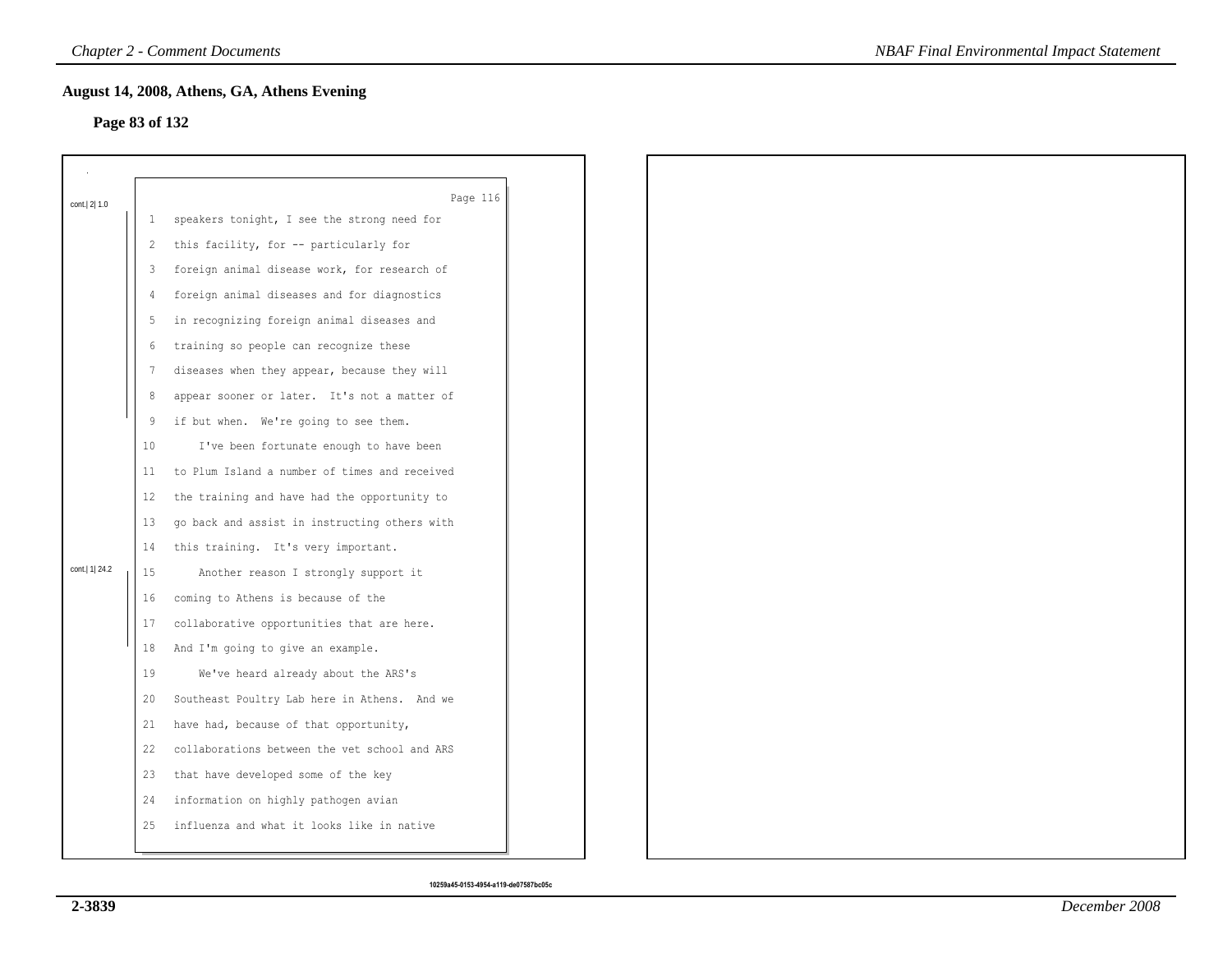#### **Page 84 of 132**

|                  |                 | August 14, 2008, Athens, GA, Athens Evening   |  |
|------------------|-----------------|-----------------------------------------------|--|
| Page 84 of 132   |                 |                                               |  |
|                  |                 |                                               |  |
|                  |                 | Page 117                                      |  |
|                  | $\mathbf{1}$    | wild birds in this country. And it helps      |  |
|                  | 2               | greatly in developing the diagnostics that    |  |
|                  | 3               | we're using to conduct surveillance as well   |  |
|                  | 4               | as the surveillance strategies that we use.   |  |
| cont.   1   24.2 | 5               | Finally, I'd like to say that the             |  |
|                  | 6               | opportunities I've had to work at Plum Island |  |
|                  | 7               | and with those researchers there has led me   |  |
|                  | 8               | to believe that they are wonderful people.    |  |
|                  | 9               | And I think, if you could agree with me here  |  |
|                  | 10 <sup>°</sup> | tonight, we have a very unique and passionate |  |
|                  | 11              | community here in Athens, and I think those   |  |
|                  | 12              | people would make a wonderful addition.       |  |
|                  | 13              | Thank you.                                    |  |
|                  | 14              | MS. COGHILL: Thank you, sir.                  |  |
|                  | 15              | (Applause.)                                   |  |
|                  | 16              | MS. COGHILL: Jim Hollibaugh.                  |  |
|                  | 17              | TIM HOLLIBAUGH: Good evening. Thank you       |  |
|                  | 18              | for letting me speak, and thank you for       |  |
|                  | 19              | taking your time to be here.                  |  |
|                  | 20              | My name's James Hollibaugh. I'm a             |  |
|                  | 21              | faculty member at the university in the       |  |
|                  | 22              | department of immunosciences and a            |  |
|                  | 23              | microbiologist/environmental scientist and,   |  |
|                  | 24              | oceanographer actually with 30 years of       |  |
|                  | 25              | professional experience. Over the course of   |  |
|                  |                 |                                               |  |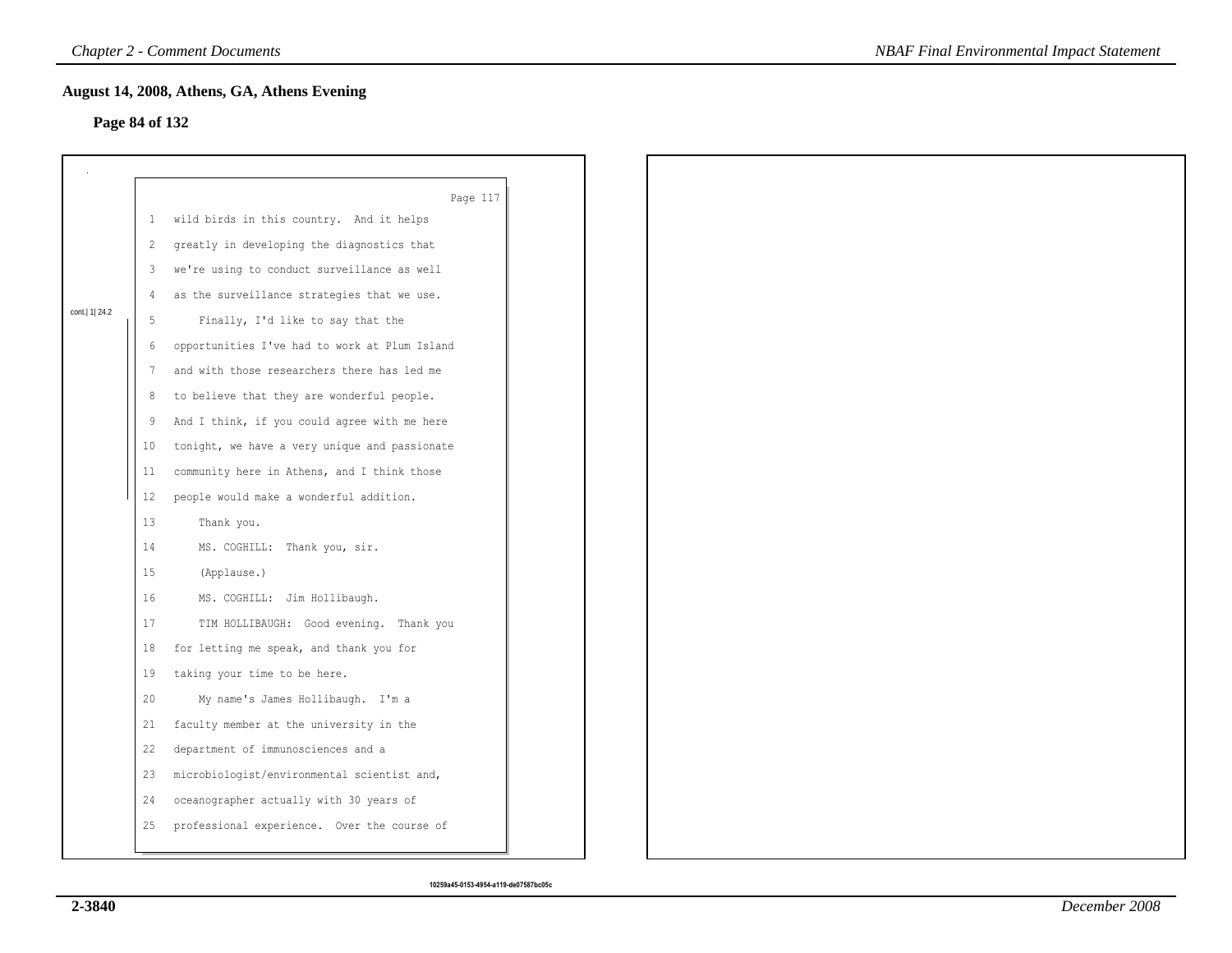# **Page 85 of 132**

|        |                                                        | <b>Chapter 2 - Comment Documents</b>                                                                                                                                                                                                                                                                                                                                                                                  | <b>NBAF Final Environmental Impact Statement</b>                                                                                                                                                                                                                                                                                                                                                                                                                                                                                                                                                                                                                                                                                                                                                                                                                                                                                                                 |
|--------|--------------------------------------------------------|-----------------------------------------------------------------------------------------------------------------------------------------------------------------------------------------------------------------------------------------------------------------------------------------------------------------------------------------------------------------------------------------------------------------------|------------------------------------------------------------------------------------------------------------------------------------------------------------------------------------------------------------------------------------------------------------------------------------------------------------------------------------------------------------------------------------------------------------------------------------------------------------------------------------------------------------------------------------------------------------------------------------------------------------------------------------------------------------------------------------------------------------------------------------------------------------------------------------------------------------------------------------------------------------------------------------------------------------------------------------------------------------------|
|        | Page 85 of 132                                         | August 14, 2008, Athens, GA, Athens Evening                                                                                                                                                                                                                                                                                                                                                                           |                                                                                                                                                                                                                                                                                                                                                                                                                                                                                                                                                                                                                                                                                                                                                                                                                                                                                                                                                                  |
| 1 4.2  | 1<br>$\overline{2}$<br>3<br>4<br>5<br>6<br>7<br>8<br>9 | Page 118<br>my career I've contributed to writing<br>environmental impact statements on a number<br>of large governmental and private sector<br>projects, and I've reviewed many more of<br>them.<br>I've read the EIS for this project, and<br>I've paid special attention to the<br>methodologies used to evaluate the potential<br>environmental impacts and the risks. And I                                      | Comment No: 1<br>Issue Code: 4.2<br>DHS notes the commentor's support for the basic conclusions of the NBAF EIS.<br>Issue Code: 15.2<br>Comment No: 2<br>DHS notes the commentor's statement. A discussion of the effects of the NBAF on property values<br>was included in Section 3.10, which concluded that there would be no expected adverse effect for<br>any of the sites. It is possible that with the relocation of highly skilled workers to the immediate area,<br>property values could increase due to an increase in demand, and there is no empirical evidence that<br>a facility such as the NBAF would reduce property values in the study area.<br>Comment No: 3<br>Issue Code: 1.0<br>DHS notes the commentor's support for NBAF. The risks and associated potential effects to human<br>health and safety were evaluated in Section 3.14 of the NBAF EIS. The risk of an accidental release<br>of a pathogen is extremely low for all sites. |
| 2 15.2 | 10<br>11<br>12<br>13<br>14<br>15<br>16<br>17<br>18     | agree with the basic conclusions of the study<br>that the NBAF facility in its operation will<br>have minor impacts that can be mitigated to<br>acceptable levels and that any risks to<br>health are negligible and acceptable.<br>I live in Athens, less than three miles<br>from the proposed site. So basically my<br>back yard. If the impact that CDC has had on<br>the surrounding Decatur neighborhood is any |                                                                                                                                                                                                                                                                                                                                                                                                                                                                                                                                                                                                                                                                                                                                                                                                                                                                                                                                                                  |
| 3 1.0  | 19<br>20<br>21<br>22<br>23<br>24<br>25                 | indication of what the impact might be on my<br>back yard, my back yard's going to get more<br>valuable.<br>I recognize that some of the people in<br>the community have concerns about this<br>facility. As a resident of Athens, I am much<br>more concerned about some of the risks                                                                                                                                |                                                                                                                                                                                                                                                                                                                                                                                                                                                                                                                                                                                                                                                                                                                                                                                                                                                                                                                                                                  |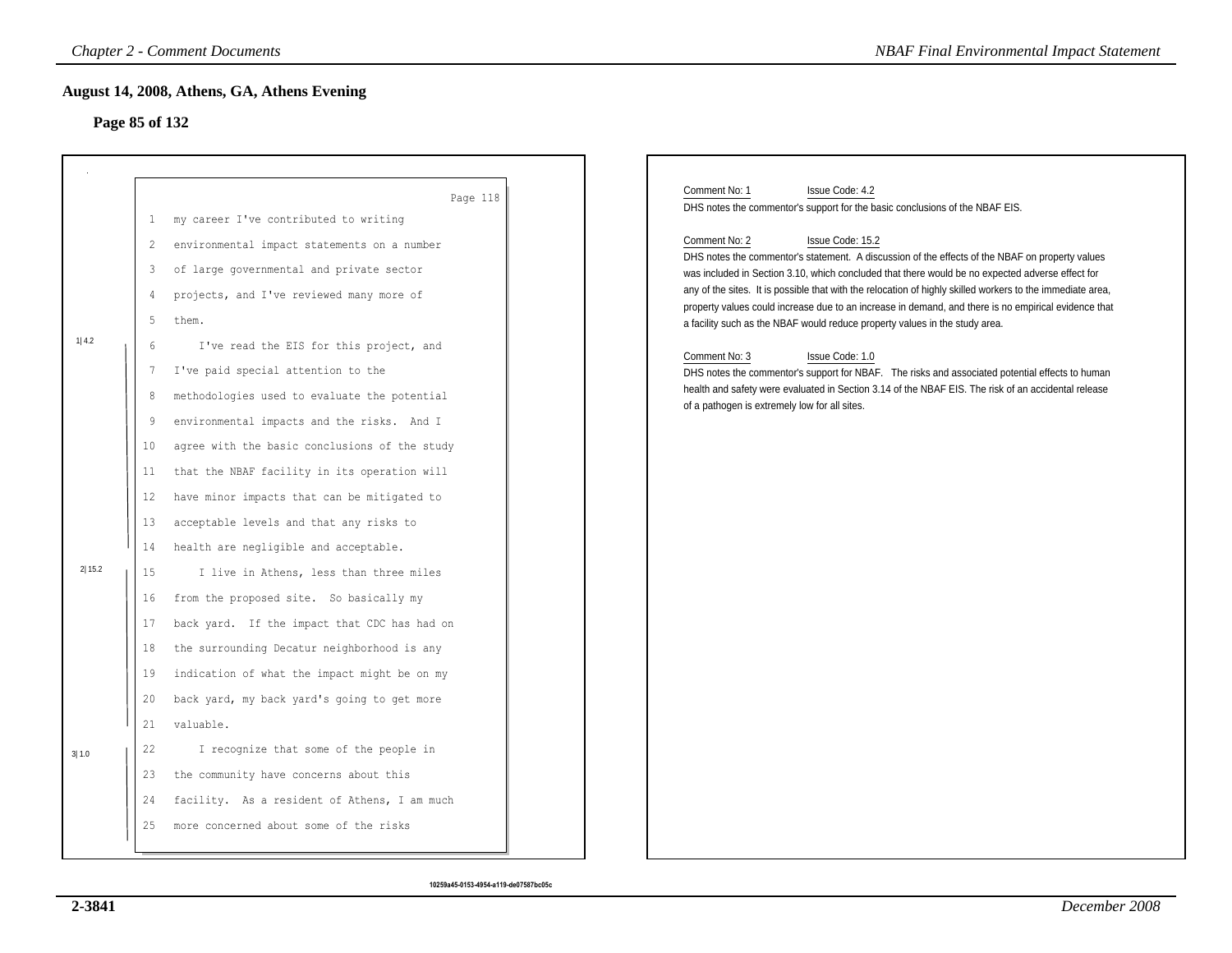# **Page 86 of 132**

|                |              | August 14, 2008, Athens, GA, Athens Evening   |  |
|----------------|--------------|-----------------------------------------------|--|
| Page 86 of 132 |              |                                               |  |
|                |              |                                               |  |
|                |              |                                               |  |
|                |              | Page 119                                      |  |
| cont. 3 1.0    | $\mathbf{1}$ | associated with very simple, everyday acts    |  |
|                | 2            | like driving around town than I am about the  |  |
|                | 3            | operation and siting of this facility. Of     |  |
|                | 4            | much greater concern to me, as a scientist,   |  |
|                | 5            | is the consequence of not building NBAF,      |  |
|                | 6            | regardless of where it may happen to be, at   |  |
|                | 7            | Athens or another site.                       |  |
|                | 8            | I travel a lot professionally. As an          |  |
|                | 9            | oceanographer I go to many places in the      |  |
|                | 10           | world, various research projects. And as a    |  |
|                | 11           | microbiologist I realize how hard it is to    |  |
|                | 12           | keep microbes and their vectors, the kinds    |  |
|                | 13           | that will be worked on at the NBAF facility,  |  |
|                | 14           | out of the country.                           |  |
| cont.   3  1.0 | 15           | It's not a matter -- as other people have     |  |
|                | 16           | said, it's not a matter of if we keep them    |  |
|                | 17           | out of the country, it is simply a matter of  |  |
|                | 18           | when they will be here. Whether they are      |  |
|                | 19           | introduced by accident, for example, as a     |  |
|                | 20           | traveler bringing back a keepsake, whether    |  |
|                | 21           | it's an undeclared shell or tortoise or       |  |
|                | 22           | something like that or a shipment of imported |  |
|                | 23           | projects -- products or intentionally by      |  |
|                | 24           | someone seeking to do us harm, they will get  |  |
|                | 25           | here. And we need the facilities and the      |  |
|                |              |                                               |  |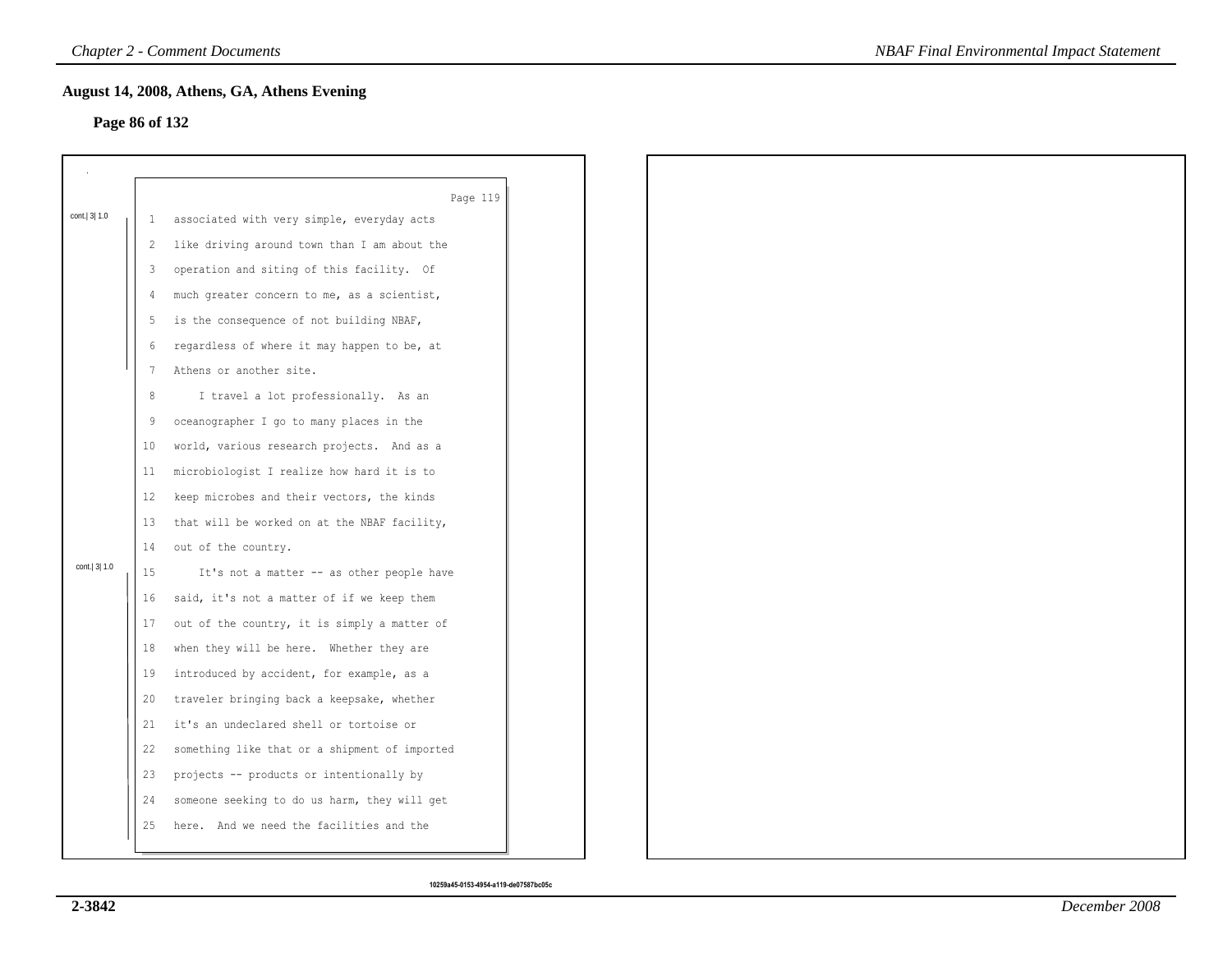#### **Page 87 of 132**

|             | <b>Chapter 2 - Comment Documents</b><br><b>NBAF Final Environmental Impact Statement</b> |                                                                                                                                                                                                                                                                                                                                                                                                                                                        |                                                                                                                                                                                                                                               |  |  |  |
|-------------|------------------------------------------------------------------------------------------|--------------------------------------------------------------------------------------------------------------------------------------------------------------------------------------------------------------------------------------------------------------------------------------------------------------------------------------------------------------------------------------------------------------------------------------------------------|-----------------------------------------------------------------------------------------------------------------------------------------------------------------------------------------------------------------------------------------------|--|--|--|
|             | August 14, 2008, Athens, GA, Athens Evening<br>Page 87 of 132                            |                                                                                                                                                                                                                                                                                                                                                                                                                                                        |                                                                                                                                                                                                                                               |  |  |  |
| cont. 3 1.0 | 1                                                                                        | Page 120<br>knowledge and the techniques and the tools to                                                                                                                                                                                                                                                                                                                                                                                              | Comment No: 1<br>Issue Code: 4.2<br>DHS notes the commentor's statement.                                                                                                                                                                      |  |  |  |
| 4 24.2      | 2<br>3<br>4<br>5                                                                         | fight them once they do.<br>As a nation we need this research, and I<br>welcome in it in my back yard.                                                                                                                                                                                                                                                                                                                                                 | Comment No: 2<br>Issue Code: 5.2<br>DHS notes the Senators' support for the South Milledge Avenue Site Alternative.<br>Comment No: 4<br>Issue Code: 24.2<br>DHS notes the commentor's support for the South Milledge Avenue Site Alternative. |  |  |  |
| 1 4.2       | 6<br>7<br>8<br>9<br>10<br>11<br>12<br>13<br>14<br>15<br>16<br>17                         | Thank you.<br>MS. COGHILL: Thank you, sir.<br>(Applause.)<br>MS. COGHILL: Steven Meeks is our next<br>speaker, followed by Brenda Rashleigh, Harry<br>Dickerson and Susan Hodges.<br>STEVEN MEEKS: Thank you, ma'am.<br>Good afternoon, gentlemen. Welcome to<br>Georgia.<br>I'm Stephen Meeks. I'm representing both<br>of Georgia's US senators, Johnny Isakson and<br>Saxby Chambliss. And I have a brief<br>statement to make, that we commend the |                                                                                                                                                                                                                                               |  |  |  |
| 2 5.2       | 18<br>19<br>20<br>21<br>22<br>23<br>24<br>25                                             | Department of Homeland Security for<br>continuing the public outreach for the NBAF<br>final sites. These forums have provided the<br>opportunity for the community and the public<br>to participate in a process to ensure that<br>all opinions and views are heard.<br>Senators Saxby Chambliss and Johnny<br>Isakson believe that this project is critical                                                                                           |                                                                                                                                                                                                                                               |  |  |  |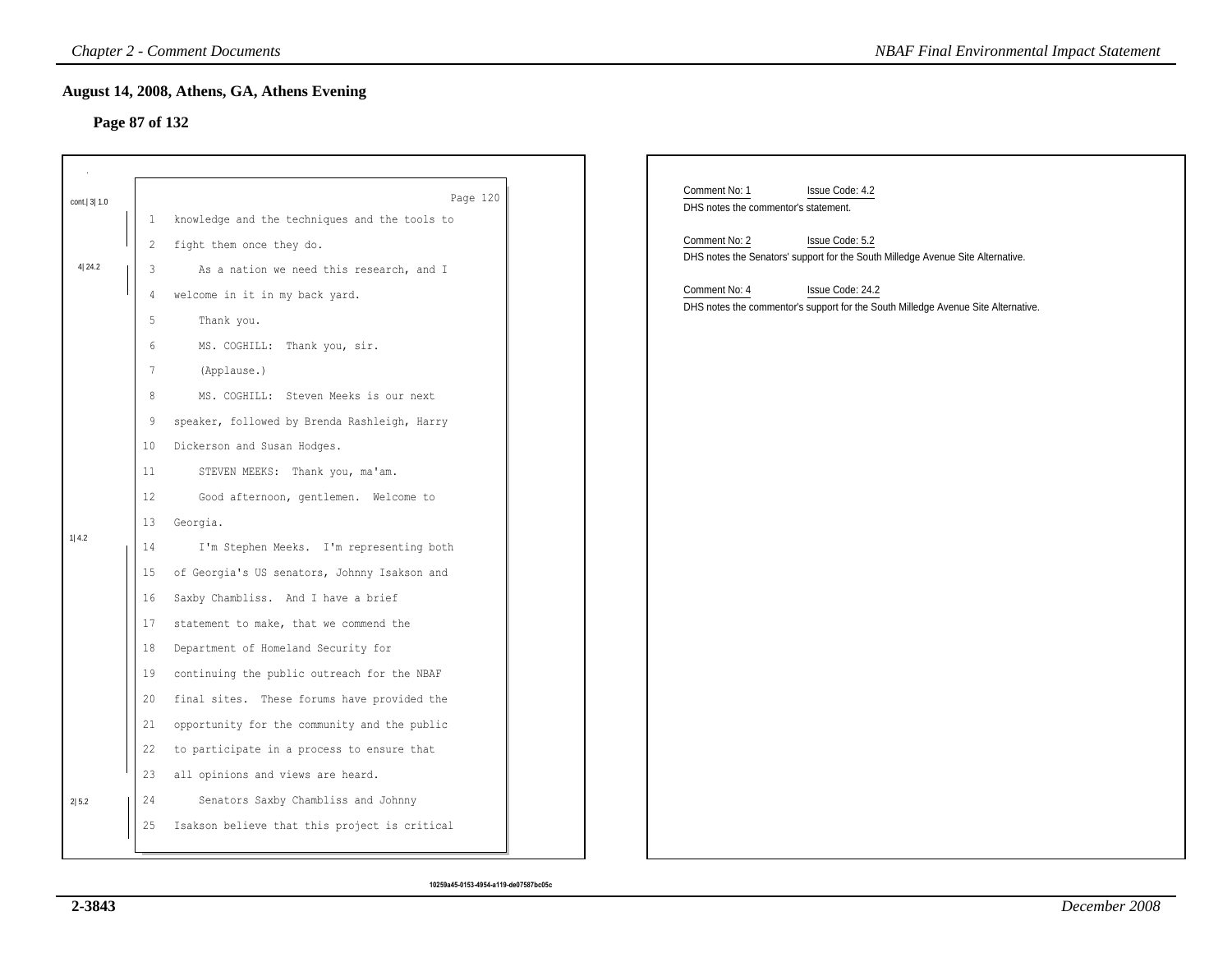#### **Page 88 of 132**

|             |                | <b>Chapter 2 - Comment Documents</b>                 | <b>NBAF Final Environmental Impact Statement</b>                                                                 |
|-------------|----------------|------------------------------------------------------|------------------------------------------------------------------------------------------------------------------|
|             | Page 88 of 132 | August 14, 2008, Athens, GA, Athens Evening          |                                                                                                                  |
| cont. 2 5.2 | Ι.             | Page 121<br>to our national security efforts and our | Comment No: 3<br>Issue Code: 24.2<br>DHS notes Senators' support for the South Milledge Avenue Site Alternative. |
|             | 2              | ability as a nation to deter and detect              |                                                                                                                  |
|             | 3              | incidents of agro-terrorism. The state of            |                                                                                                                  |
|             | 4              | Georgia already plays a critical role in the         |                                                                                                                  |
|             | 5              | field of animal research right here in               |                                                                                                                  |
|             | 6              | Athens, as well as infectious diseases at the        |                                                                                                                  |
|             | 7              | Center of Disease Control in Atlanta. Given          |                                                                                                                  |
|             | 8              | our experience in these areas of critical            |                                                                                                                  |
|             | 9              | importance, Georgia is honored to be a               |                                                                                                                  |
|             | 10             | finalist in the NBAF site; and we are                |                                                                                                                  |
|             | 11             | confident the DHS will find the City of              |                                                                                                                  |
|             | 12             | Athens to be a gracious host and an effective        |                                                                                                                  |
|             | 13             | partner.                                             |                                                                                                                  |
| 3 24.2      | 14             | In addition, Athens is an attractive                 |                                                                                                                  |
|             | 15             | location that will -- that will secure               |                                                                                                                  |
|             | 16             | necessary private industry support and               |                                                                                                                  |
|             | 17             | scientific expertise to fulfill the mission          |                                                                                                                  |
|             | 18             | of NBAF. The state of Georgia and the Athens         |                                                                                                                  |
|             | 19             | community stand ready to serve side by side          |                                                                                                                  |
|             | 20             | with our Department of Homeland Security.            |                                                                                                                  |
|             | 21             | Thank you.                                           |                                                                                                                  |
|             | 22             | MS. COGHILL: Thank you.                              |                                                                                                                  |
|             | 23             | (Applause.)                                          |                                                                                                                  |
|             | 24             | MS. COGHILL: Brenda Rashleigh.                       |                                                                                                                  |
|             | 25             | BRENDA RASHLEIGH: Hi. I'm Brenda                     |                                                                                                                  |
|             |                |                                                      |                                                                                                                  |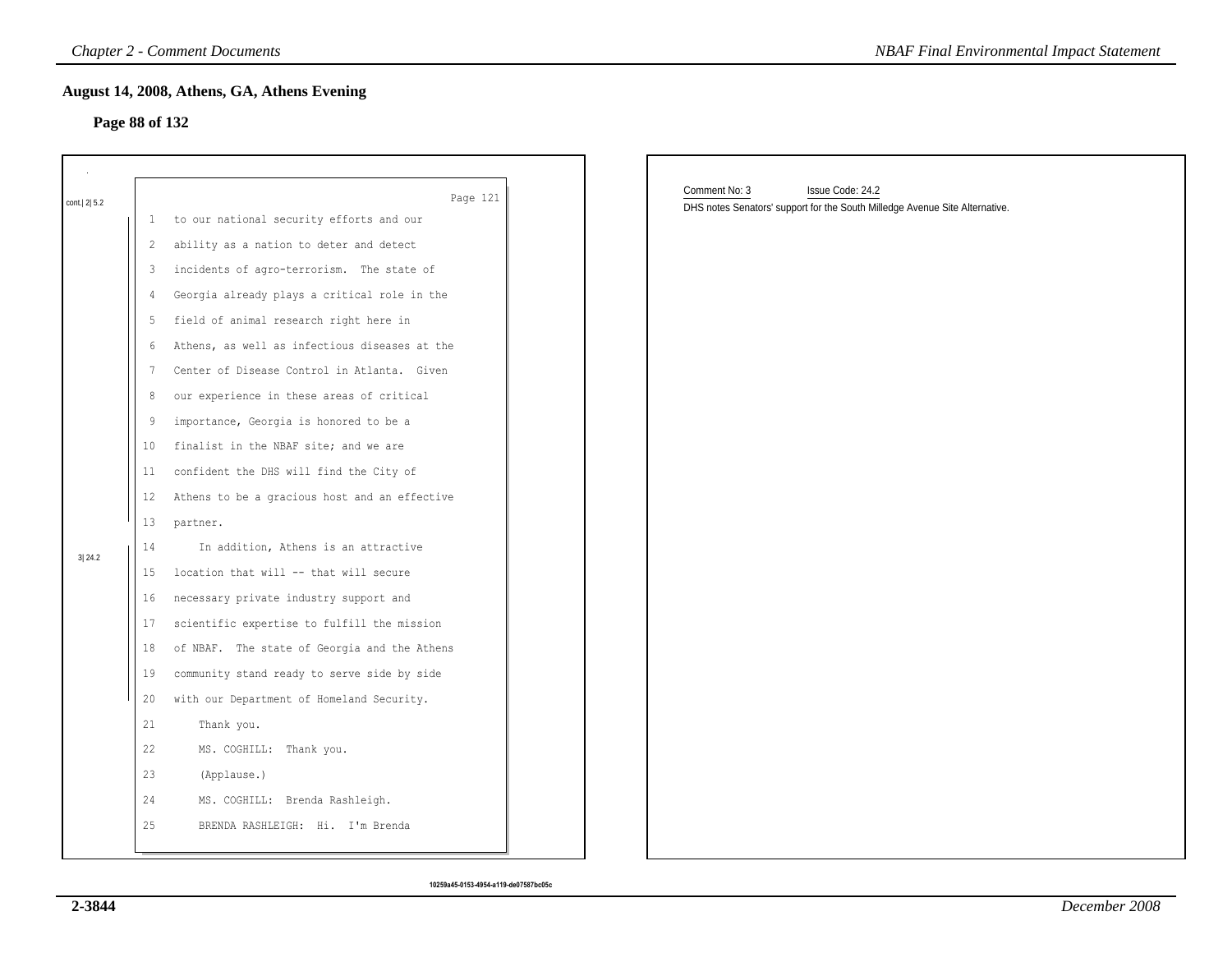# **Page 89 of 132**

| Comment No: 1<br>Issue Code: 25.2<br>DHS notes the commentor's opposition to the South Milledge Avenue Site Alternative based on risks<br>to the river. The NBAF would be designed and constructed using modern biocontainment<br>technologies, and operated by trained staff and security personnel to ensure the maximum level of<br>worker and public safety and least risk to the environment in accordance with all applicable federal,<br>state, and local laws and regulations.                                                                                                                                                                                                                                                                                                                                                                                                                                                                                                                                                                                                                                                                                                                                                                                                                    |
|-----------------------------------------------------------------------------------------------------------------------------------------------------------------------------------------------------------------------------------------------------------------------------------------------------------------------------------------------------------------------------------------------------------------------------------------------------------------------------------------------------------------------------------------------------------------------------------------------------------------------------------------------------------------------------------------------------------------------------------------------------------------------------------------------------------------------------------------------------------------------------------------------------------------------------------------------------------------------------------------------------------------------------------------------------------------------------------------------------------------------------------------------------------------------------------------------------------------------------------------------------------------------------------------------------------|
|                                                                                                                                                                                                                                                                                                                                                                                                                                                                                                                                                                                                                                                                                                                                                                                                                                                                                                                                                                                                                                                                                                                                                                                                                                                                                                           |
| Comment No: 2<br>Issue Code: 12.2<br>DHS notes the commentor's opinions. The NBAF EIS Section 3.7.3 describes the water resources at<br>the South Milledge Avenue Site alternative including potential construction and operational<br>consequences. A detailed geotechnical report will be prepared as part of the final design and<br>following the proposed NBAF final site selection. During the NBAF final design, avoidance,<br>minimization and mitigation will be further considered in efforts to address potential stream side<br>impacts.<br>Section 3.3.3.4 describes the Middle Oconee WWTP's sewage acceptance criteria that the NBAF<br>would have to meet. DHS acknowledges the regional drought conditions. DHS notes the<br>commentor's drought concerns and DHS acknowledges the drought conditions. As described in<br>Section 3.7.3.3.1, the NBAF at the South Milledge Avenue Site would use approximately 118,000<br>gallons per day of potable water approximately 0.76% of Athens 15.5 million gallons per day usage.<br>The NBAF potable water usage is comparable to 228 residential home's annual potable water usage.<br>Section 3.7.3.1.1 describes the potential potable water sources, the Middle and North Oconee Rivers<br>and the Jackson County Bear Creek Reservoir. |
|                                                                                                                                                                                                                                                                                                                                                                                                                                                                                                                                                                                                                                                                                                                                                                                                                                                                                                                                                                                                                                                                                                                                                                                                                                                                                                           |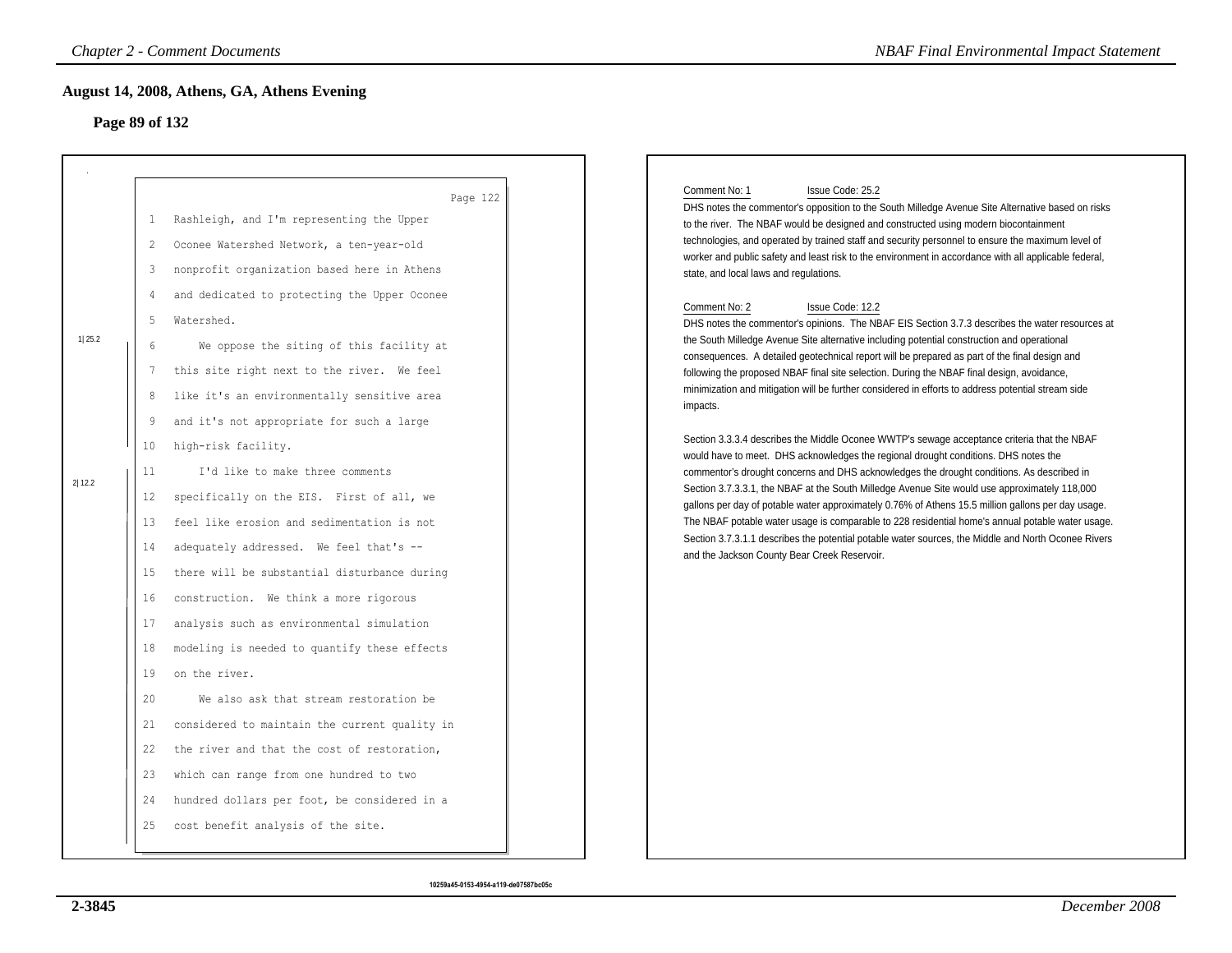# **Page 90 of 132**

|              |                                                                                                                                                                           | <b>Chapter 2 - Comment Documents</b>                                                                                                                                                                                                                                                                                                                                                                                                                                                                                                                                                                                                                                                                                                                                                                                                                                                                                                                                                                               | <b>NBAF Final Environmental Impact Statement</b>                                                                                                                                                                                                                                                                                                                                                                                                                                                                                                                                                                                                                                                                                                                                                                                                                                                                                                                                                                                                                                                                                                                                                                                                                                                                                                                                                                                                                                                                                                                                                                                                                                                                                                                                                                 |  |
|--------------|---------------------------------------------------------------------------------------------------------------------------------------------------------------------------|--------------------------------------------------------------------------------------------------------------------------------------------------------------------------------------------------------------------------------------------------------------------------------------------------------------------------------------------------------------------------------------------------------------------------------------------------------------------------------------------------------------------------------------------------------------------------------------------------------------------------------------------------------------------------------------------------------------------------------------------------------------------------------------------------------------------------------------------------------------------------------------------------------------------------------------------------------------------------------------------------------------------|------------------------------------------------------------------------------------------------------------------------------------------------------------------------------------------------------------------------------------------------------------------------------------------------------------------------------------------------------------------------------------------------------------------------------------------------------------------------------------------------------------------------------------------------------------------------------------------------------------------------------------------------------------------------------------------------------------------------------------------------------------------------------------------------------------------------------------------------------------------------------------------------------------------------------------------------------------------------------------------------------------------------------------------------------------------------------------------------------------------------------------------------------------------------------------------------------------------------------------------------------------------------------------------------------------------------------------------------------------------------------------------------------------------------------------------------------------------------------------------------------------------------------------------------------------------------------------------------------------------------------------------------------------------------------------------------------------------------------------------------------------------------------------------------------------------|--|
|              | Page 90 of 132                                                                                                                                                            | August 14, 2008, Athens, GA, Athens Evening                                                                                                                                                                                                                                                                                                                                                                                                                                                                                                                                                                                                                                                                                                                                                                                                                                                                                                                                                                        |                                                                                                                                                                                                                                                                                                                                                                                                                                                                                                                                                                                                                                                                                                                                                                                                                                                                                                                                                                                                                                                                                                                                                                                                                                                                                                                                                                                                                                                                                                                                                                                                                                                                                                                                                                                                                  |  |
| cont. 2 12.2 | $\mathbf{1}$<br>$\overline{c}$<br>3<br>$\overline{4}$<br>-5<br>6<br>7<br>8<br>9<br>10<br>11<br>12<br>13<br>14<br>15<br>16<br>17<br>18<br>19<br>20<br>21<br>22<br>23<br>24 | Page 123<br>Second, we ask that the risk of the<br>increased discharge of treated waste to our<br>rivers be considered in the EIS to ensure<br>that the standards and criteria are not<br>exceeded.<br>The treated waste can reduce oxygen in<br>streams and kills fish. This happened twice<br>last year, two fish kills last year due to<br>lack of water for dilution. And so we would<br>like this specifically addressed in the EIS<br>quantitatively.<br>Third, we feel like there's not enough<br>water to support this facility. On Page 3-35<br>there's two alternatives. The first one it<br>looks like will not meet peak flow<br>requirements, and the second one is not<br>recommended by ACC. So it seems to us that<br>there is really no workable solution.<br>We ask that the EIS include a<br>quantitative and comprehensive analysis of<br>water withdrawal within the context of all<br>the competing water uses and demands and the<br>future estimates of water resources for this<br>basin. | Comment No: 3<br>Issue Code: 13.2<br>DHS notes the commentor's concern regarding potential effects on aquatic species and water quality<br>at the South Milledge Avenue Site. As described in Section 3.15, best management practices and<br>requirements for a stormwater pollution prevention plan would mitigate potential erosion and<br>sedimentation impacts during the construction process, and low impact design (LID) features would<br>be used to minimize the potential for adverse impacts associated with stormwater runoff from the<br>completed facility. Preliminary LID measures that are being considered include pervious pavement in<br>both parking lots and pedestrian walkways, capturing and using roof runoff for landscape watering,<br>and grading parking lots to filter storm water through landscaped areas. As described in Section<br>3.3.3.1.4, sewage acceptance criteria and pretreatment requirements would apply to the wastewater<br>discharged from the proposed NBAF. The Athens-Clarke County Sewer Use Ordinance of 2007<br>provides limits on specific pollutant discharges to the Middle Oconee Wastewater Treatment Facility.<br>The NBAF would be designed and operated as necessary to comply with Athens-Clarke County<br>Middle Oconee Wastewater Treatment Facility criteria and avoid the discharge of potentially harmful<br>wastewater constituents. Implementation of approved erosion control measures, utilization of LID<br>storm water pollution prevention measures, and compliance with wastewater treatment standards<br>would prevent significant impacts on downstream aquatic resources such as the Middle Oconee<br>River. By minimizing stormwater runoff, LID techniques would minimize the potential for adverse<br>effects on flow regime. |  |
| 3 13.2       | 25                                                                                                                                                                        | Also, scientific literature recognizes                                                                                                                                                                                                                                                                                                                                                                                                                                                                                                                                                                                                                                                                                                                                                                                                                                                                                                                                                                             |                                                                                                                                                                                                                                                                                                                                                                                                                                                                                                                                                                                                                                                                                                                                                                                                                                                                                                                                                                                                                                                                                                                                                                                                                                                                                                                                                                                                                                                                                                                                                                                                                                                                                                                                                                                                                  |  |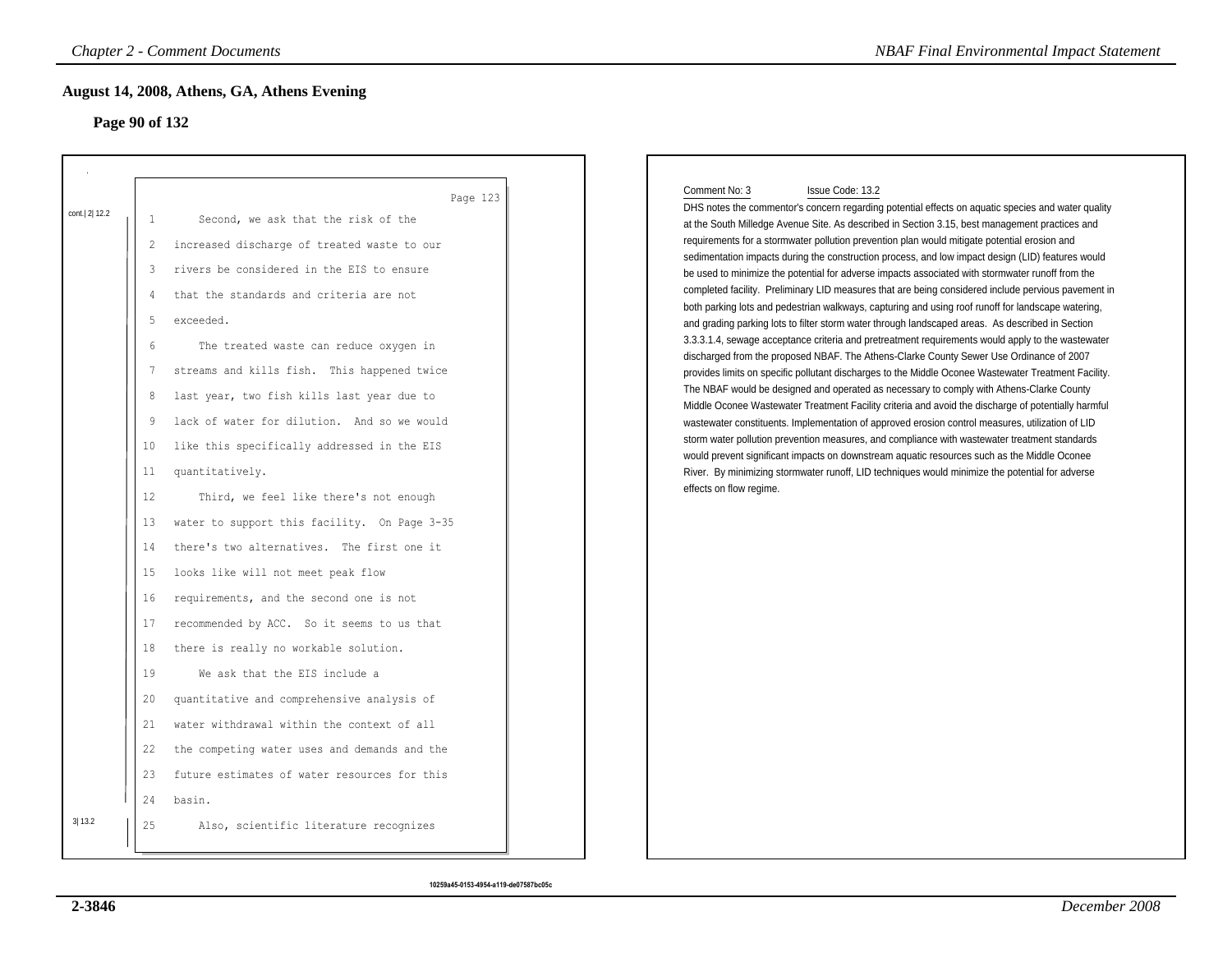#### **Page 91 of 132**

|                |                 | <b>Chapter 2 - Comment Documents</b>                 | <b>NBAF Final Environmental Impact Statement</b>                          |
|----------------|-----------------|------------------------------------------------------|---------------------------------------------------------------------------|
| Page 91 of 132 |                 | August 14, 2008, Athens, GA, Athens Evening          |                                                                           |
|                |                 |                                                      |                                                                           |
| cont. 3 13.2   | Ι.              | Page 124<br>the adverse impact of flow alteration on | Comment No: 1<br>Issue Code: 19.2<br>DHS notes the commentor's statement. |
|                | 2               | fish, on mussels, on amphibians. And we ask          |                                                                           |
|                | 3               | that the EIS specifically address the effect         |                                                                           |
|                | $\overline{4}$  | on the greater than one hundred species that         |                                                                           |
|                | 5               | live downstream.                                     |                                                                           |
|                | 6               | Thank you.                                           |                                                                           |
|                | $7\phantom{.0}$ | MS. COGHILL: Thank you.                              |                                                                           |
|                | 8               | (Applause.)                                          |                                                                           |
|                | 9               | MS. COGHILL: Harry Dickerson.                        |                                                                           |
|                | 10              | HARRY DICKERSON: Good evening. My name               |                                                                           |
|                | 11              | is Harry Dickerson. I'm a veterinarian on            |                                                                           |
|                | 12              | the Associate Team for Research and Graduate         |                                                                           |
|                | 13              | Affairs at the University of Georgia College         |                                                                           |
|                | 14              | of Veterinary Medicine.                              |                                                                           |
|                | 15              | I've lived and worked in Clarke County               |                                                                           |
|                | 16              | for 28 years. And my wife, Madeline, and I           |                                                                           |
|                | 17              | have raised both our kids in this community.         |                                                                           |
|                | 18              | I appreciate this opportunity to express my          |                                                                           |
|                | 19              | comments and opinions tonight. And I thank           |                                                                           |
|                | 20              | the DHS panel for the time they've put in            |                                                                           |
|                | 21              | this afternoon and this evening.                     |                                                                           |
| 1  19.2        | 22              | As you've heard this afternoon and this              |                                                                           |
|                | 23              | evening again, there's considerable concern          |                                                                           |
|                | 24              | among my neighbors here regarding safety and         |                                                                           |
|                | 25              | the risk to this community, both real and            |                                                                           |
|                |                 |                                                      |                                                                           |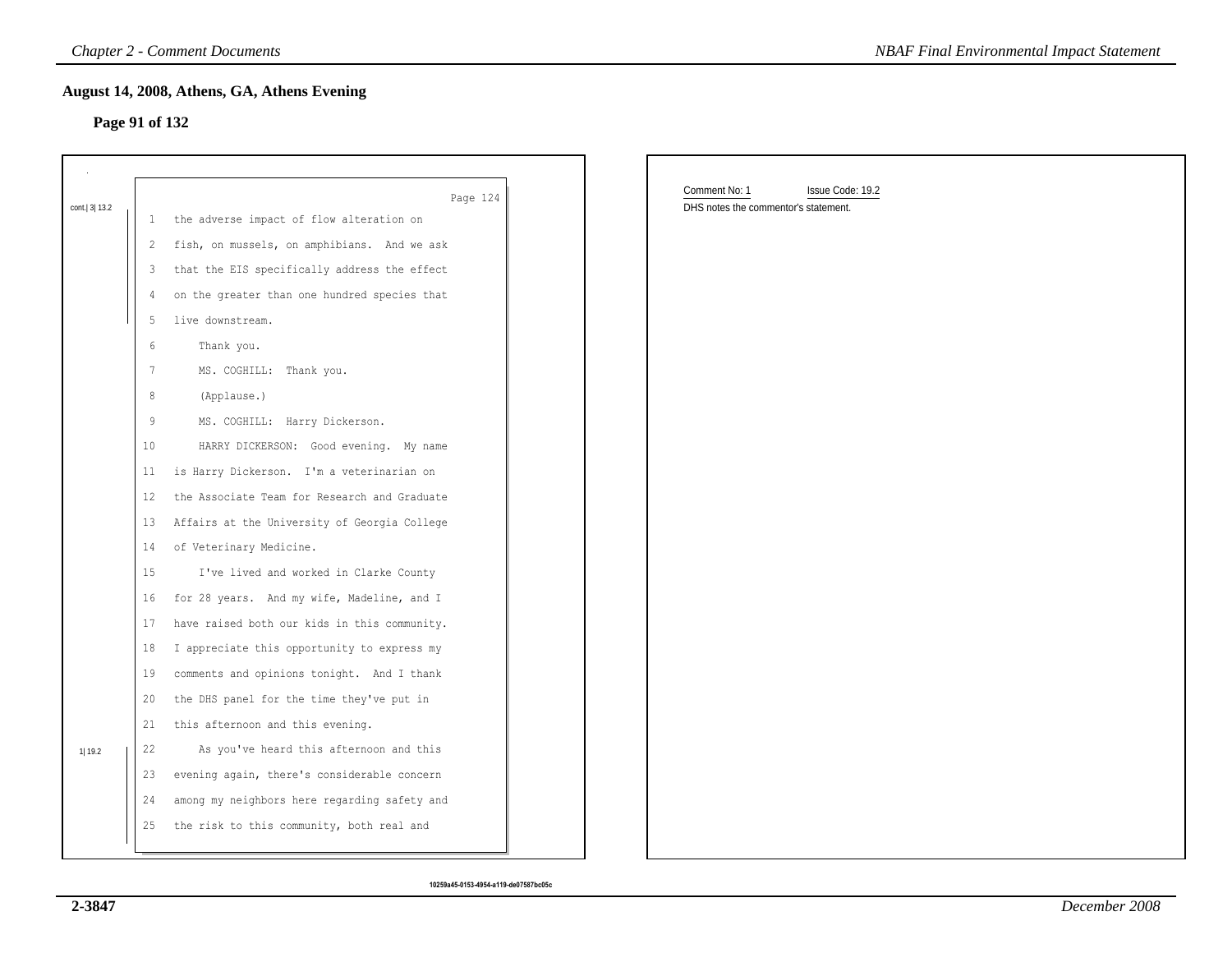### **Page 92 of 132**

|                 |                   | Page 125                                      |
|-----------------|-------------------|-----------------------------------------------|
| cont.   1  19.2 | $\mathbf{1}$      | perceived, associated with the study of       |
|                 | 2                 | infectious diseases. This is understandable.  |
|                 | 3                 | You should also know that I and others at     |
|                 | 4                 | the university have worked hard to address    |
|                 | 5                 | these concerns and to build an atmosphere of  |
|                 | 6                 | public confidence and trust, specifically     |
|                 | 7                 | regarding the Animal Health Research Center,  |
|                 | 8                 | one of only BSL-3 ag facilities in the        |
|                 | 9                 | country that's located on a university        |
|                 | 10 <sup>°</sup>   | campus, to my knowledge.                      |
|                 | 11                | We have openly discussed issues regarding     |
|                 | $12 \overline{ }$ | the costs, the construction and the operation |
|                 | 13                | of this BSL-3 ag facility. We conduct tours.  |
|                 | 14                | We hold public meetings. And we engage in     |
|                 | 15                | many one-on-one conversations with concerned  |
|                 | 16                | individuals in this community. We continue    |
|                 | 17                | to communicate operational issues and         |
|                 | 18                | research initiatives through our Community    |
|                 | 19                | Liaison Committee which was founded -- or     |
|                 | 20                | set up in 2004.                               |
|                 | 21                | I commend our elected community leaders       |
|                 | 22                | who have availed themselves of these          |
|                 | 23                | opportunities and as a result have better     |
|                 | 24                | understanding of these facilities and what we |
|                 | 25                | do in them. As a result I feel personally     |
|                 |                   |                                               |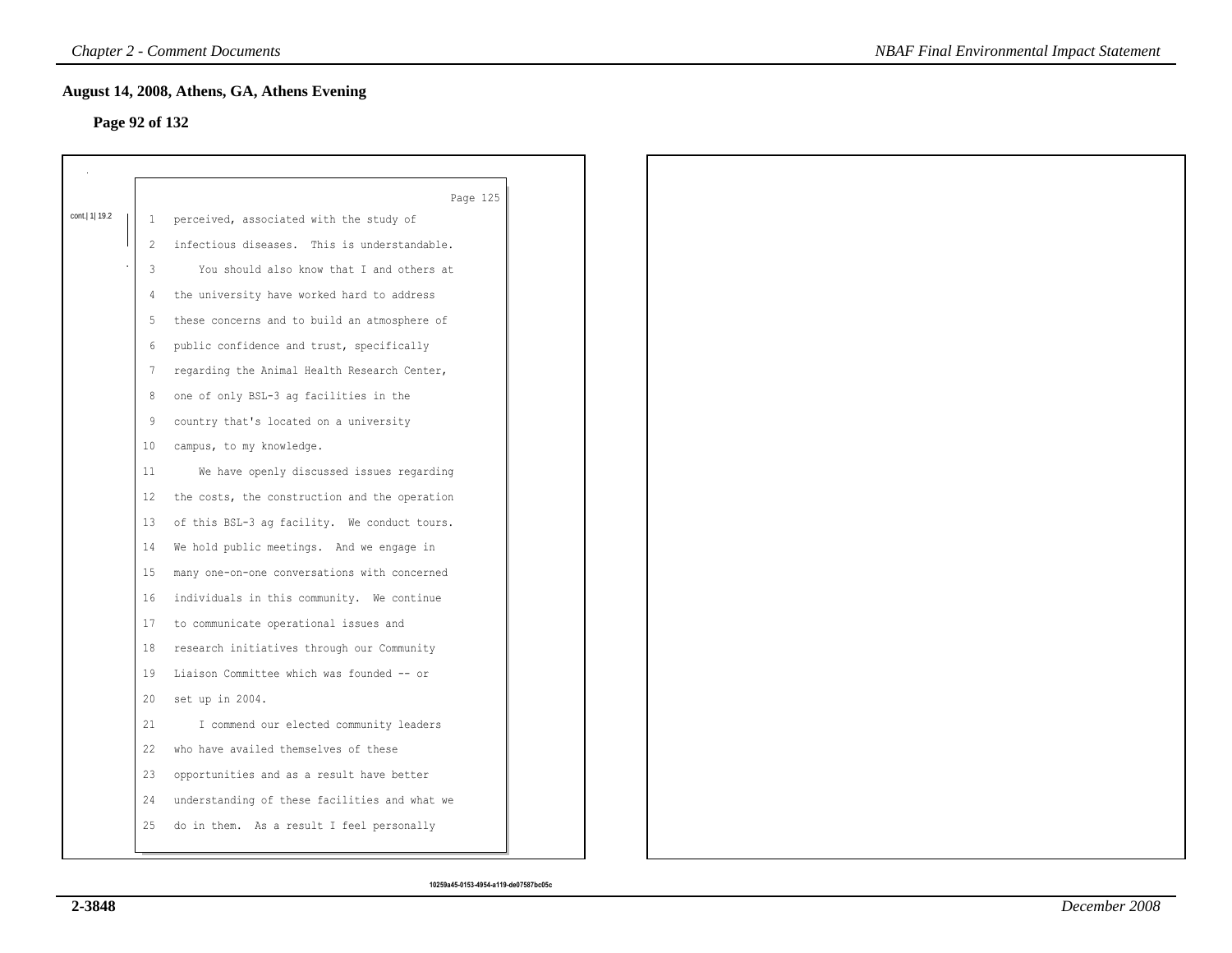# **Page 93 of 132**

|                 |                                                                                                     | <b>Chapter 2 - Comment Documents</b>                                                                                                                                                                                                                                                                                                                                                                                                                                                                                                                                                                                                                                                                                            | <b>NBAF Final Environmental Impact Statement</b>                                                                                                                                                                                                                                                                                                                                                     |  |  |
|-----------------|-----------------------------------------------------------------------------------------------------|---------------------------------------------------------------------------------------------------------------------------------------------------------------------------------------------------------------------------------------------------------------------------------------------------------------------------------------------------------------------------------------------------------------------------------------------------------------------------------------------------------------------------------------------------------------------------------------------------------------------------------------------------------------------------------------------------------------------------------|------------------------------------------------------------------------------------------------------------------------------------------------------------------------------------------------------------------------------------------------------------------------------------------------------------------------------------------------------------------------------------------------------|--|--|
|                 | August 14, 2008, Athens, GA, Athens Evening<br>Page 93 of 132                                       |                                                                                                                                                                                                                                                                                                                                                                                                                                                                                                                                                                                                                                                                                                                                 |                                                                                                                                                                                                                                                                                                                                                                                                      |  |  |
| 2 24.2<br>3 5.2 | $\mathbf{1}$<br>2<br>3<br>4<br>5<br>6<br>7<br>8<br>9<br>10<br>11<br>$12 \,$<br>13<br>14<br>15<br>16 | Page 126<br>confident that they can make informed<br>decisions with regard to NBAF.<br>I am a proponent of NBAF because I feel<br>its benefits to agriculture, public health<br>and our environment are immense and far<br>outweigh the minimal risk associated with<br>doing this type of research. The Draft<br>Environmental Impact Statement that you have<br>provided puts to rest my concerns and -- with<br>locating the lab here in Georgia.<br>And I think there have been other issues<br>that have been raised here that I think<br>you're going to take seriously concerning<br>water uses and other issues. I believe that<br>the opportunities that Athens affords for<br>doing the best science are exceptional. | Comment No: 2<br>Issue Code: 24.2<br>DHS notes the commentor's support for the South Milledge Avenue Site Alternative.<br>Comment No: 3<br>Issue Code: 5.2<br>DHS notes the commentor's statement. DHS gave equal consideration to all comments, regardless<br>of how or where they were received. All comments received during the public comment periods have<br>been considered in this NBAF EIS. |  |  |
|                 | 17<br>18<br>19<br>20<br>21<br>22<br>23<br>24<br>25                                                  | Thank you.<br>MS. COGHILL: Thank you.<br>(Applause.)<br>MS. COGHILL: Susan Hodges.<br>SUSAN HODGES: Good evening. Thank you<br>for this opportunity.<br>I don't represent an organization. I'm a<br>resident of the Clarke County. I have a<br>master's degree in plant pathology. I'm                                                                                                                                                                                                                                                                                                                                                                                                                                          |                                                                                                                                                                                                                                                                                                                                                                                                      |  |  |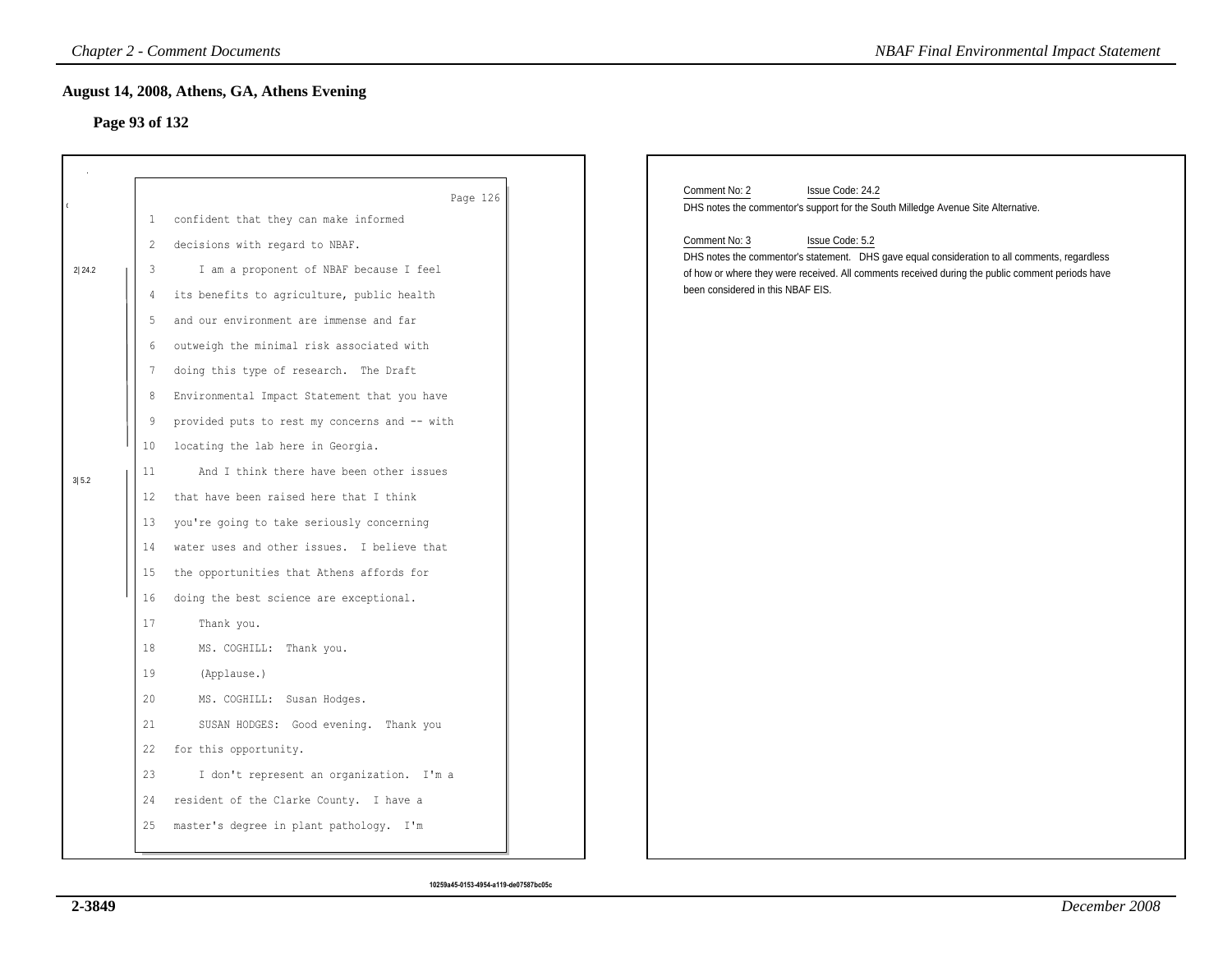# **Page 94 of 132**

|        |                | <b>Chapter 2 - Comment Documents</b>                 | <b>NBAF Final Environmental Impact Statement</b>                                                                                                                                                             |
|--------|----------------|------------------------------------------------------|--------------------------------------------------------------------------------------------------------------------------------------------------------------------------------------------------------------|
|        | Page 94 of 132 | August 14, 2008, Athens, GA, Athens Evening          |                                                                                                                                                                                                              |
|        |                |                                                      |                                                                                                                                                                                                              |
|        | $\mathbf{1}$   | Page 127<br>married to a research scientist in plant | Comment No: 1<br>Issue Code: 25.2<br>DHS notes the commentor's opposition to the South Milledge Avenue Site Alternative.                                                                                     |
|        | 2              | pathology at the university . So I have some         | Comment No: 2<br>Issue Code: 13.2                                                                                                                                                                            |
|        | 3              | understanding of research and procedures.            | DHS notes the commentor's concern and acknowledges the proximity of the South Milledge Avenue                                                                                                                |
| 1 25.2 |                |                                                      | Site to the State Botanical Garden and the Oconee River. As described in Section 3.8.3.1.1 of the<br>NBAF EIS, 80% of the site consists of pasture, and the adjacent lands consist of forested lands and     |
|        | 4              | I came here tonight with an open mind. I             | small, perennial headwater streams. Approximately 30 acres of open pasture, 0.2 acres of forested                                                                                                            |
|        | 5              | came and I read the posters and I asked              | habitat, and less than 0.1 acres of wetlands would be affected by the NBAF. However, construction                                                                                                            |
|        | 6              | questions, and I've listened all evening.            | and normal operations of the NBAF would have no direct impact on the State Botanical Garden as<br>indicated in Sections 3.8.3.2 and 3.8.3.3. Only minimal indirect effects would occur from operations       |
|        | -7             | And while -- completely aside from whether           | due to increases in light and noise. As described in Section 3.8.3.2.2, impacts to a headwater stream                                                                                                        |
|        | 8              | NBAF is a good idea or not, nothing I have           | would impact aquatic resources within a 50-foot reach. However, a properly designed road crossing                                                                                                            |
|        | 9              | heard tonight has convinced me that this site        | would have little or no adverse effect on downstream aquatic resources. The impacted stream, which<br>extends into the fenced pasture, has been severely impacted by loss of buffering vegetation and        |
|        | 10             | in Athens is in any way an appropriate site          | erosion and sedimentation. If the final design plan does not avoid stream impacts, DHS would                                                                                                                 |
| 2 13.2 | 11             | for this facility. The drawbacks of                  | consider restoration of the unaffected stream segments as mitigation for the impacts. As described in<br>Section 3.8.3.2.3, best management practices and requirements for a stormwater pollution prevention |
|        | 12             | proximity to the river and to the botanical          | plan would mitigate potential erosion and sedimentation impacts during the construction process. The                                                                                                         |
|        | 13             | gardens and other environmental concerns have        | NBAF EIS acknowledges the potential for minor adverse impacts on aquatic communities due to<br>direct stream impacts, stormwater runoff, pollutant transport, and erosion and sedimentation.                 |
|        | 14             | been brought up.                                     | However, as described in Section 3.8.3.3.1, best management practices and low impact design (LID)                                                                                                            |
|        | 15             | There has been no local referendum or                | features would be used to minimize the potential for such impacts. Preliminary LID measures that are<br>being considered include pervious pavement in both parking lots and pedestrian walkways, capturing   |
|        |                |                                                      | and using roof runoff for landscape watering, and grading parking lots to filter storm water through                                                                                                         |
|        | 16             | similar process for assessing the feelings of        | landscaped areas. As described in Section 3.3.3.1.4, sewage acceptance criteria and pretreatment                                                                                                             |
|        | 17             | the community of Clarke County, yet --               | requirements would apply to the wastewater discharged from the proposed NBAF.                                                                                                                                |
|        | 18             | (applause)                                           |                                                                                                                                                                                                              |
|        | 19             | SUSAN HODGES: -- yet our elected                     |                                                                                                                                                                                                              |
|        | 20             | officials, including our mayor and our local         |                                                                                                                                                                                                              |
|        | 21             | commissioners, have spoken tonight as if they        |                                                                                                                                                                                                              |
|        | 22             | represent the people of Clarke County. I             |                                                                                                                                                                                                              |
|        | 23             | don't know how they can know that they're            |                                                                                                                                                                                                              |
|        | 24             | representing their viewpoint. They have not          |                                                                                                                                                                                                              |
|        | 25             | convinced me that Athens-Clarke would be --          |                                                                                                                                                                                                              |
|        |                |                                                      |                                                                                                                                                                                                              |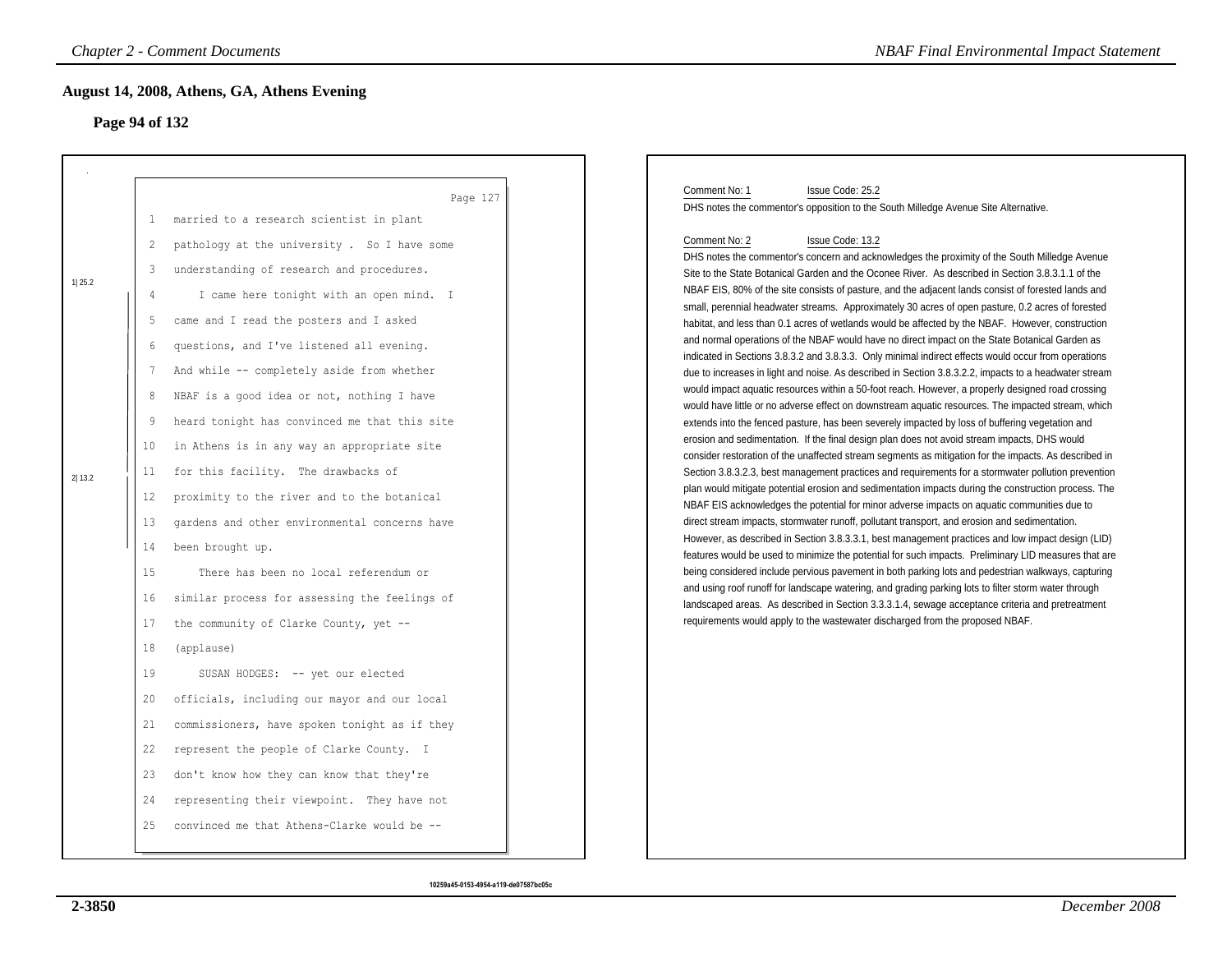# **Page 95 of 132**

|                |                                                                                                                                                      | <b>Chapter 2 - Comment Documents</b>                                                                                                                                                                                                                                                                                                                                                                                                                                                                                                                                                                                                                                                                                                                                                                                                                                                                                                                                                                                                                                                                                              | <b>NBAF Final Environmental Impact Statement</b>                                                                                                                                                                                                                                                                                                                                                                                                                                                                                                                    |
|----------------|------------------------------------------------------------------------------------------------------------------------------------------------------|-----------------------------------------------------------------------------------------------------------------------------------------------------------------------------------------------------------------------------------------------------------------------------------------------------------------------------------------------------------------------------------------------------------------------------------------------------------------------------------------------------------------------------------------------------------------------------------------------------------------------------------------------------------------------------------------------------------------------------------------------------------------------------------------------------------------------------------------------------------------------------------------------------------------------------------------------------------------------------------------------------------------------------------------------------------------------------------------------------------------------------------|---------------------------------------------------------------------------------------------------------------------------------------------------------------------------------------------------------------------------------------------------------------------------------------------------------------------------------------------------------------------------------------------------------------------------------------------------------------------------------------------------------------------------------------------------------------------|
| Page 95 of 132 |                                                                                                                                                      | August 14, 2008, Athens, GA, Athens Evening                                                                                                                                                                                                                                                                                                                                                                                                                                                                                                                                                                                                                                                                                                                                                                                                                                                                                                                                                                                                                                                                                       |                                                                                                                                                                                                                                                                                                                                                                                                                                                                                                                                                                     |
| 3 12.2         | $\mathbf{1}$<br>2<br>3<br>4<br>5<br>6<br>7<br>8<br>9<br>10<br>11<br>12<br>13<br>14<br>15<br>16<br>17<br>18<br>19<br>20<br>21<br>22<br>23<br>24<br>25 | Page 128<br>would actually benefit economically from this<br>facility being here on the whole of it.<br>We, the citizens of Clarke County, are<br>the ones that have to live with NABF (sic).<br>The business interests of organizations such<br>as bio -- the gentleman spoke earlier and all<br>the research scientists here can still be met<br>with putting NABF (sic) in a different site.<br>People have already traveled to Plum<br>Island. My husband collaborates with<br>scientists across the country. This is very<br>possible to do.<br>Finally, I am really disappointed that<br>even though I brought up the issue of water<br>supply this was not addressed by any of our<br>local officials. Where is the water going to<br>come from for this facility, and what is the<br>impact going to be on the community in terms<br>of costs and the availability of potable<br>water in the next twenty years or fifty years<br>or however long this facility is using this<br>water?<br>Nobody has addressed this issue. You<br>folks didn't when I asked earlier. How can<br>this site be considered when we have not | Comment No: 3<br>Issue Code: 12.2<br>DHS notes the commentor's drought concerns and acknowledges current regional drought<br>conditions. As described in Section 3.7.3.3.1 of the NBAF EIS, the South Milledge Avenue Site<br>Alternative would use approximately 118,000 gallons per day of potable water, an amount that is<br>approximately 0.76% of Athens' current annual average of 15.5 million gallons per day usage. The<br>NBAF annual potable water usage is expected to be approximately equivalent to the amount<br>consumed by 228 residential homes. |
|                |                                                                                                                                                      |                                                                                                                                                                                                                                                                                                                                                                                                                                                                                                                                                                                                                                                                                                                                                                                                                                                                                                                                                                                                                                                                                                                                   |                                                                                                                                                                                                                                                                                                                                                                                                                                                                                                                                                                     |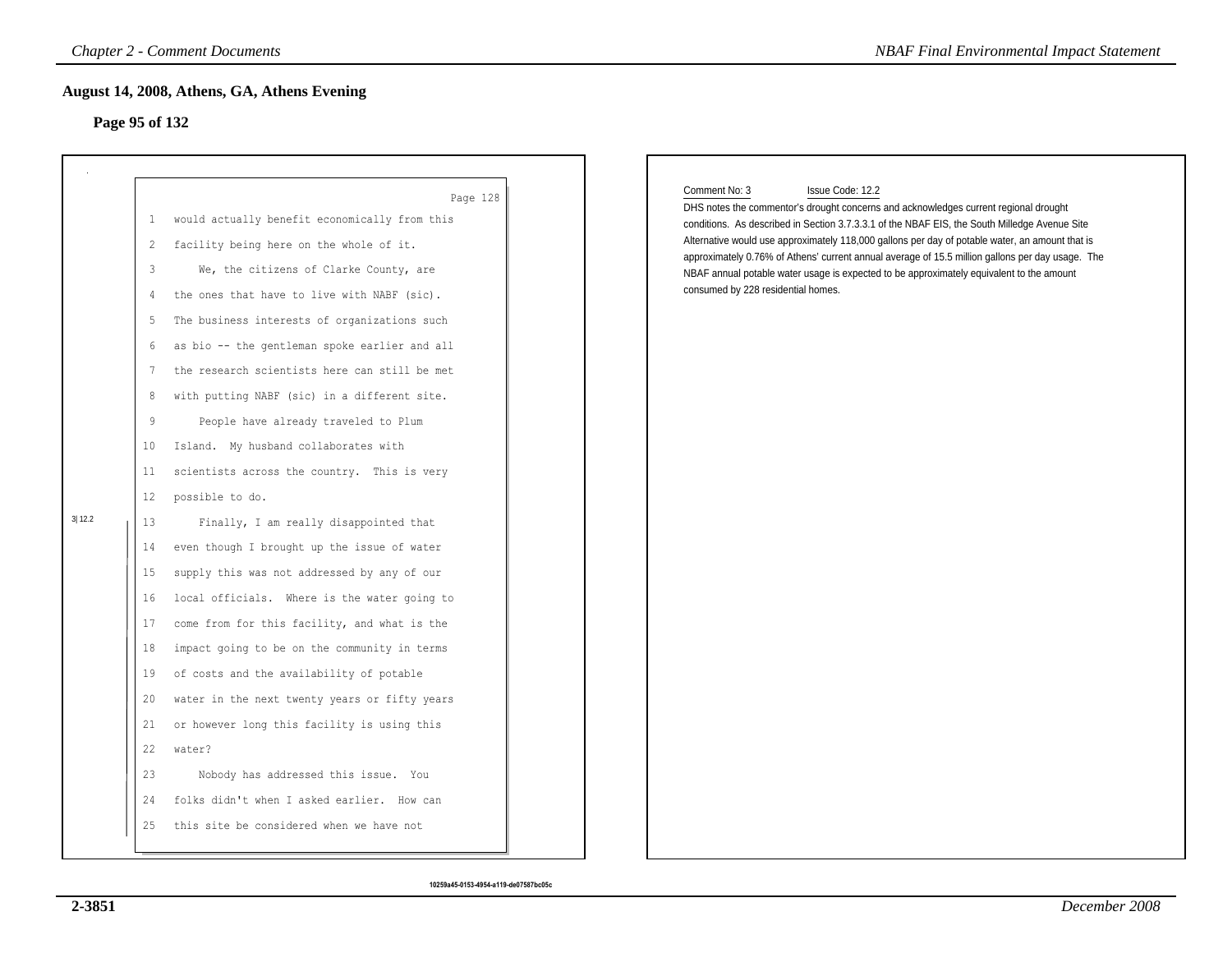# **Page 96 of 132**

|              |                   | <b>Chapter 2 - Comment Documents</b>          | <b>NBAF Final Environmental Impact Statement</b>                                                                                                                                                       |
|--------------|-------------------|-----------------------------------------------|--------------------------------------------------------------------------------------------------------------------------------------------------------------------------------------------------------|
|              |                   | August 14, 2008, Athens, GA, Athens Evening   |                                                                                                                                                                                                        |
|              | Page 96 of 132    |                                               |                                                                                                                                                                                                        |
|              |                   |                                               |                                                                                                                                                                                                        |
|              |                   | Page 129                                      | Comment No: 1<br>Issue Code: 19.0                                                                                                                                                                      |
| cont. 3 12.2 | 1                 | addressed where is the water going to come    | DHS notes the commentor's concerns regarding the use and availability of reference documents cited<br>in the NBAF EIS. DHS has endeavored to prepare the NBAF EIS utilizing reference sources that are |
|              | 2                 | from for this site?                           | reasonably available for inspection by the public as required by Council on Environmental Quality                                                                                                      |
|              | 3                 | Thank you.                                    | regulations (40 CFR 1502.21). Further, DHS has and will respond in a timely manner to Freedom of<br>Information Act (FOIA) requests for copies of NBAF EIS references or other background documents,   |
|              | 4                 | MS. COGHILL: Thank you.                       | which members of the public may have had difficulty locating in the public domain. As cited by the                                                                                                     |
|              | 5                 | (Applause.)                                   | commentor, the Cost Analysis, Site Characterization Study, and the Plum Island Facility Closure and<br>Transition Cost Study and other support documents were made available on DHS's NBAF Web page    |
|              | 6                 | MS. COGHILL: Jenny Culler. Jenny Culler.      | (http://www.dhs.gov/nbaf) in early August 2008 because these studies were commissioned by DHS                                                                                                          |
|              | 7                 | Jenny will be followed by David Cowart        | and not otherwise publicly available. Nevertheless, information from these studies relevant to the<br>NBAF EIS was included in the NBAF Draft EIS published in June 2008.                              |
|              | 8                 | and Dr. Rebecca COOKE.                        | DHS does not believe that any new information has been revealed that would require a supplemental                                                                                                      |
|              | 9                 | JENNY CULLER: Sewage sludge applied as        | NEPA evaluation.                                                                                                                                                                                       |
|              | 10                | fertilizer to farms in Richland County,       |                                                                                                                                                                                                        |
|              | 11                | Georgia, was found to have high levels of     |                                                                                                                                                                                                        |
|              | $12 \overline{ }$ | metals and other toxins and it resulted in    |                                                                                                                                                                                                        |
|              | 13                | the death of hundreds of cattle that grazed   |                                                                                                                                                                                                        |
|              | 14                | on these farms. The NBAF supporting           |                                                                                                                                                                                                        |
|              | 15                | documents, which are not attached to the      |                                                                                                                                                                                                        |
|              | 16                | document or available on the DHS website but  |                                                                                                                                                                                                        |
| 1  19.0      | 17                | I found them anyway, showed that it is        |                                                                                                                                                                                                        |
|              | 18                | completely unknown whether the pathogens from |                                                                                                                                                                                                        |
|              | 19                | the foreign animal diseases that would be     |                                                                                                                                                                                                        |
|              | 20                | studied here are destroyed by tissue          |                                                                                                                                                                                                        |
|              | 21                | digestion or incineration.                    |                                                                                                                                                                                                        |
|              | 22                | In light of the recent article indicating     |                                                                                                                                                                                                        |
|              | 23                | that Athens-Clarke County intends to start    |                                                                                                                                                                                                        |
|              | 24                | selling its sewer sludge, which will include  |                                                                                                                                                                                                        |
|              | 25                | the waste from NBAF if it is located here,    |                                                                                                                                                                                                        |
|              |                   |                                               |                                                                                                                                                                                                        |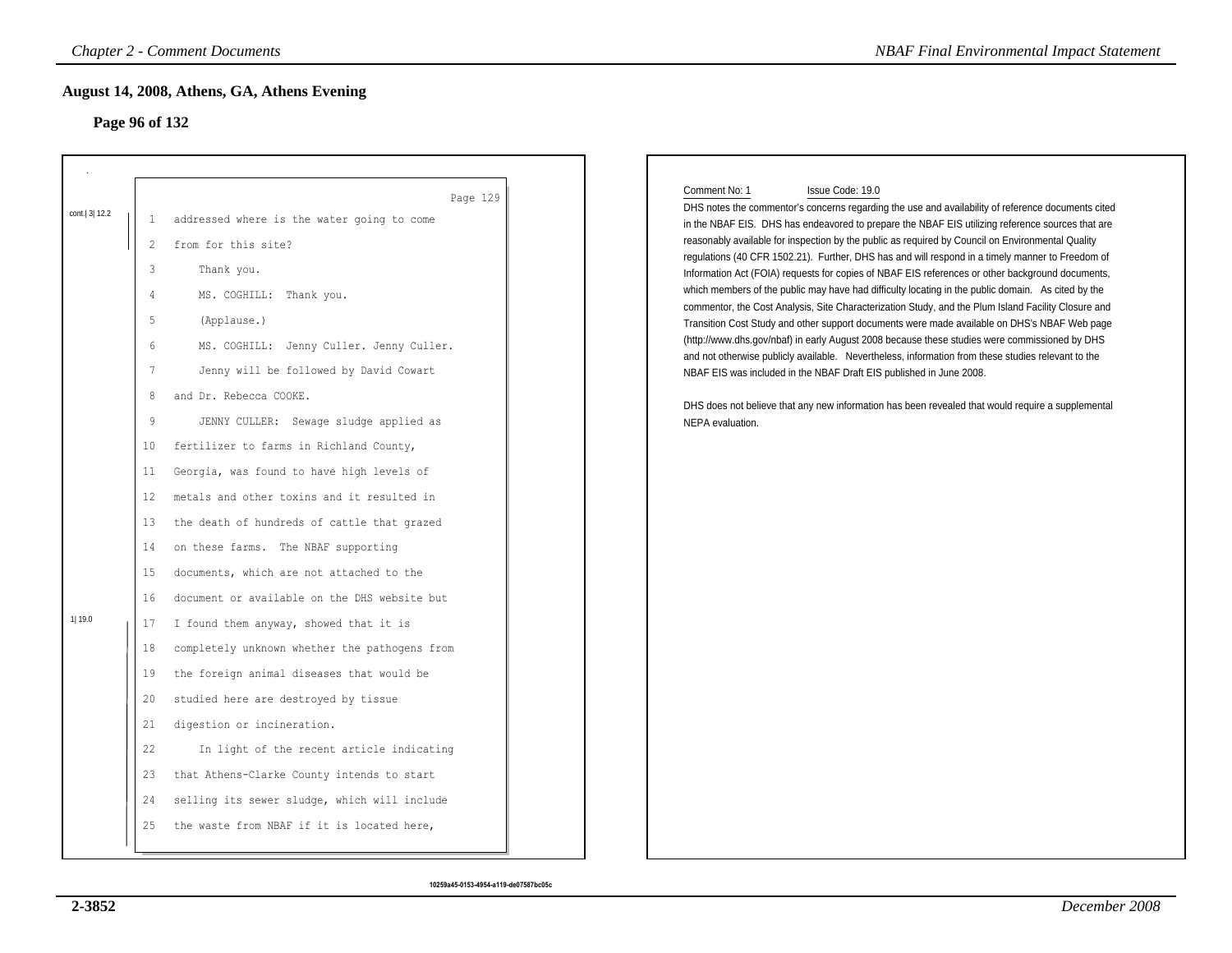# **Page 97 of 132**

|                                                                                                                                                                                                  | <b>Chapter 2 - Comment Documents</b>                                                                                                                                                                                                                                                                                                                                                                                                                                                                                                                                                                                                                                                                                                                                                                                                                                                                                                                                                                                                            | <b>NBAF Final Environmental Impact Statement</b>                                                                                                                                                                                                                                                                                                                                                                                                                                                                                                                                                                                                                                                                                                                                                                                                                                                                                                                                                                                                                                                                                                                                                                                                                                                   |
|--------------------------------------------------------------------------------------------------------------------------------------------------------------------------------------------------|-------------------------------------------------------------------------------------------------------------------------------------------------------------------------------------------------------------------------------------------------------------------------------------------------------------------------------------------------------------------------------------------------------------------------------------------------------------------------------------------------------------------------------------------------------------------------------------------------------------------------------------------------------------------------------------------------------------------------------------------------------------------------------------------------------------------------------------------------------------------------------------------------------------------------------------------------------------------------------------------------------------------------------------------------|----------------------------------------------------------------------------------------------------------------------------------------------------------------------------------------------------------------------------------------------------------------------------------------------------------------------------------------------------------------------------------------------------------------------------------------------------------------------------------------------------------------------------------------------------------------------------------------------------------------------------------------------------------------------------------------------------------------------------------------------------------------------------------------------------------------------------------------------------------------------------------------------------------------------------------------------------------------------------------------------------------------------------------------------------------------------------------------------------------------------------------------------------------------------------------------------------------------------------------------------------------------------------------------------------|
| Page 97 of 132                                                                                                                                                                                   | August 14, 2008, Athens, GA, Athens Evening                                                                                                                                                                                                                                                                                                                                                                                                                                                                                                                                                                                                                                                                                                                                                                                                                                                                                                                                                                                                     |                                                                                                                                                                                                                                                                                                                                                                                                                                                                                                                                                                                                                                                                                                                                                                                                                                                                                                                                                                                                                                                                                                                                                                                                                                                                                                    |
| cont.   1  19.0<br>-1<br>$\overline{c}$<br>3<br>$\overline{4}$<br>5<br>6<br>7<br>8<br>9<br>2 4.2<br>10<br>11<br>12<br>13<br>14<br>15<br>16<br>17<br>18<br>19<br>20<br>21<br>22<br>23<br>24<br>25 | Page 130<br>DHS must complete a new, honest study of the<br>risks involved. Due to this new information<br>and all of the other new information learned<br>by DHS during its public comment period, DHS<br>should prepare a supplemental EIS so the<br>agency can properly consider all of the<br>information before the decision is made and<br>so the public can comment again on all of the<br>information.<br>The Draft Environmental Impact Statement<br>is a very large document. All of the<br>materials that are listed as the supporting<br>documents are enormous and technical. Some<br>of them are listed in the appendices, and<br>some are not. A 45-day comment period to<br>allow the public to seriously digest and<br>comment on this is absurd. It's not<br>sufficient.<br>Thank you.<br>(Applause.)<br>MS. COGHILL: David Cowart.<br>DAVID COWART: Yes. Earlier this evening<br>Doc Eldridge re-asked his question from the<br>past if not this, then what. And one answer<br>would be a bio-biotech project that would not | Comment No: 2<br>Issue Code: 4.2<br>DHS notes the commentor's concerns regarding the adequacy and complexity of the NBAF EIS and<br>its presentation of analyses and conclusions and compliance with notice and comment requirements.<br>DHS disagrees with the commentor's characterization of the NBAF EIS in these areas. DHS fully<br>complied with notice and provisions of NEPA and Council on Environmental Quality regulations (40<br>CFR 1502.21).<br>DHS notes the commentor's opinion regarding the length of the public comment period. Council on<br>Environmental Quality regulation 40 CFR 1506.10(c) requires that a minimum of 45 days be allowed<br>for public comment on the NBAF Draft EIS. A period of 60 days was provided for public review and<br>comment on the NBAF Draft EIS, which spanned from June 27 through August 25, 2008. During this<br>comment period, public meetings were held in the vicinity of the NBAF site alternatives and in<br>Washington, D.C. DHS also accepted comments submitted by mail, telephone and fax lines, and<br>online through the NBAF Web page (http://www.dhs.gov/nbaf). All comments, both oral and written,<br>received during the comment period were given equal consideration and were responded to in the<br>NBAF Final EIS. |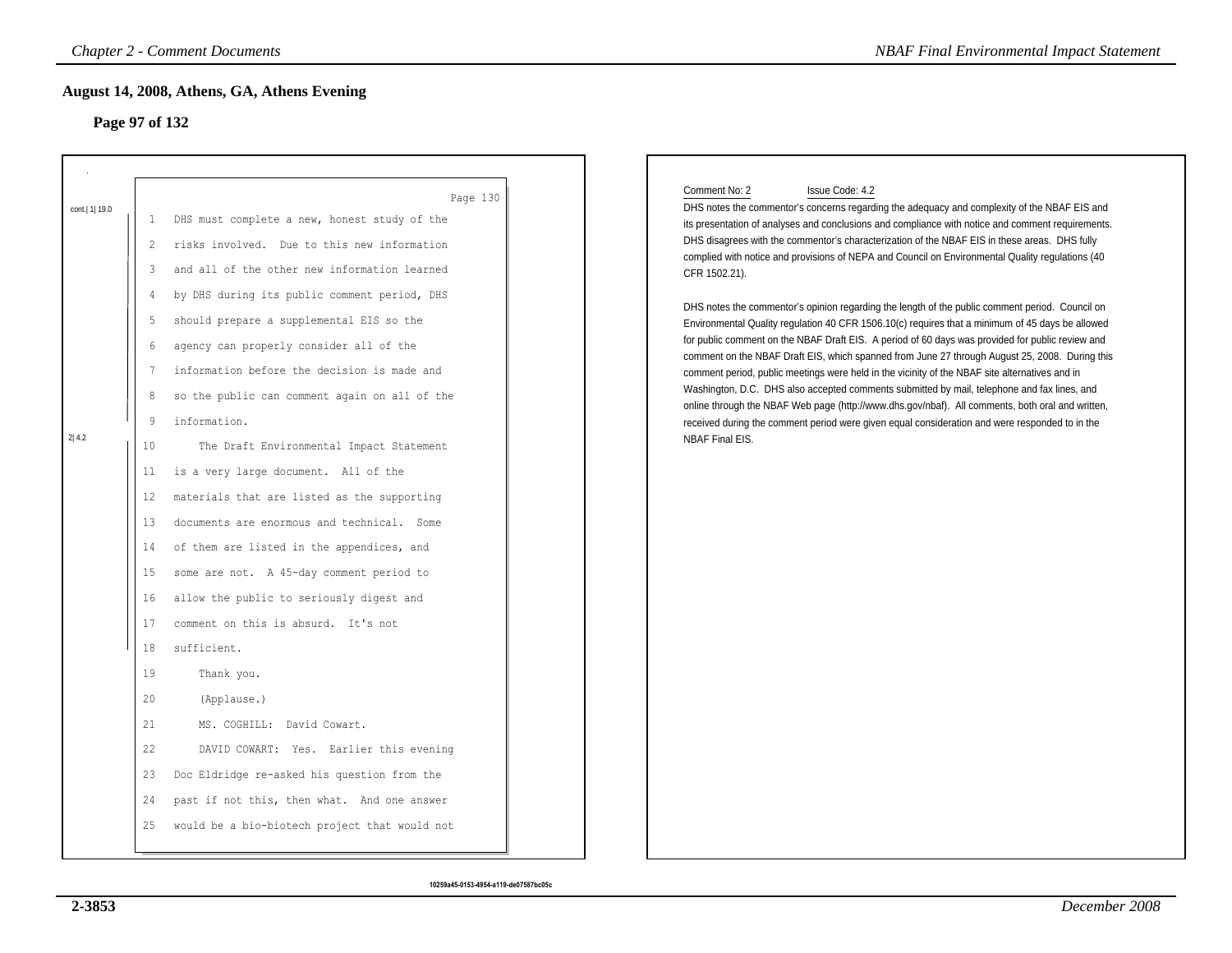## **Page 98 of 132**

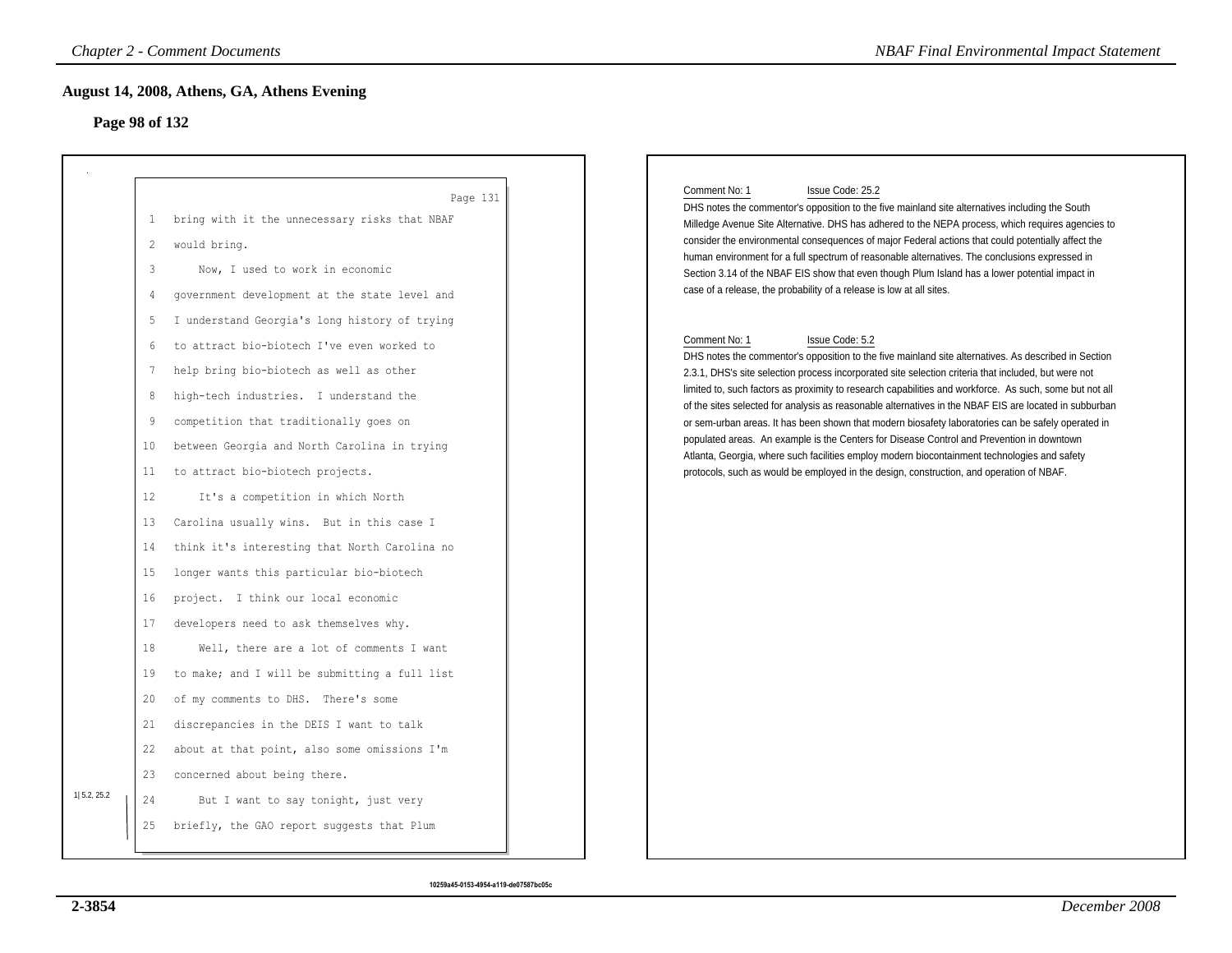# **Page 99 of 132**

|                          |                 | <b>Chapter 2 - Comment Documents</b>                  | <b>NBAF Final Environmental Impact Statement</b>                                                                                                                                                               |
|--------------------------|-----------------|-------------------------------------------------------|----------------------------------------------------------------------------------------------------------------------------------------------------------------------------------------------------------------|
| Page 99 of 132           |                 | August 14, 2008, Athens, GA, Athens Evening           |                                                                                                                                                                                                                |
|                          |                 |                                                       |                                                                                                                                                                                                                |
| cont.   1   5.2,<br>25.2 | 1               | Page 132<br>Island would be the safest place to build | Comment No: 1<br>Issue Code: 23.0<br>DHS acknowledges commentor's statement.                                                                                                                                   |
|                          | 2               | NBAF. The DEIS says the same thing, that              | Comment No: 2<br>Issue Code: 19.2                                                                                                                                                                              |
|                          | 3               | Plum Island would be safer than the five              | DHS notes the commentor's concern regarding the potential consequences from a NBAF accident as                                                                                                                 |
|                          | 4               | mainland locations. And in light of this I            | the result of human error. As described in Section 2.2.2.1 of the NBAF EIS, all laboratory staff would<br>receive thorough pre-operational training, as well as ongoing training, in the handling of hazardous |
|                          |                 |                                                       | infectious agents, understanding biocontainment functions of standard and special practices for each                                                                                                           |
|                          | 5               | just want to say I am appalled that DHS is            | biosafety level, and understanding biocontainment equipment and laboratory characteristics. Training<br>and inherent biocontainment safeguards reduce the likelihood of a release. Section 3.14 and            |
|                          | 6               | even still considering the five mainland              | Appendix E of the NBAF EIS, investigates the chances of a variety of accidents that could occur with                                                                                                           |
|                          | $7\phantom{.0}$ | locations, especially ours here in Athens.            | the proposed NBAF and consequences of potential accidents, including external events such as a<br>terrorist attack. Accidents could occur in the form of procedural violations (operational accidents),        |
|                          | 8               | Thank you.                                            | natural phenomena accidents, external events, and intentional acts. Although some accidents are                                                                                                                |
|                          | 9               | (Applause.)                                           | more likely to occur than others (e.g., safety protocol not being followed), the chances of an                                                                                                                 |
|                          | 10              | MS. COGHILL: Dr. Rebecca Cooke.                       | accidental release are low. The specific objective of the hazard identification, accident analysis, and<br>risk assessment is to identify the likelihood and consequences from accidents or intentional        |
| 1 23.0                   | 11              | DR. REBECCA COOKE: I used to do a lot of              | subversive acts. In addition to identifying the potential for or likelihood of the scenarios leading to                                                                                                        |
|                          | 12              | performing, until I became an expert in               | adverse consequences, this analysis provides support for the identification of specific engineering<br>and administrative controls to either prevent a pathogen release or mitigate the consequences of        |
|                          | 13              | infectious diseases. I don't have a                   | such a release. The risk of an accidental release of a pathogen is extremely low. Oversite of NBAF                                                                                                             |
|                          | 14              | doctorate in it. I have personal experience           | operations, as described in Section 2.2.2.6 of the NBAF EIS, will be conducted in part by the<br>Institutional Biosafety Committee (IBC), which includes community representative participation, and           |
|                          | 15              | in it. So when I hear some people coming up           | the APHIS Animal Research Policy and Institutional Animal Care and Use Committee.                                                                                                                              |
|                          | 16              | here and telling me and the rest of you that          | DHS notes the commentor's concern about apportionment of financial liability for medical treatment in                                                                                                          |
|                          | 17              | they can run a perfect laboratory and never           | the event of a pathogen release. However, it is not possible to determine in advance who might be                                                                                                              |
|                          | 18              | have anything escape from it, I think they            | responsible for an incident. DHS will follow applicable local, state, and federal law, whether in<br>asserting or defending against a claim for damages should a pathogen be released from the NBAF.           |
|                          | 19              | should look for another job.                          |                                                                                                                                                                                                                |
|                          | 20              | (Applause.)                                           |                                                                                                                                                                                                                |
| 2 19.2                   | 21              | DR. REBECCA COOKE: Our panel here has                 |                                                                                                                                                                                                                |
|                          | 22              | told us that that is one of the problems,             |                                                                                                                                                                                                                |
|                          | 23              | that there is human error. You read the EIS           |                                                                                                                                                                                                                |
|                          | 24              |                                                       |                                                                                                                                                                                                                |
|                          |                 | and you read the same thing. And yet we have          |                                                                                                                                                                                                                |
|                          | 25              | professor or student after student coming up          |                                                                                                                                                                                                                |
|                          |                 |                                                       |                                                                                                                                                                                                                |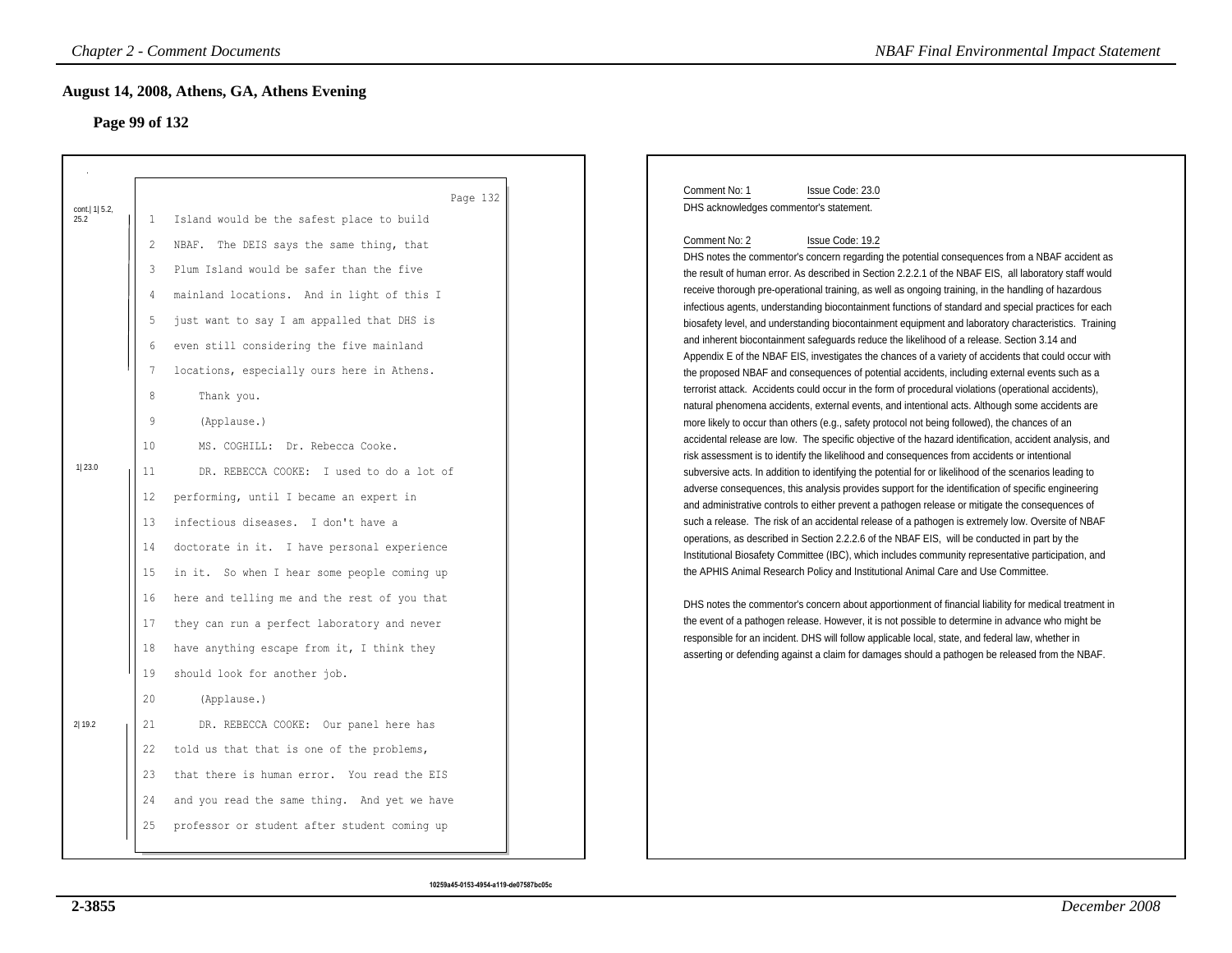# **Page 100 of 132**

|                 |              | August 14, 2008, Athens, GA, Athens Evening    |
|-----------------|--------------|------------------------------------------------|
| Page 100 of 132 |              |                                                |
|                 |              |                                                |
|                 |              |                                                |
| cont. 2 19.2    |              | Page 133                                       |
|                 |              | 1 here and telling us there's no danger in any |
|                 | $\mathbf{2}$ | of the pathogens escaping a laboratory. Then   |
|                 | 3            | I have people that I've interviewed that are   |
|                 | 4            | lying to me. They've told me there's no        |
|                 | 5            | laboratory that doesn't make mistakes.         |
|                 | 6            | And I'm talking to people who are in the       |
|                 | 7            | laboratory. And they're not just workers.      |
|                 | 8            | They're administrators. And we've heard it     |
|                 | 9            | from our panel.                                |
| cont. 2 19.2    | 10           | So let's stop fooling ourselves. You're        |
|                 |              | 11 looking at a dangerous laboratory coming in |
|                 | 12           | here.                                          |
|                 | 13           | Now, who's going to pay for your illness       |
|                 | 14           | that you get from the laboratory? What         |
|                 | 15           | arrangements do they have in this              |
|                 | 16           | thousand-page document that says if the        |
|                 | 17           | pathogens get out and a community suffers a    |
|                 | 18           | breakdown in disease who's going to pay for    |
|                 | 19           | it?                                            |
|                 | 20           | If it's an incurable disease then your         |
|                 | 21           | Medicare doesn't pay for it. There has to be   |
|                 | 22           | a cure for it before they pay. I know. I've    |
|                 | 23           | got one of them. They don't pay for it.        |
|                 | 24           | You'll have to do experimental, and we don't   |
|                 | 25           | pay for experimental.                          |
|                 |              |                                                |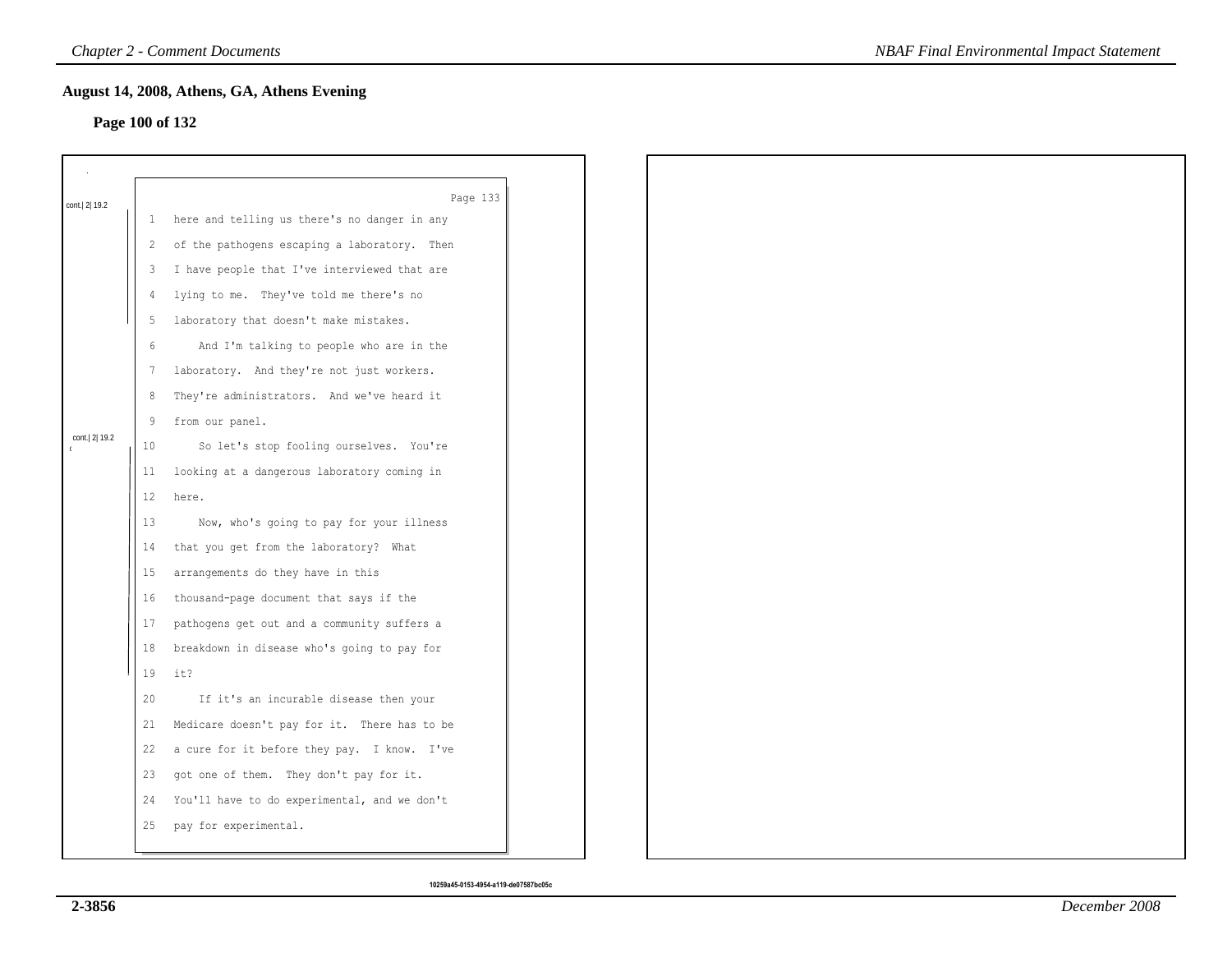# **Page 101 of 132**

|        |                 | August 14, 2008, Athens, GA, Athens Evening   |                                                                                                                                                                                                    |
|--------|-----------------|-----------------------------------------------|----------------------------------------------------------------------------------------------------------------------------------------------------------------------------------------------------|
|        | Page 101 of 132 |                                               |                                                                                                                                                                                                    |
|        |                 |                                               |                                                                                                                                                                                                    |
|        |                 | Page 134                                      | Comment No: 3<br>Issue Code: 21.2<br>See response Comment No. 2.                                                                                                                                   |
| 3 21.2 | 1               | Are they making any provisions for            |                                                                                                                                                                                                    |
|        | 2               | laborers who get ill and go out in the        | Comment No: 4<br>Issue Code: 2.0<br>DHS notes the commentor's concerns about the sustainability of funding for NBAF to ensure safe and                                                             |
|        | 3               | community? And who's going to pay for the     | secure operations. The U.S. Congress and the President are responsible for determining funding                                                                                                     |
|        | 4               | hospitals that have to take care of these     | priorities for government programs. DHS spends funds in accordance with congressional intent.<br>DHS would maintain the NBAF and ancillary facilities in compliance with applicable environmental, |
|        | 5               | people?                                       | safety, and health requirements and provide for safe operation and maintenance.                                                                                                                    |
|        | 6               | You're going to be out of work. You're        |                                                                                                                                                                                                    |
|        | 7               | going to have extra expenses. Where are the   |                                                                                                                                                                                                    |
|        | 8               | finances coming from?                         |                                                                                                                                                                                                    |
|        | 9               | This type of disease -- and I speak from      |                                                                                                                                                                                                    |
|        | 10              | experience -- can break you financially.      |                                                                                                                                                                                                    |
|        | 11              | Now, if you don't care about anything else, I |                                                                                                                                                                                                    |
|        | 12              | know you care about money, because that's     |                                                                                                                                                                                                    |
|        | 13              | what all of this has been about today, is --  |                                                                                                                                                                                                    |
|        | 14              | (applause).                                   |                                                                                                                                                                                                    |
| 4 2.0  | 15              | Now, no one has mentioned the fact that       |                                                                                                                                                                                                    |
|        | 16              | the government has a habit -- and I'm sure    |                                                                                                                                                                                                    |
|        | 17              | some of the administrators know this is true. |                                                                                                                                                                                                    |
|        | 18              | They have a habit of wonderful ideas and      |                                                                                                                                                                                                    |
|        | 19              | starting projects and then somehow or other a |                                                                                                                                                                                                    |
|        | 20              | few years later they cut the budgets. And do  |                                                                                                                                                                                                    |
|        | 21              | you know what suffers when you cut the budget |                                                                                                                                                                                                    |
|        | 22              | with a laboratory? The security is the first  |                                                                                                                                                                                                    |
|        | 23              | thing to suffer. And you can't very well go   |                                                                                                                                                                                                    |
|        | 24              | before Congress and say hey, we're cutting    |                                                                                                                                                                                                    |
|        | 25              | down our security, why don't you give us a    |                                                                                                                                                                                                    |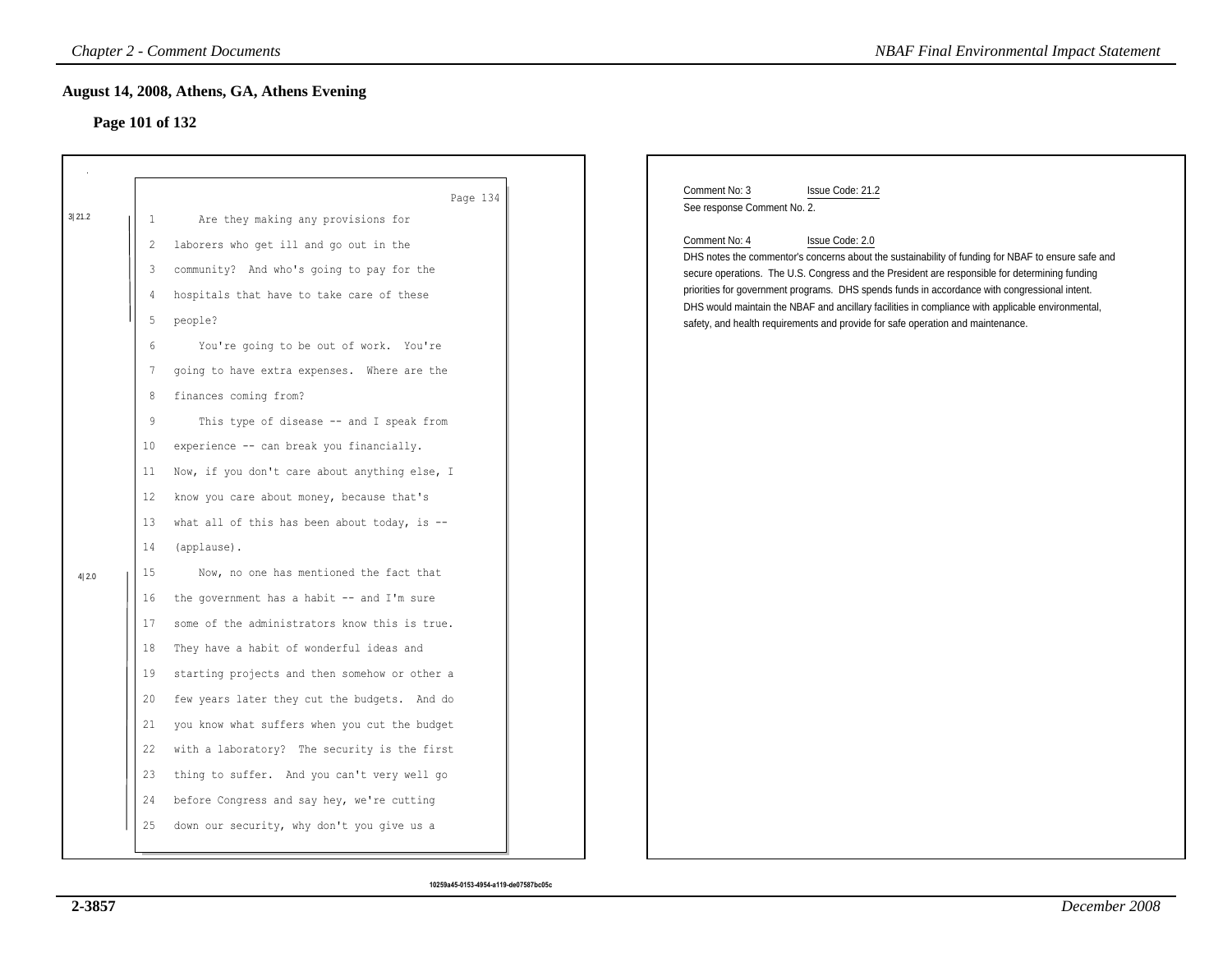# **Page 102 of 132**

|             |                 | Page 135                                     |
|-------------|-----------------|----------------------------------------------|
| cont. 4 2.0 | $\mathbf{1}$    | little more money and they say well, we have |
|             | 2               | other projects this year, maybe next time.   |
|             | 3               | That is the situation.                       |
|             | 4               | Thank you.                                   |
|             | 5               | (Applause.)                                  |
|             | $6\,$           | MS. COGHILL: Thank you.                      |
|             | $7\phantom{.0}$ | Dr. Richard Cooke.                           |
|             | 8               | Dr. Cooke will be followed by Daniel         |
|             | 9               | Cottar, Ed Tant, Paul Chambers and Brenda    |
|             | 10              | Wade.                                        |
|             | 11              | DR. RICHARD COOKE: Once again, panel and     |
|             | 12              | all of the people here, I want to thank you  |
|             | 13              | for the opportunity to express my thoughts.  |
|             | 14              | I'm want to thank Dr. Lopner for being so    |
|             | 15              | kind to talk to me.                          |
|             | 16              | I also understand the bias from which you    |
|             | 17              | come. If I were hired by the United States   |
|             | 18              | government or I had produced the document    |
|             | 19              | that gave me the lowest bid and my company   |
|             | 20              | was working, I certainly would work with the |
|             | 21              | same bias. I like to get paid.               |
|             | 22              | Now, with that in mind, regardless of        |
|             | 23              | whether the United States government admits  |
|             | 24              | its responsibility or any complicity in the  |
|             | 25              | release of and/or spread of Lyme Disease --  |
|             |                 |                                              |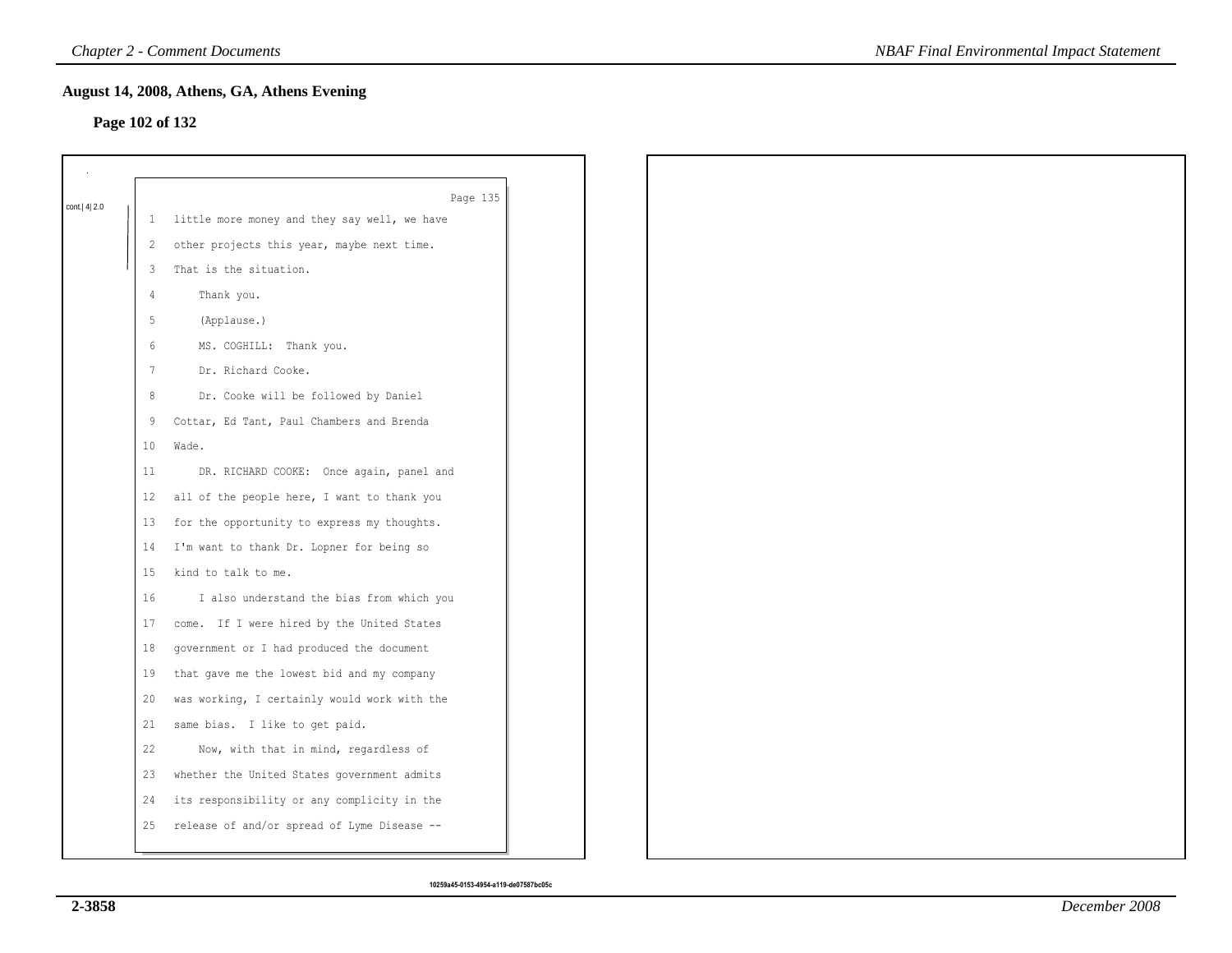# **Page 103 of 132**

|         | <b>Chapter 2 - Comment Documents</b><br>August 14, 2008, Athens, GA, Athens Evening<br>Page 103 of 132                                                                                                                                                                                                                                                                                                                                                                                                                                                                                                                                                                                                                                                                                                                                                                                                                                                                                                                                                                                                                                                                                                                         | <b>NBAF Final Environmental Impact Statement</b>                                                                                                                                                                                                                                                        |
|---------|--------------------------------------------------------------------------------------------------------------------------------------------------------------------------------------------------------------------------------------------------------------------------------------------------------------------------------------------------------------------------------------------------------------------------------------------------------------------------------------------------------------------------------------------------------------------------------------------------------------------------------------------------------------------------------------------------------------------------------------------------------------------------------------------------------------------------------------------------------------------------------------------------------------------------------------------------------------------------------------------------------------------------------------------------------------------------------------------------------------------------------------------------------------------------------------------------------------------------------|---------------------------------------------------------------------------------------------------------------------------------------------------------------------------------------------------------------------------------------------------------------------------------------------------------|
| 1  19.2 | Page 136<br>by the way for which there is no known cure<br>1<br>and for which the government won't pay by<br>2<br>medicare and for which my wife and I paid<br>3<br>more than \$24,000 to be able to even live to<br>4<br>come here tonight -- this has not been<br>5<br>addressed.<br>6<br>The effect upon one or many of the human<br>7<br>diseases and what the cause is to the<br>8<br>population has not been expressed. I wonder<br>9<br>10<br>why.<br>Both I and my wife, my sister-in-law, our<br>11<br>children, their wives and now it appears most<br>12<br>of their grandchildren are also recipients of<br>13<br>this wonderful gift called Lyme disease. My<br>14<br>15<br>career was drastically affected.<br>16<br>At one time I was a tenor that had a<br>glorious high C. Lyme Disease took it away<br>17<br>from me. How would you like to get sick and<br>18<br>lose your job? Try it out.<br>19<br>Having spent -- sat through the earlier<br>20<br>session respectfully listening to and<br>21<br>22<br>carefully weighing each presentation, pro and<br>con, several observations and questions<br>23<br>remain, and they surface. First, I am a<br>24<br>former college president, small college<br>25 | Comment No: 1<br>Issue Code: 19.2<br>DHS notes the commentor's concern that human health effects from exposure to NBAF pathogens<br>are not provided in the NBAF EIS. Section 3.14.1 and Appendix E of the NBAF EIS provide<br>information on the human health effects from exposure to NBAF pathogens. |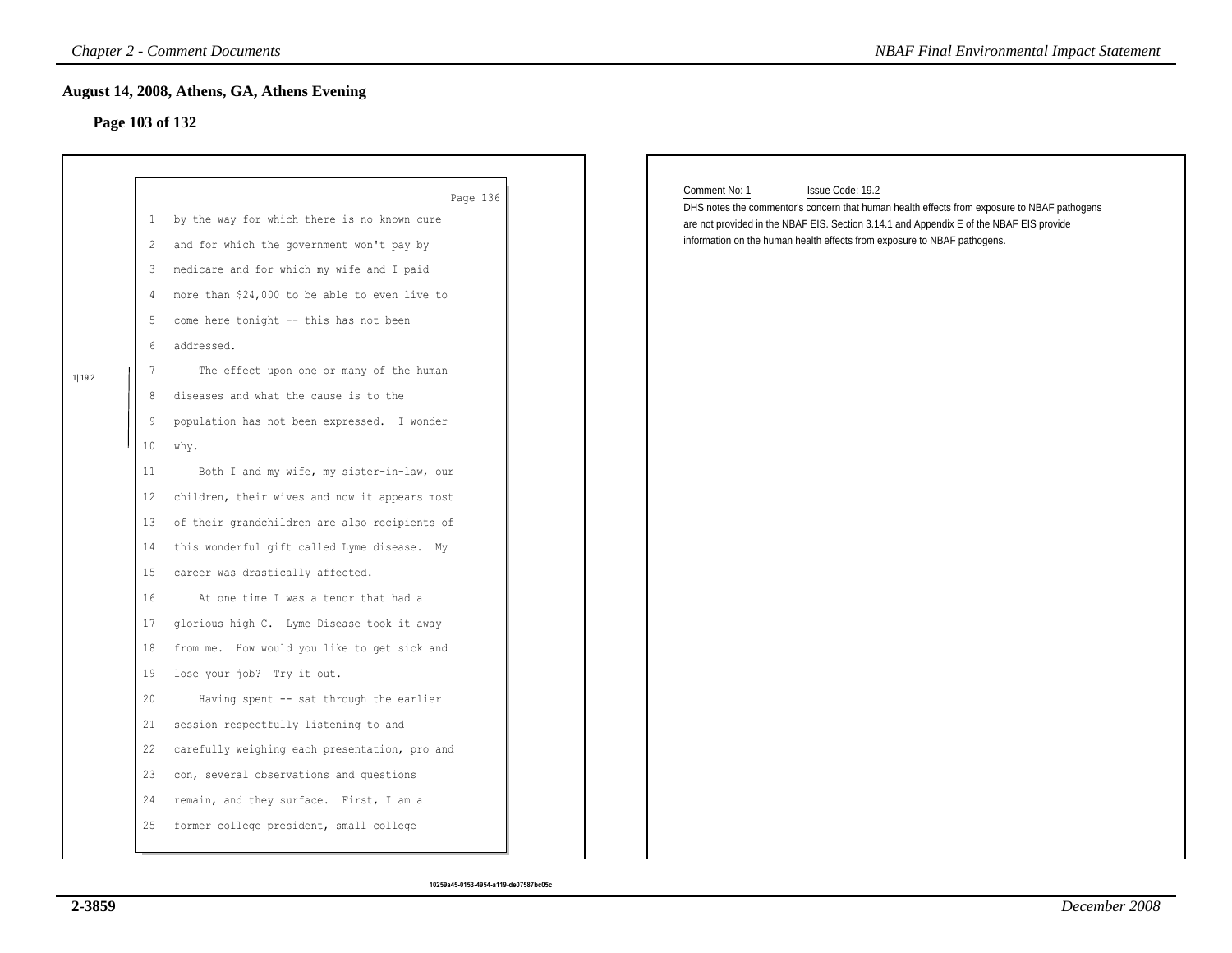# **Page 104 of 132**

|              | Page 137                                      |
|--------------|-----------------------------------------------|
| $\mathbf{1}$ | president, and dean of faculty. I understand  |
| 2            | that a lot of the people here were            |
| 3            | auditioning for a job.                        |
| 4            | And you know what. If I worked for the        |
| 5            | university here and received their, pay I     |
| 6            | certainly would want to get the pay that you  |
| 7            | all offer because it's a heck of a lot better |
| 8            | than what it is here at the university.       |
| 9            | Not only that. The emphasis on the            |
| 10           | potential economic rewards reminded me of a   |
| 11           | quote from my father: Follow the green and    |
| 12           | if it sounds like it's too good to be true,   |
| 13           | it is.                                        |
| 14           | Thirdly, it is more than blatantly            |
| 15           | obvious that many of the university and       |
| 16           | affiliates were swayed by prestige, by        |
| 17           | egocentric rewards, by peer pressure. And I   |
| 18           | assure you pressure only warrants McDonald's  |
| 19           | coffee at senior prices.                      |
| 20           | MS. COGHILL: Thank you, sir.                  |
| 21           | (Applause.)                                   |
| 22           | MS. COGHILL: Daniel Connor.                   |
| 23           | DANIEL COTTAR: Cottar. My name is             |
| 24           | Daniel Cottar, C-o-t-t-a-r.                   |
| 25           | Okay. The majority of the people are          |
|              |                                               |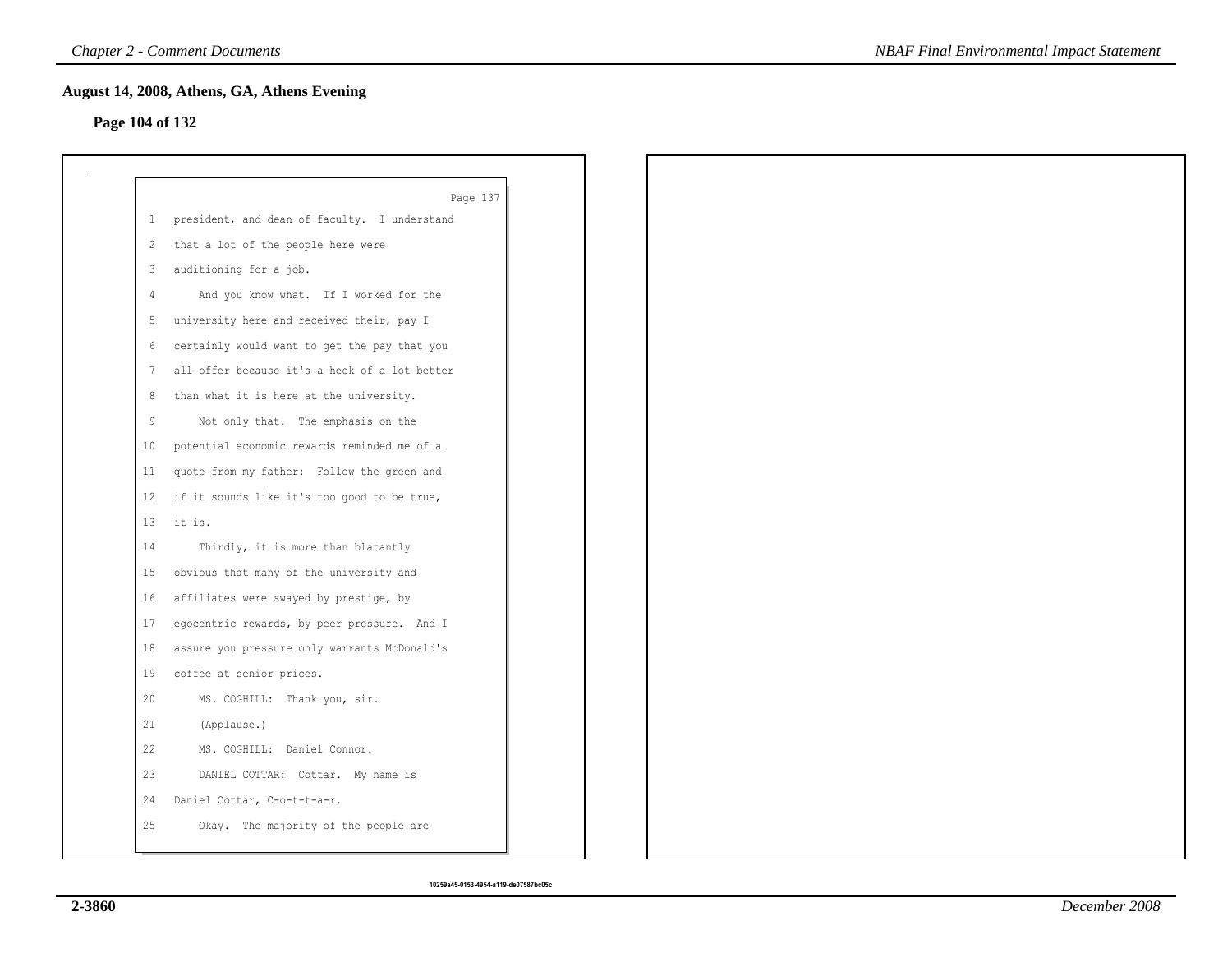# **Page 105 of 132**

|                 | Page 138                                     |
|-----------------|----------------------------------------------|
| $1 \quad$       | absolutely opposed to this. Of course,       |
| 2               | you're putting this demonstration on. So you |
| 3               | make sure to have your people. And, of       |
| 4               | course, people, they have to work, blah,     |
| 5               | blah, blah, they're not here.                |
| 6               | Okay. Like many people said before, your     |
|                 | 7 Allies stand to gain either financially or |
| 8               | career wise. Okay.                           |
| 9               | I meant to say Crawford, Texas, earlier,     |
| 10 <sub>1</sub> | not Crawford, Georgia, for the site. Anyway. |
| 11              | Okay.                                        |
| 12              | Potting soil has sludge with toxins in       |
| 13              | it. I mean, you want to be healthy, you get  |
| 14              | potting soils to grow your own stuff.        |
| 15              | Factories put sludge in it. Okay. So         |
| 16              | anyway.                                      |
| 17              | Okay. The wacko guy, what was his name?      |
| 18              | Ivans. The anthrax guy, that's all we need   |
| 19              | to hear is one of those guys or McVeigh or   |
| 20              | somebody like that. Remember Three Mile      |
| 21              | Island. Okay. I don't know if people         |
| 22              | remember that, you know.                     |
| 23              | So things don't happen safely. I've          |
| 24              | worked on construction sites and in          |
| 25              | factories. The EPA, they're just a pawn.     |
|                 |                                              |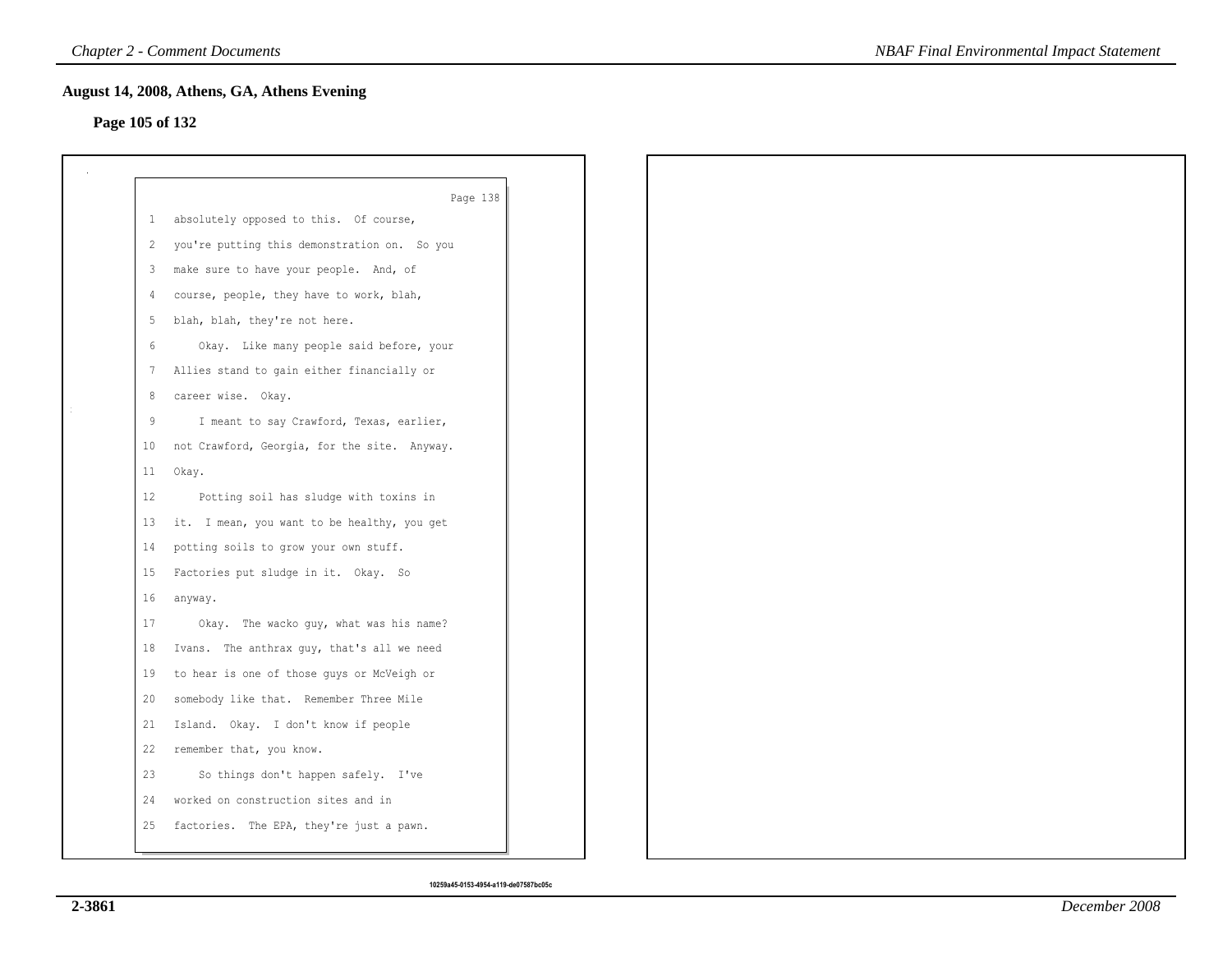# **Page 106 of 132**

|                 | <b>Chapter 2 - Comment Documents</b>                                                                                                                                                                                                                                                                                                                                                                                                    |                                                                                                                                                                                                                                                                                                                                                                                                                                                                                                                                                                                                                                                                                                 | <b>NBAF Final Environmental Impact Statement</b>                                                                                                                                                                                                                                                                                                                                                                                                                                                                                                                                                                                                                                                                                                                                                                                                                                                                                                                                                                                                                                                                                                                                                                                                                                                                                                    |
|-----------------|-----------------------------------------------------------------------------------------------------------------------------------------------------------------------------------------------------------------------------------------------------------------------------------------------------------------------------------------------------------------------------------------------------------------------------------------|-------------------------------------------------------------------------------------------------------------------------------------------------------------------------------------------------------------------------------------------------------------------------------------------------------------------------------------------------------------------------------------------------------------------------------------------------------------------------------------------------------------------------------------------------------------------------------------------------------------------------------------------------------------------------------------------------|-----------------------------------------------------------------------------------------------------------------------------------------------------------------------------------------------------------------------------------------------------------------------------------------------------------------------------------------------------------------------------------------------------------------------------------------------------------------------------------------------------------------------------------------------------------------------------------------------------------------------------------------------------------------------------------------------------------------------------------------------------------------------------------------------------------------------------------------------------------------------------------------------------------------------------------------------------------------------------------------------------------------------------------------------------------------------------------------------------------------------------------------------------------------------------------------------------------------------------------------------------------------------------------------------------------------------------------------------------|
|                 | August 14, 2008, Athens, GA, Athens Evening<br>Page 106 of 132                                                                                                                                                                                                                                                                                                                                                                          |                                                                                                                                                                                                                                                                                                                                                                                                                                                                                                                                                                                                                                                                                                 |                                                                                                                                                                                                                                                                                                                                                                                                                                                                                                                                                                                                                                                                                                                                                                                                                                                                                                                                                                                                                                                                                                                                                                                                                                                                                                                                                     |
| 1 25.2<br>2 5.0 | 1<br>$\overline{c}$<br>That's ridiculous. They should be<br>3<br>encouraging that.<br>4<br>$\mathsf S$<br>6<br>$7\phantom{.0}$<br>8<br>site in the U.S. for this facility.<br>9<br>10<br>Thank you.<br>11<br>(Applause.)<br>12 <sup>°</sup><br>13<br>14<br>15<br>you don't come here.<br>16<br>17<br>18<br>19<br>middle of the desert somewhere, the<br>20<br>21<br>22<br>for you.<br>23<br>24<br>pollution. You already admitted that. | Page 139<br>Come on. They won't even let California have<br>stronger regulations if they wanted to.<br>Let's see here. I don't believe Condi<br>Rice about yellow cake from Nejare (phonetic<br>spelling). I don't believe George Bush about<br>WMDs, and I don't believe this is the safest<br>DANIEL COTTAR: Feel free to -- okay.<br>And like Ken was saying earlier, I and he and<br>a whole bunch of other people are going to<br>never rest until you -- if -- to make sure<br>Don't get me wrong. I think it's a<br>necessary thing. It should be out in the<br>Bonneville Sale Flats or something. But<br>we'll do everything possible legally to --<br>Okay. You've admitted about air | Comment No: 1<br>Issue Code: 25.2<br>DHS notes the commentor's opposition to the South Milledge Avenue Site Alternative.<br>Issue Code: 5.0<br>Comment No: 2<br>DHS held a competitive process to select potential sites for the proposed NBAF as described in DEIS<br>Section 2.3.1. A multi-disciplinary team of engineers, scientists, lawyers, academics and<br>communicators from the departments of Homeland Security, Agriculture, Health and Human<br>Services, and Defense reviewed the submissions based primarily on environmental suitability and<br>proximity to research capabilities, proximity to workforce, acquisition/construction/operations, and<br>community acceptance. Ultimately, DHS identified five site alternatives that surpassed others in<br>meeting the evaluation criteria and DHS preferences, and determined that they, in addition to the<br>Plum Island Site, would be evaluated in the EIS as alternatives for the proposed NBAF. It has been<br>shown that modern biosafety laboratories can be safely operated in populated areas. An example is<br>the Centers for Disease Control and Prevention in downtown Atlanta, Georgia, where such facilities<br>employ modern biocontainment technologies and safety protocols, such as would be employed in the<br>design, construction, and operation of NBAF. |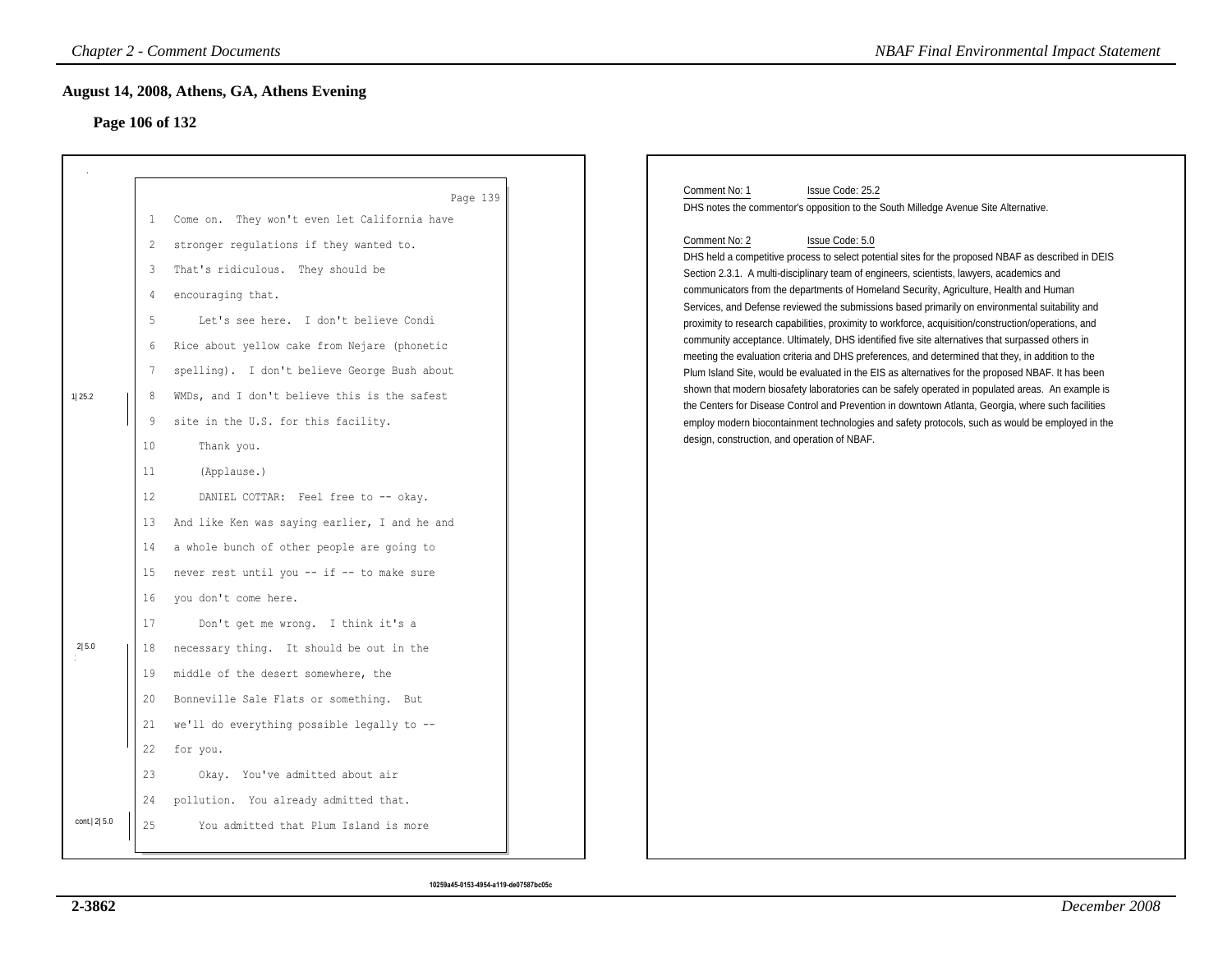# **Page 107 of 132**

|             | <b>Chapter 2 - Comment Documents</b>                                 | <b>NBAF Final Environmental Impact Statement</b>                                                                                                                                                |
|-------------|----------------------------------------------------------------------|-------------------------------------------------------------------------------------------------------------------------------------------------------------------------------------------------|
|             | August 14, 2008, Athens, GA, Athens Evening<br>Page 107 of 132       |                                                                                                                                                                                                 |
|             |                                                                      | Comment No: 3<br>Issue Code: 12.2                                                                                                                                                               |
| cont. 2 5.0 | Page 140<br>isolated. Okay. You admitted significant<br>$\mathbf{1}$ | DHS notes the commentor's drought concerns and DHS acknowledges current regional drought                                                                                                        |
|             | 2<br>consequences.                                                   | conditions. As described in Section 3.7.3.3.1 of the NBAF EIS, the South Milledge Avenue Site<br>alternative would use approximately 118,000 gallons per day of potable water an amount that is |
| 3 12.2      | 3<br>Okay. And, once again, the drought,                             | approximately 0.76% of Athens current annual average of 15.5 million gallons per day usage. The                                                                                                 |
|             | Florida and Alabama and Georgia constantly<br>$\overline{4}$         | NBAF annual potable water usage is expected to be approximately equivalent to the amount<br>consumed by 228 residential homes                                                                   |
|             | fighting about the water. I mean, it's<br>5                          |                                                                                                                                                                                                 |
|             | already terrible now. So what are you going<br>6                     |                                                                                                                                                                                                 |
|             | to do. You're going make it much worse.<br>7                         |                                                                                                                                                                                                 |
|             | 8<br>And you keep referring to the report --                         |                                                                                                                                                                                                 |
|             | with the red tie -- every time somebody asks<br>9                    |                                                                                                                                                                                                 |
|             | you a direct question about the effects, you<br>10                   |                                                                                                                                                                                                 |
|             | always say oh, yeah, we talk about that in<br>11                     |                                                                                                                                                                                                 |
|             | the report and then you start talking about<br>12                    |                                                                                                                                                                                                 |
|             | lots and lots of stuff. Well, you know,<br>13                        |                                                                                                                                                                                                 |
|             | put -- what the report should say is that<br>14                      |                                                                                                                                                                                                 |
|             | people will get killed. Okay.<br>15                                  |                                                                                                                                                                                                 |
|             | 16<br>And -- okay. That's everything I have to                       |                                                                                                                                                                                                 |
|             | 17<br>say.                                                           |                                                                                                                                                                                                 |
|             | 18<br>MS. COGHILL: Thank you.                                        |                                                                                                                                                                                                 |
|             | 19<br>DANIEL COTTAR: I gave you some extra                           |                                                                                                                                                                                                 |
|             | time. It's a mess, people. Whew.<br>20                               |                                                                                                                                                                                                 |
|             | 21<br>MS. COGHILL: Ed Tant.                                          |                                                                                                                                                                                                 |
|             | 22<br>Ed will be followed by Paul Chambers,                          |                                                                                                                                                                                                 |
|             | 23<br>Brenda Wade and Chris Moder.                                   |                                                                                                                                                                                                 |
|             | 24<br>Mr. Tant.                                                      |                                                                                                                                                                                                 |
|             | 25<br>ED TANT: Hello. My name's Ed Tant.                             |                                                                                                                                                                                                 |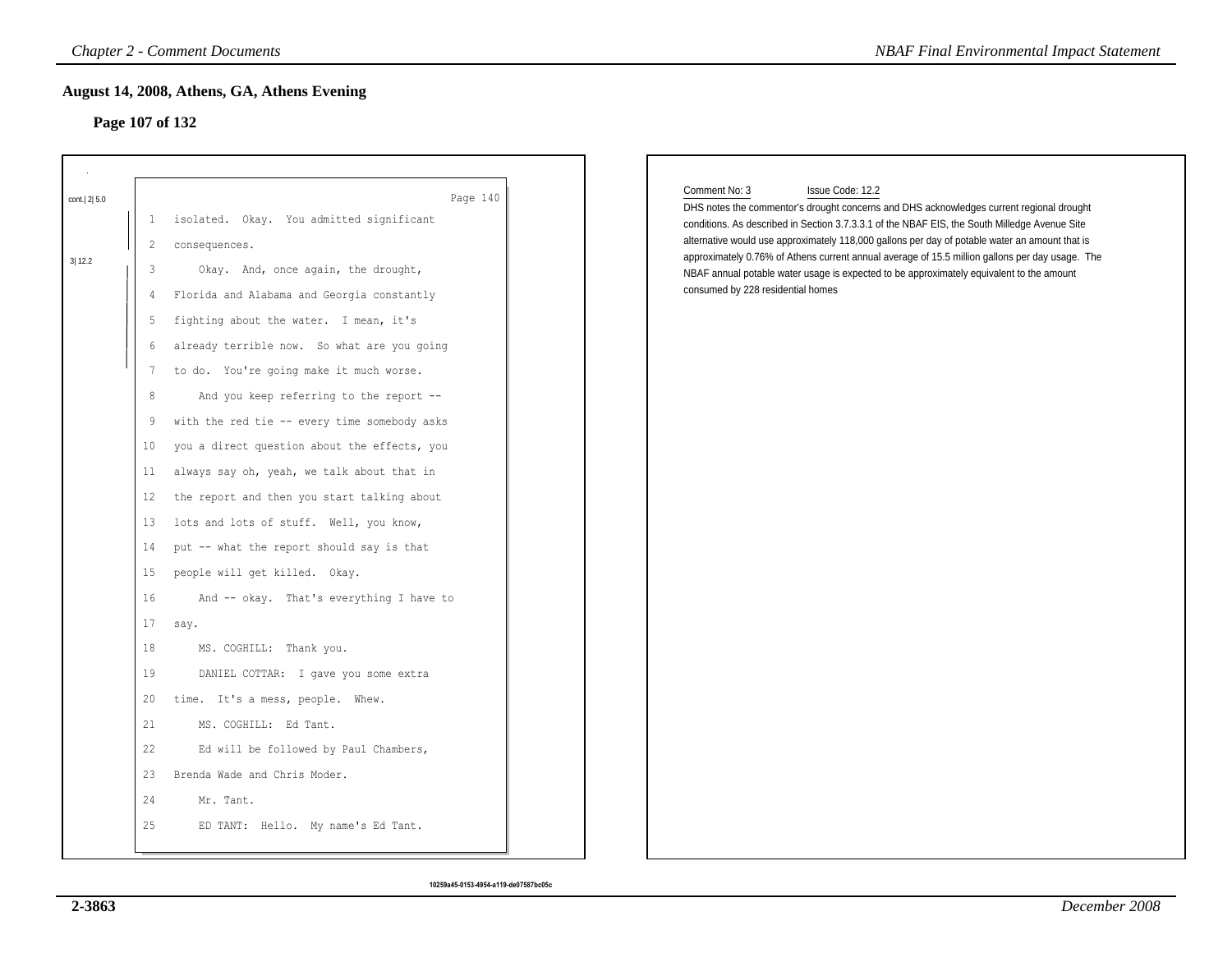# **Page 108 of 132**

|        |    | <b>Chapter 2 - Comment Documents</b>          | <b>NBAF Final Environmental Impact Statement</b>                                                                         |
|--------|----|-----------------------------------------------|--------------------------------------------------------------------------------------------------------------------------|
|        |    | August 14, 2008, Athens, GA, Athens Evening   |                                                                                                                          |
|        |    | Page 108 of 132                               |                                                                                                                          |
|        |    |                                               |                                                                                                                          |
|        |    |                                               |                                                                                                                          |
|        |    | Page 141                                      | Comment No: 1<br>Issue Code: 25.2<br>DHS notes the commentor's opposition to the South Milledge Avenue Site Alternative. |
|        | 1  | I am a concerned Athenian, a concerned        |                                                                                                                          |
|        | 2  | American, a concerned world citizen. I'm a    | Comment No: 2<br>Issue Code: 5.0<br>DHS notes the commentor's statement.                                                 |
|        | 3  | volunteer with the Athens Human Rights        |                                                                                                                          |
|        | 4  | Festival that's been going on here in Athens  |                                                                                                                          |
|        | 5  | for the last 30 years.                        |                                                                                                                          |
| 1 25.2 | 6  | And I'm also a columnist with the Athens      |                                                                                                                          |
|        | 7  | Banner Herald here in town. And I'm living    |                                                                                                                          |
|        | 8  | proof that not everybody at the Banner Herald |                                                                                                                          |
|        | 9  | supports the Homeland Security's plan.        |                                                                                                                          |
| 2 5.0  | 10 | Back on March the 1st I wrote a column        |                                                                                                                          |
|        | 11 | about my views on the Homeland Security       |                                                                                                                          |
|        | 12 | laboratory in the March 1st, 2008, edition.   |                                                                                                                          |
|        | 13 | My two main concerns with the facility are    |                                                                                                                          |
|        | 14 | matters of trust and location.                |                                                                                                                          |
|        | 15 | Far as trust goes, I quoted a fellow by       |                                                                                                                          |
|        | 16 | the name of Eddie Addlestein (phonetic        |                                                                                                                          |
|        | 17 | spelling). He's an associate professor of     |                                                                                                                          |
|        | 18 | pathology at the University of Missouri and   |                                                                                                                          |
|        | 19 | an interim medical examiner in the state.     |                                                                                                                          |
|        | 20 | And he said why would a group of respected    |                                                                                                                          |
|        | 21 | citizens, including business people,          |                                                                                                                          |
|        | 22 | scientists, university administrators and     |                                                                                                                          |
|        | 23 | politicians, attempt to recruit a Level 4     |                                                                                                                          |
|        | 24 | research facility that handles treacherous    |                                                                                                                          |
|        | 25 | agents to our town.                           |                                                                                                                          |
|        |    |                                               |                                                                                                                          |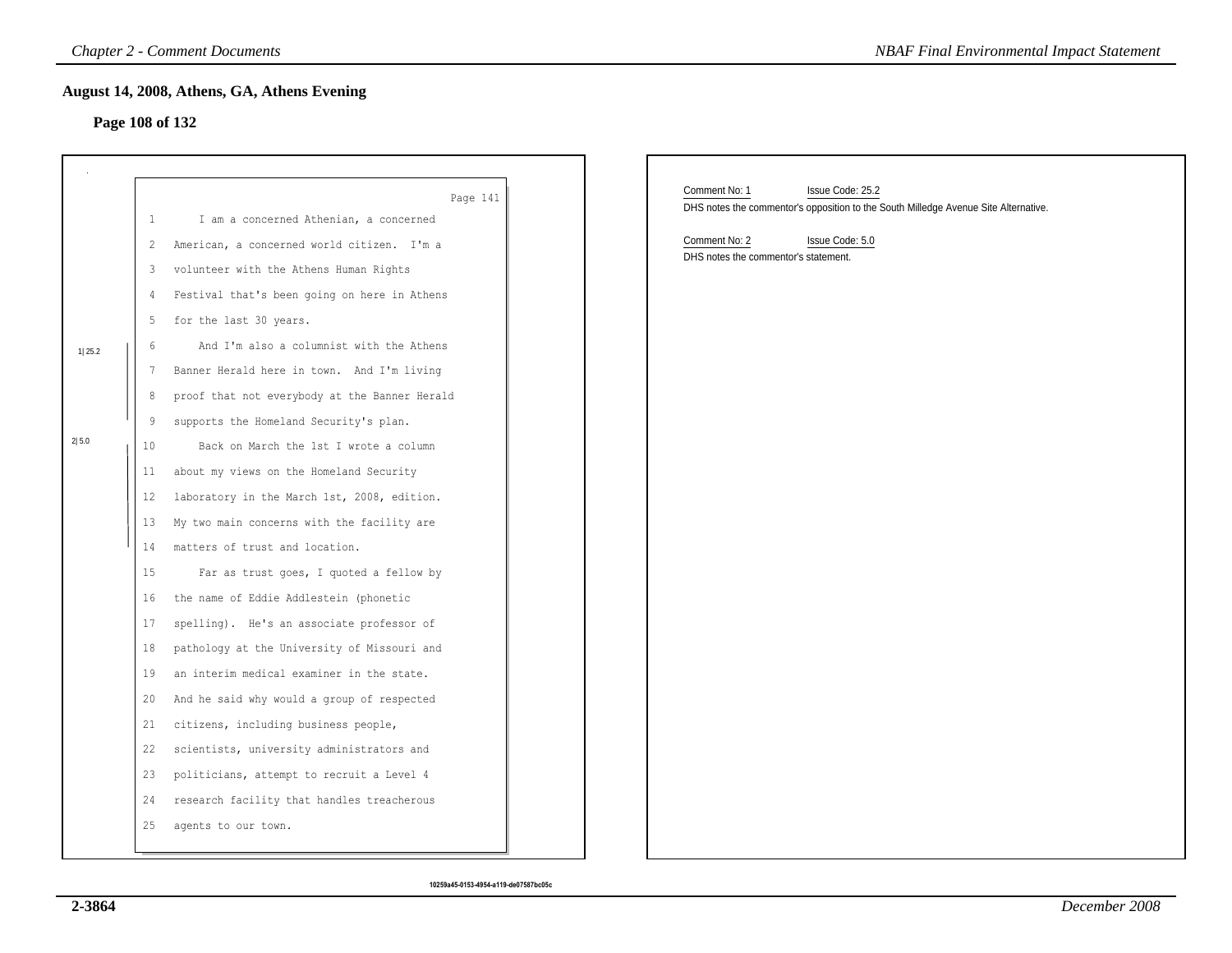# **Page 109 of 132**

|        |                 | <b>Chapter 2 - Comment Documents</b>          | <b>NBAF Final Environmental Impact Statement</b>                                                                                                                                                       |
|--------|-----------------|-----------------------------------------------|--------------------------------------------------------------------------------------------------------------------------------------------------------------------------------------------------------|
|        |                 | August 14, 2008, Athens, GA, Athens Evening   |                                                                                                                                                                                                        |
|        | Page 109 of 132 |                                               |                                                                                                                                                                                                        |
|        |                 |                                               |                                                                                                                                                                                                        |
|        |                 | Page 142                                      | Comment No: 3<br>Issue Code: 15.2                                                                                                                                                                      |
|        | 1               | The answer is simple: Money. They             | DHS notes the commentor's opinion; however, it is not within the scope of the NBAF EIS, which<br>evaluates the environmental impact of the no action alternative and the alternatives for constructing |
|        | $\overline{2}$  | always talk about wanting to make the         | and operating the NBAF.                                                                                                                                                                                |
|        | 3               | University of Georgia a great research        |                                                                                                                                                                                                        |
|        | 4               | institution. I got a novel idea for this      |                                                                                                                                                                                                        |
|        | 5               | university: How about trying to make it a     |                                                                                                                                                                                                        |
|        | 6               | great teaching institution.                   |                                                                                                                                                                                                        |
| 3 15.2 | 7               | I don't trust anything that comes out of      |                                                                                                                                                                                                        |
|        | 8               | the PR flax at that university. I don't       |                                                                                                                                                                                                        |
|        | 9               | trust anything that comes from a president of |                                                                                                                                                                                                        |
|        | 10              | this university that makes more money than    |                                                                                                                                                                                                        |
|        | 11              | his pal, the president of the United States.  |                                                                                                                                                                                                        |
|        | $12 \,$         | I don't trust a facility that's supposed to   |                                                                                                                                                                                                        |
|        | 13              | cost so many millions of dollars not to go    |                                                                                                                                                                                                        |
|        | 14              | into cost overruns for us taxpayers.          |                                                                                                                                                                                                        |
|        | 15              | The Vince Dooley plaques that they want       |                                                                                                                                                                                                        |
|        | 16              | to build up here was supposed to cost a       |                                                                                                                                                                                                        |
|        | 17              | million bucks. Now it's up to two million     |                                                                                                                                                                                                        |
|        | 18              | bucks.                                        |                                                                                                                                                                                                        |
|        | 19              | I don't trust the University of Georgia.      |                                                                                                                                                                                                        |
|        | 20              | I don't trust the local politicians that are  |                                                                                                                                                                                                        |
|        | 21              | pushing this malarkey.                        |                                                                                                                                                                                                        |
|        | 22              | And I also said in my column on the March     |                                                                                                                                                                                                        |
|        | 23              | 1st and in previous comments I've made here   |                                                                                                                                                                                                        |
|        | 24              | since the Bush Administration has in the past |                                                                                                                                                                                                        |
|        | 25              | altered and edited scientific reports that    |                                                                                                                                                                                                        |
|        |                 |                                               |                                                                                                                                                                                                        |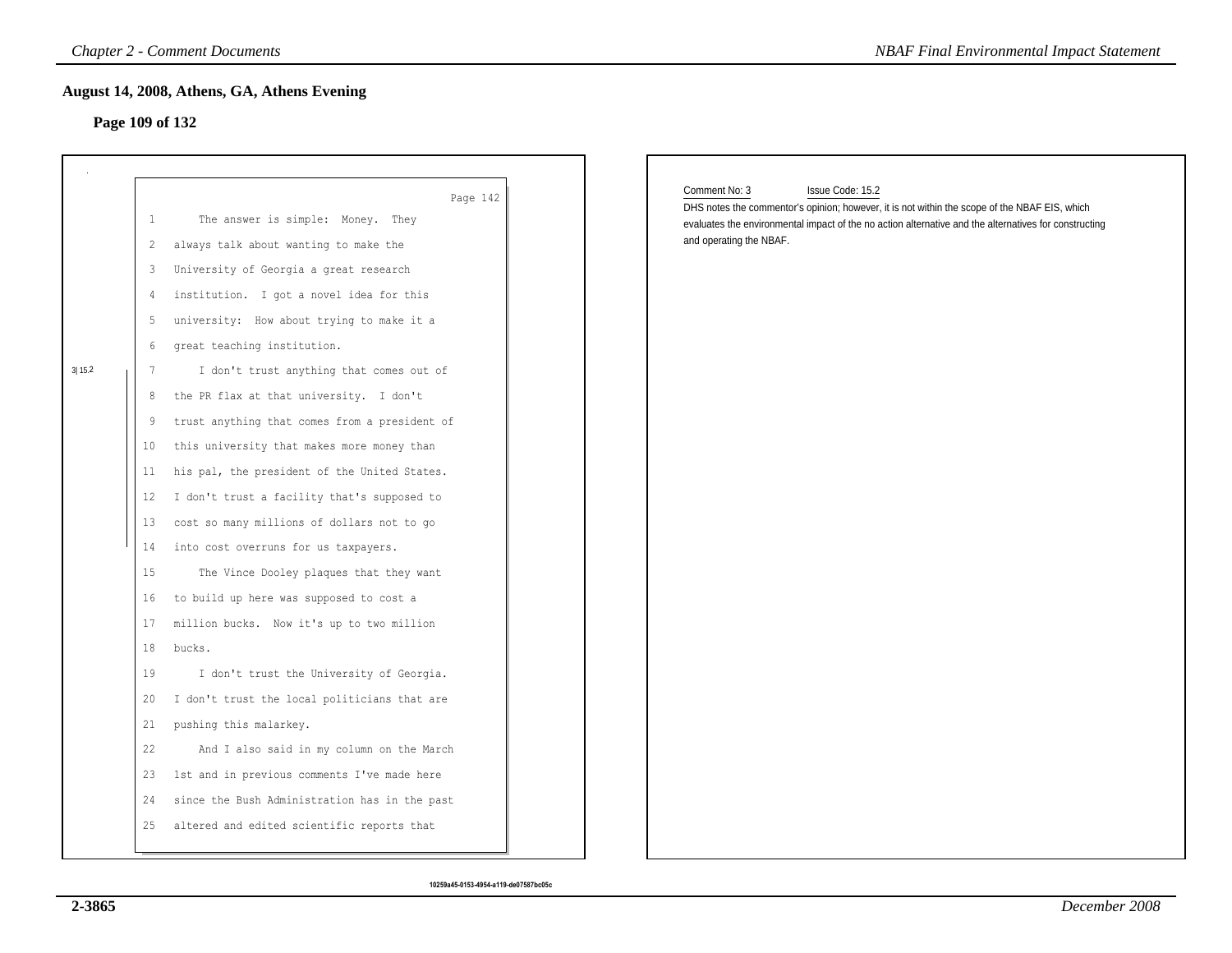# **Page 110 of 132**

|              | Page 143                                      |
|--------------|-----------------------------------------------|
| $\mathbf{1}$ | conflict with its agenda, led us into an Iraq |
| 2            | war under dubious and ever-changing           |
| 3            | rationales and pushed no-bid contracts for    |
| -4           | its corporate friends, how can the citizens   |
| 5            | of Athens and America be expected to trust a  |
| 6            | Homeland Security Department that is the      |
| 7            | creation of an untrustworthy administration.  |
| 8            | (Applause.)                                   |
| 9            | MS. COGHILL: Paul Chambers.                   |
| 10           | PAUL CHAMBERS: First of all, I want to        |
| 11           | say, like everyone else that's spoken         |
| 12           | respectfully tonight, thank you for being     |
| 13           | here and for listening to us, for the         |
| 14           | opportunity to speak to NBAF in Athens.       |
| 15           | My name is Paul Chambers. I'm district        |
| 16           | manager with AT&T here in Athens. And I       |
| 17           | stand in front of you today wearing a few     |
| 18           | different hats.                               |
| 19           | First of all, I represent a company that      |
| 20           | serves Athens. As such, we're concerned       |
| 21           | about maintaining and improving the economic  |
| 22           | vitality of the community.                    |
| 23           | We're also involved in being a part of        |
| 24           | initiatives that's helped the community like  |
| 25           | Athens we've served for 126 years. We've      |
|              |                                               |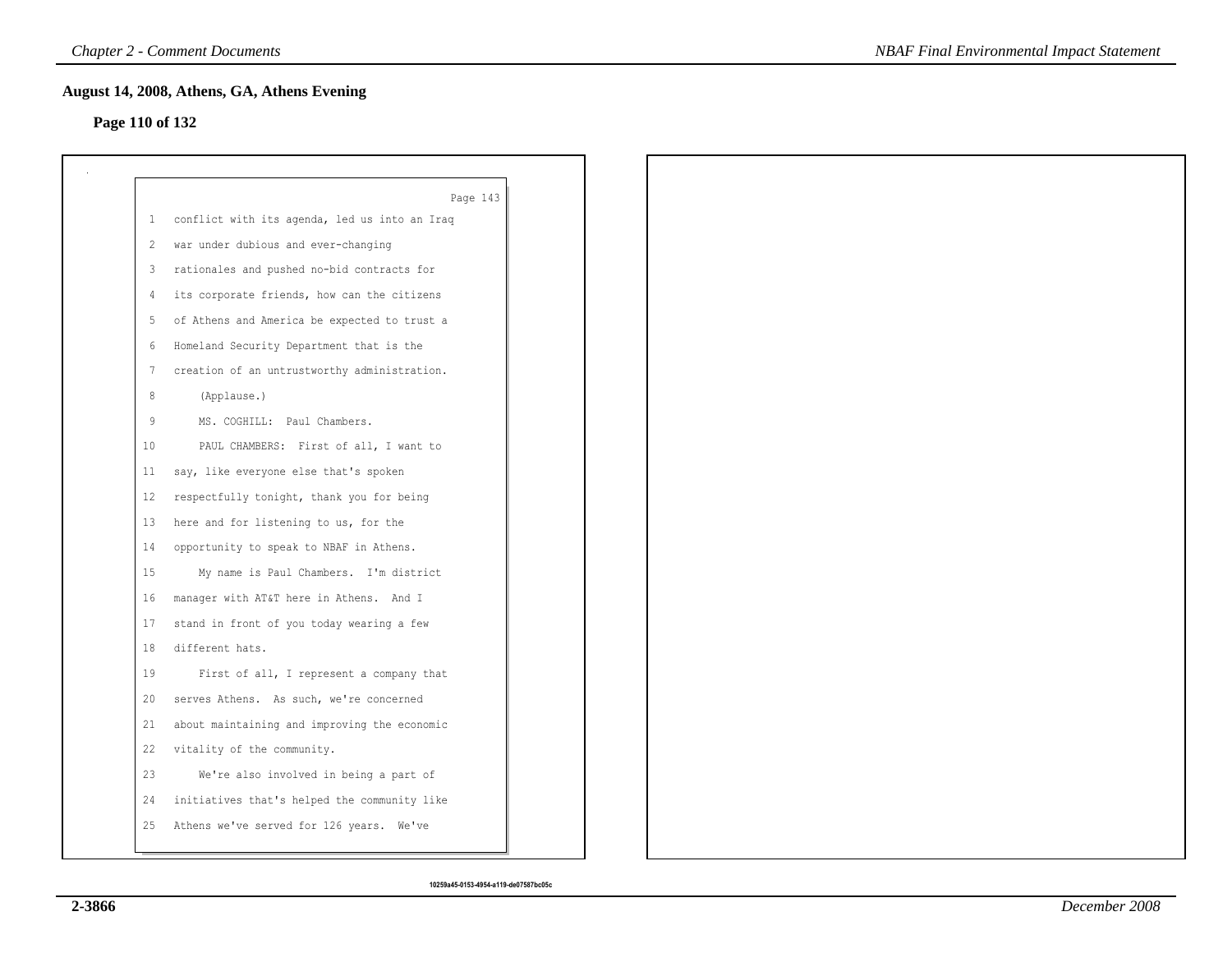# **Page 111 of 132**

|        |                 | <b>Chapter 2 - Comment Documents</b>          | <b>NBAF Final Environmental Impact Statement</b>                                                                                                                                                        |
|--------|-----------------|-----------------------------------------------|---------------------------------------------------------------------------------------------------------------------------------------------------------------------------------------------------------|
|        |                 | August 14, 2008, Athens, GA, Athens Evening   |                                                                                                                                                                                                         |
|        | Page 111 of 132 |                                               |                                                                                                                                                                                                         |
|        |                 |                                               |                                                                                                                                                                                                         |
|        |                 | Page 144                                      | Comment No: 1<br>Issue Code: 24.2                                                                                                                                                                       |
|        | $\mathbf{L}$    | been involved in our local efforts to help    | DHS notes the commentor's support for the South Milledge Avenue Site Alternative.                                                                                                                       |
|        | 2               | those mired in poverty in our efforts to      | Comment No: 2<br>Issue Code: 15.2                                                                                                                                                                       |
|        | 3               | recruit more biotech jobs.                    | DHS notes the commentor's support for the South Milledge Avenue Site Alternative. The number of<br>short-term and permanent jobs are discussed in Section 3.10. It is expected that approximately 2,700 |
| 1 24.2 | 4               | But I also stand before you today as a        | direct temporary jobs would result from construction of the NBAF, with many of the jobs being filled                                                                                                    |
|        | 5               | husband and father of four who lives just one | locally. Approximately 483 permanent jobs, including the initial 326 direct jobs, would result from<br>operation of the NBAF, with much of the scientific work force relocating to the region.          |
|        | 6               | mile from the proposed site. I drive by it    |                                                                                                                                                                                                         |
|        | 7               | every day. It's beautiful and situated near   |                                                                                                                                                                                                         |
|        | 8               | very good roads and infrastructure. And as    |                                                                                                                                                                                                         |
|        | 9               | I've read all about the building and the work |                                                                                                                                                                                                         |
|        | 10              | to be conducted there, I'm convinced my       |                                                                                                                                                                                                         |
|        | 11              | family will be at no greater safety risk than |                                                                                                                                                                                                         |
|        | 12              | when they drive the Athens Bypass.            |                                                                                                                                                                                                         |
| 2 15.2 | 13              | For all the discussion around the safety      |                                                                                                                                                                                                         |
|        | 14              | aspects -- and there have been many good      |                                                                                                                                                                                                         |
|        | 15              | questions in that regard -- it's always been  |                                                                                                                                                                                                         |
|        | 16              | notable to me that the scientists who will be |                                                                                                                                                                                                         |
|        | 17              | doing this research will actually live here   |                                                                                                                                                                                                         |
|        | 18              | too.                                          |                                                                                                                                                                                                         |
|        | 19              | As a result of the Brack (phonetic            |                                                                                                                                                                                                         |
|        | 20              | spelling) process the Naval Supply Corps      |                                                                                                                                                                                                         |
|        | 21              | School in Athens closes in three years. We    |                                                                                                                                                                                                         |
|        | 22              | know we'll be losing approximately eight      |                                                                                                                                                                                                         |
|        | 23              | million dollars in annual federal payroll     |                                                                                                                                                                                                         |
|        | 24              | when that base is gone. Replacing that in     |                                                                                                                                                                                                         |
|        | 25              | the local economy will not be easy. The 27    |                                                                                                                                                                                                         |
|        |                 |                                               |                                                                                                                                                                                                         |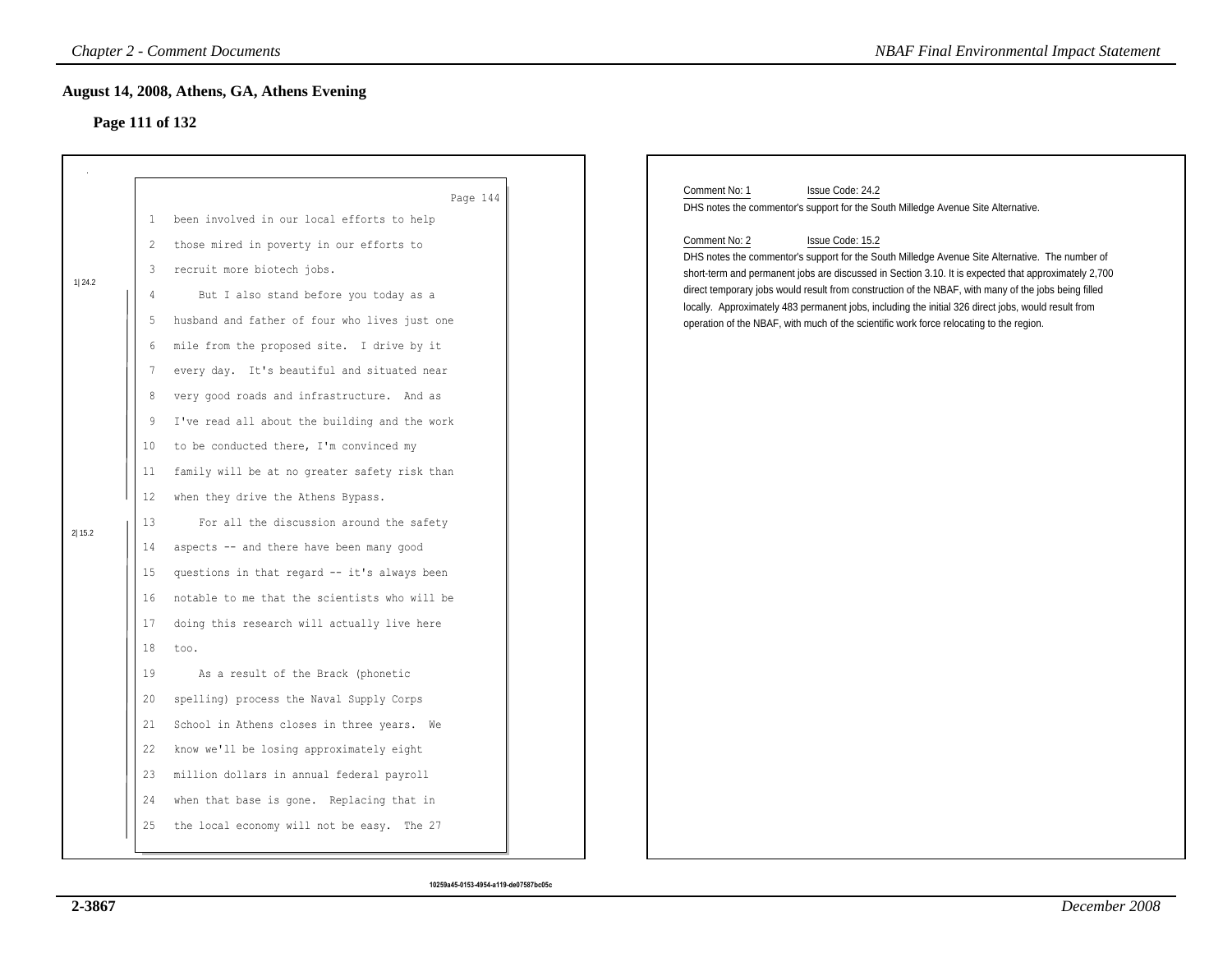### **Page 112 of 132**

|                  |               | August 14, 2008, Athens, GA, Athens Evening  |  |
|------------------|---------------|----------------------------------------------|--|
| Page 112 of 132  |               |                                              |  |
|                  |               |                                              |  |
|                  |               | Page 145                                     |  |
| cont. 2 15.2     | $\mathbf{1}$  | million payroll NBAF would bring, not to     |  |
|                  | 2             | mention ancillary businesses and research    |  |
|                  | 3             | that would spring up, would be incredible.   |  |
|                  | $\frac{4}{3}$ | I grew up in Athens but had a chance to      |  |
|                  | 5             | live in three other wonderful major cities   |  |
|                  | 6             | during the 16 years I was away. But none     |  |
|                  | 7             | compared to this one which truly deserves to |  |
|                  | 8             | be called the Classic City of the South. I'm |  |
|                  | 9             | glad I'm back.                               |  |
| cont.   1   24.2 | 10            | As I've said, the site is excellent. And     |  |
|                  | 11            | I live a mile down the road. My family and I |  |
|                  | 12            | would welcome NBAF to our community and hope |  |
|                  | 13            | that you'll come to see why Athens is the    |  |
|                  | 14            | place to be.                                 |  |
|                  | 15            | Thank you.                                   |  |
|                  | 16            | MS. COGHILL: Thank you.                      |  |
|                  | 17            | (Applause.)                                  |  |
|                  | 18            | MS. COGHILL: Brenda Wade.                    |  |
|                  | 19            | BRENDA WADE: Hi. Brenda Wade. I'm a          |  |
|                  | 20            | 30-year resident of the Athens-Clarke County |  |
|                  | 21            | community. I'm the mother of a proud student |  |
|                  | 22            | at the University of Georgia. I'm a staff    |  |
|                  | 23            | member of the University of Georgia.         |  |
|                  | 24            | And I don't know who's right or who's        |  |
|                  | 25            | wrong. But my emotions about this are so     |  |
|                  |               |                                              |  |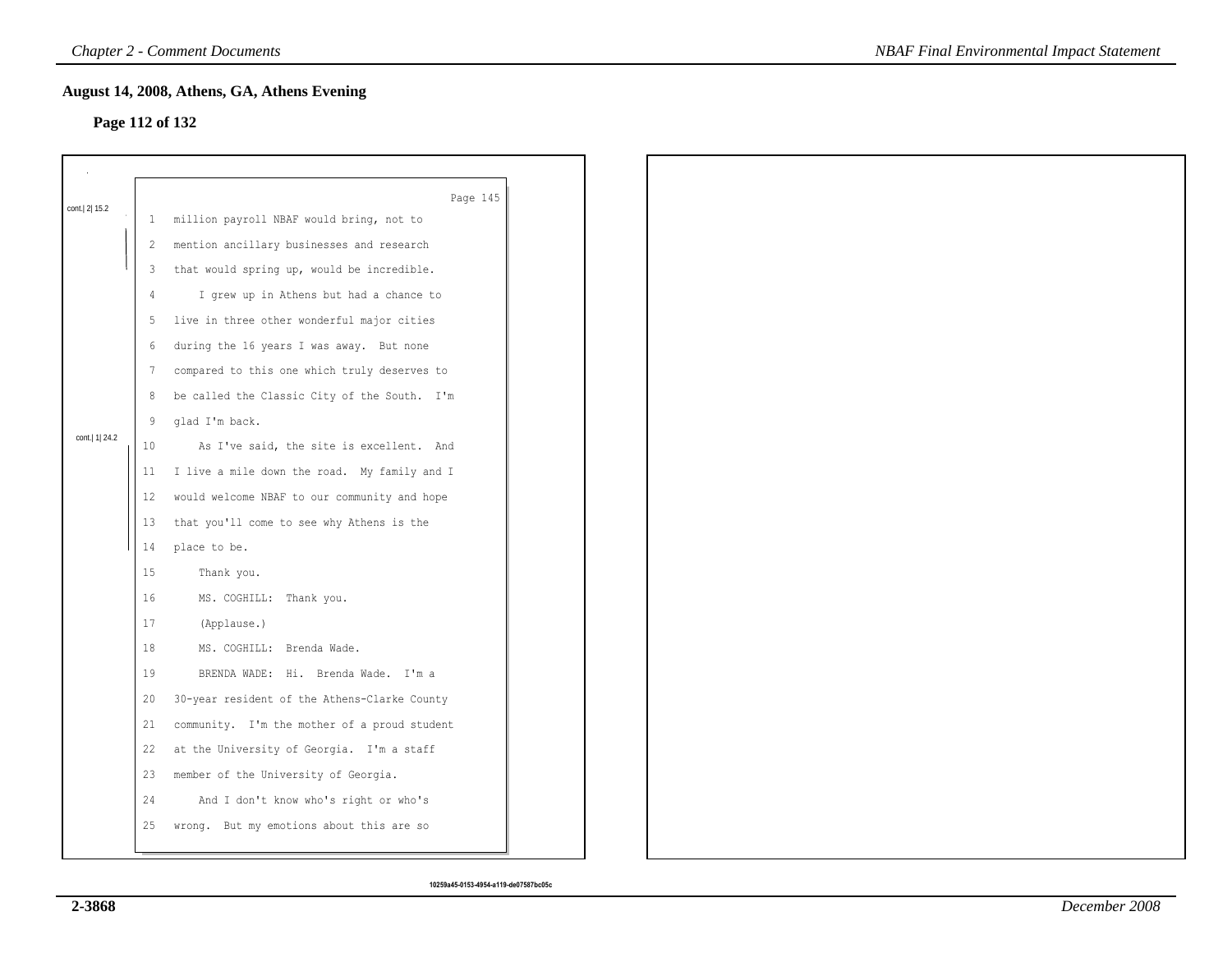# **Page 113 of 132**

|        |                 | <b>Chapter 2 - Comment Documents</b>         | <b>NBAF Final Environmental Impact Statement</b>                                    |
|--------|-----------------|----------------------------------------------|-------------------------------------------------------------------------------------|
|        | Page 113 of 132 | August 14, 2008, Athens, GA, Athens Evening  |                                                                                     |
|        |                 |                                              |                                                                                     |
|        |                 | Page 146                                     | Comment No: 1<br>Issue Code: 25.2                                                   |
| 1 25.2 | $\mathbf{1}$    | tormented. I can't believe that the people   | DHS notes the commentor's opposition to the South Milledge Avenue Site Alternative. |
|        | 2               | in Athens that I've trusted and lived with   | Comment No: 1<br>Issue Code: 8.2                                                    |
|        | 3               | for so many years and respected are actually | DHS notes the commentor's support for the South Milledge Avenue Site Alternative.   |
|        | 4               | saying that this is a good thing. None of    |                                                                                     |
|        | 5               | the information that I can read says this is |                                                                                     |
|        | 6               | good for our community.                      |                                                                                     |
|        | $7\phantom{.0}$ | And I'd like to give the rest of my time     |                                                                                     |
|        | 8               | to the lovely lady in the purple suit that   |                                                                                     |
|        | 9               | says it a lot better than I do.              |                                                                                     |
|        | 10              | But I'd like for everybody who's against     |                                                                                     |
|        | 11              | this in the room to stand up and show.       |                                                                                     |
|        | 12              | (Applause.)                                  |                                                                                     |
|        | 13              | MS. COGHILL: Chris Moder.                    |                                                                                     |
|        | 14              | CHRIS MODER: My name is Chris Moder. I       |                                                                                     |
|        | 15              | am -- I serve the State of Georgia through   |                                                                                     |
|        | 16              | the University of Georgia and the University |                                                                                     |
|        | 17              | System of Georgia.                           |                                                                                     |
| 1 8.2  | 18              | UGA's commitment to NBAF has been made       |                                                                                     |
|        | 19              | clear. And what I'd like to do is to         |                                                                                     |
|        | 20              | reiterate that UGA is one of 35 institutions |                                                                                     |
|        | 21              | that are part of the University System of    |                                                                                     |
|        | 22              | Georgia, which is also a very strong         |                                                                                     |
|        | 23              | supporter in the Georgia Consortium for      |                                                                                     |
|        | 24              | Health and Agro-Security.                    |                                                                                     |
|        | 25              | The System serves over 270,000 students      |                                                                                     |
|        |                 |                                              |                                                                                     |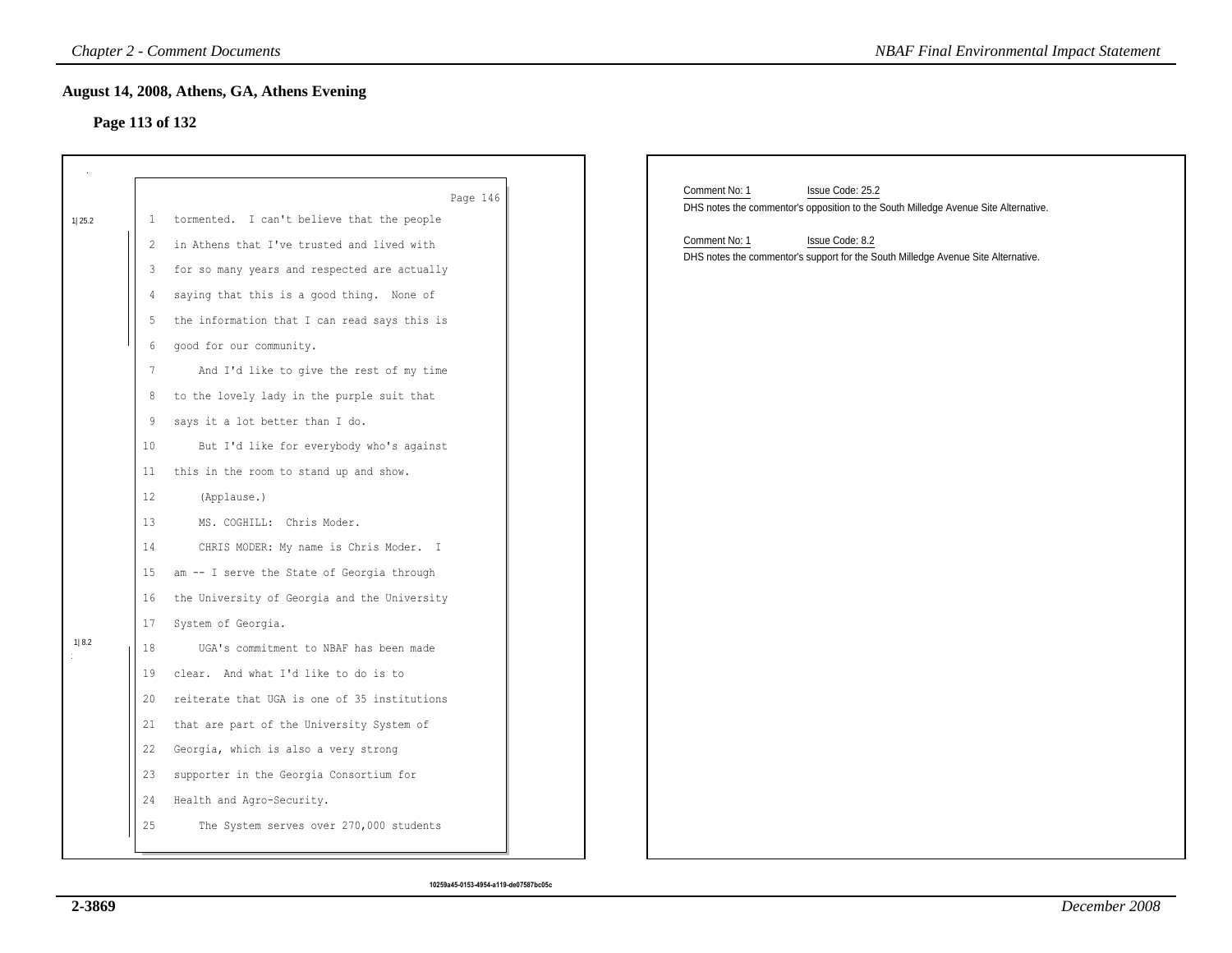### **Page 114 of 132**

| cont.   1   8.2 |         | Page 147                                      |
|-----------------|---------|-----------------------------------------------|
|                 | 1       | in degree programs, over 400,000 in           |
|                 | 2       | continuing professional education and is      |
|                 | 3       | supported by faculty and staff of over        |
|                 | 4       | 38,000. This makes it one of the nation's     |
|                 | 5       | largest systems and have an anticipated       |
|                 | 6       | growth between now and 2020 of additionally a |
|                 | 7       | hundred thousand more students.               |
|                 | 8       | It's also one of the nation's most            |
|                 | 9       | effective systems benefiting from a number of |
|                 | $10\,$  | public/private partnerships and annual        |
|                 | 11      | extramural funds that are about one billion   |
|                 | $12 \,$ | dollars annually. And this is received for    |
|                 | 13      | research, instruction and public service.     |
|                 | 14      | I don't think I can articulate it any         |
|                 | 15      | better than Timothy Shellnut, former chair of |
|                 | 16      | the Board of Regents, when he stated a        |
|                 | 17      | remarkable mix of academic, private sector    |
|                 | 18      | and government resources and collaborations   |
|                 | 19      | distinguish Georgia's capabilities to create  |
|                 | 20      | the most effective environment in which NBAF  |
|                 | 21      | can excel. These assets involve a number of   |
|                 | 22      | areas in which the university system has      |
|                 | 23      | invested in developing worldclass expertise,  |
|                 | 24      | including public health and communication,    |
|                 | 25      | veterinary medicine, animal and human         |
|                 |         |                                               |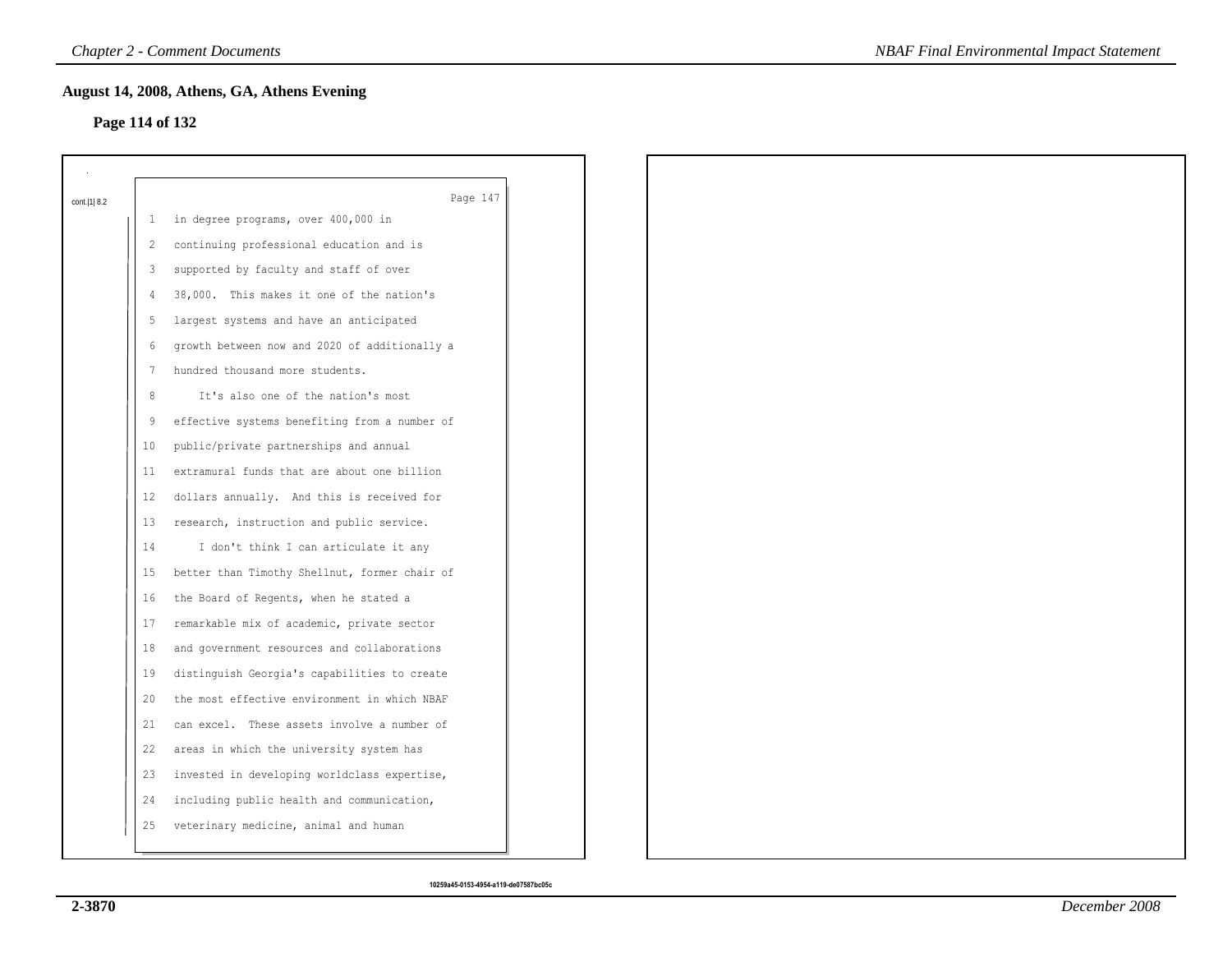# **Page 115 of 132**

|                  |                 | <b>Chapter 2 - Comment Documents</b>                     | <b>NBAF Final Environmental Impact Statement</b>                                  |
|------------------|-----------------|----------------------------------------------------------|-----------------------------------------------------------------------------------|
|                  |                 | August 14, 2008, Athens, GA, Athens Evening              |                                                                                   |
| Page 115 of 132  |                 |                                                          |                                                                                   |
|                  |                 |                                                          | Comment No: 1<br>Issue Code: 24.2                                                 |
| cont.  1  8.2    | $\mathbf{1}$    | Page 148<br>medicine, agriculture, food safety and other | DHS notes the commentor's support for the South Milledge Avenue Site Alternative. |
|                  | 2               | basic and applied sciences.                              |                                                                                   |
|                  | 3               | The University System of Georgia commits                 |                                                                                   |
|                  | 4               | to building upon their existing relationships            |                                                                                   |
|                  | 5               | and partnerships with the U.S. Department of             |                                                                                   |
|                  | 6               | Homeland Security and the U.S. Department of             |                                                                                   |
|                  | $7\phantom{.0}$ | Agriculture to establish and operate a safe              |                                                                                   |
|                  | 8               | and effective worldclass NBAF in Georgia.                |                                                                                   |
|                  | $\overline{9}$  | Thank you.                                               |                                                                                   |
|                  | 10              | MS. COGHILL: Thank you, sir.                             |                                                                                   |
|                  | 11              | (Applause.)                                              |                                                                                   |
|                  | 12              | MS. COGHILL: Drew Page.                                  |                                                                                   |
|                  | 13              | Drew will be followed by Pat Priest,                     |                                                                                   |
|                  | 14              | Joellen Childers and Laurie Scott.                       |                                                                                   |
|                  | 15              | DREW PAGE: Good evening, gentlemen. I'm                  |                                                                                   |
|                  | 16              | part of the marketing team for the Innovation            |                                                                                   |
|                  | 17              | Crescent for Georgia and president of the                |                                                                                   |
|                  | 18              | Athens Economic Development Foundation.                  |                                                                                   |
| 1 24.2           | 19              | The Athens Economic Development                          |                                                                                   |
|                  | 20              | Foundation continues to be a proponent of                |                                                                                   |
|                  | 21              | locating NBAF in Athens. And our membership              |                                                                                   |
|                  | 22              | consists of leadership of local government,              |                                                                                   |
|                  | 23              | business and education.                                  |                                                                                   |
| cont.   1   24.2 | 24              | And we've listened intently to all the                   |                                                                                   |
|                  | 25              | negative assessments. We would like to                   |                                                                                   |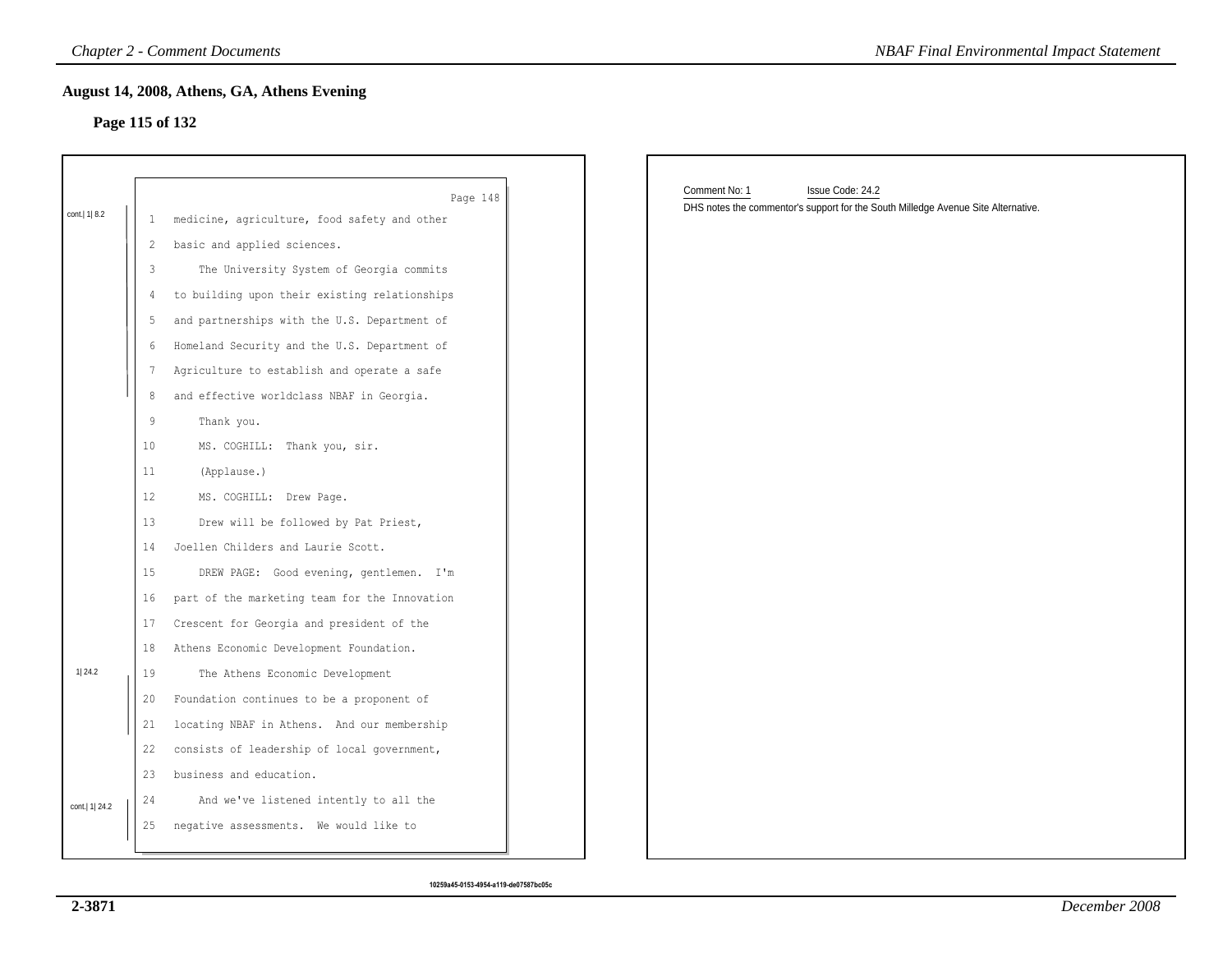# **Page 116 of 132**

|                  |                 | <b>Chapter 2 - Comment Documents</b>          | <b>NBAF Final Environmental Impact Statement</b>                                                        |
|------------------|-----------------|-----------------------------------------------|---------------------------------------------------------------------------------------------------------|
|                  |                 | August 14, 2008, Athens, GA, Athens Evening   |                                                                                                         |
|                  |                 | Page 116 of 132                               |                                                                                                         |
|                  |                 |                                               |                                                                                                         |
|                  |                 | Page 149                                      | Comment No: 2<br>Issue Code: 8.2                                                                        |
| cont.   1   24.2 | 1               | present a positive view of the project and    | DHS notes the commentor's statement.                                                                    |
|                  | 2               | continue our assistance to the DHS in siting  | Comment No: 3<br>Issue Code: 1.0                                                                        |
|                  | 3               | here in Athens. We believe this project       | DHS notes the commentor's support for the proposed research that would be conducted within the<br>NBAF. |
|                  | 4               | conforms to our community profile very well   |                                                                                                         |
|                  | 5               | and the potential benefits to the world are   |                                                                                                         |
|                  | 6               | enormous.                                     |                                                                                                         |
| 2 8.2            | 7               | As your research has already shown,           |                                                                                                         |
|                  | 8               | Athens is an outstanding small city with an   |                                                                                                         |
|                  | 9               | amazing university-based population and a     |                                                                                                         |
|                  | 10 <sub>o</sub> | highly-educated work force. Your location in  |                                                                                                         |
|                  | 11              | Athens is extremely successful as it joins an |                                                                                                         |
|                  | 12              | astonishing array of research facilities and  |                                                                                                         |
|                  | 13              | existing international life science           |                                                                                                         |
|                  | 14              | companies.                                    |                                                                                                         |
|                  | 15              | We have a skilled work force job training     |                                                                                                         |
|                  | 16              | facility, suppliers, complementary academic   |                                                                                                         |
|                  | 17              | and private sector research to maximize your  |                                                                                                         |
|                  | 18              | growing efficiency. And we have all of that   |                                                                                                         |
|                  | 19              | in place now.                                 |                                                                                                         |
| 3 1.0            | 20              | The benefits to NBAF to agriculture,          |                                                                                                         |
|                  | 21              | wildlife and public health and safety are     |                                                                                                         |
|                  | 22              | globally significant. The development of new  |                                                                                                         |
|                  | 23              | vaccines, diagnostic procedures and rapid     |                                                                                                         |
|                  | 24              | response to foreign animal diseases would     |                                                                                                         |
|                  | 25              | protect animal health in our hemisphere.      |                                                                                                         |
|                  |                 |                                               |                                                                                                         |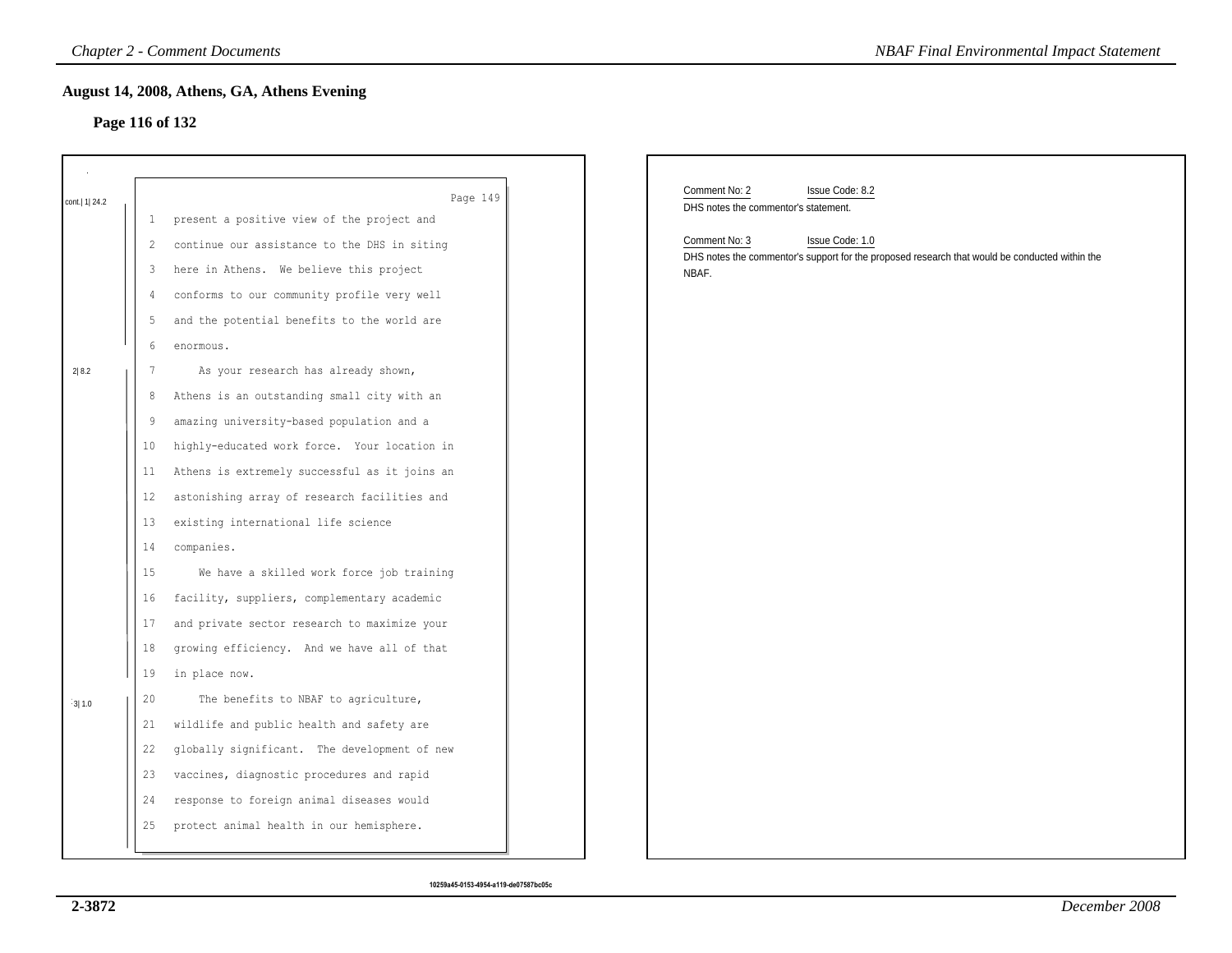### **Page 117 of 132**

|        |                 | <b>Chapter 2 - Comment Documents</b>                 | <b>NBAF Final Environmental Impact Statement</b>                                  |  |
|--------|-----------------|------------------------------------------------------|-----------------------------------------------------------------------------------|--|
|        |                 | August 14, 2008, Athens, GA, Athens Evening          |                                                                                   |  |
|        | Page 117 of 132 |                                                      |                                                                                   |  |
|        |                 |                                                      |                                                                                   |  |
|        |                 |                                                      | Comment No: 4<br>Issue Code: 5.2                                                  |  |
| 4 5.2  |                 | Page 150<br>We have asked the pertinent questions of | DHS notes the commentor's support for the South Milledge Avenue Site Alternative. |  |
|        | 2               | our existing life science professionals and          | Comment No: 5<br>Issue Code: 7.2                                                  |  |
|        | 3               | appreciate their candor. We believe that a           | DHS notes the commentor's statement.                                              |  |
|        | 4               | very limited risk in locating this facility          | Comment No: 6<br>Issue Code: 15.2                                                 |  |
|        | 5               | versus the positive impact of so many issues         | DHS notes the commentor's support for the South Milledge Avenue Site Alternative. |  |
|        | 6               | are -- are more than acceptable and the              |                                                                                   |  |
|        | 7               | environmental impacts are minimal.                   |                                                                                   |  |
| 5 7.2  | 8               | Visual and traffic impacts are less than             |                                                                                   |  |
|        | 9               | it would be for building a hospital or a new         |                                                                                   |  |
|        | 10              | high school. And all other effects are minor         |                                                                                   |  |
|        | 11              | or negligible and will be mitigated through          |                                                                                   |  |
|        | 12              | the above agencies and regulations.                  |                                                                                   |  |
| 6 15.2 | 13              | In conclusion, we strongly believe that              |                                                                                   |  |
|        | 14              | NBAF as an integral part of our research             |                                                                                   |  |
|        | 15              | community will be a successful and                   |                                                                                   |  |
|        | 16              | Athens-Clarke County and will complement our         |                                                                                   |  |
|        | 17              | existing scientific community. The facility          |                                                                                   |  |
|        | 18              | will be a significant economic driver. Yet           |                                                                                   |  |
|        | 19              | its greatest value to the community is the           |                                                                                   |  |
|        | 20              | addition of a global research facility to our        |                                                                                   |  |
|        | 21              | existing health science cluster of companies.        |                                                                                   |  |
|        | 22              | And the fact that it is here will assist us          |                                                                                   |  |
|        | 23              | in attracting biotech industries to Athens.          |                                                                                   |  |
|        | 24              | Your positive position is appreciated.               |                                                                                   |  |
|        | 25              | Thank you.                                           |                                                                                   |  |
|        |                 |                                                      |                                                                                   |  |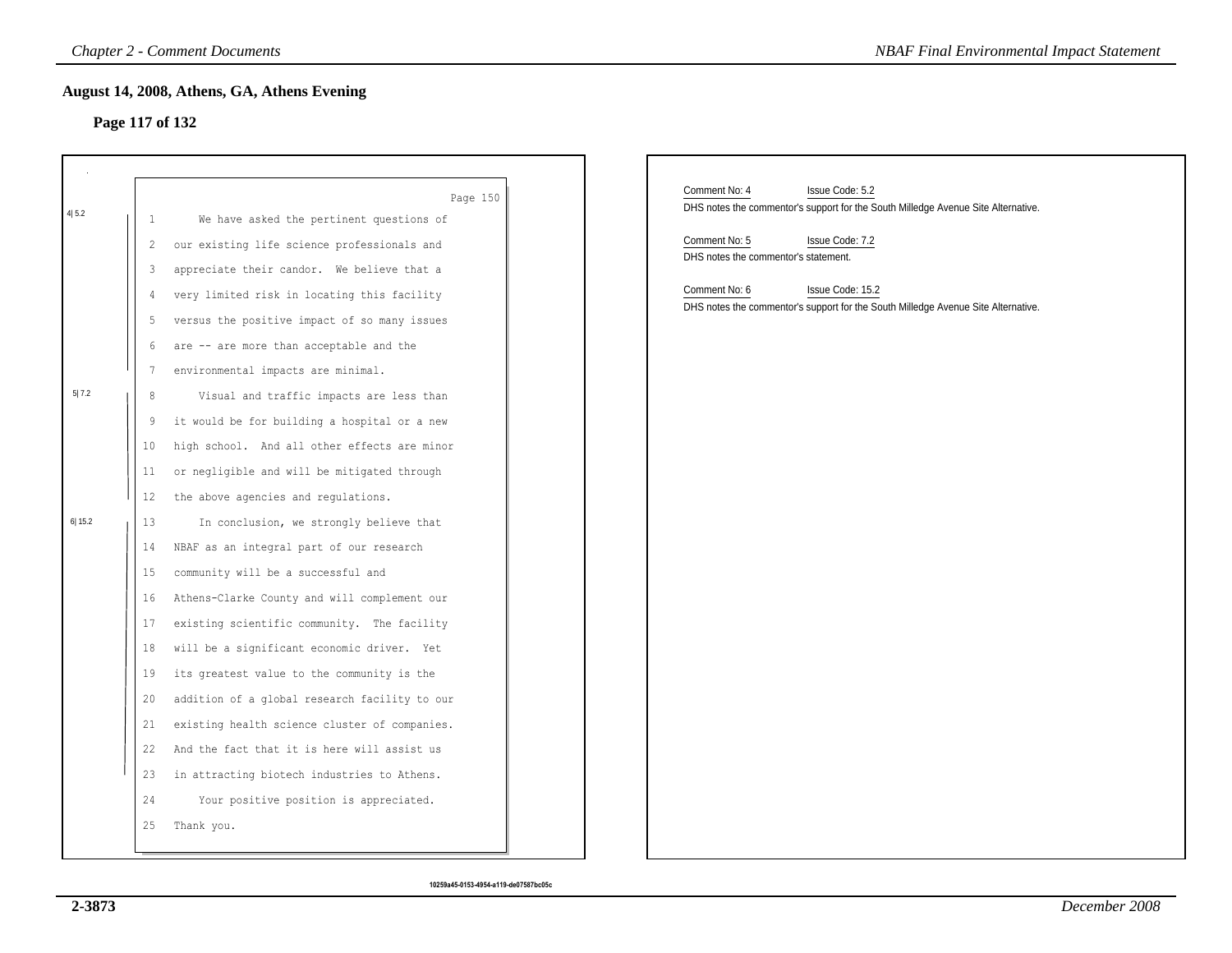# **Page 118 of 132**

|         | August 14, 2008, Athens, GA, Athens Evening<br>Page 118 of 132                                                                                                                                                                                                                                                                                                                                                                                                                                                                                                                                                          |                                                                                                                                                                                                                                                                                                                                                                                                                                                                                                                                                                                                                                                                                                                                                                             |
|---------|-------------------------------------------------------------------------------------------------------------------------------------------------------------------------------------------------------------------------------------------------------------------------------------------------------------------------------------------------------------------------------------------------------------------------------------------------------------------------------------------------------------------------------------------------------------------------------------------------------------------------|-----------------------------------------------------------------------------------------------------------------------------------------------------------------------------------------------------------------------------------------------------------------------------------------------------------------------------------------------------------------------------------------------------------------------------------------------------------------------------------------------------------------------------------------------------------------------------------------------------------------------------------------------------------------------------------------------------------------------------------------------------------------------------|
|         |                                                                                                                                                                                                                                                                                                                                                                                                                                                                                                                                                                                                                         |                                                                                                                                                                                                                                                                                                                                                                                                                                                                                                                                                                                                                                                                                                                                                                             |
| 11 15.2 | Page 151<br>$\mathbf{1}$<br>MS. COGHILL: Thank you.<br>$\overline{c}$<br>(Applause.)<br>$\mathfrak{Z}$<br>MS. COGHILL: Pat Priest.<br>(Inaudible.)<br>4<br>5<br>PAT PRIEST: Well, I'd like to face<br>6<br>everyone then.<br>$7\phantom{.0}$<br>I want to start by saying thanks to Kathy<br>8<br>Prescott, Grady Thrasher. (Unitelligible.)<br>9<br>We're here really for other people who<br>couldn't be here tonight, they don't want to<br>10<br>be on the record who can't be here. But also<br>11                                                                                                                 | Comment No: 1<br>Issue Code: 15.2<br>DHS notes the commentor's concern. Since the inception of the NBAF project, DHS has supported a<br>vigorous public outreach program. DHS has conducted public meetings in excess of the minimum<br>required by NEPA regulations; to date, 23 public meetings have been held in the vicinity of NBAF site<br>alternatives and in Washington D.C. to solicit public input on the EIS, allow the public to voice their<br>concerns, and to get their questions answered DHS has also provided fact sheets, reports, exhibits,<br>and a Web page (http://www.dhs.gov/nbaf). Additionally, various means of communication (mail, toll-<br>free telephone and fax lines, and NBAF Web site) have been provided to facilitate public comment. |
|         | I've been amazed at the number of people who<br>12<br>have not wanted to come forward and speak<br>13<br>about this because -- and I know you guys<br>14<br>don't mean this at the university probably.<br>15<br>I want to give you the benefit of the doubt.<br>16<br>But people really feel like their jobs will<br>17<br>be threatened if they speak against it.<br>18<br>19<br>(Applause.)<br>20<br>PAT PRIEST: And that's not just at the<br>university. That's at other public service<br>21<br>22<br>jobs.<br>23<br>Sorry. Am I standing up straight? This<br>is nerve-racking for us.<br>24<br>25<br>Thank you. |                                                                                                                                                                                                                                                                                                                                                                                                                                                                                                                                                                                                                                                                                                                                                                             |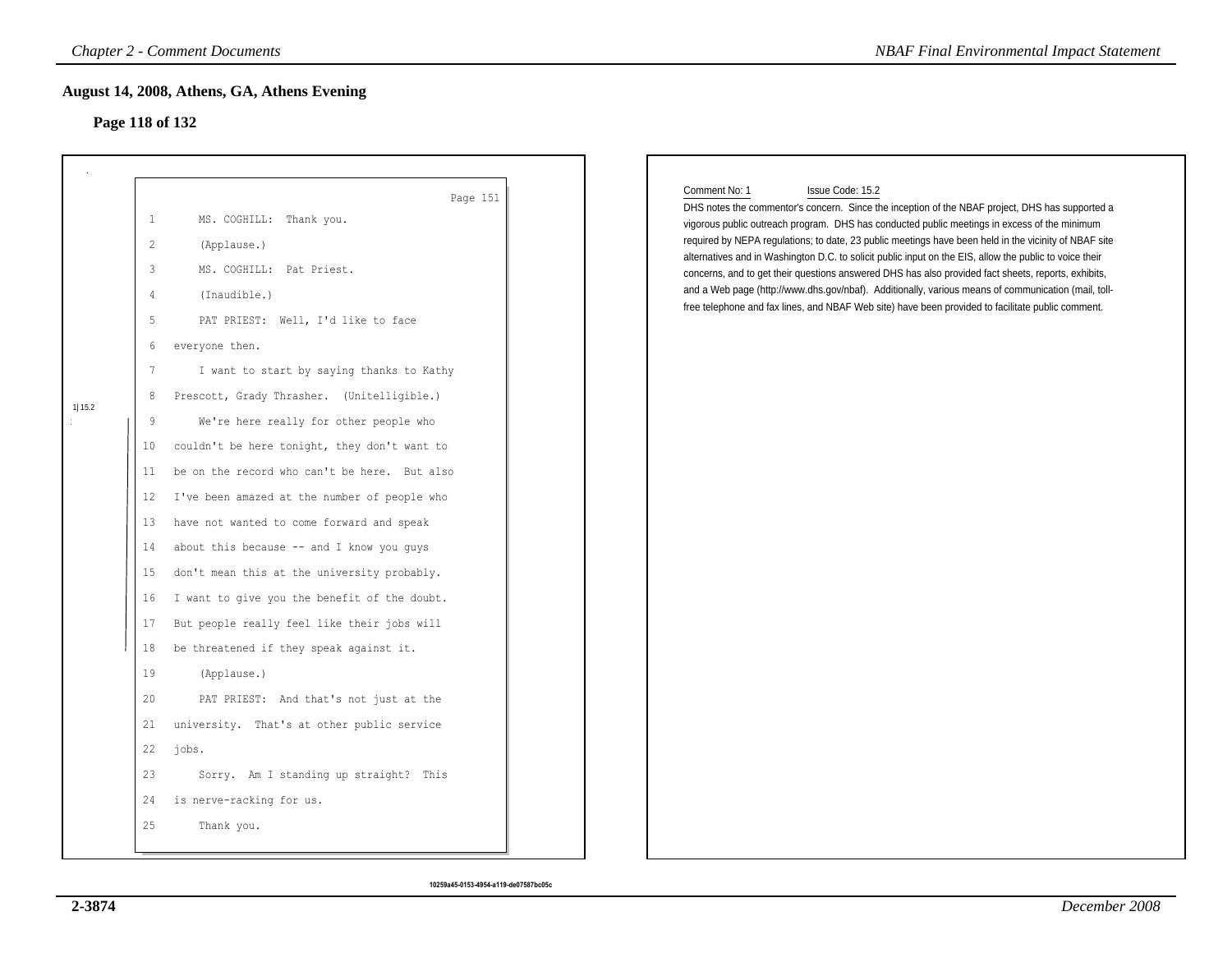# **Page 119 of 132**

|                 |    | August 14, 2008, Athens, GA, Athens Evening   |  |
|-----------------|----|-----------------------------------------------|--|
| Page 119 of 132 |    |                                               |  |
|                 |    |                                               |  |
|                 |    |                                               |  |
|                 |    | Page 152                                      |  |
|                 | 1  | MS. COGHILL: I need you to turn just a        |  |
|                 | 2  | little bit more. You might want to --         |  |
|                 | 3  | PAT PRIEST: Yes. I'm sure you heard me.       |  |
|                 | 4  | Don't you?                                    |  |
|                 | 5  | COURT REPORTER: (Nods head affirmatively.)    |  |
|                 | 6  | PAT PRIEST: You folks have spent so much      |  |
|                 | 7  | time, and I appreciate that. But I also want  |  |
|                 | 8  | to speak to people, my friends like Heidi     |  |
|                 | 9  | Davison, my friends Doug Lowry and Doc        |  |
|                 | 10 | Eldridge. I know you do the balancing         |  |
|                 | 11 | differently. It's not fair to vilify you      |  |
|                 | 12 | guys.                                         |  |
| cont.   1  15.2 | 13 | But I think that it's -- what's important     |  |
|                 | 14 | to remember is that there are very few more   |  |
|                 | 15 | pro-social and life-affirming monies out      |  |
|                 | 16 | there. And that's what we need to change,     |  |
|                 | 17 | something like soil conservation or embryonic |  |
|                 | 18 | research. That's where we need money.         |  |
|                 | 19 | So with a new administration in power we      |  |
|                 | 20 | can perhaps have that. And maybe this will    |  |
|                 | 21 | go away. But we can't count on that.          |  |
|                 | 22 | And so I especially thank you guys on         |  |
|                 | 23 | your leadership on that. I know it seems      |  |
|                 | 24 | prudent and, in fact, necessary to fight this |  |
|                 | 25 | by bringing, you know, this germ lab that may |  |
|                 |    |                                               |  |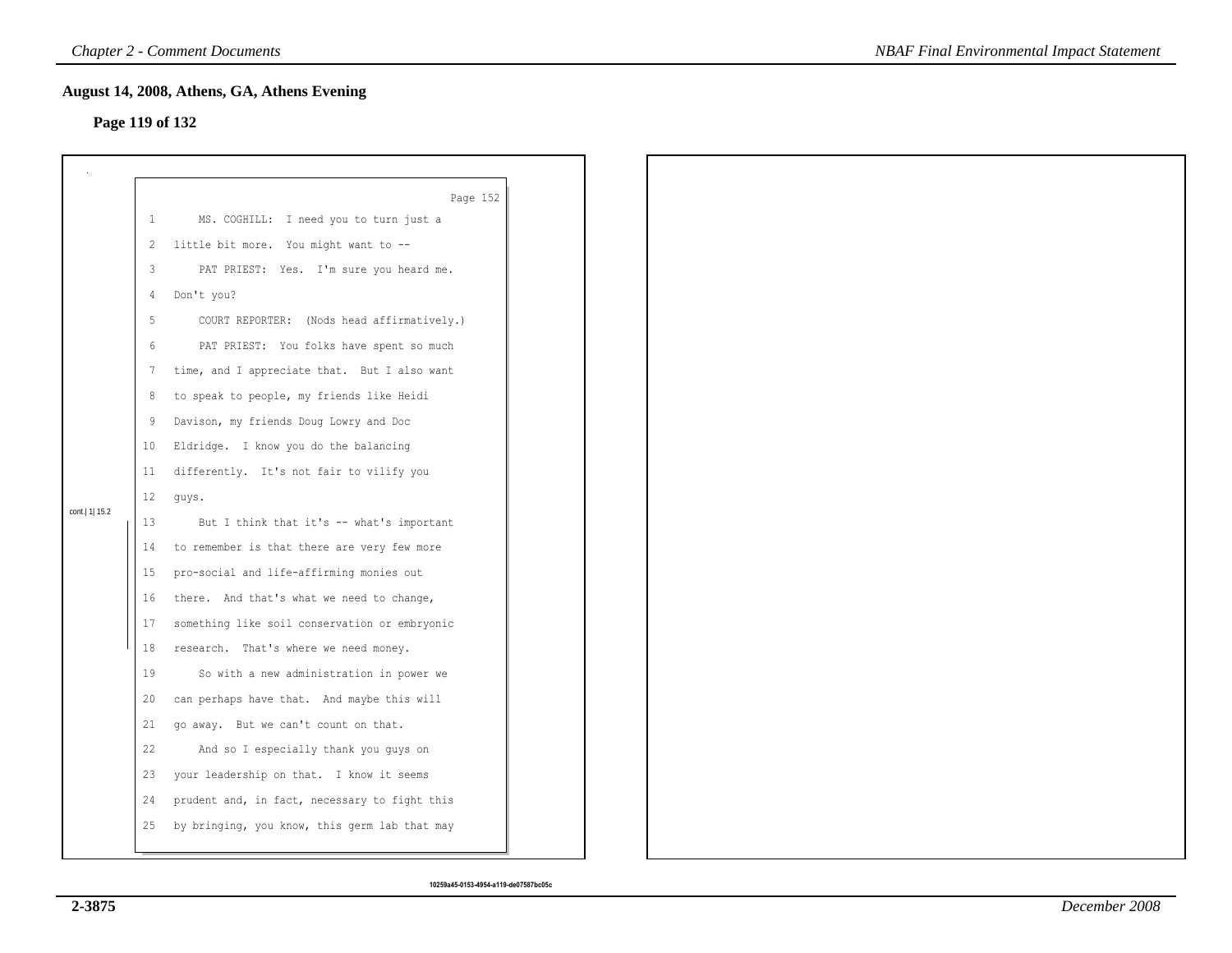# **Page 120 of 132**

|        |                 | <b>Chapter 2 - Comment Documents</b>          | <b>NBAF Final Environmental Impact Statement</b>                                                                                                                                                                   |
|--------|-----------------|-----------------------------------------------|--------------------------------------------------------------------------------------------------------------------------------------------------------------------------------------------------------------------|
|        |                 | August 14, 2008, Athens, GA, Athens Evening   |                                                                                                                                                                                                                    |
|        | Page 120 of 132 |                                               |                                                                                                                                                                                                                    |
|        |                 |                                               |                                                                                                                                                                                                                    |
|        |                 | Page 153                                      | Comment No: 2<br>Issue Code: 21.2<br>DHS notes the commentor's statement. DHS's mission is to study foreign animal and zoonotic                                                                                    |
|        | 1               | seem at first blush to be a good idea.        | (transmitted from animals to humans) diseases that threaten our agricultural livestock and agricultural                                                                                                            |
| 2 21.2 | 2               | President Reagan had the Star Wars            | economy. The purpose of the NBAF would be to develop tests to detect foreign animal and zoonotic                                                                                                                   |
|        | 3               | Initiative that he spent billions on. And     | diseases and develop vaccines (or other countermeasures such as antiviral therapies) to protect<br>agriculture and food systems in the United States.                                                              |
|        | $\overline{4}$  | that, in fact, caused an escalation of        |                                                                                                                                                                                                                    |
|        | 5               | weapons development. And we risk that         | DHS notes the commentor's concern about safety. The NBAF would be designed, constructed, and<br>operated to ensure the maximum level of public safety and to fulfill all necessary requirements to                 |
|        | 6               | escalation. But we also have greater risk by  | protect the environment. Section 3.14 and Appendix E of the NBAF EIS investigate the chances of a                                                                                                                  |
|        |                 |                                               | variety of accidents that could occur with the proposed NBAF and consequences of potential                                                                                                                         |
|        | 7               | a single mishap, a single mad scientist or,   | accidents, Accidents could occur in the form of procedural violations (operational accidents), natural                                                                                                             |
|        | 8               | you know, a single terrorist attack will      | phenomena accidents,, external events, and intentional acts. The risk of an accidental release of a                                                                                                                |
|        | 9               | threaten us.                                  | pathogen is extremely low. A separate Threat and Risk Assessment (designated as For Official Use<br>Only)(TRA) was developed outside of the EIS process in accordance with the requirements stipulated             |
|        |                 |                                               | in federal regulations. The purpose of the TRA was to identify potential vulnerabilities and                                                                                                                       |
| 3 19.2 | 10              | In fact, you guys say this will come,         | weaknesses associated with the NBAF and are used to recommend the most prudent measures to                                                                                                                         |
|        | 11              | this will come. It's going to come because    | establish a reasonable level of risk for the security of operations of the NBAF and public safety.                                                                                                                 |
|        | 12              | you guys would bring it here. You would       | Because of the importance of the NBAF mission and the associated work with potential high-                                                                                                                         |
|        | 13              | bring these -- these pathogens.               | consequence biological pathogens, critical information related to the potential for adverse<br>consequences as a result of intentional acts has been incorporated into the NEPA process.                           |
|        |                 |                                               |                                                                                                                                                                                                                    |
|        | 14              | (Applause.)                                   | Comment No: 3<br>Issue Code: 19.2                                                                                                                                                                                  |
|        | 15              | PAT PRIEST: You know, we already have         | DHS notes the commentor's lack of confidence in the DHS. Section 3.14 and Appendix E of the                                                                                                                        |
|        | 16              | this toxic effect. And that's in the way      | NBAF EIS state that the specific objective of the hazard identification is to identify the likelihood and                                                                                                          |
|        | 17              | we're separated and divisive about this.      | consequences from accidents or intentional subversive acts. In addition to identifying the potential for<br>or likelihood of the scenarios leading to adverse consequences, this analysis provides support for the |
|        |                 |                                               | identification of specific engineering and administrative controls to either prevent a pathogen release                                                                                                            |
|        | 18              | And so I hope there's not like a big          | or mitigate the consequences of such a release. The NBAF would provide state-of-the-art operating                                                                                                                  |
|        | 19              | nuclear power plant or something that's next  | procedures and biocontainment features to minimize the potential for laboratory-acquired infections                                                                                                                |
|        | 20              | in line that is -- yes, that would bring      | and accidental releases. The risk of an accidental release of a pathogen is extremely low. Appendix<br>B describes biocontainment lapses and laboratory acquired infections. Laboratory-acquired                   |
|        | 21              | jobs. But I instead hope that we will work    | infections have not been shown to be a threat to the community at large. Should the NBAF Record of                                                                                                                 |
|        |                 |                                               | Decision call for the design, construction, and operation of the NBAF then site-specific protocols                                                                                                                 |
| 4 13.2 | 22              | together.                                     | would be developed, in coordination with local emergency response agencies that would consider the                                                                                                                 |
|        | 23              | And there's a great local historian in        | diversity and density of human, livestock, and wildlife populations residing within the local area. DHS<br>would have site-specific standard operating procedures and response plans in place prior to the         |
|        | 24              | town named Steve Sturrey (phonetic spelling). | initiation of research activities at the proposed the NBAF.                                                                                                                                                        |
|        | 25              | Thank you. And he is -- he talks about how    | Issue Code: 13.2<br>Comment No: 4                                                                                                                                                                                  |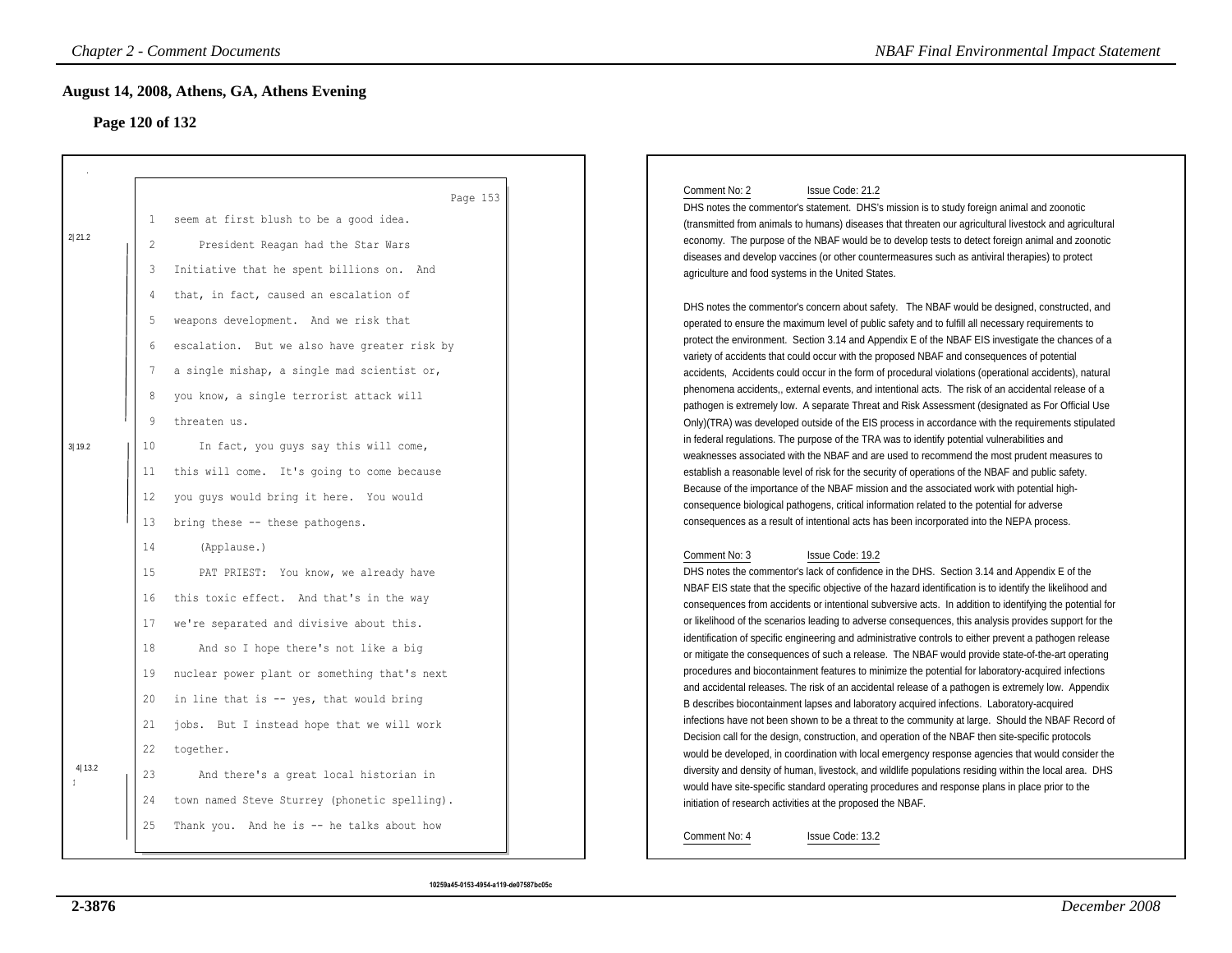DHS notes the commentor's concern regarding potential effects on the Middle Oconee River at the South Milledge Avenue Site. Implementation of approved erosion control measures, utilization of LIDstorm water pollution prevention measures, and compliance with wastewater treatment standards would prevent significant impacts on downstream aquatic resources such as the Middle OconeeRiver. *Comment Documents*<br>
DHS notes the commentor's concern regarding potential effects on the Middle Oconee River at the<br>
South Milledge Avenue Site. Implementation of approved erosion control measures, will cation of L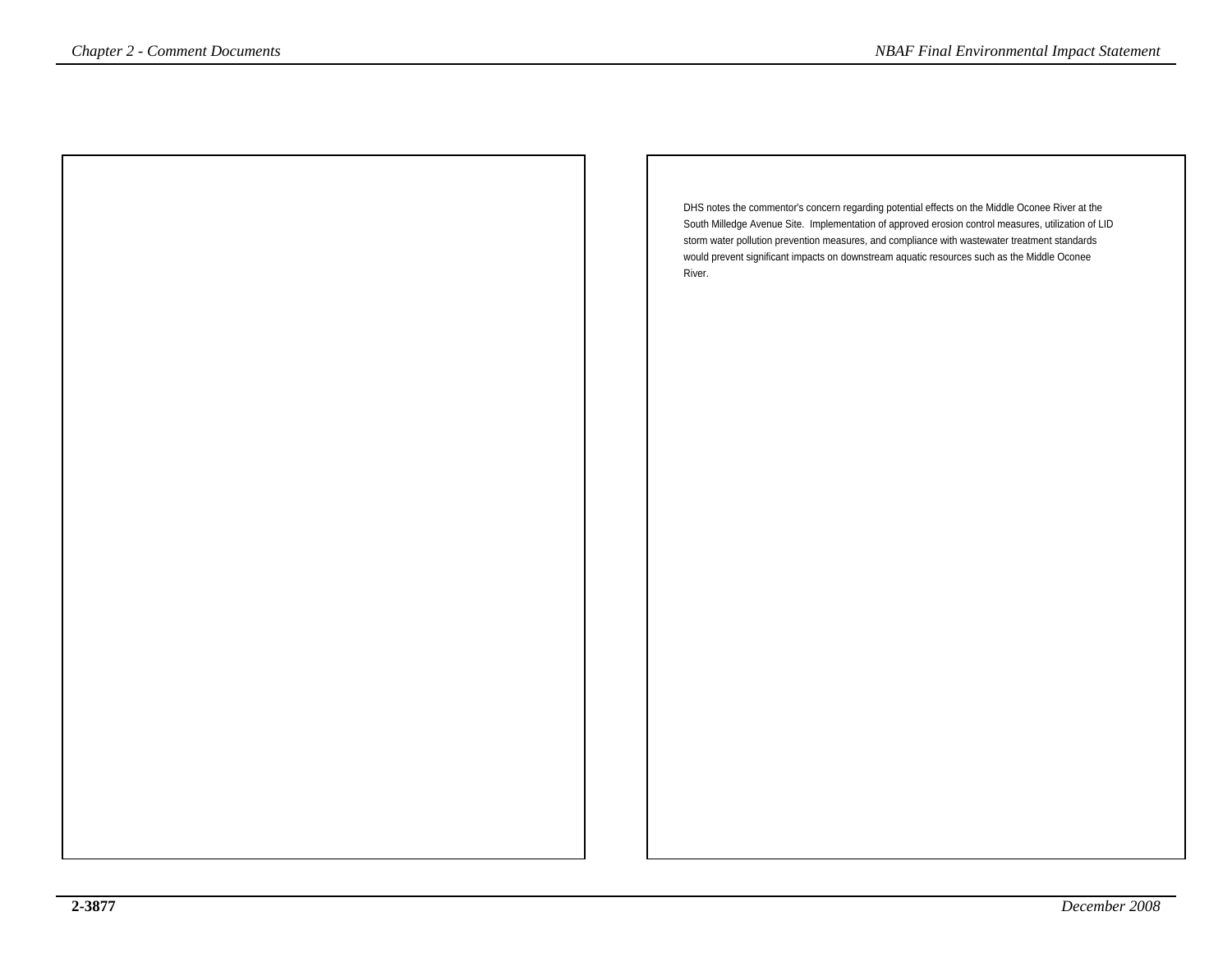### **Page 121 of 132**

|              |                 | August 14, 2008, Athens, GA, Athens Evening<br>Page 121 of 132 | <b>NBAF Final Environmental Impact Statement</b>                                                                                                                |
|--------------|-----------------|----------------------------------------------------------------|-----------------------------------------------------------------------------------------------------------------------------------------------------------------|
|              |                 |                                                                |                                                                                                                                                                 |
| cont. 4 13.2 | $\perp$         | Page 154<br>the Native American people called certain          | Comment No: 5<br>Issue Code: 25.2<br>DHS notes the commentor's opposition to the South Milledge Avenue Site Alternative and would like<br>to preserve the site. |
|              | 2               | people and places in this area as beloved.                     |                                                                                                                                                                 |
|              | 3               | Thank you. And one of these beloved places                     |                                                                                                                                                                 |
|              | 4               | was the Oconee River. And I think we've all                    |                                                                                                                                                                 |
|              | 5               | been awakened to the fact that this is a                       |                                                                                                                                                                 |
|              | 6               | beloved place.                                                 |                                                                                                                                                                 |
| 5 25.2       | 7               | And what I'd like to see us do is work                         |                                                                                                                                                                 |
|              | 8               | together, maybe to use SPLOST funds to                         |                                                                                                                                                                 |
|              | 9               | protect and save this place, not put a drain                   |                                                                                                                                                                 |
|              | 10 <sup>°</sup> | on it, in fact, put nothing there. Let's                       |                                                                                                                                                                 |
|              | 11              | work to save it and keep it pristine.                          |                                                                                                                                                                 |
|              | 12              | Thank you.                                                     |                                                                                                                                                                 |
|              | 13              | (Applause.)                                                    |                                                                                                                                                                 |
|              | 14              | MS. COGHILL: Joellen Childers will be                          |                                                                                                                                                                 |
|              | 15              | our next speaker. Joellen.                                     |                                                                                                                                                                 |
|              | 16              | JOELLEN CHILDERS: Thank you.                                   |                                                                                                                                                                 |
|              | 17              | Hi. My name is Joellen Childers, and I                         |                                                                                                                                                                 |
|              | 18              | live here in Athens. And I am staff at the                     |                                                                                                                                                                 |
|              | 19              | university.                                                    |                                                                                                                                                                 |
|              | 20              | I want especially to thank people who                          |                                                                                                                                                                 |
|              | 21              | felt their backs were against the wall and                     |                                                                                                                                                                 |
|              | 22              | they had to pass a lot of great federal law                    |                                                                                                                                                                 |
|              | 23              | and regulation that created this gathering                     |                                                                                                                                                                 |
|              | 24              | here tonight and that created the need for a                   |                                                                                                                                                                 |
|              | 25              | draft EIS and created the need for yet                         |                                                                                                                                                                 |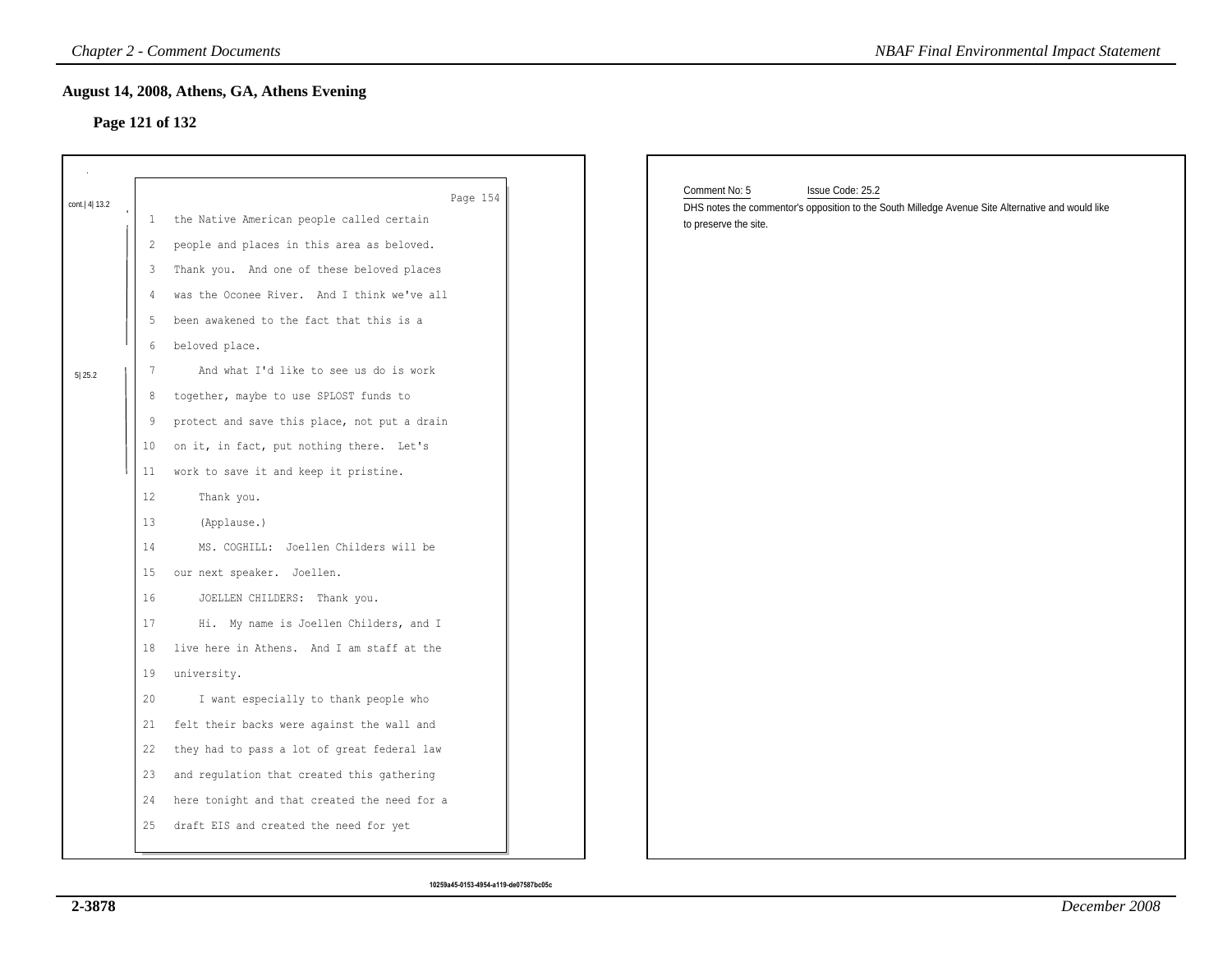# **Page 122 of 132**

| <b>NBAF Final Environmental Impact Statement</b>                                                                                                                                                                                                                                                                                                                                                                                                                                                                                                                                                                                                                                                                                                                                                                                                                                                                                                                                                                                                                                                                                                                                                                                     |
|--------------------------------------------------------------------------------------------------------------------------------------------------------------------------------------------------------------------------------------------------------------------------------------------------------------------------------------------------------------------------------------------------------------------------------------------------------------------------------------------------------------------------------------------------------------------------------------------------------------------------------------------------------------------------------------------------------------------------------------------------------------------------------------------------------------------------------------------------------------------------------------------------------------------------------------------------------------------------------------------------------------------------------------------------------------------------------------------------------------------------------------------------------------------------------------------------------------------------------------|
|                                                                                                                                                                                                                                                                                                                                                                                                                                                                                                                                                                                                                                                                                                                                                                                                                                                                                                                                                                                                                                                                                                                                                                                                                                      |
| Comment No: 1<br>Issue Code: 4.2<br>DHS notes the commentor's statement about the importance of transparency for public records.<br>Comment No: 2<br>Issue Code: 2.0<br>DHS notes the commentor's concern. NBAF would incorporate modern biocontainment technologies<br>and safety protocols, as further discussed in Section 2.2.1.1 of the NBAF EIS. A discussion of<br>human health and safety is included in Section 3.14 of the NBAF EIS, and a description of potential<br>safeguards can be found in the NBAF Engineering Technical Feasibility Study. As noted in Section<br>2.2.2.6 of the NBAF EIS, an Institutional Biosafety Committee, comprised of interdisciplinary<br>expertise, safety experts and community representatives, would review and approve of the use of any<br>biological agent. DHS also notes the commentor's questions regarding the public availability and<br>transparency of NBAF research. There would no classifed research at the NBAF, however there may<br>occasionally be classified FBI forensics cases. Currently, the PIADC facility publishes research in<br>publicly available research journals; NBAF would publish its research in publicly available research<br>journals as well. |
|                                                                                                                                                                                                                                                                                                                                                                                                                                                                                                                                                                                                                                                                                                                                                                                                                                                                                                                                                                                                                                                                                                                                                                                                                                      |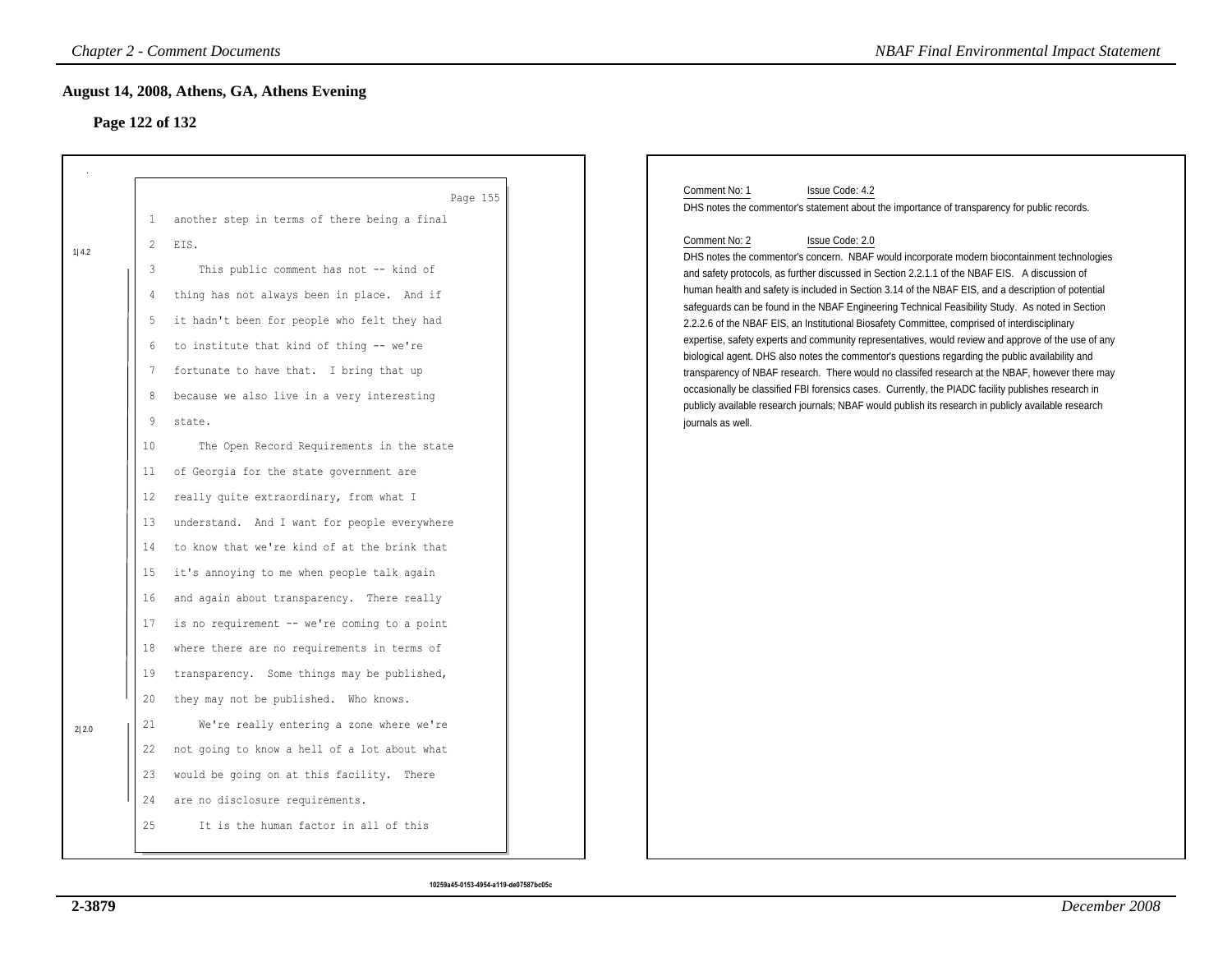# **Page 123 of 132**

|                            |                                                                                                                                                         | <b>Chapter 2 - Comment Documents</b>                                                                                                                                                                                                                                                                                                                                                                                                                                                                                                                                                                                                                                                                                                                                                                                                                                                                                                                                                                        | <b>NBAF Final Environmental Impact Statement</b>                                                                                                                                                                                                                                                                                                                                                                                                                                                                                                                                                                                                                                                                                                                                                                                                                                                                                                                                                                                                                                                                                                                                                                                                                                                                                                                                                                                                                                                                                                                                                                                                                                                                                                                                                                                                                                                                                                                                                                     |
|----------------------------|---------------------------------------------------------------------------------------------------------------------------------------------------------|-------------------------------------------------------------------------------------------------------------------------------------------------------------------------------------------------------------------------------------------------------------------------------------------------------------------------------------------------------------------------------------------------------------------------------------------------------------------------------------------------------------------------------------------------------------------------------------------------------------------------------------------------------------------------------------------------------------------------------------------------------------------------------------------------------------------------------------------------------------------------------------------------------------------------------------------------------------------------------------------------------------|----------------------------------------------------------------------------------------------------------------------------------------------------------------------------------------------------------------------------------------------------------------------------------------------------------------------------------------------------------------------------------------------------------------------------------------------------------------------------------------------------------------------------------------------------------------------------------------------------------------------------------------------------------------------------------------------------------------------------------------------------------------------------------------------------------------------------------------------------------------------------------------------------------------------------------------------------------------------------------------------------------------------------------------------------------------------------------------------------------------------------------------------------------------------------------------------------------------------------------------------------------------------------------------------------------------------------------------------------------------------------------------------------------------------------------------------------------------------------------------------------------------------------------------------------------------------------------------------------------------------------------------------------------------------------------------------------------------------------------------------------------------------------------------------------------------------------------------------------------------------------------------------------------------------------------------------------------------------------------------------------------------------|
|                            |                                                                                                                                                         | August 14, 2008, Athens, GA, Athens Evening<br>Page 123 of 132                                                                                                                                                                                                                                                                                                                                                                                                                                                                                                                                                                                                                                                                                                                                                                                                                                                                                                                                              |                                                                                                                                                                                                                                                                                                                                                                                                                                                                                                                                                                                                                                                                                                                                                                                                                                                                                                                                                                                                                                                                                                                                                                                                                                                                                                                                                                                                                                                                                                                                                                                                                                                                                                                                                                                                                                                                                                                                                                                                                      |
| 1 17.2<br>2 19.2 <br>3 5.2 | 1<br>2<br>3<br>4<br>5<br>6<br>$7\phantom{.0}$<br>8<br>9<br>10<br>11<br>12<br>13<br>14<br>15<br>16<br>17<br>18<br>19<br>20<br>21<br>22<br>23<br>24<br>25 | Page 156<br>that I think is really hard to calculate.<br>Certainly at the University of Texas -- at<br>Texas A&M there have been the discovery --<br>the way-after-the-fact discovery of some<br>incidents at that institution. And I think<br>it's very much human nature to cover things<br>up.<br>In fact, we may be living in an age of<br>public relations where that is a very<br>prominent feature of institutions everywhere.<br>And this can leave us who are very, very<br>concerned about the public good very much in<br>the lurch.<br>Thank you very much for your time.<br>MS. COGHILL: Thank you.<br>(Applause.)<br>MS. COGHILL: Laurie Scott.<br>LAURIE SCOTT: My name is Laurie Scott,<br>and I live at -- on South Milledge Avenue.<br>And there is enough traffic on South Milledge<br>Avenue. And I am sensitive to chemicals, and<br>it would be hazardous for me to continue to<br>live in this area if they were to put this<br>NBAF there.<br>It's the wrong place to put it. There | Comment No: 1<br>Issue Code: 17.2<br>DHS notes the commentor's concern about the traffic congestion in the area of the South Milledge<br>Avenue Site Alternative and the future impact of the NBAF operation on the area's transportation<br>infrastructure. A discussion of the planned improvements to the area's primary transportation<br>corridors of South Milledge Avenue and Whitehall Road to alleviate current and future traffc<br>congestion resulting from the NBAF operation at the South Milledge Avenue Site Alternative is<br>located in Section 3.11.3.3.1 of the NBAF EIS. All planned improvements are per the<br>recommendations of the Department of Transporation and the Public Works Department.<br>Comment No: 2<br>Issue Code: 19.2<br>DHS notes the commentor's views on risk. DHS believes that experience shows that facilities utilizing<br>modern biocontainment technologies and safety protocols, such as would be employed in the design,<br>construction, and operation of the NBAF, would enable the NBAF to be safely operated with a<br>minimal degree of risk, regardless of the site chosen.<br>Comment No: 3<br>Issue Code: 5.2<br>DHS notes the commentor's opposition to the South Milledge Avenue Site Alternative. As described<br>in Section 2.3.1, DHS's site selection process incorporated site selection criteria that included, but<br>were not limited to, such factors as proximity to research capabilities and workforce. As such, some<br>but not all of the sites selected for analysis as reasonable alternatives in the NBAF EIS are located in<br>subburban or sem-urban areas. It has been shown that modern biosafety laboratories can be safely<br>operated in populated areas. An example is the Centers for Disease Control and Prevention in<br>downtown Atlanta, Georgia, where such facilities employ modern biocontainment technologies and<br>safety protocols, such as would be employed in the design, construction, and operation of NBAF. |
|                            |                                                                                                                                                         |                                                                                                                                                                                                                                                                                                                                                                                                                                                                                                                                                                                                                                                                                                                                                                                                                                                                                                                                                                                                             |                                                                                                                                                                                                                                                                                                                                                                                                                                                                                                                                                                                                                                                                                                                                                                                                                                                                                                                                                                                                                                                                                                                                                                                                                                                                                                                                                                                                                                                                                                                                                                                                                                                                                                                                                                                                                                                                                                                                                                                                                      |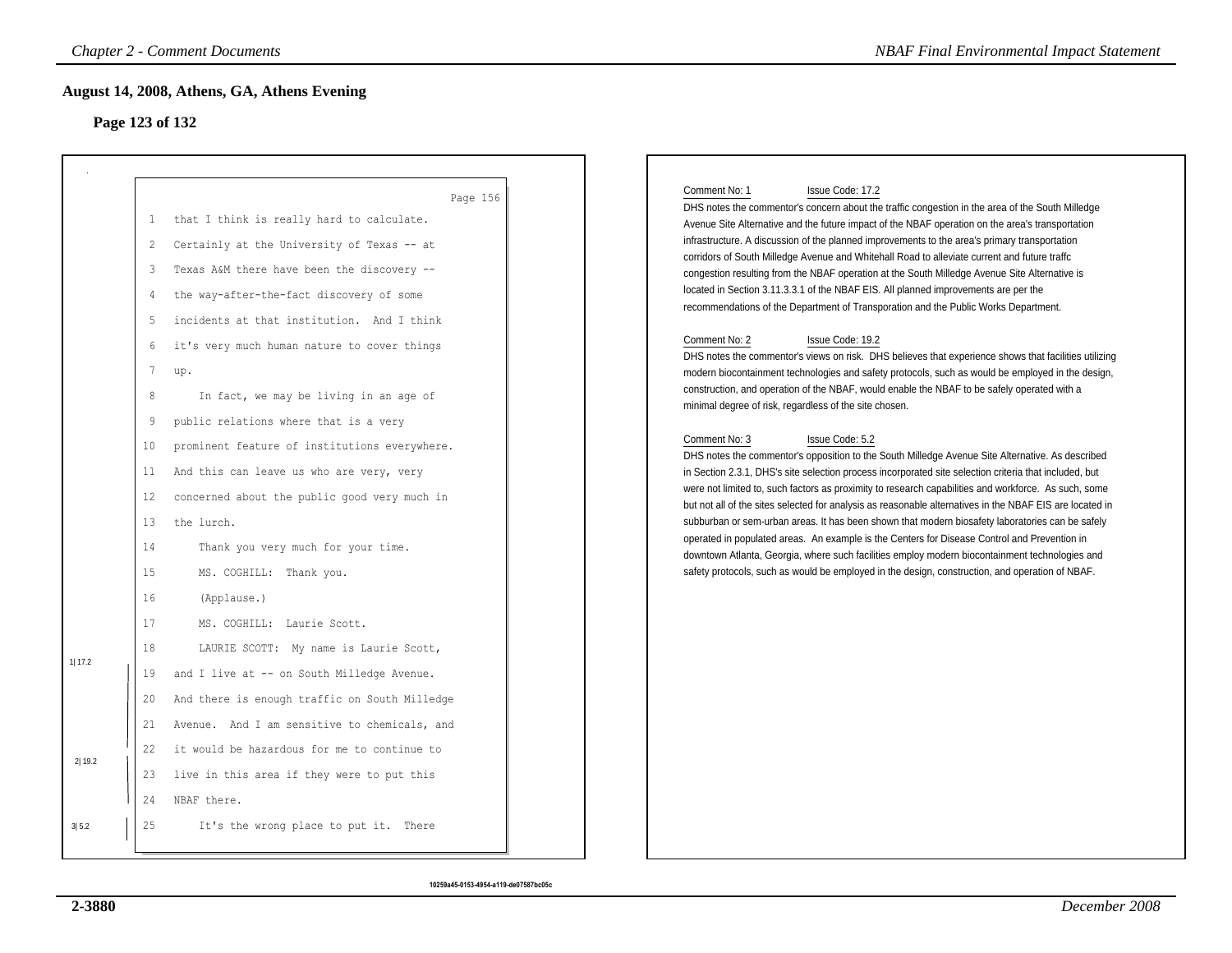# **Page 124 of 132**

|                       |                                                                                                            | <b>Chapter 2 - Comment Documents</b>                                                                                                                                                                                                                                                                                                                                                                                                                                                                                   | <b>NBAF Final Environmental Impact Statement</b>                                                                                                                                                                                                                                                                                                                                                                                                                                                                                                                                                                                                                                                                                                                                                                                                                                                                                                                                                                                                                                                                                                                                                                                                                                                                                                                                                                                                                                                                                                   |
|-----------------------|------------------------------------------------------------------------------------------------------------|------------------------------------------------------------------------------------------------------------------------------------------------------------------------------------------------------------------------------------------------------------------------------------------------------------------------------------------------------------------------------------------------------------------------------------------------------------------------------------------------------------------------|----------------------------------------------------------------------------------------------------------------------------------------------------------------------------------------------------------------------------------------------------------------------------------------------------------------------------------------------------------------------------------------------------------------------------------------------------------------------------------------------------------------------------------------------------------------------------------------------------------------------------------------------------------------------------------------------------------------------------------------------------------------------------------------------------------------------------------------------------------------------------------------------------------------------------------------------------------------------------------------------------------------------------------------------------------------------------------------------------------------------------------------------------------------------------------------------------------------------------------------------------------------------------------------------------------------------------------------------------------------------------------------------------------------------------------------------------------------------------------------------------------------------------------------------------|
|                       |                                                                                                            | August 14, 2008, Athens, GA, Athens Evening<br>Page 124 of 132                                                                                                                                                                                                                                                                                                                                                                                                                                                         |                                                                                                                                                                                                                                                                                                                                                                                                                                                                                                                                                                                                                                                                                                                                                                                                                                                                                                                                                                                                                                                                                                                                                                                                                                                                                                                                                                                                                                                                                                                                                    |
| cont.   3  5.2        |                                                                                                            | Page 157                                                                                                                                                                                                                                                                                                                                                                                                                                                                                                               | Comment No: 1<br>Issue Code: 25.2<br>DHS notes the commentor's opposition to the South Milledge Avenue Site Alternative.                                                                                                                                                                                                                                                                                                                                                                                                                                                                                                                                                                                                                                                                                                                                                                                                                                                                                                                                                                                                                                                                                                                                                                                                                                                                                                                                                                                                                           |
| $\mathbf{r}$<br>4 9.2 | 1<br>$\overline{2}$<br>3<br>4<br>5<br>$6\phantom{.}6$<br>$7\phantom{.0}$<br>8<br>9<br>10<br>11<br>12<br>13 | are apartments all over the place, and there<br>are houses. And people are going to be<br>injured and hurt because of the diseases and<br>all and the air pollution. And I'm concerned<br>about the air pollution and the water and all<br>that.<br>And my mother has CPOD (sic), which is<br>pulmonary lung disease; and she's elderly.<br>And what are they going to do about the<br>elderly people that are going to be affected<br>by all of this?<br>MS. COGHILL: Thank you.<br>(Applause.)                       | Comment No: 2<br>Issue Code: 5.2<br>DHS notes the commentor's opposition to the South Milledge Avenue Site Alternative due to safety<br>concerns. As described in Section 2.3.1 of the NBAF EIS, DHS's site selection criteria included, but<br>were not limited to, such factors as proximity to research capabilities and workforce. As such, some<br>but not all of the sites selected for analysis as reasonable alternatives in the NBAF EIS are located in<br>suburban or semi-urban areas. Nevertheless, it has been shown that modern biosafety laboratories<br>can be safely operated in populated areas. An example is the Centers for Disease Control and<br>Prevention in downtown Atlanta, Georgia, where such facilities employ modern biocontainment<br>technologies and safety protocols, such as would be employed in the design, construction, and<br>operation of NBAF.<br>Issue Code: 9.2<br>Comment No: 4<br>DHS notes the commentor's air and water concerns. The potential effects of NBAF operations on air<br>quality are discussed in Section 3.4 of the NBAF EIS and includes the potential effects from<br>incineration. Section 3.4.1 describes the methodology used in assessing potential air quality<br>consequences at each site. Carcass/pathological waste disposal, including incineration, is discussed<br>in Section 3.13. Conservative assumptions were used to ensure the probable maximum effects were<br>evaluated. Once the final design is determined, a more refined air emissions model will be used |
| 1 25.2                | 14<br>15<br>16<br>17<br>18<br>19<br>20<br>21<br>22<br>23<br>24<br>25                                       | MS. COGHILL: Laura Fleury.<br>LAURA FLEURY: Hi. Thanks again.<br>Okay. My name is Laura Fleury. I am an<br>undergrad student at UGA and here once again<br>to speak on behalf of the Facebook group of<br>over 200 students and residents of Athens<br>called No Bioterror Lab in Athens.<br>I'm here in total opposition to NBAF and<br>want the DHS to know that Athens does not<br>want NBAF here. I have many objections with<br>the building and site location of this lab.<br>If safety is supposed to be a main | during the permitting process. The final design will ensure that the NBAF % does not significantly<br>affect% the region's ability to meet air quality standards. Section 3.7.3 describes the water resources<br>at the South Milledge Avenue Site alternative including potential construction and operational<br>consequences.                                                                                                                                                                                                                                                                                                                                                                                                                                                                                                                                                                                                                                                                                                                                                                                                                                                                                                                                                                                                                                                                                                                                                                                                                   |
| 2 5.2                 |                                                                                                            |                                                                                                                                                                                                                                                                                                                                                                                                                                                                                                                        |                                                                                                                                                                                                                                                                                                                                                                                                                                                                                                                                                                                                                                                                                                                                                                                                                                                                                                                                                                                                                                                                                                                                                                                                                                                                                                                                                                                                                                                                                                                                                    |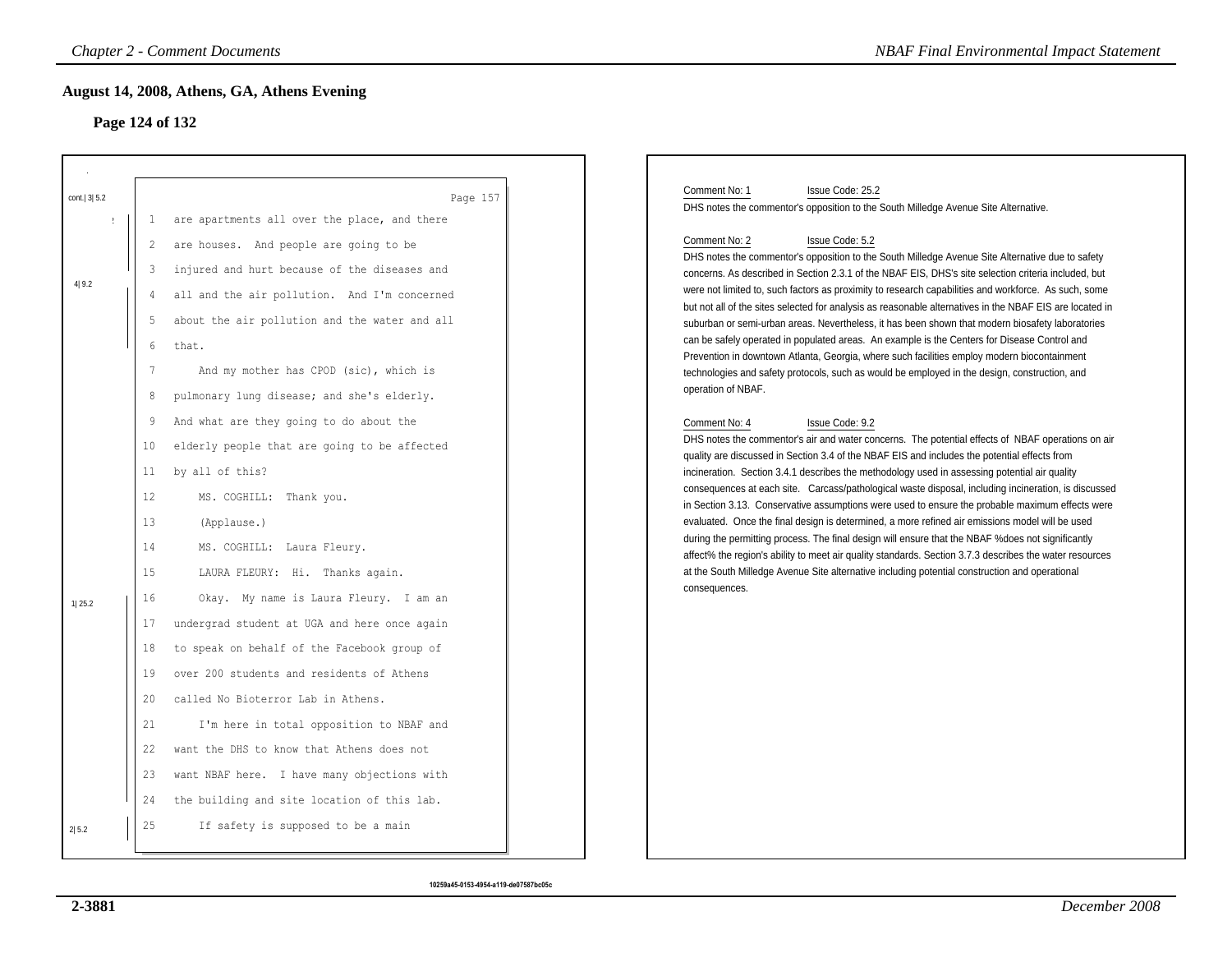### **Page 125 of 132**

|                |                 | <b>Chapter 2 - Comment Documents</b>          | <b>NBAF Final Environmental Impact Statement</b>                                            |
|----------------|-----------------|-----------------------------------------------|---------------------------------------------------------------------------------------------|
|                | Page 125 of 132 | August 14, 2008, Athens, GA, Athens Evening   |                                                                                             |
| cont.   2  5.2 |                 | Page 158                                      | Comment No: 3<br>Issue Code: 12.2<br>DHS notes the commentor's opinion and drought concern. |
|                | 1               | concern, why place this BSL-4 smack in the    |                                                                                             |
|                | 2               | middle of our tiny community. Humans do make  |                                                                                             |
|                | 3               | mistakes, and they will at this lab.          |                                                                                             |
| 3 12.2         | 4               | I have been receiving flyers all summer       |                                                                                             |
|                | 5               | from the ACC about water saving tips since we |                                                                                             |
|                | 6               | are in a drought. It has been irresponsible   |                                                                                             |
|                | 7               | of our leaders to offer money and land to a   |                                                                                             |
|                | 8               | facility that will use over a hundred         |                                                                                             |
|                | 9               | thousand gallons of water a day. We are       |                                                                                             |
|                | 10              | being told to limit our shower time, collect  |                                                                                             |
|                | 11              | rainwater for our plants and limit how much   |                                                                                             |
|                | 12              | we flush our toilets. How dare our leaders    |                                                                                             |
|                | 13              | then turn around and offer accommodations for |                                                                                             |
|                | 14              | NBAF.                                         |                                                                                             |
|                | 15              | (Applause.)                                   |                                                                                             |
|                | 16              | LAURA FLEURY: After the last meeting I        |                                                                                             |
|                | 17              | was approached by David Lee, who was          |                                                                                             |
|                | 18              | surprised when I said earlier that UGA        |                                                                                             |
|                | 19              | students were in the dark about NBAF. But     |                                                                                             |
|                | 20              | how can the students know of the risk and     |                                                                                             |
|                | 21              | concern when the information we're given is   |                                                                                             |
|                | 22              | highly filtered by the university and         |                                                                                             |
|                | 23              | politicians with ties to the local            |                                                                                             |
|                | 24              | newspapers. My point is there is still a      |                                                                                             |
|                | 25              | huge population of Athens that has no clue    |                                                                                             |
|                |                 |                                               |                                                                                             |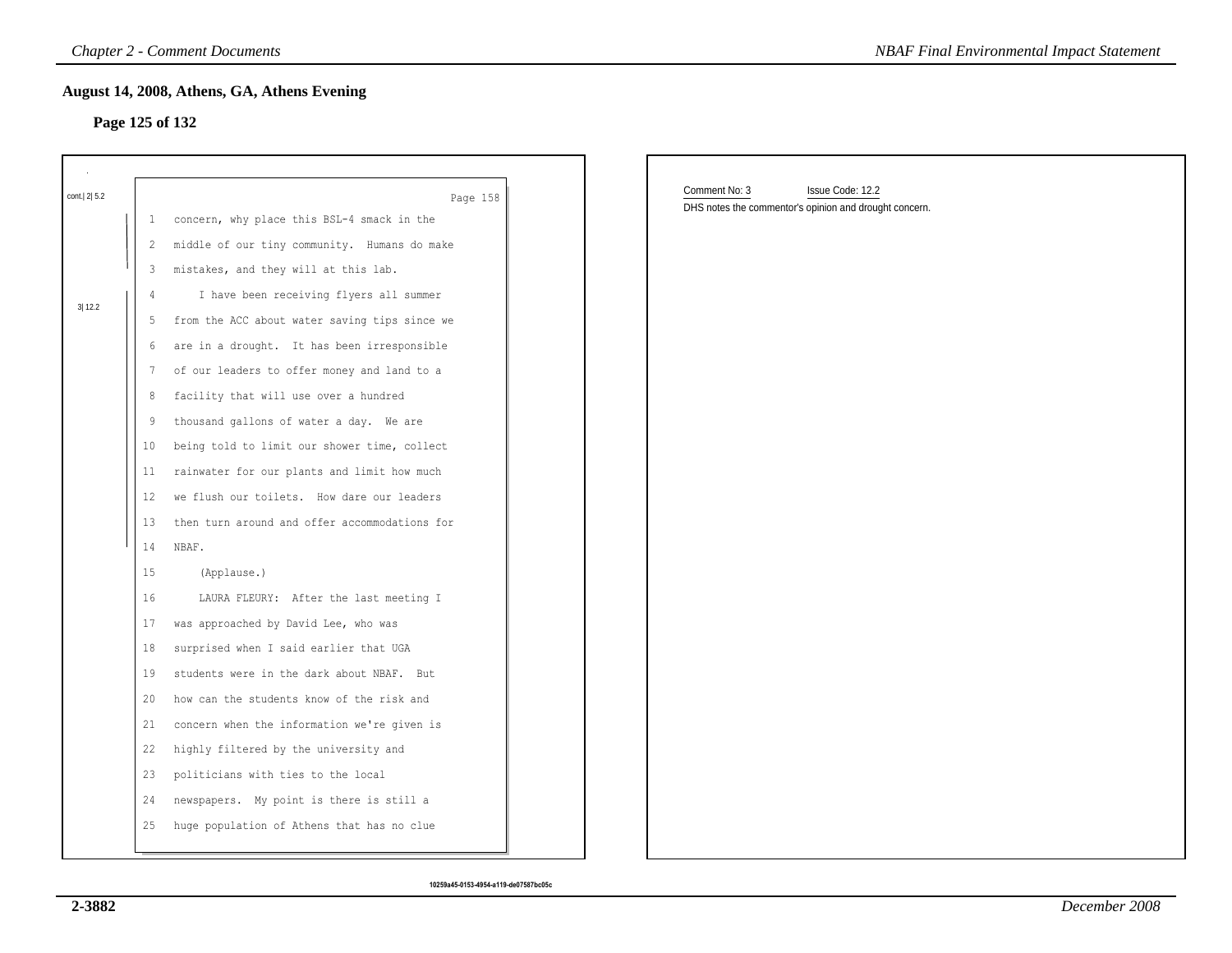# **Page 126 of 132**

|                  |                                                                                                                               | <b>Chapter 2 - Comment Documents</b>                                                                                                                                                                                                                                                                                                                                                                                                                                                                                                                                                                                                                                                                                                | <b>NBAF Final Environmental Impact Statement</b>                                                                                                                                                                                                                                                                                                                                                                                                                                                                                                                                                                                                                                                                                                                                                                                                                                                                                              |
|------------------|-------------------------------------------------------------------------------------------------------------------------------|-------------------------------------------------------------------------------------------------------------------------------------------------------------------------------------------------------------------------------------------------------------------------------------------------------------------------------------------------------------------------------------------------------------------------------------------------------------------------------------------------------------------------------------------------------------------------------------------------------------------------------------------------------------------------------------------------------------------------------------|-----------------------------------------------------------------------------------------------------------------------------------------------------------------------------------------------------------------------------------------------------------------------------------------------------------------------------------------------------------------------------------------------------------------------------------------------------------------------------------------------------------------------------------------------------------------------------------------------------------------------------------------------------------------------------------------------------------------------------------------------------------------------------------------------------------------------------------------------------------------------------------------------------------------------------------------------|
|                  |                                                                                                                               | August 14, 2008, Athens, GA, Athens Evening<br>Page 126 of 132                                                                                                                                                                                                                                                                                                                                                                                                                                                                                                                                                                                                                                                                      |                                                                                                                                                                                                                                                                                                                                                                                                                                                                                                                                                                                                                                                                                                                                                                                                                                                                                                                                               |
| cont.   1   25.2 | $\mathbf{1}$<br>2<br>3<br>$\overline{4}$<br>5<br>6<br>7<br>8<br>9<br>10<br>11<br>12<br>13<br>14<br>15<br>16<br>17<br>18<br>19 | Page 159<br>what's going on.<br>The University of Georgia has always been<br>the heart and soul of Athens. The students<br>keep the city alive and kicking.<br>So I end by asking this question: Does<br>this site have the best in mind for the<br>students and citizens of Athens? It doesn't<br>seem that way to me. A wise man once told me<br>to follow the green. And it seems to me that<br>this project is financially and politically<br>driven with no care and concern for the<br>people of Athens.<br>Please keep us, the students and<br>citizens, safe by keeping NBAF out of Athens.<br>Thank you.<br>(Applause.)<br>MS. COGHILL: THANK you.<br>Laurin Smith is our next speaker.<br>Following Laurin is Ron Blount. | Comment No: 1<br>Issue Code: 15.2<br>DHS notes the commentor's statement regarding site selection. DHS held a competitive process to<br>select potential sites for the proposed NBAF as described in Section 2.3.1 of the NBAF EIS. A team<br>of Federal employees representing multi-department component offices and multi-governmental<br>agencies (DHS, U.S. Department of Agriculture [USDA], and Department of Health and Human<br>Services [HHS]) reviewed the submissions based primarily on environmental suitability and proximity<br>to research capabilities, proximity to workforce, acquisition/construction/operations, and community<br>acceptance. Ultimately, DHS identified five site alternatives that surpassed others in meeting the<br>evaluation criteria and DHS preferences, and determined that they, in addition to the Plum Island<br>Site, would be evaluated in the EIS as alternatives for the proposed NBAF. |
|                  | 20<br>21<br>22                                                                                                                | LAURIN SMITH: I am not employed by<br>anyone who would not give me a promotion or<br>affect my salary in any way if I support or                                                                                                                                                                                                                                                                                                                                                                                                                                                                                                                                                                                                    |                                                                                                                                                                                                                                                                                                                                                                                                                                                                                                                                                                                                                                                                                                                                                                                                                                                                                                                                               |
| 1 15.2           | 23<br>24<br>25                                                                                                                | don't support the location of the NBAF in<br>Athens. But I would like to ask why are all<br>the sites -- I'd just like to ask everybody                                                                                                                                                                                                                                                                                                                                                                                                                                                                                                                                                                                             |                                                                                                                                                                                                                                                                                                                                                                                                                                                                                                                                                                                                                                                                                                                                                                                                                                                                                                                                               |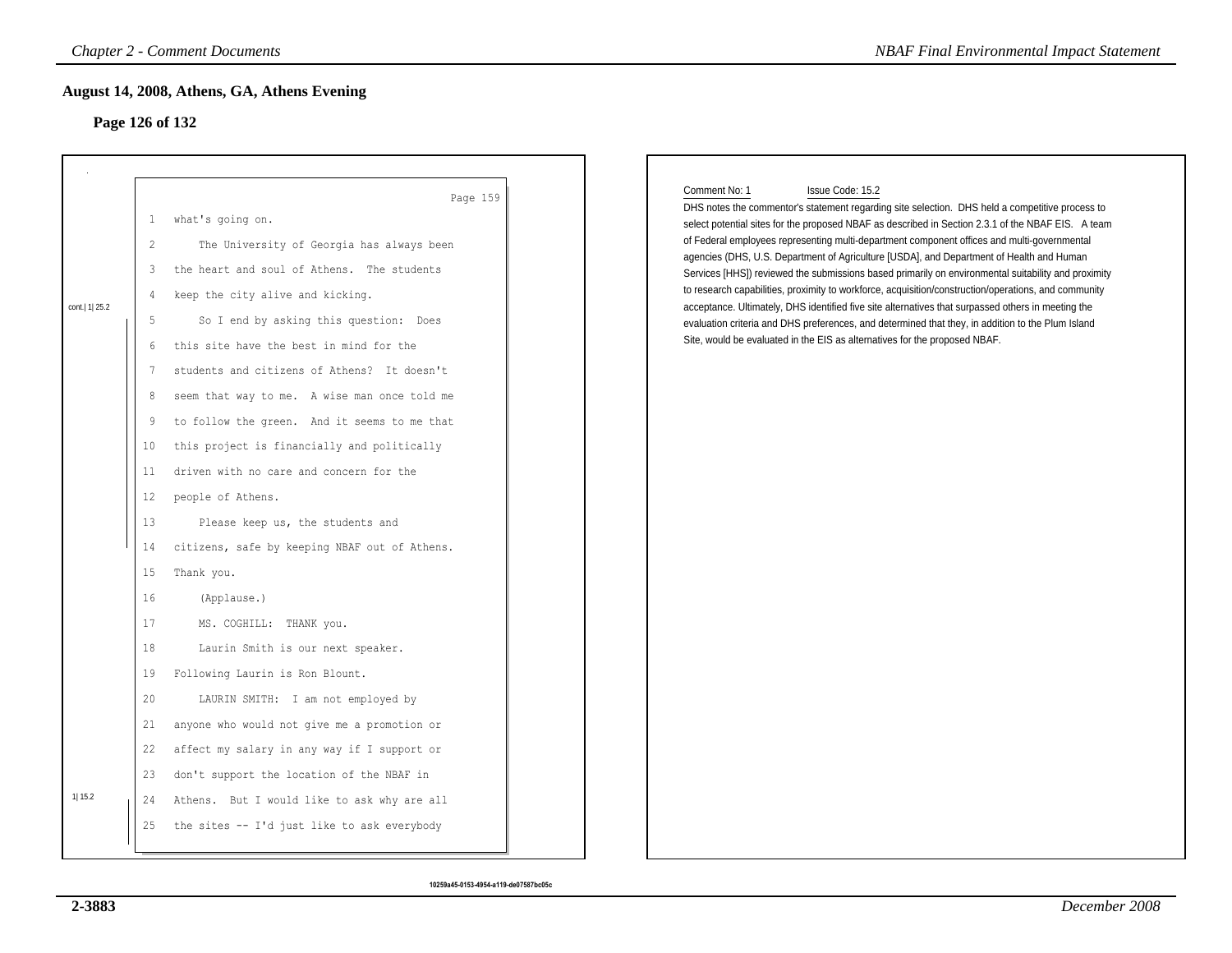### **Page 127 of 132**

|                 |                 | <b>Chapter 2 - Comment Documents</b>                                                       | <b>NBAF Final Environmental Impact Statement</b>                   |
|-----------------|-----------------|--------------------------------------------------------------------------------------------|--------------------------------------------------------------------|
|                 | Page 127 of 132 | August 14, 2008, Athens, GA, Athens Evening                                                |                                                                    |
|                 |                 |                                                                                            |                                                                    |
| cont.   1  15.2 |                 | Page 160                                                                                   | Comment No: 2<br>Issue Code: 5.2<br>See response to Comment No. 1. |
|                 | 1               | why are all the sites in the southeast, where<br>there's a tradition of impoverishment and |                                                                    |
|                 | $\overline{c}$  |                                                                                            |                                                                    |
| 2 5.2           | 3               | lack of vigorous community involvement.                                                    |                                                                    |
|                 | 4               | I'd like to ask why is there not a site                                                    |                                                                    |
|                 | 5               | in Vermont, why not Cornell University, which                                              |                                                                    |
|                 | 6               | has an outstanding agro-science area. And                                                  |                                                                    |
|                 | $\overline{7}$  | I'd like to ask why is it Georgia,                                                         |                                                                    |
|                 | 8               | Mississippi, Texas, North Carolina.                                                        |                                                                    |
|                 | 9               | We don't need this kind of prestige.                                                       |                                                                    |
|                 | 10              | What we need is quality of life.                                                           |                                                                    |
|                 | 11              | (Applause.)                                                                                |                                                                    |
|                 | 12              | LAURIN SMITH: And I don't want to vilify                                                   |                                                                    |
|                 | 13              | people who think we do, who personally think                                               |                                                                    |
|                 | 14              | that we need this, because I know that myself                                              |                                                                    |
|                 | 15              | I would love to have certain things here                                                   |                                                                    |
|                 | 16              | which would enhance my career and my                                                       |                                                                    |
|                 | 17              | activities. But the bottom -- and we come --                                               |                                                                    |
|                 | 18              | we logically -- as somebody said, we support                                               |                                                                    |
|                 | 19              | what emotionally we feel. We come up with                                                  |                                                                    |
|                 | 20              | logic to support that. But I think a lot of                                                |                                                                    |
|                 | 21              | us are sweeping things under the rug.                                                      |                                                                    |
|                 | 22              | And I'm very disappointed in the County                                                    |                                                                    |
|                 | 23              | government here and the politicians that I                                                 |                                                                    |
|                 | 24              | voted for, and I will not vote for them                                                    |                                                                    |
|                 | 25              | again.                                                                                     |                                                                    |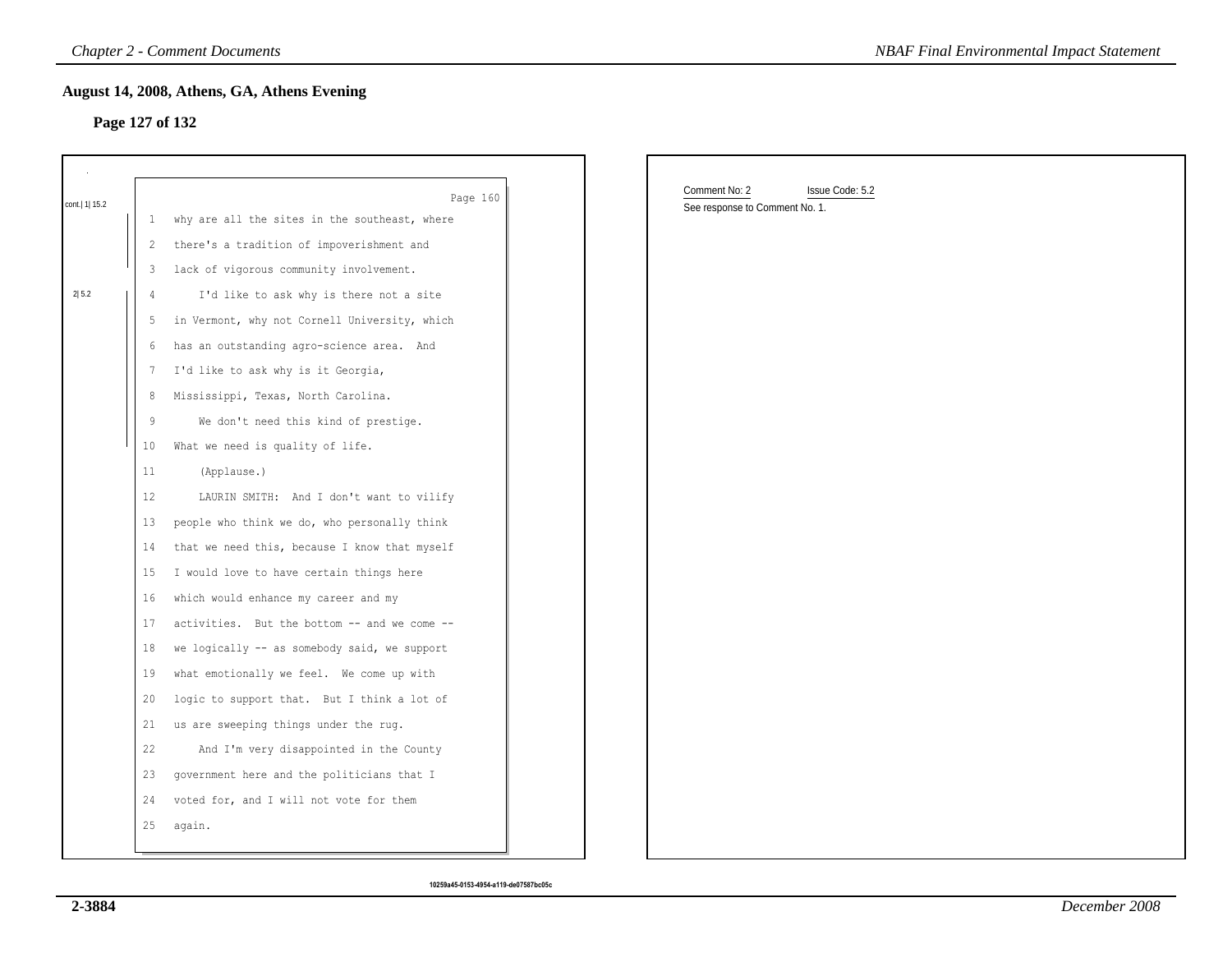# **Page 128 of 132**

|                 |              | August 14, 2008, Athens, GA, Athens Evening   |  |
|-----------------|--------------|-----------------------------------------------|--|
| Page 128 of 132 |              |                                               |  |
|                 |              |                                               |  |
|                 |              |                                               |  |
|                 | $\mathbf{1}$ | Page 161<br>(Applause.)                       |  |
|                 | 2            | LAURIN SMITH: And I don't trust the           |  |
|                 | 3            | University of Georgia. They have proved       |  |
|                 | 4            | themselves to be a very poor citizen in the   |  |
|                 | 5            | past here in many ways in terms of            |  |
|                 |              |                                               |  |
|                 | 6            | development of land around our communities.   |  |
|                 | 7            | And I don't trust the federal government.     |  |
| cont. 2 5.2     | 8            | I would like to trust the federal government. |  |
|                 | 9            | I do believe in the mission of NBAF. I        |  |
|                 | 10           | think it's important. But why not in the      |  |
|                 | 11           | middle of Kansas or the middle of a desert or |  |
|                 | 12           | on Plum Island, not in a biologically-diverse |  |
|                 | 13           | and sensitive area such as Athens, Georgia.   |  |
|                 | 14           | (Applause.)                                   |  |
|                 | 15           | MS. COGHILL: Ron Blount.                      |  |
|                 | 16           | RON BLOUNT: My name is Ron Blount.            |  |
|                 | 17           | I went to the last of these meetings, and     |  |
|                 | 18           | I thought for a long time about what the      |  |
|                 | 19           | arguments really came down to and listened to |  |
|                 | 20           | the people speak. And it seemed to me that    |  |
|                 | 21           | there were two cut points on it.              |  |
|                 | 22           | On one hand you have people who had --        |  |
|                 | 23           | who see the possibility of economic           |  |
|                 | 24           | opportunity. Doc Eldridge, other business     |  |
|                 | 25           | leaders, other direct -- people who would     |  |
|                 |              |                                               |  |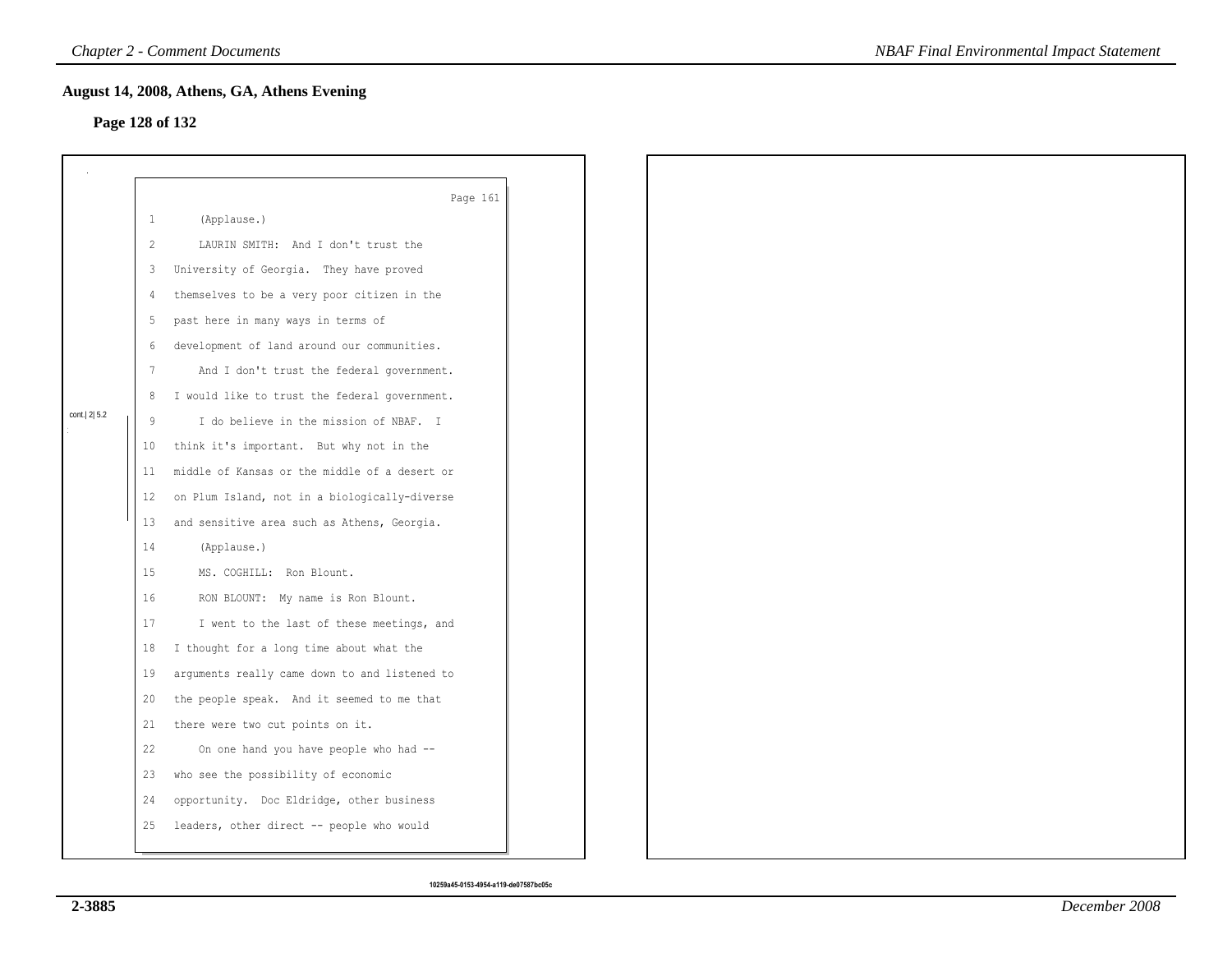# **Page 129 of 132**

|          |                   | <b>Chapter 2 - Comment Documents</b>                           | <b>NBAF Final Environmental Impact Statement</b>                                                                                         |
|----------|-------------------|----------------------------------------------------------------|------------------------------------------------------------------------------------------------------------------------------------------|
|          |                   | August 14, 2008, Athens, GA, Athens Evening<br>Page 129 of 132 |                                                                                                                                          |
|          |                   |                                                                |                                                                                                                                          |
|          |                   |                                                                |                                                                                                                                          |
|          |                   | Page 162                                                       | Comment No: 1<br>Issue Code: 19.2<br>DHS notes the commentor's opposition to the five mainland site alternatives.                        |
|          | 1                 | directly benefit from bringing in industry of                  |                                                                                                                                          |
|          | 2                 | its kind, UGA as well, as well as some of                      | Comment No: 2<br>Issue Code: 5.2<br>DHS notes the commentor's opposition to the five mainland site alternatives and support for the Plum |
|          | 3                 | their faculty who have researched those -- in                  | Island Site Alternative.                                                                                                                 |
|          | 4                 | those particular areas. So there's direct                      |                                                                                                                                          |
|          | 5                 | benefit there.                                                 |                                                                                                                                          |
| 11  19.2 | 6                 | On the other hand, there's safety and                          |                                                                                                                                          |
|          | 7                 | trust. And for those of us who follow on                       |                                                                                                                                          |
|          | 8                 | that side, which I do, then that's our                         |                                                                                                                                          |
|          | 9                 | decision that would go on.                                     |                                                                                                                                          |
|          | 10                | If you bring it here or probably even if                       |                                                                                                                                          |
|          | 11 <sub>1</sub>   | you bring it on the mainland it's because                      |                                                                                                                                          |
|          | $12 \overline{ }$ | somebody has pandered to the money. And they                   |                                                                                                                                          |
|          | 13                | have encouraged you.                                           |                                                                                                                                          |
|          | 14                | UGA's offered up a lot of money. Our                           |                                                                                                                                          |
|          | 15                | local politicians have offered up a lot of                     |                                                                                                                                          |
|          | 16                | money. They think they're going to get a lot                   |                                                                                                                                          |
|          | 17                | of money back in return.                                       |                                                                                                                                          |
| 2 5.2    | 18                | If you make the decision based on safety,                      |                                                                                                                                          |
|          | 19                | you won't put it on the mainland here or                       |                                                                                                                                          |
|          | 20                | otherwise. You'll put it on Plum Island.                       |                                                                                                                                          |
|          | 21                | That's the only single choice that you can                     |                                                                                                                                          |
|          | 22                | make.                                                          |                                                                                                                                          |
|          | 23                | (Applause.)                                                    |                                                                                                                                          |
|          | 24                | MS. COGHILL: That concludes the comment                        |                                                                                                                                          |
|          | 25                | period for this evening's meeting. At this                     |                                                                                                                                          |
|          |                   |                                                                |                                                                                                                                          |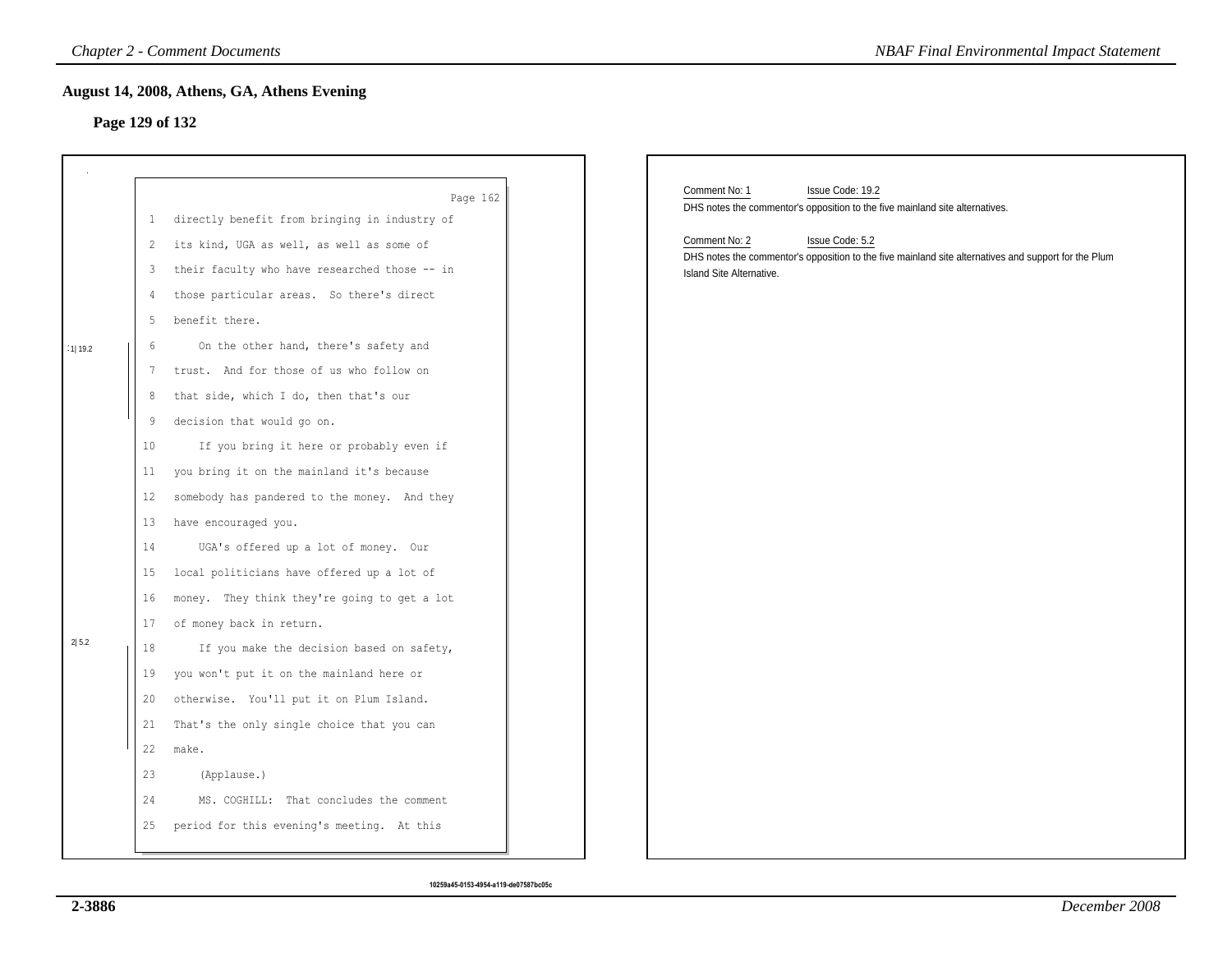# **Page 130 of 132**

|                | Page 163                                      |
|----------------|-----------------------------------------------|
|                | 1 point in time I'd like to turn it over to   |
| $\overline{2}$ | Jamie.                                        |
| 3              | MR. JOHNSON: I want to thank everyone         |
| 4              | for their comments tonight -- thank everyone  |
| 5              | for their comments tonight, taking time out   |
| 6              | for the entire meeting. I know many of you    |
| 7              | sat through and participated in the meeting   |
| 8              | this afternoon, and we very much appreciate   |
| 9              | that.                                         |
| 10             | And I said at the conclusion of the           |
| 11             | afternoon meeting I think the comments have   |
| 12             | been very helpful, meaningful. I think, you   |
| 13             | know, probably more than from the other       |
| 14             | sites. And there's been some very specific    |
| 15             | comments on the EIS. And it will help us      |
| 16             | draft a very informed final EIS.              |
| 17             | So, again, if you think of a comment          |
| 18             | later that maybe you didn't make one tonight, |
| 19             | whether in writing or in person, you can      |
| 20             | submit it at a later time, as long as you get |
| 21             | it in by August 25th. Again, you've seen      |
| 22             | this slide with the various mechanisms we     |
| 23             | have to submit your comments.                 |
| 24             | So I want to thank everyone again for         |
| 25             | coming. And with that we will officially      |
|                |                                               |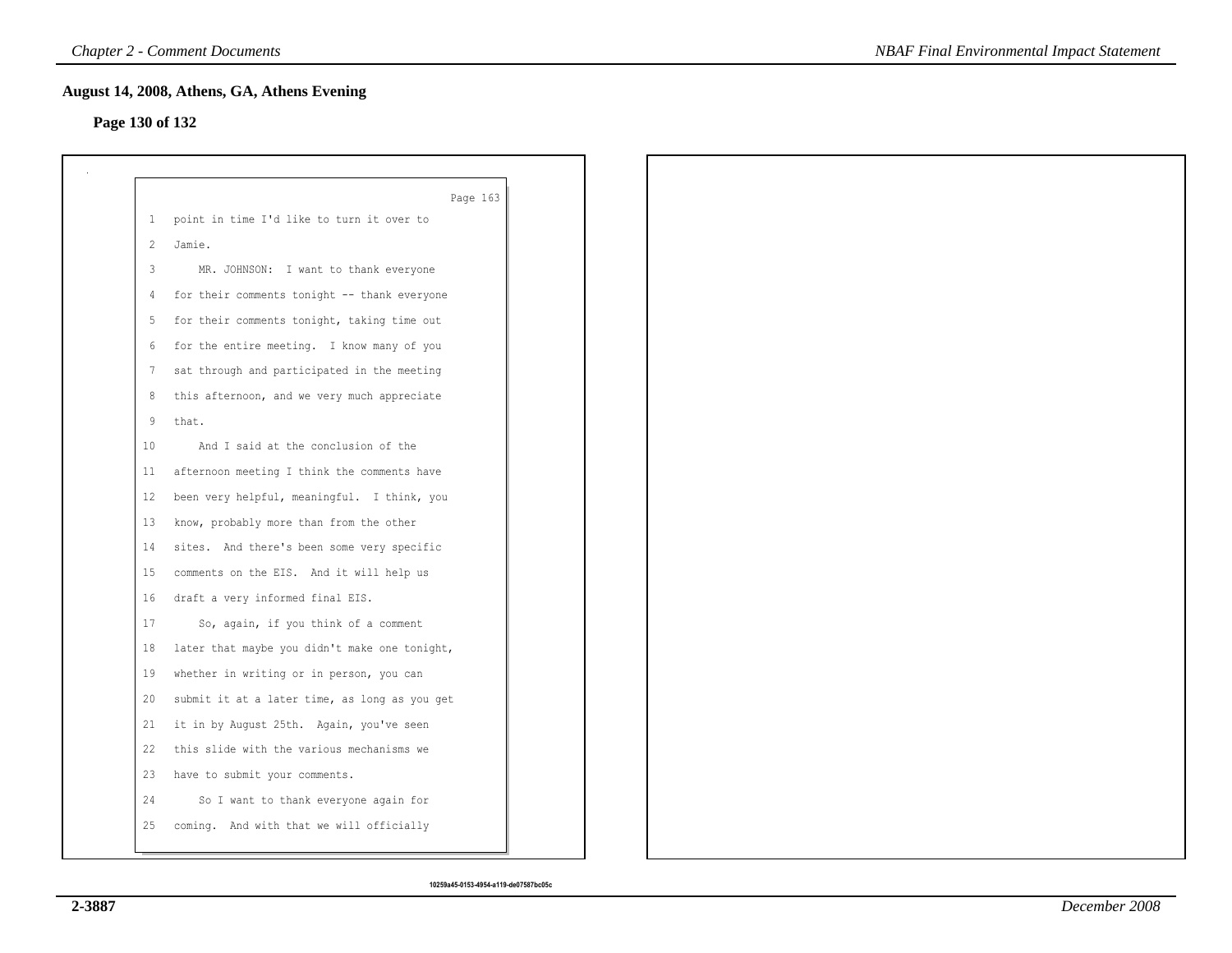# **Page 131 of 132**

|                 | Page 164                          |
|-----------------|-----------------------------------|
| $1\,$           | adjourn the meeting.              |
| $\overline{2}$  | Good night.                       |
| $\mathbf{3}$    | (Meeting concluded at 10:00 p.m.) |
| $\overline{4}$  |                                   |
| $5\phantom{.0}$ |                                   |
| $\sqrt{6}$      |                                   |
| $7\phantom{.0}$ |                                   |
| $\,8\,$         |                                   |
| $\,9$           |                                   |
| $10\,$          |                                   |
| $11\,$          |                                   |
| 12              |                                   |
| 13              |                                   |
| 14              |                                   |
| 15              |                                   |
| 16              |                                   |
| 17              |                                   |
| 18              |                                   |
| 19              |                                   |
| $20$            |                                   |
| 21              |                                   |
| 22              |                                   |
| 23              |                                   |
| 24              |                                   |
| 25              |                                   |
|                 |                                   |